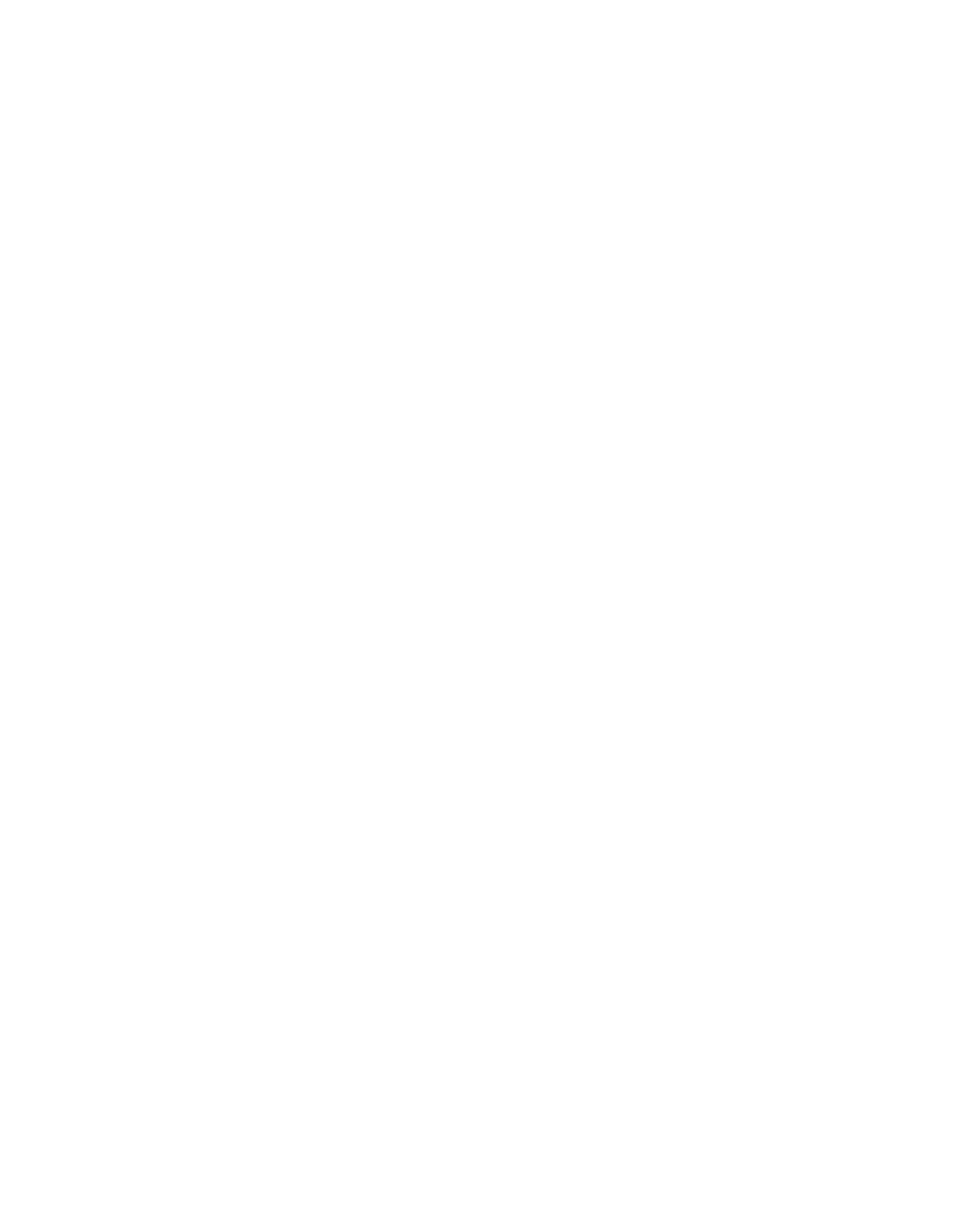

# **COLUMBUS CITY SCHOOLS - VOCAL MUSIC CURRICULUM Second Grade Vocal Music Curriculum Time Line**



#### **STANDARDS**

- 1. Singing, alone and with others, a varied repertoire of music.
- 2. Performing on instruments, alone and with others, a varied repertoire of music.
- 3. Improvising melodies, variations and accompaniments.
- 4. Composing and arranging music within specified guidelines.
- 5. Reading and notating music.
- 6. Listening to, analyzing and describing music.
- 7. Evaluating music and music performances.
- 8. Understanding relationships between music, the other arts and disciplines outside the arts.
- 9. Understanding music in relation to history and culture

| GLIS FOR GRADING I ERIOD I                                                     |                                                                                |                                       |  |  |
|--------------------------------------------------------------------------------|--------------------------------------------------------------------------------|---------------------------------------|--|--|
| <b>September</b>                                                               | <b>October</b>                                                                 | <b>November</b>                       |  |  |
| GM21A1 - Sings independently                                                   | GM21A1 - Sings independently                                                   | GM21A1 - Sings independently          |  |  |
| GM21A2 - Sings expressively                                                    | GM21A2 - Sings expressively                                                    | GM21A2 - Sings expressively           |  |  |
| GM22A1 - Plays diverse music                                                   | GM22A2 - Performs bourdons, melodic                                            | GM22A1 - Plays diverse music          |  |  |
| GM22A4 - Plays short rhythms and                                               | ostinati, and chords                                                           | GM25B1 - Reads do, re, mi, sol, la    |  |  |
| melodies                                                                       | GM25A1 - Reads $\frac{1}{8}$ , $\frac{1}{4}$ , $\frac{1}{2}$ , whole notes and | GM26B2 - Melody vs. accompaniment     |  |  |
| GM25A1 - Reads $\frac{1}{4}$ , $\frac{1}{4}$ , $\frac{1}{2}$ , whole notes and | $\frac{1}{4}$ , $\frac{1}{2}$ , whole rests                                    | GM28B1 - Connects music with other    |  |  |
| $\frac{1}{4}$ , $\frac{1}{2}$ , whole rests                                    | GM25A2 - Writes $\frac{1}{4}$ , $\frac{1}{4}$ , $\frac{1}{2}$ , whole notes    | subjects                              |  |  |
| GM25A2 - Writes $\frac{1}{4}$ , $\frac{1}{4}$ , $\frac{1}{2}$ , whole notes    | and $\frac{1}{4}$ , $\frac{1}{2}$ , whole rests                                | GM29A1 - Sings/listens/moves to world |  |  |
| and $\frac{1}{4}$ , $\frac{1}{2}$ , whole rests                                | GM25B1 - Reads do, re, mi, sol, la                                             | music                                 |  |  |
| GM25B1 - Reads do, re, mi, sol, la                                             | GM25B2 - Writes do, re, mi, sol, la                                            |                                       |  |  |
| GM26A2 - Melodic contour                                                       | GM25C2 - Reads pp, p, f, ff                                                    |                                       |  |  |
| GM29A1 - Sings/listens/moves to world                                          | GM26A3 - Describes dynamics in music                                           |                                       |  |  |
| music                                                                          | GM26B2 - Melody vs. accompaniment                                              |                                       |  |  |
|                                                                                | GM28A1 - Responds to music through the                                         |                                       |  |  |
|                                                                                | arts                                                                           |                                       |  |  |
|                                                                                | GM29A1 - Sings/listens/moves to world                                          |                                       |  |  |
|                                                                                | music                                                                          |                                       |  |  |

# **GLIs FOR GRADING PERIOD 1**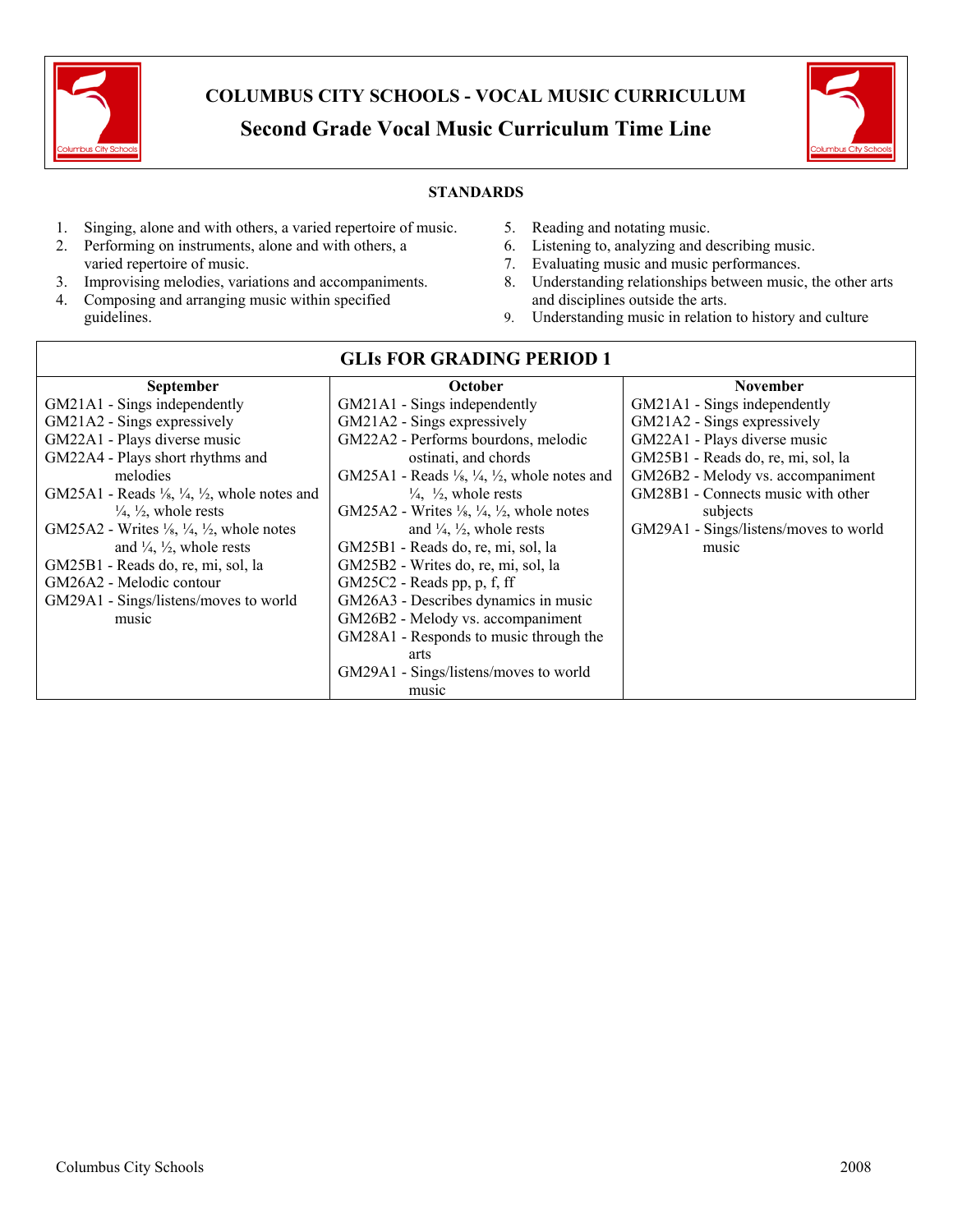



٦

|                                                                                | <b>GLIs FOR GRADING PERIOD 2</b>         |                                                                                |
|--------------------------------------------------------------------------------|------------------------------------------|--------------------------------------------------------------------------------|
| <b>November</b>                                                                | <b>December</b>                          | <b>January</b>                                                                 |
| GM23A1 - Improvises answers to questions                                       | GM21A1 - Sings independently             | GM21A1 - Sings independently                                                   |
| GM25A1 - Reads $\frac{1}{4}$ , $\frac{1}{4}$ , $\frac{1}{2}$ , whole notes and | GM21A2 - Sings expressively              | GM21A2 - Sings expressively                                                    |
| $\frac{1}{4}$ , $\frac{1}{2}$ , whole rests                                    | GM21B1 - Sings in groups                 | GM22A4 - Plays short rhythms and                                               |
| GM25A2 - Writes $\frac{1}{4}$ , $\frac{1}{4}$ , $\frac{1}{2}$ , whole notes    | GM22A1 - Plays diverse music             | melodies                                                                       |
| and $\frac{1}{4}$ , $\frac{1}{2}$ , whole rests                                | GM27A1 - Discusses performances          | GM25A1 - Reads $\frac{1}{4}$ , $\frac{1}{4}$ , $\frac{1}{2}$ , whole notes and |
| GM26A3 - Describes dynamics in music                                           | GM28A2 - Similarities and differences in | $\frac{1}{4}$ , $\frac{1}{2}$ , whole rests                                    |
| GM26C2 - Identifies/classifies instruments                                     | the arts                                 | GM25A2 - Writes $\frac{1}{4}$ , $\frac{1}{4}$ , $\frac{1}{2}$ , whole notes    |
| as pitched or unpitched                                                        | GM29A1 - Sings/listens/moves to world    | and $\frac{1}{4}$ , $\frac{1}{2}$ , whole rests                                |
| GM26C3 - Classifies woods, metals,                                             | music                                    | GM26C2 - Identifies/classifies instruments                                     |
| shakers/scrapers, or drums                                                     | GM29B1 - Audience etiquette              | as pitched or unpitched                                                        |
|                                                                                | GM29C1 - Music used for a variety of     | GM26C3 - Classifies woods, metals,                                             |
|                                                                                | occasions                                | shakers/scrapers, or drums                                                     |
|                                                                                | GM29D1 - Identifies musician behaviors   | GM27B1 - Identifies personal musical                                           |
|                                                                                |                                          | preferences                                                                    |
|                                                                                |                                          | GM27B2 - How elements of music                                                 |
|                                                                                |                                          | communicate meaning                                                            |
|                                                                                |                                          | GM28B1 - Connects music with other                                             |
|                                                                                |                                          | subjects                                                                       |
|                                                                                |                                          | GM29A1 - Sings/listens/moves to world                                          |
|                                                                                |                                          | music                                                                          |

| <b>GLIS FOR GRADING PERIOD 3</b>       |                                           |                                          |  |  |
|----------------------------------------|-------------------------------------------|------------------------------------------|--|--|
| <b>January</b>                         | <b>February</b>                           | March                                    |  |  |
| GM21B1 - Sings in groups               | GM21A1 - Sings independently              | GM21A1 - Sings independently             |  |  |
| GM22A1 - Plays diverse music           | GM21A2 - Sings expressively               | GM21A2 - Sings expressively              |  |  |
| GM25B1 - Reads do, re, mi, sol, la     | GM22A1 - Plays diverse music              | GM22B1 - Maintains independent           |  |  |
| GM25C3 - Reads repeat signs, first and | GM22A3 - Plays unpitched ostinati         | instrumental parts                       |  |  |
| second endings, D.C., and              | GM23A2 - Improvises simple rhythmic and   | GM23A3 - Improvises rhythmic and         |  |  |
| double barlines                        | melodic accompaniments                    | melodic variations                       |  |  |
| GM26A3 - Describes dynamics in a       | GM29A1 - Sings/listens/moves to world     | GM24A1 - Creates/ arranges music to      |  |  |
| listening example using: piano,        | music                                     | accompany readings or drama              |  |  |
| pianissimo, forte, and fortissimo.     | GM29A2 - Describes, listens, and responds | GM25C1 - Reads accent, legato, and       |  |  |
| GM26A4 - Identifies tempo and tempo    | to music of different composers           | staccato                                 |  |  |
| changes.                               |                                           | GM26A1 - Recognizes, responds to, and    |  |  |
|                                        |                                           | describes even and uneven                |  |  |
|                                        |                                           | rhythm in duple and triple               |  |  |
|                                        |                                           | meters                                   |  |  |
|                                        |                                           | GM26B1 - Same and different phrases, AB, |  |  |
|                                        |                                           | ABA, rondo, and call/response            |  |  |
|                                        |                                           | GM26C1 - Identifies brass and percussion |  |  |
|                                        |                                           | instruments visually and aurally         |  |  |
|                                        |                                           | GM27A2 - Reflects/discusses music        |  |  |
|                                        |                                           | GM28B1 - Connects music with other       |  |  |
|                                        |                                           | subjects                                 |  |  |
|                                        |                                           | GM29A1 - Sings/listens/moves to world    |  |  |
|                                        |                                           | music                                    |  |  |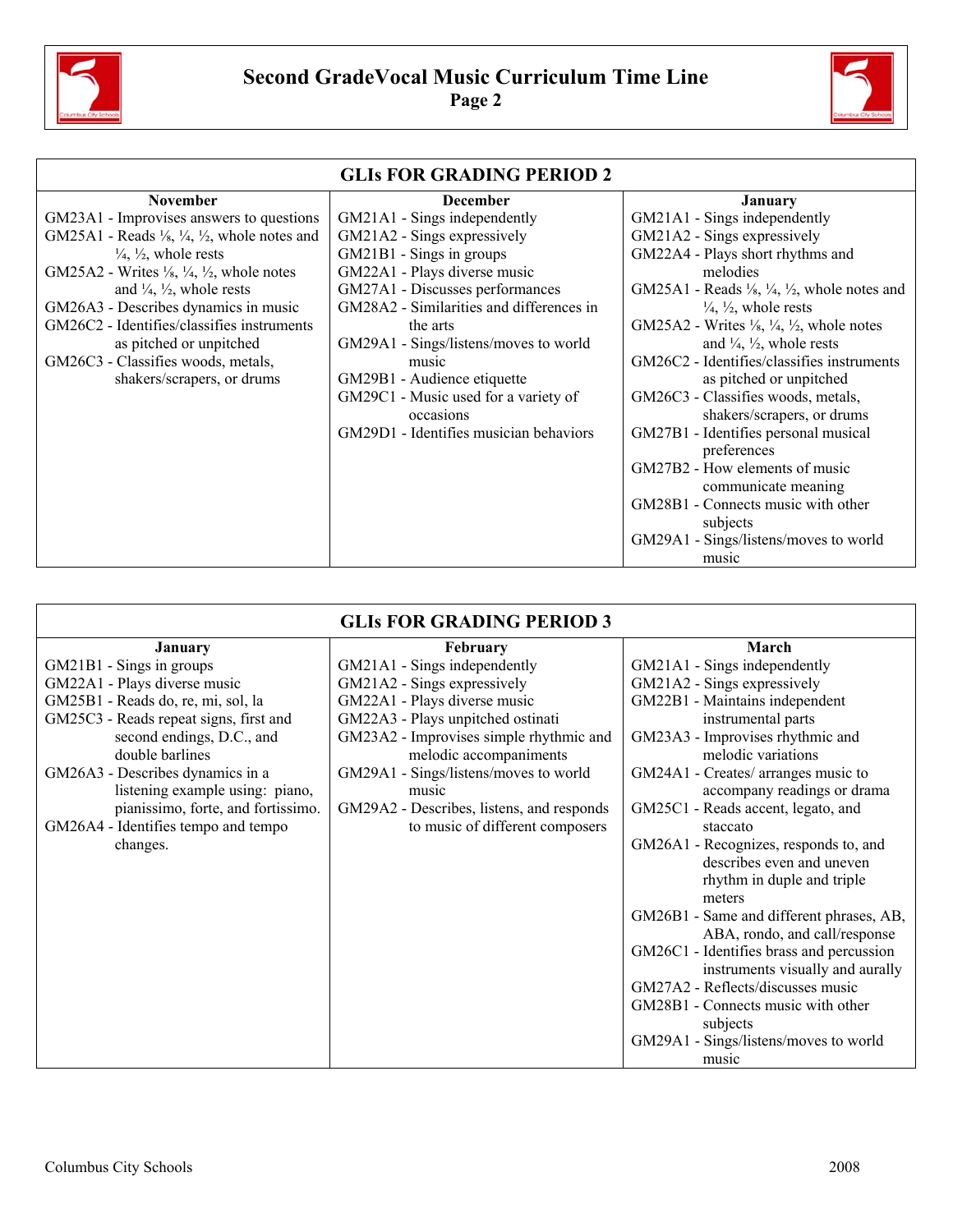



| <b>GLIS FOR GRADING PERIOD 4</b>         |                                        |                                       |  |  |
|------------------------------------------|----------------------------------------|---------------------------------------|--|--|
| April                                    | May                                    | June                                  |  |  |
| GM21A1 - Sings independently             | GM21A1 - Sings independently           |                                       |  |  |
| GM21A2 - Sings expressively              | GM21A2 - Sings expressively            | Review GLIs through songs and musical |  |  |
| GM22B2 - Plays in groups                 | GM22A1 - Plays diverse music           | activities                            |  |  |
| GM23A4 - Improvises short melodies       | GM23A3 - Improvises rhythmic/melodic   |                                       |  |  |
| GM25C1 - Reads accent, legato, and       | variations                             |                                       |  |  |
| staccato                                 | GM24A2 - Creates /notates rhythmic and |                                       |  |  |
| GM25C4 - Identifies dal segno (D.S.)     | melodic phrases and ostinati           |                                       |  |  |
| GM26B1 - Same and different phrases, AB, | GM28B1 - Connects music with other     |                                       |  |  |
| ABA, rondo, and call/response            | subjects                               |                                       |  |  |
| GM28B1 - Connects music with other       | GM29A1 - Sings/listens/moves to world  |                                       |  |  |
| subjects                                 | music                                  |                                       |  |  |
| GM29C2 - Purpose of historical music     |                                        |                                       |  |  |
| GM29C3 - Uses of music in U.S.           |                                        |                                       |  |  |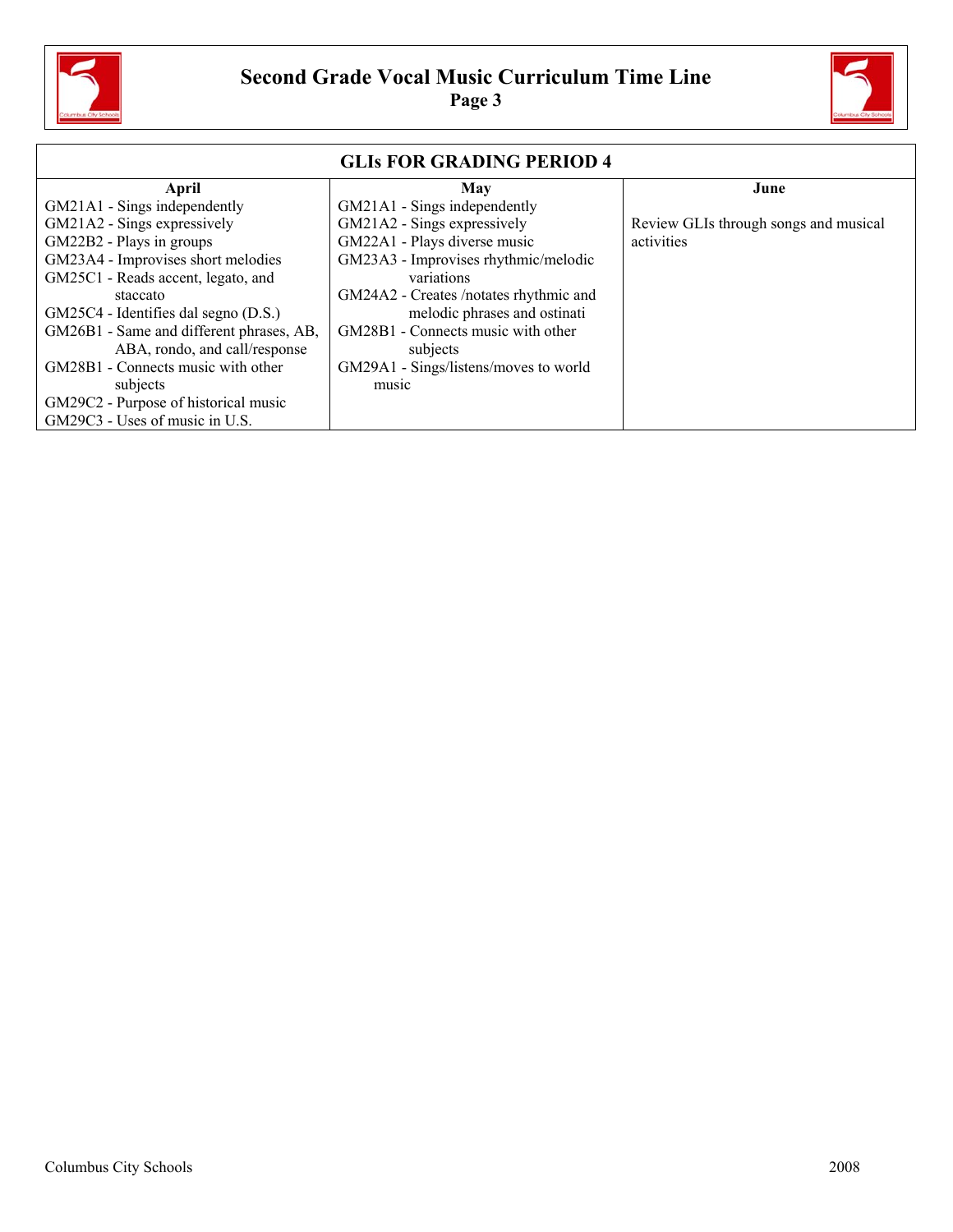# **VOCAL MUSIC CURRICULUM GUIDES**

# **GENERAL MUSIC GRADE 2**

# **UNIFIED ARTS OFFICE**

**Linda Edgar,** *Unified Arts Coordinator* 

# **WRITING TEAM**

Connie Blanchette Yeh-fen Chin Trish Gardner Brian Johnson Judith Murphy Casey Sanders Brad Walsh Michele Writsel-Lopez

# **EDITOR**

Linda Edgar Michele Writsel-Lopez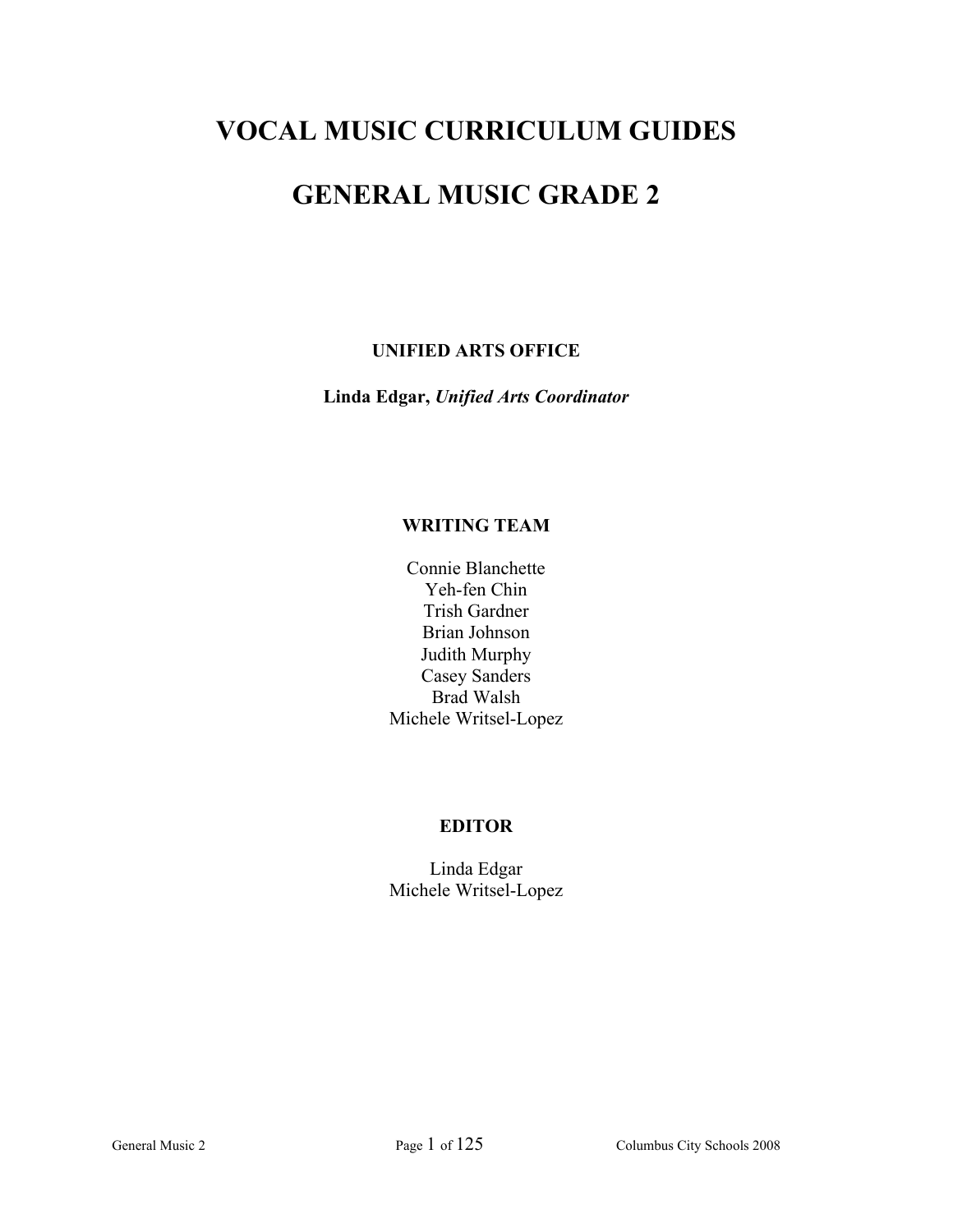# **THE PURPOSE OF THIS CURRICULUM GUIDE**

The purpose of this Vocal Music Curriculum Guide is to provide teachers with deeply aligned curricular materials and examples of lessons. It contains standards, benchmarks and grade level indicators which are correlated with the Ohio Arts Academic Standards, the National Music Standards, the previous levels of learning, aligned teaching resources and texts, and differentiated teaching strategies for music students.

The Vocal Music Curriculum Guide is approved by the Columbus Board of Education as the official curriculum to be taught. It is the intent of the board that all teachers will follow the prescribed scope and sequence in order to maximize student achievement.

This curriculum document provides essential information and examples that will allow teachers to create specific lessons to maximize student learning. The strategies contained in this guide are designed to provide guidance to teachers on how to approach key concepts and skills. This curriculum guide cannot replace good teaching, but it can reinforce and guide teachers to provide all students with the skills, knowledge, and experiences to master the Columbus City Schools Vocal Music Curriculum.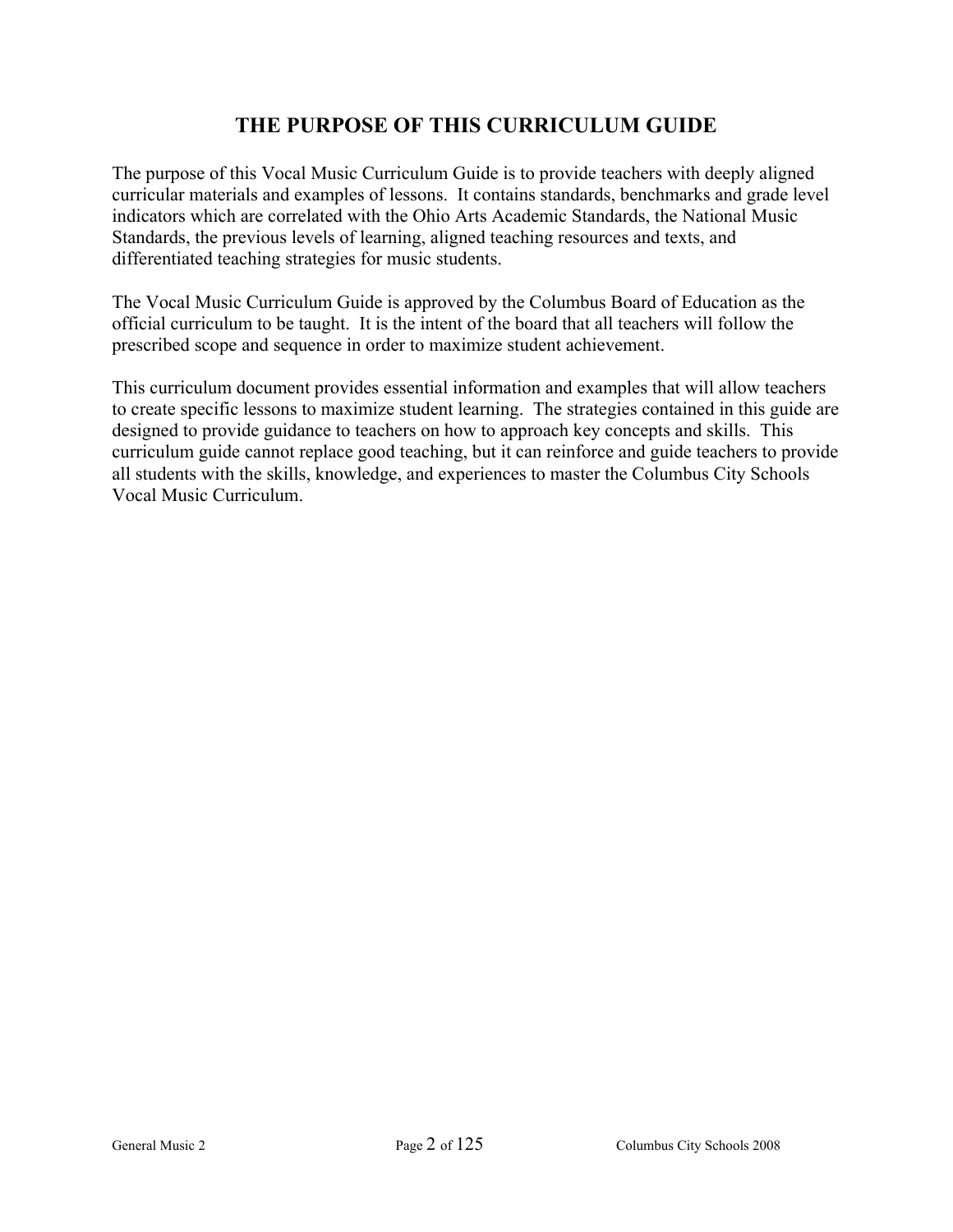# **TEACHERS GUIDE FOR USING THIS DOCUMENT**

A curriculum guide is a document designed to lead teachers in the creation of lessons that will produce higher levels of learning for all students. The content of this guide has been carefully selected to provide a focused, aligned roadmap that is 100 percent correlated to district, state and national standards.

This curriculum guide was designed using the concept of "deep curriculum alignment." Deep alignment occurs when lessons taught to students include activities, experiences, and materials that match or exceed the content, context, and cognitive levels of the standards and lead to improved student performance.

Teachers are asked to pay particular attention to the following components of this guide:

#### Standards, Benchmarks and Grade Level Indicators

The vocal music Content Standards for Columbus City Schools are based on the nine National Music Standards. The Benchmarks and Grade Level Indicators are a blend of national achievement standards and standards, benchmarks and grade level indicators from the Ohio Academic Content Standards for Music. The **standards** are the overarching goals, the **benchmarks** are smaller pieces of the standards, and the **grade level indicators** (GLIs) outline what students must do to show mastery at each grade level.

#### Quarterly Scope and Sequence Charts

The grade level indicators have been divided into quarterly scope and sequence charts, which serve as pacing guides for each grading period. Some grade level indicators are used more than once throughout the year to allow students ample opportunity to master them. The philosophy of designing sample lesson plans is to provide strategies for teaching all grade level indicators, which may not result in lesson plans for each week.

#### Assessment

Assessment is one of the critical elements of deep alignment. Therefore, teachers should ensure that any assessment they create is consistent and aligned with the district grade level indicators. Assessments should also be aligned with the strategies that are used for instruction so that students receive "no surprises" when engaged in assessment. Assessment of each grade level indicator has been provided in this curriculum guide.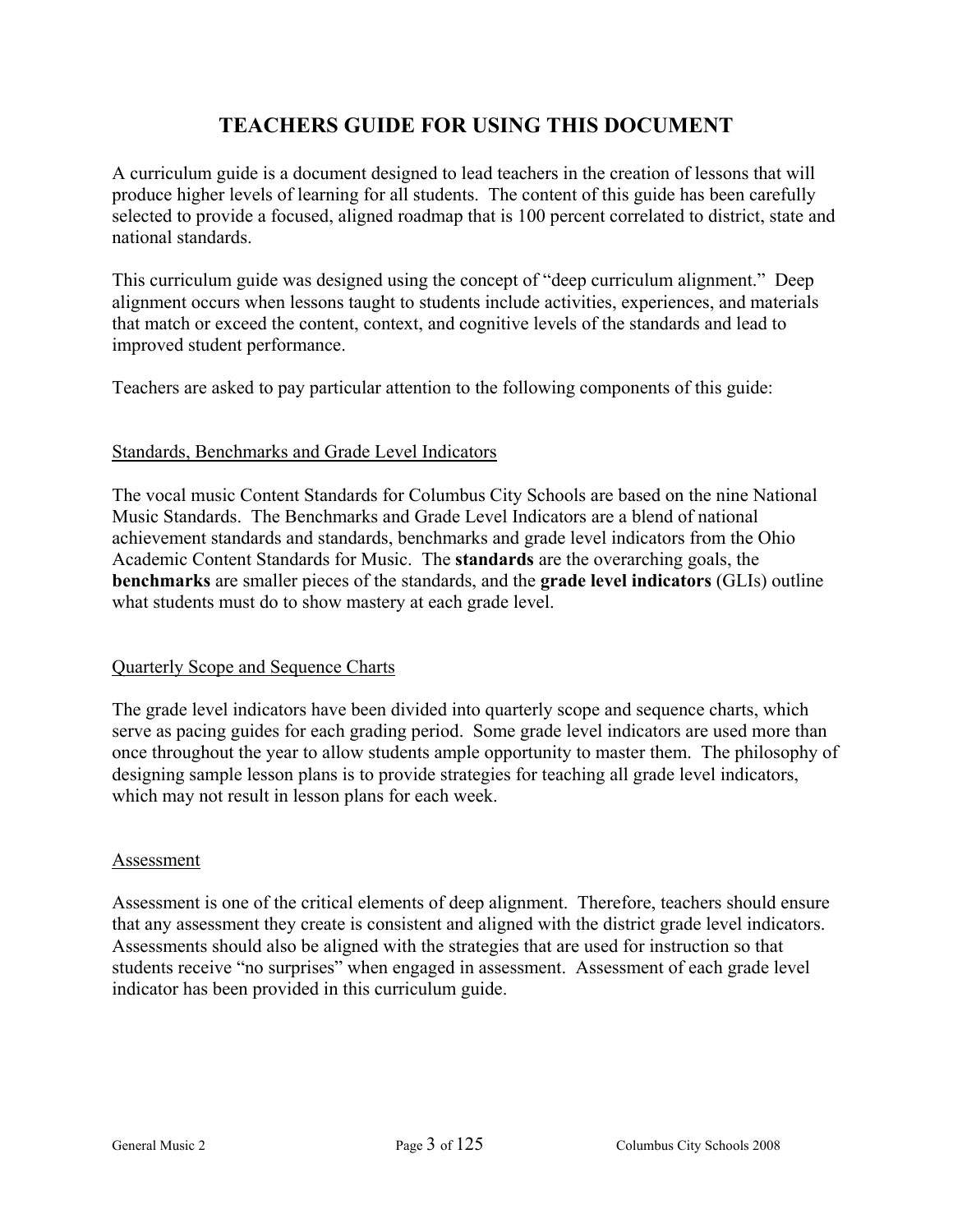#### Summative Assessment

Summative Assessments provide ways that students demonstrate mastery of the grade level indicators. Performance, written, and alternative assessments can be used. Summative Assessments should be planned before procedures so the assessments guide the strategies for teaching the lessons.

#### Pre-Assessment

Pre-Assessment activities provide information about what students already know so that they are able to work towards mastering the appropriate grade level indicators.

#### Formative Assessment

Formative Assessment occurs during the lesson so that the teacher will know the level of student comprehension and can make adjustments in instruction during the lesson instead of waiting until the lesson is completed.

#### Procedures

Procedures are written with differentiated instruction in mind. Differentiated instruction means choosing a variety of strategies that will enable students with varying needs to master the grade level indicators.

#### Writing Connections

Writing across the curriculum is an expectation of all instruction in Columbus City Schools (CCS). The lessons in this curriculum guide contain Writing Connections that are used by CCS students (e.g., Type 1 and 2 Quick writes, formula writing, comparison and contrast, graphic organizers, short answer response and the writing process). Teachers are expected to use these connections during instruction.

#### Interdisciplinary Connections

Interdisciplinary Connections are the Ohio Academic Content standards and benchmarks from English Language Arts and Social Studies. These standards and benchmarks correlate/integrate with the lessons and help CCS students become accustomed to utilizing content, context and cognitive levels of the Ohio Graduation Test.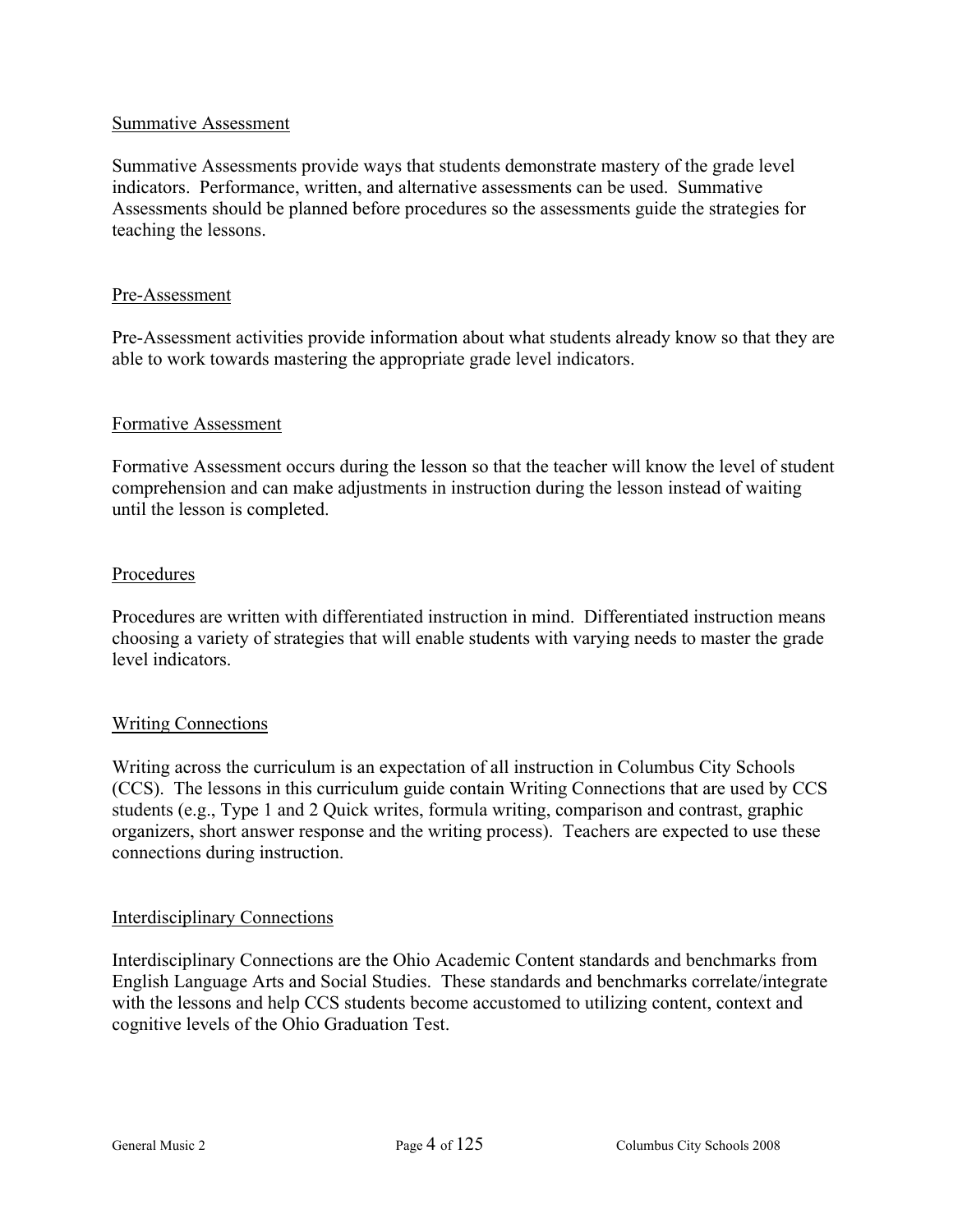### Background Information

Background Information is provided for teachers if information needed to teach the lesson is not included in district adopted texts.

# Re-Teach

Re-Teach strategies are for students who did not comprehend the lesson and master the grade level indicators. Re-Teach strategies involve breaking down strategies from the procedures into smaller chunks of learning (e.g., instead of applying several elements to a piece of music, apply one element at a time).

# Enrichment/Extension

Enrichment/Extension provides strategies for students who have already mastered the grade level indicators. Since mastery may occur at the beginning, during, or at the end of a lesson, they are a necessary component for differentiating instruction and providing more breadth and depth to learning.

#### Linked Materials

These lessons have been written to be integrated into Columbus City School's CiMS (Columbus Information Management System) online curriculum resource. When integrated online, teachers can access these Linked Materials (worksheets, etc.) for printing purposes.

#### **Organizers**

Organizers are a list of keywords utilized in the lessons which make them searchable through the CiMS online curriculum resource. Elements of the following which are used in the lessons are listed: Teaching Methods, Grouping, Assessment, Student Grouping, Bloom's Taxonomy, Gardner's Multiple Intelligences, Instructional Strategies, and SIOP/ESL (Sheltered Instruction Observation Protocol/English as a Second Language).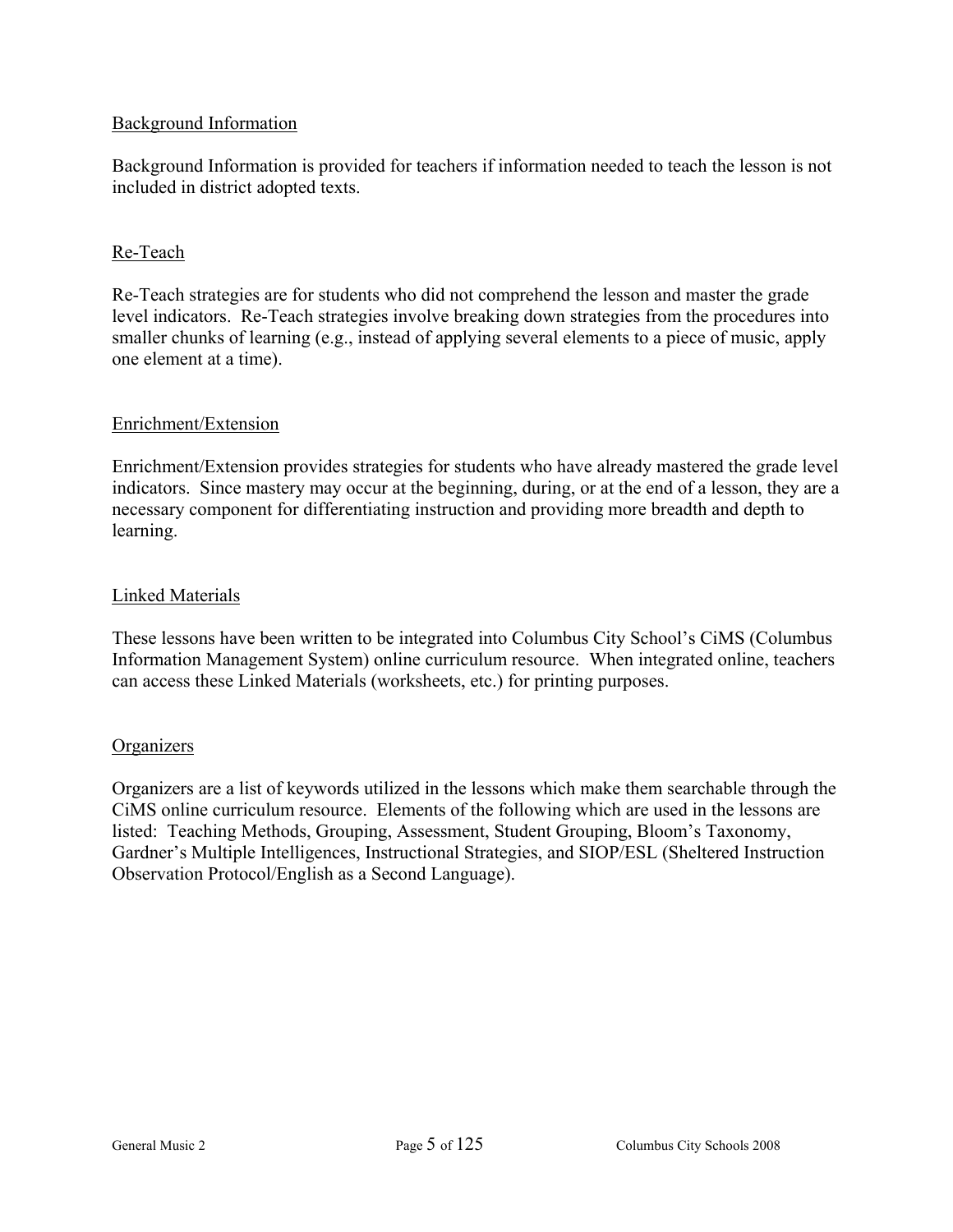# **General Music Scope and Sequence Second Grade**

| <b>Month</b> | <b>Theme</b>                          | <b>GLI</b>                                                                                                                                                           | <b>Standard</b>         | <b>OGT Social Studies</b> | <b>OGT English Language</b> |
|--------------|---------------------------------------|----------------------------------------------------------------------------------------------------------------------------------------------------------------------|-------------------------|---------------------------|-----------------------------|
|              |                                       |                                                                                                                                                                      | <b>Benchmark</b>        | <b>Standards and</b>      | <b>Arts Standards and</b>   |
|              |                                       |                                                                                                                                                                      | <b>GLI</b>              | <b>Benchmarks</b>         | <b>Benchmarks</b>           |
|              |                                       |                                                                                                                                                                      | <b>Grading Period 1</b> |                           |                             |
| September    | Singing                               | Sings independently, on pitch and<br>in rhythm, using correct posture,<br>breath support and tone.                                                                   | <b>GM21A1</b>           |                           |                             |
|              | Singing                               | Independently sings expressively,<br>using articulation, dynamics, and<br>tempi, songs representing diverse<br>genres and cultures.                                  | GM21A2                  |                           |                             |
|              | Performing On<br>Instruments          | Performs music representing<br>diverse genres and cultures with<br>appropriate dynamics and maintains<br>steady tempo.                                               | <b>GM22A1</b>           |                           |                             |
|              | Performing On<br>Instruments          | Plays short rhythmic and melodic<br>patterns.                                                                                                                        | <b>GM22A4</b>           |                           |                             |
|              | Reading and<br>Notating               | Reads eighth, quarter, half, whole<br>notes and quarter, half, whole rests<br>in $2/4$ , $3/4$ , and $4/4$ time signatures.                                          | <b>GM25A1</b>           |                           |                             |
|              | Reading and<br>Notating               | Writes eighth, quarter, half, whole<br>notes and quarter, half, whole rests<br>in $2/4$ , $3/4$ , and $4/4$ time signatures.                                         | <b>GM25A2</b>           |                           | Writing Conventions $-A$    |
|              | Reading and<br>Notating               | Uses a system (solfege syllables,<br>numbers, or letters) to read simple<br>pitch notation (do, re, mi, sol, la) in<br>the treble clef in G, F, and C<br>pentatonic. | <b>GM25B1</b>           |                           |                             |
|              | Listening                             | Identifies and responds to melodic<br>contour.                                                                                                                       | <b>GM26A2</b>           |                           |                             |
|              | Relation to<br>History and<br>Culture | Sings, listens, and moves to music<br>from world cultures.                                                                                                           | <b>GM29A1</b>           | Geography $- A$           |                             |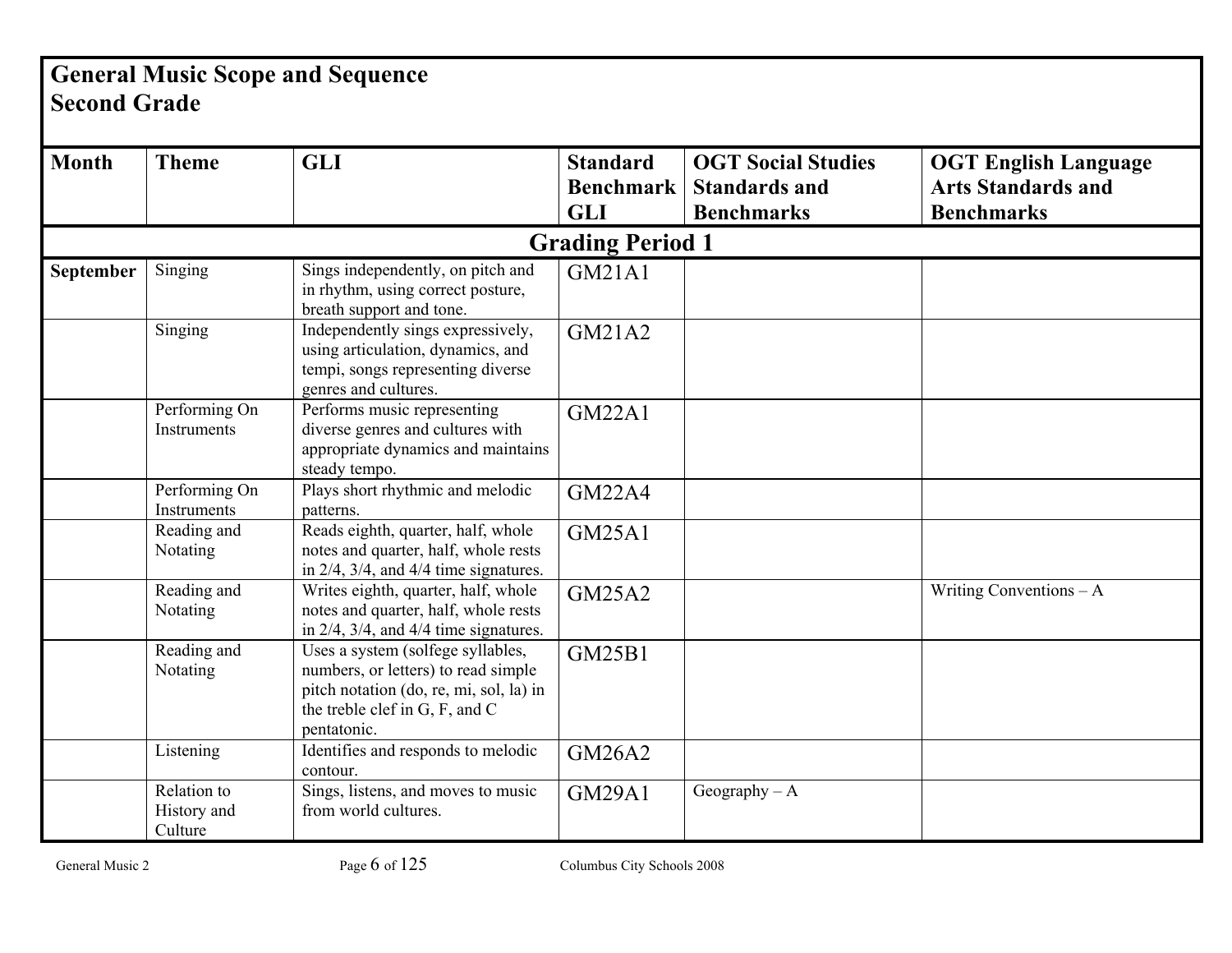| <b>October</b> | Singing                               | Sings independently, on pitch and<br>in rhythm, using correct posture,<br>breath support and tone.                                                                   | <b>GM21A1</b> |                 |                                    |
|----------------|---------------------------------------|----------------------------------------------------------------------------------------------------------------------------------------------------------------------|---------------|-----------------|------------------------------------|
|                | Singing                               | Independently sings expressively,<br>using articulation, dynamics, and<br>tempi, songs representing diverse<br>genres and cultures.                                  | GM21A2        |                 |                                    |
|                | Performing On<br>Instruments          | Performs bourdons, melodic<br>ostinati, and chords on a pitched<br>classroom instrument (e.g.,<br>xylophone, autoharp, resonator<br>bells).                          | <b>GM22A2</b> |                 |                                    |
|                | Reading and<br>Notating               | Reads eighth, quarter, half, whole<br>notes and quarter, half, whole rests<br>in $2/4$ , $3/4$ , and $4/4$ time signatures.                                          | <b>GM25A1</b> |                 |                                    |
|                | Reading and<br>Notating               | Writes eighth, quarter, half, whole<br>notes and quarter, half, whole rests<br>in $2/4$ , $3/4$ , and $4/4$ time signatures.                                         | <b>GM25A2</b> |                 | Writing Conventions $-A$           |
|                | Reading and<br>Notating               | Uses a system (solfege syllables,<br>numbers, or letters) to read simple<br>pitch notation (do, re, mi, sol, la) in<br>the treble clef in G, F, and C<br>pentatonic. | <b>GM25B1</b> |                 |                                    |
|                | Reading and<br>Notating               | Writes pitch notation (do, re mi, sol,<br>la) in the treble clef in $G$ , $F$ , and $C$<br>pentatonic.                                                               | GM25B2        |                 | Writing Conventions $-A$           |
|                | Reading and<br>Notating               | Reads dynamic symbols:<br>pianissimo, piano, forte, and<br>fortissimo (pp, p, f, ff).                                                                                | <b>GM25C2</b> |                 | Acquisition of Vocabulary $-B$ , D |
|                | Listening                             | Describes dynamics in a listening<br>example using: piano, pianissimo,<br>forte, and fortissimo.                                                                     | <b>GM26A3</b> |                 |                                    |
|                | Listening                             | Distinguishes between melody and<br>accompaniment.                                                                                                                   | GM26B2        |                 |                                    |
|                | Relationships to<br>Other Disciplines | Responds to music through dance,<br>drama, and visual art.                                                                                                           | <b>GM28A1</b> |                 |                                    |
|                | Relation to<br>History and<br>Culture | Sings, listens, and moves to music<br>from world cultures.                                                                                                           | <b>GM29A1</b> | Geography $- A$ |                                    |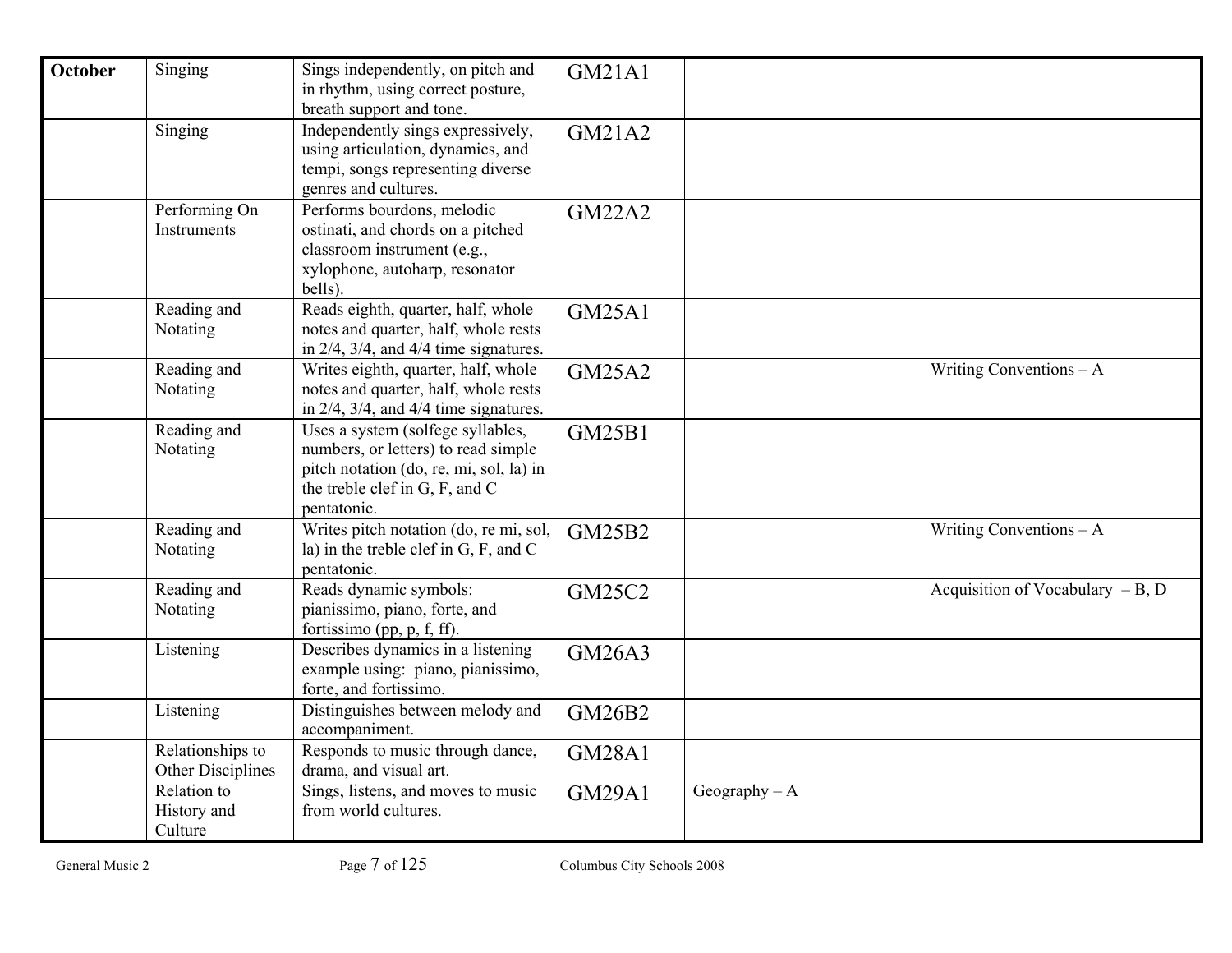| <b>November</b> | Singing                               | Sings independently, on pitch and<br>in rhythm, using correct posture,                                                                                               | <b>GM21A1</b> |                 |  |
|-----------------|---------------------------------------|----------------------------------------------------------------------------------------------------------------------------------------------------------------------|---------------|-----------------|--|
|                 |                                       | breath support and tone.                                                                                                                                             |               |                 |  |
|                 | Singing                               | Independently sings expressively,<br>using articulation, dynamics, and<br>tempi, songs representing diverse<br>genres and cultures.                                  | GM21A2        |                 |  |
|                 | Performing On<br>Instruments          | Performs music representing<br>diverse genres and cultures with<br>appropriate dynamics and maintains<br>steady tempo.                                               | <b>GM22A1</b> |                 |  |
|                 | Reading and<br>Notating               | Uses a system (solfege syllables,<br>numbers, or letters) to read simple<br>pitch notation (do, re, mi, sol, la) in<br>the treble clef in G, F, and C<br>pentatonic. | <b>GM25B1</b> |                 |  |
|                 | Listening                             | Distinguishes between melody and<br>accompaniment.                                                                                                                   | GM26B2        |                 |  |
|                 | Relationships to<br>Other Disciplines | Identifies and describes connections<br>between musical experiences and<br>those in other curricular subjects.                                                       | <b>GM28B1</b> |                 |  |
|                 | Relation to<br>History and<br>Culture | Sings, listens, and moves to music<br>from world cultures.                                                                                                           | <b>GM29A1</b> | Geography $- A$ |  |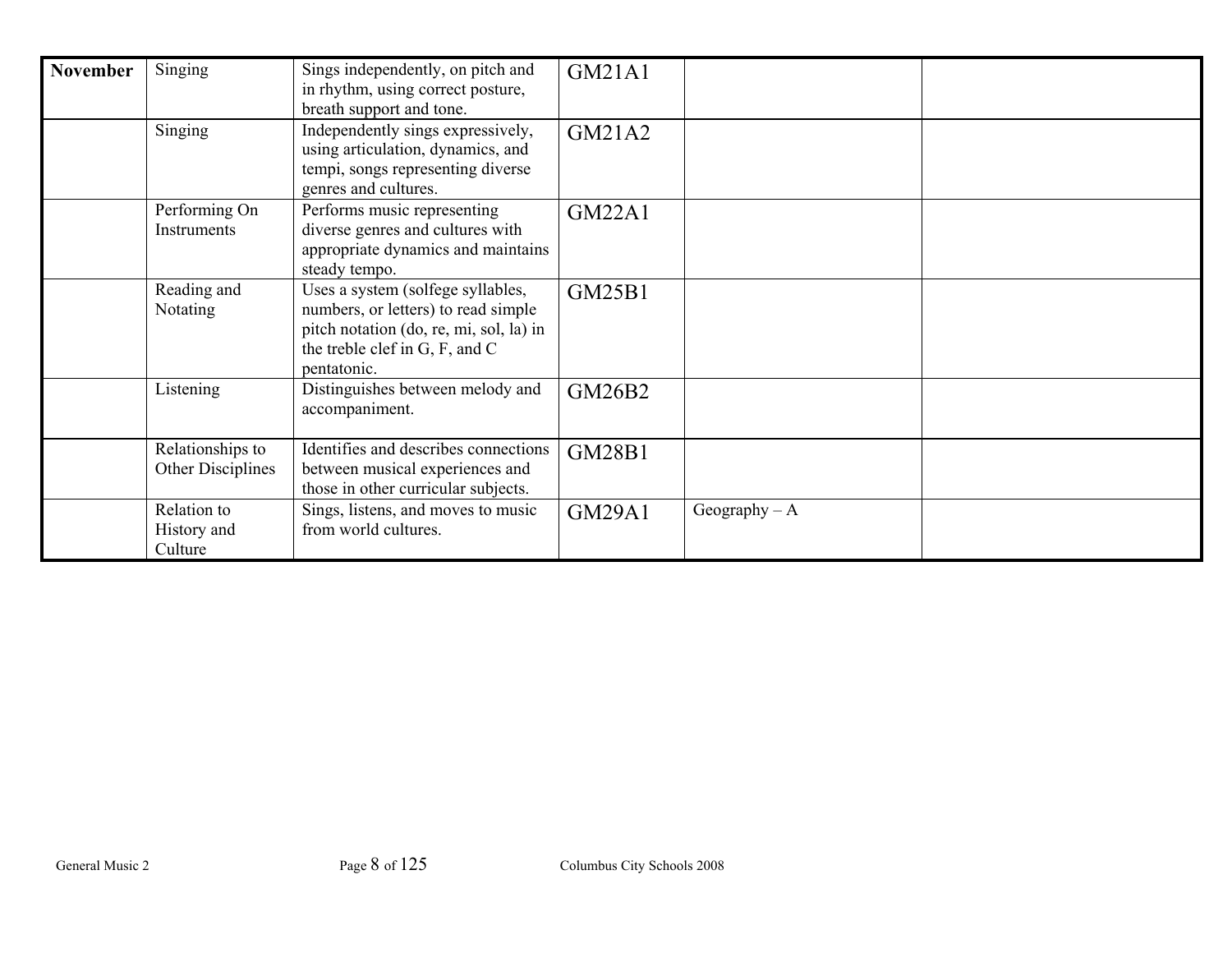

# **COLUMBUS CITY SCHOOLS VOCAL MUSIC CURRICULUM**



| <b>Instructional Unit</b> | Grade 2, General Music, September                                                                                            |
|---------------------------|------------------------------------------------------------------------------------------------------------------------------|
| Title:                    | <b>Expression</b>                                                                                                            |
| Subject:                  | General Music                                                                                                                |
| <b>Grade Range:</b>       | 2                                                                                                                            |
| <b>Description:</b>       | In this lesson, students identify and respond to melodic contour and<br>independently and expressively sing a Nigerian song. |
| <b>Duration:</b>          | 40 minutes                                                                                                                   |
| <b>Author:</b>            | Yeh-fen Chin                                                                                                                 |
| <b>Publisher:</b>         | Columbus City Schools                                                                                                        |
| <b>Keywords:</b>          | Dynamics; Tempo; Expression; World Cultures                                                                                  |

| <b>Content Standard 1:</b> | Singing, alone and with others, a varied repertoire of music                                                           |
|----------------------------|------------------------------------------------------------------------------------------------------------------------|
| Benchmark A:               | Sing independently and with appropriate expression, songs<br>representing diverse genres and cultures.                 |
| $GLI$ 1:                   | Sings independently, on pitch and in rhythm, using correct<br>posture, breath support, and tone. GM21A1                |
| $GLI$ 2:                   | Sings expressively, using articulation, dynamics, and tempi,<br>songs representing diverse genres and cultures. GM21A2 |
| <b>Content Standard 6:</b> | Listening to, analyzing, responding to, and describing music                                                           |
| Benchmark A:               | Listen, respond to, and describe a varied repertoire of music<br>utilizing musical terminology.                        |
| GLI 2:                     | Identifies and responds to melodic contour. GM26A2                                                                     |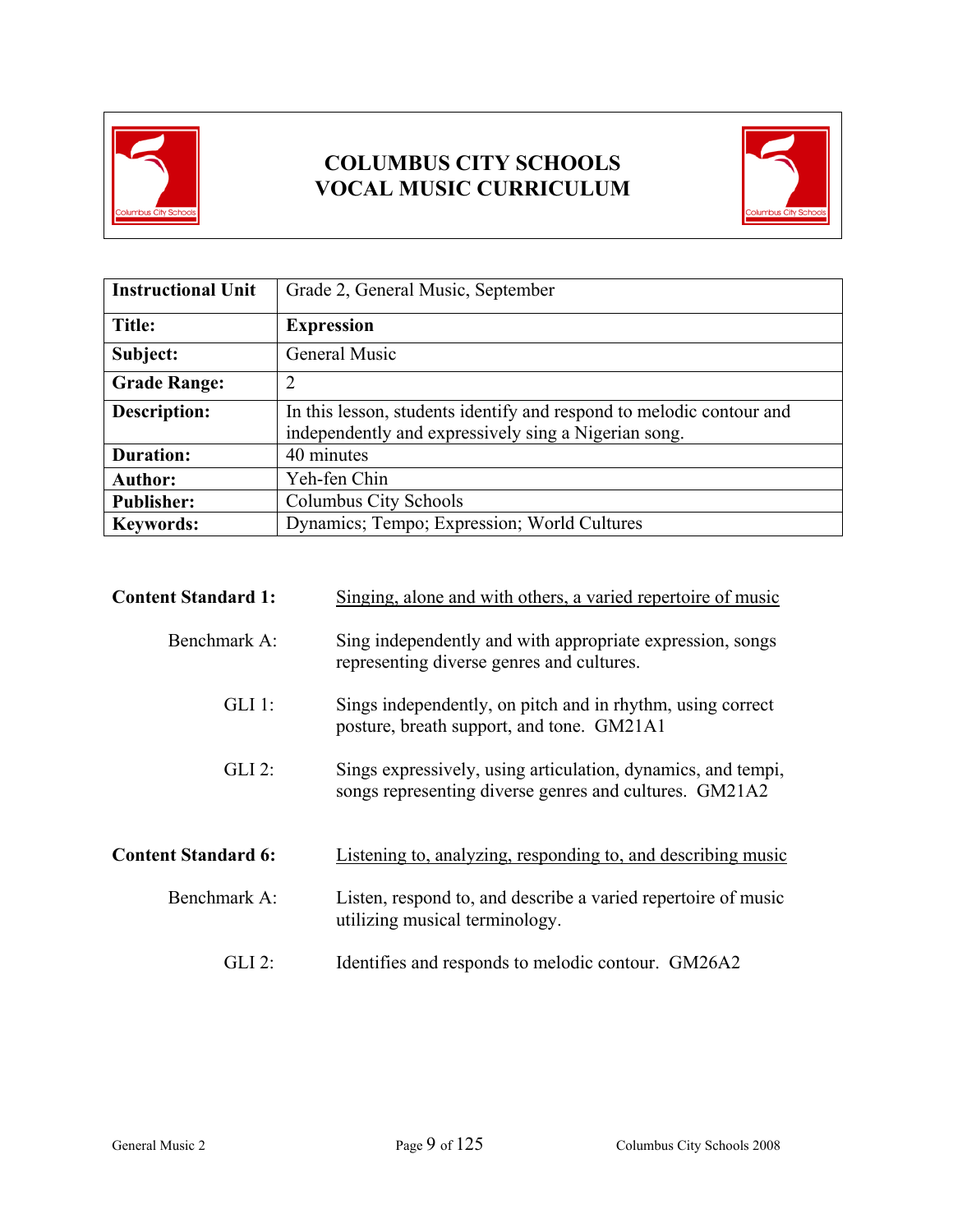| <b>Content Standard 9:</b> | Understanding music in relation to history and culture                                                   |
|----------------------------|----------------------------------------------------------------------------------------------------------|
| Benchmark A:               | Identify by genre or style and respond to music from various<br>historical periods and diverse cultures. |
| $GL1$ 1.                   | Sings, listens, and moves to music from world cultures.<br>GM29A1                                        |

#### **Lesson Assessment**

- Students identify and respond to contour (line moving down/up) in "Eh Soom Boo Kawaya."
- Students sing the song expressively with movement representing rolling boats.
- Students sing independently on pitch and in rhythm.

#### **Pre-Assessment**

• Students review concepts of dynamics and tempo by giving examples from music selections and life experiences. Students explain how these are related to music expression.

# **Instructional Strategies**

- Teacher introduces a Nigerian Boat Song, "Eh Soom Boo Kawaya" (Share the Music 2, pages 130-131). Students identify Africa and the geographic location of Nigeria on map.
- Students listen to the song and identify melodic contour (*down/up*; CD 3, track 18; Summative Assessment).
- Students discuss appropriate dynamics and tempo for the song. Students sing expressively with paddling motions (Summative Assessment).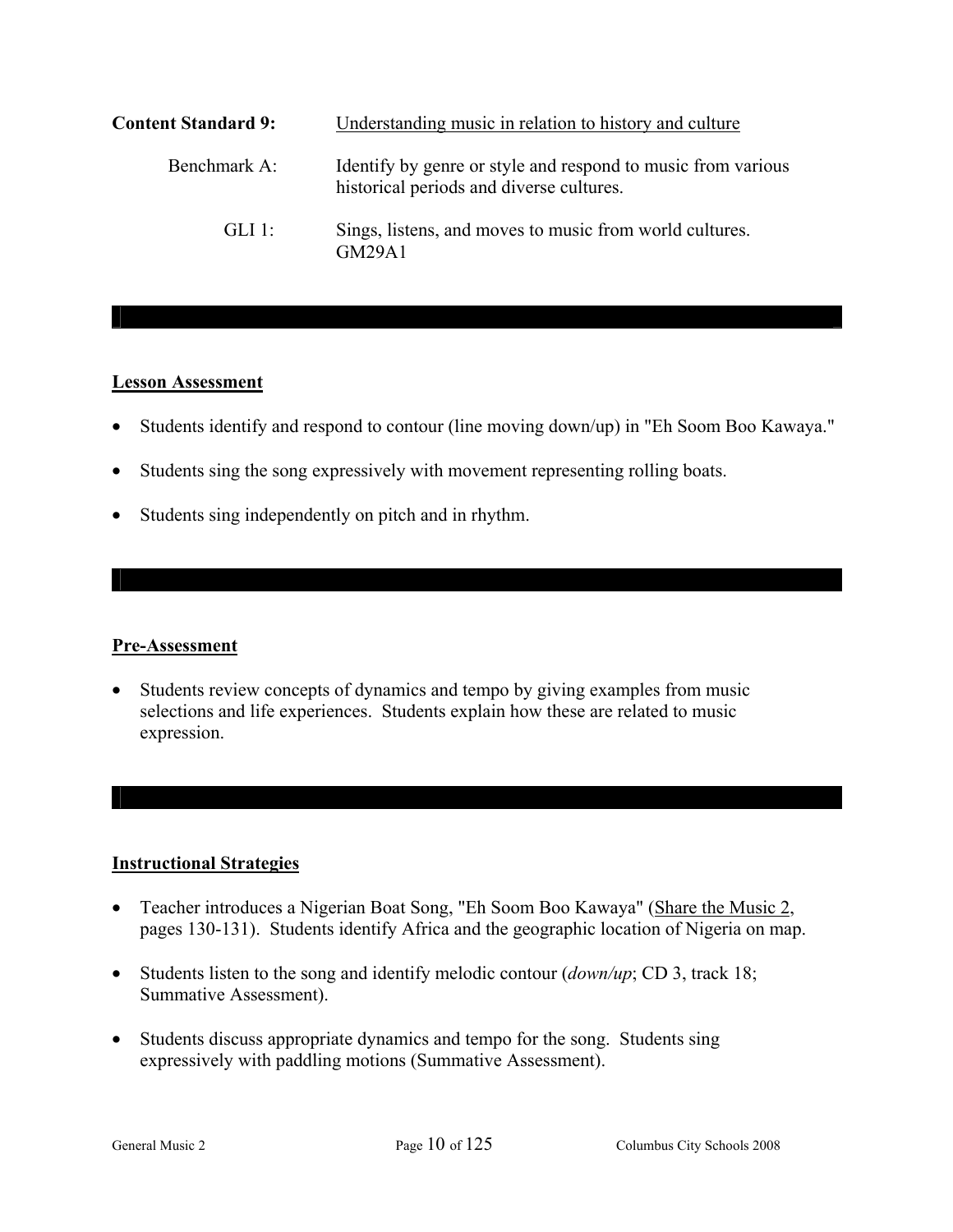• Students discuss the images on pages 132-133. Teacher introduces "Dramatize Eh Soom Boo Kawaya" (Share the Music 2 – Teacher's Edition, page 133). Teacher divides students into various groups (boat, trees, river, animals, villagers) while having one person singing independently and expressively. Students alternate roles (Summative Assessment).

# **District Adopted Textbook/Supplemental Materials**

- Share the Music 2, CD 3
- Share the Music 3 Teacher's Edition
- Share the Music  $3 Student Edition$

# **Materials/Resources**

• CD player

# **Re-Teach**

• Teacher uses Solfége hand signs to show the melodic lines for students who have trouble identifying them.

# **Extension**

• Students direct a story of paddling boats and stormy weather approaching while performing "Eh Soom Boo Kawaya."

# **Interdisciplinary Connections**

• Geography A – Identify the location of the state of Ohio, the United States, the continents and oceans on maps, globes and other geographic representations.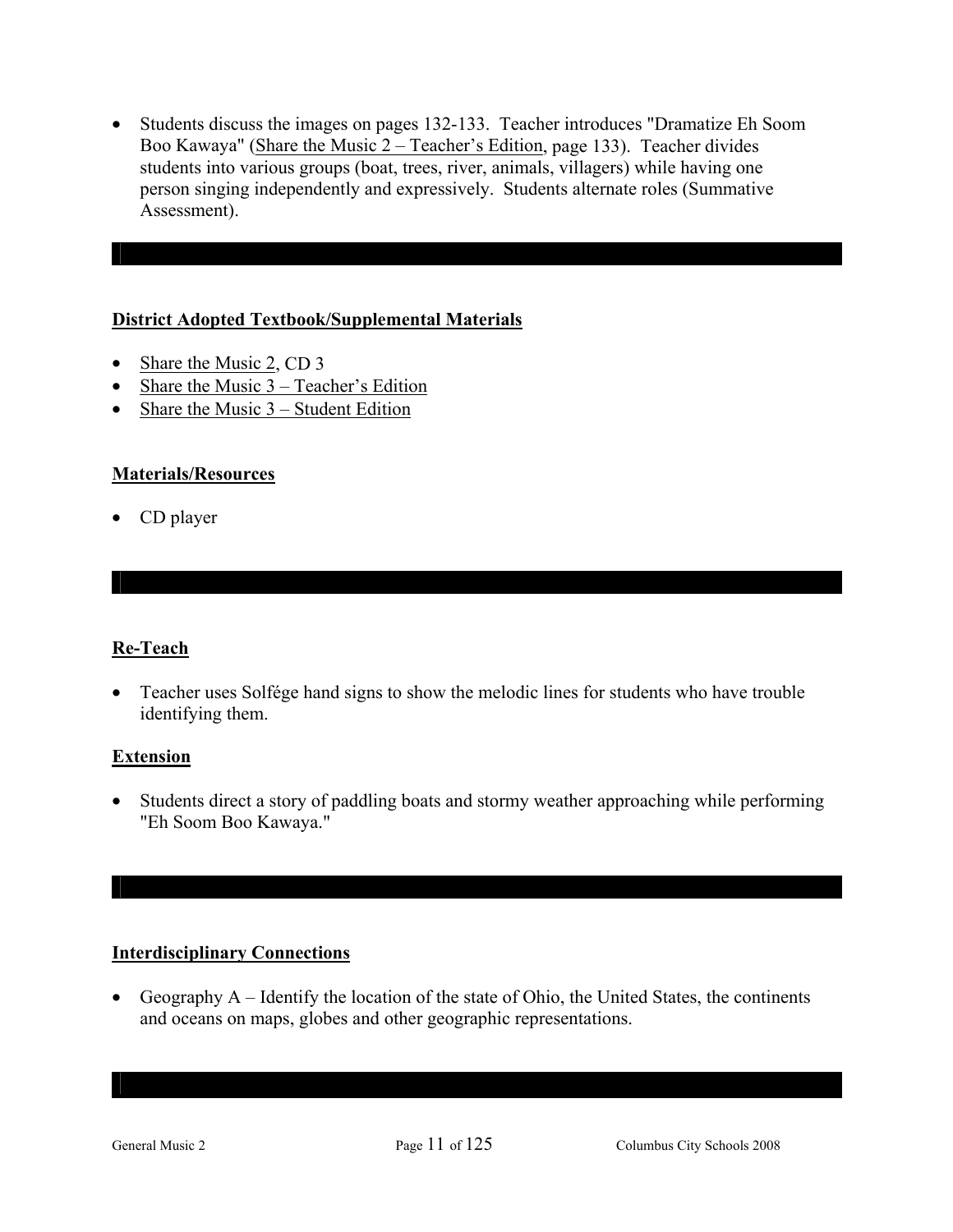# **Organizers**

#### **Teaching Methods**

- Demonstrations
- Discussions
- Hands-On Learning
- Integrated Instruction
- Interdisciplinary
- Multimedia Instruction
- Multiple Activities
- Role-Playing
- Simulations and Games
- Visual Instruction

# **Grouping**

- Heterogeneous Grouping
- Individualized Instruction
- Large Group Instruction
- Small Group Instruction

# **Assessment**

- Alternative Assessment
- Authentic Assessment
- Curriculum Based Assessment
- Informal Assessment
- Observation

# **Student Groupings**

- Class
- Grade
- Heterogeneous Grouping
- Individual
- Individualized Instruction
- Large Group Instruction

# **Bloom's Taxonomy of Cognitive Objectives**

- I Knowledge
- II Comprehension
- III Application
- IV Analysis
- V Synthesis
- VI Evaluation

# **Gardner's Multiple Intelligences: Learning Styles**

- Bodily-Kinesthetic
- Interpersonal
- Intrapersonal
- Linguistic
- Logical-Mathematical
- Musical
- Spatial

# **Instructional Strategies**

- Homework and Practice
- Identifying Similarities and Differences
- Nonlinguistic Representation
- Questions, Cues, and Advanced **Organizers**
- Reinforcing Effort and Providing Recognition

# **SIOP – ESL**

- Building Background
- Feedback
- Guided Practice
- Hands-On Activities
- Integrations of Reading, Writing, Speaking, and Listening Skills Modeling
- Interaction
- Meaningful Content and Language Activities
- Modeling
- Scaffolding
- Techniques to Make Concepts Clear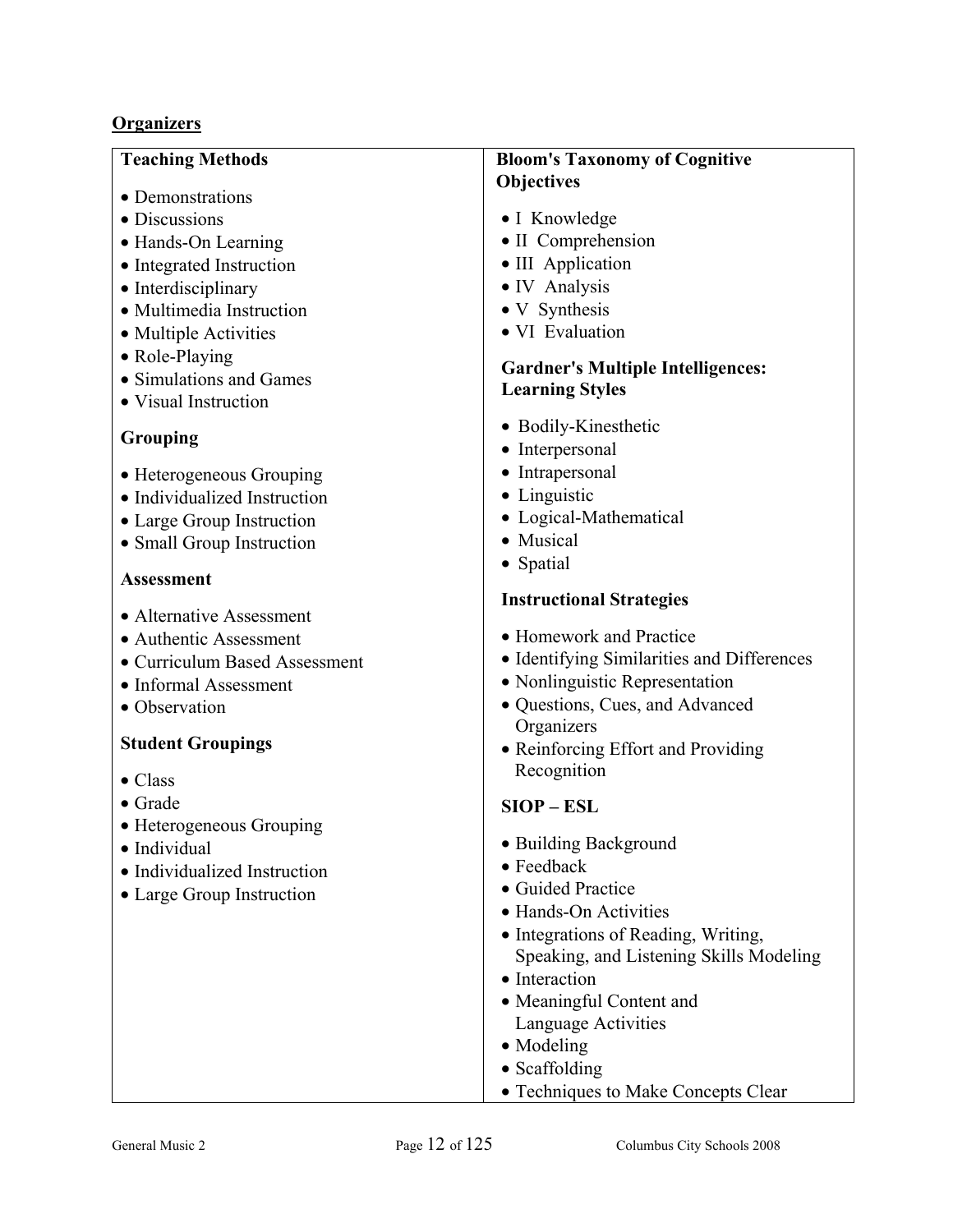

# **COLUMBUS CITY SCHOOLS VOCAL MUSIC CURRICULUM**



| <b>Instructional Unit</b> | Grade 2, General Music, September                                                                                                                                           |
|---------------------------|-----------------------------------------------------------------------------------------------------------------------------------------------------------------------------|
| Title:                    | <b>Performing and Notating</b>                                                                                                                                              |
| Subject:                  | General Music                                                                                                                                                               |
| <b>Grade Range:</b>       | $\overline{2}$                                                                                                                                                              |
| <b>Description:</b>       | In this lesson, students perform rhythmic and melodic patterns from<br>music of a diverse culture and read and write the pattern with pitched<br>notation and letter names. |
| <b>Duration:</b>          | 40 minutes                                                                                                                                                                  |
| <b>Author:</b>            | Yeh-fen Chin                                                                                                                                                                |
| <b>Publisher:</b>         | Columbus City Schools                                                                                                                                                       |
| <b>Keywords:</b>          | <b>Dynamics</b> ; Notation                                                                                                                                                  |

| <b>Content Standard 2:</b> | Performing on instruments, alone and with others, a varied<br>repertoire of music                                                |
|----------------------------|----------------------------------------------------------------------------------------------------------------------------------|
| Benchmark A:               | Perform independently, with appropriate expression, music<br>representing diverse genres and cultures.                           |
| $GLI$ 1:                   | Performs music representing diverse genres and cultures with<br>appropriate dynamics and maintains steady tempo. GM22A1          |
| $GLI$ 4:                   | Plays short rhythmic and melodic patterns. GM22A4                                                                                |
| <b>Content Standard 5:</b> | Reading and notating music                                                                                                       |
| Benchmark A:               | Identify and utilize rhythmic notation.                                                                                          |
| $GLI$ 1:                   | Reads eighth, quarter, half, whole notes and quarter, half,<br>whole rests in $2/4$ , $3/4$ , and $4/4$ time signatures. GM25A1  |
| $GLI$ 2:                   | Writes eighth, quarter, half, whole notes and quarter, half,<br>whole rests in $2/4$ , $3/4$ , and $4/4$ time signatures. GM25A2 |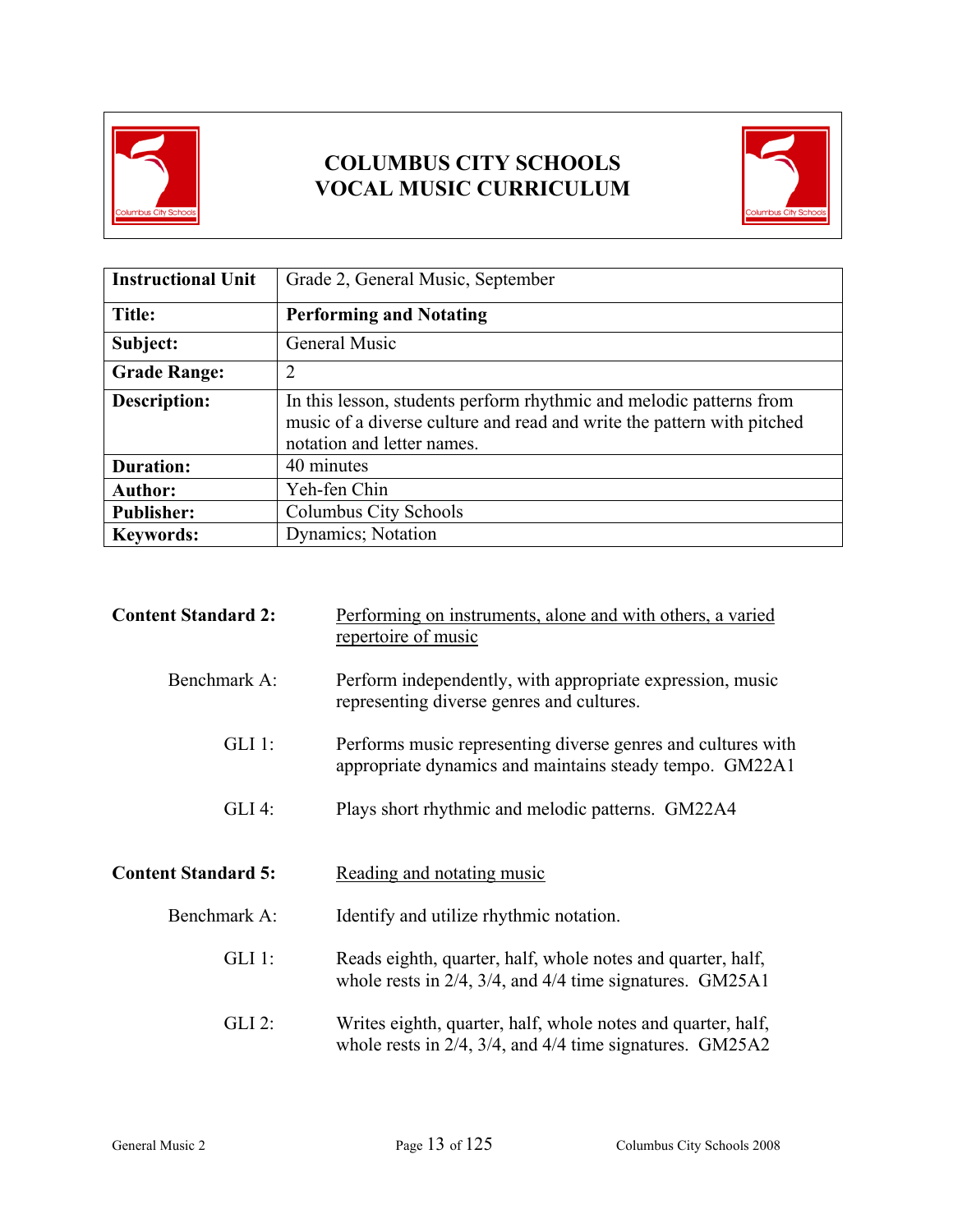Benchmark B: Identify and utilize treble clef pitch notation. GLI 1: Uses a system (solfege syllables, numbers, or letters) to read simple pitch notation (do, re mi, sol, la) in the treble clef in G, F, and C pentatonic. GM25B1

#### **Lesson Assessment**

- Students perform a rhythmic and melodic pattern with appropriate dynamics to accompany the French folk song, "Frère Jacques."
- Students read and write the pattern (quarter notes, half notes), and identify using letter names.

# **Pre-Assessment**

• Students identify quarter notes, eighth notes, and half notes in "Who's That Tapping at the Window" (Share the Music 2, page 256).

# **Instructional Strategies**

- Teacher introduces "Frère Jacques" (Share the Music 2, page 233; CD 5, track 7). Students listen to *Recorded Lesson* (CD 5, track 8) and identify the languages heard (French and English). Students sing the song.
- Students play "Din, din, don  $(F, C, F -)$ " as a rhythmic and melodic accompaniment pattern, on classroom instruments (Formative Assessment).
- Students discuss appropriate dynamics and tempo for the song. Teacher divides students into two groups to perform: one sings; the other plays the accompaniment pattern (Summative Assessment).
- Students read and notate the pattern on the *Frère Jacques Pattern Notating Chart* and identify letter names (Summative Assessment).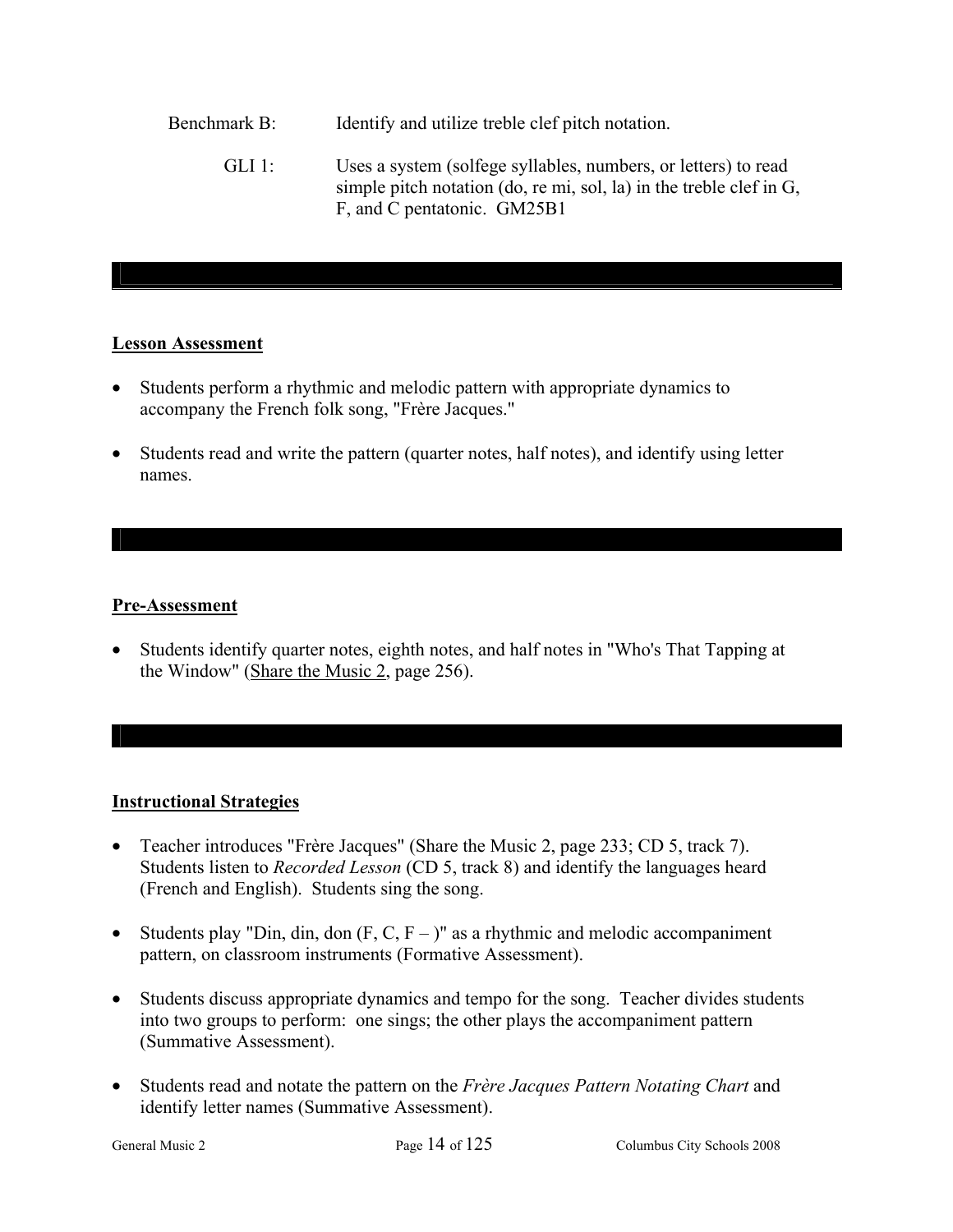# **District Adopted Textbook/Supplemental Materials**

- Share the Music 2, CD 5
- Share the Music  $3 -$  Student Edition

# **Materials/Resources**

- CD player
- Pitched classroom instruments (e.g., xylophones, tone bells)
- Pencils
- *Frère Jacques Pattern Notating Chart*

# **Re-Teach**

• For students who have difficulty maintaining the duration of the half note in the accompaniment pattern, teacher prompts them using a physical pulse.

#### **Extension**

• Students play chords or more complicated rhythmic patterns for the song.

# **Linked Materials**

• *Frère Jacques Pattern Notating Chart*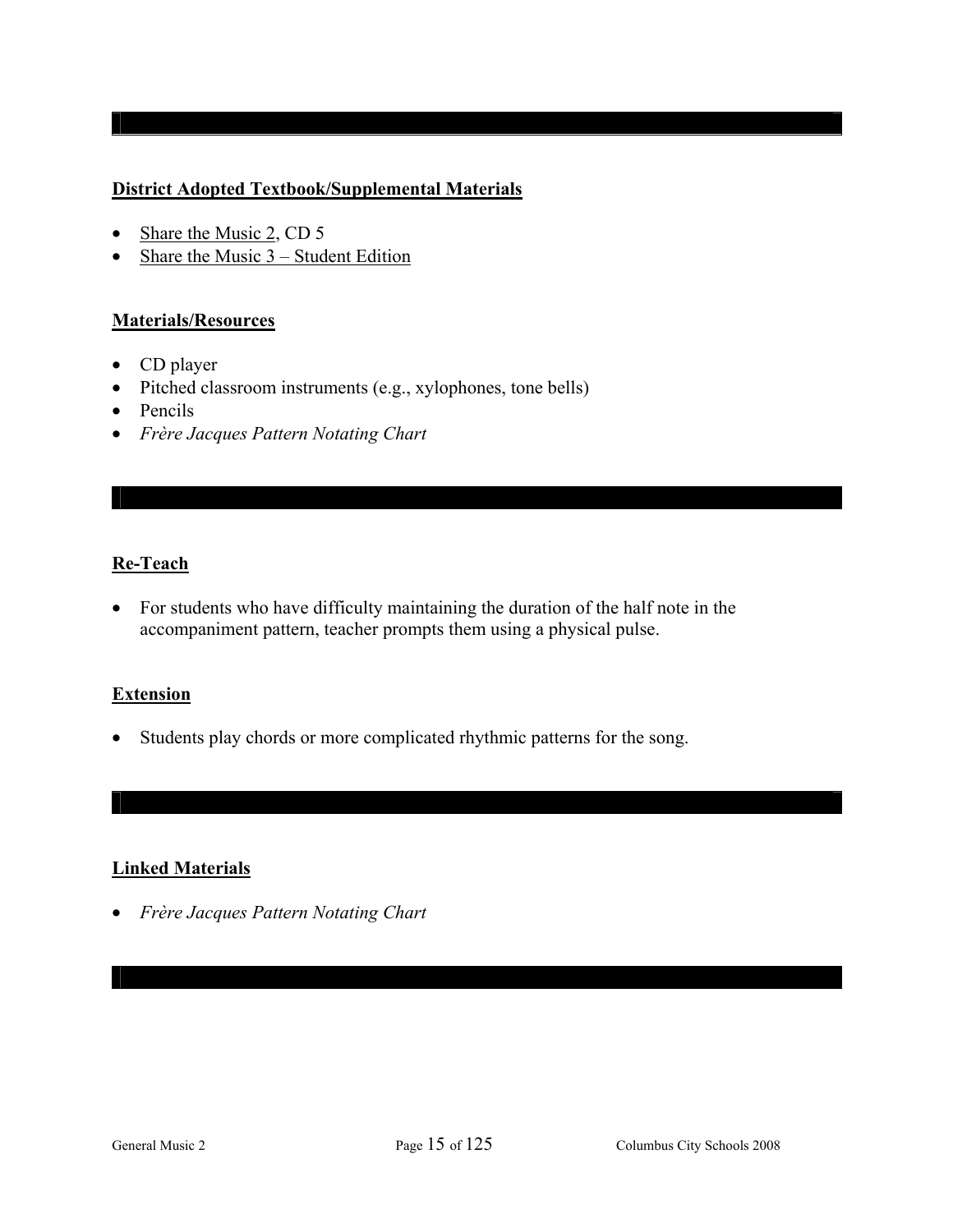# **Interdisciplinary Connections**

• Writing Conventions A – Print legibly using appropriate spacing.

# **Writing Connection**

• Graphic organizer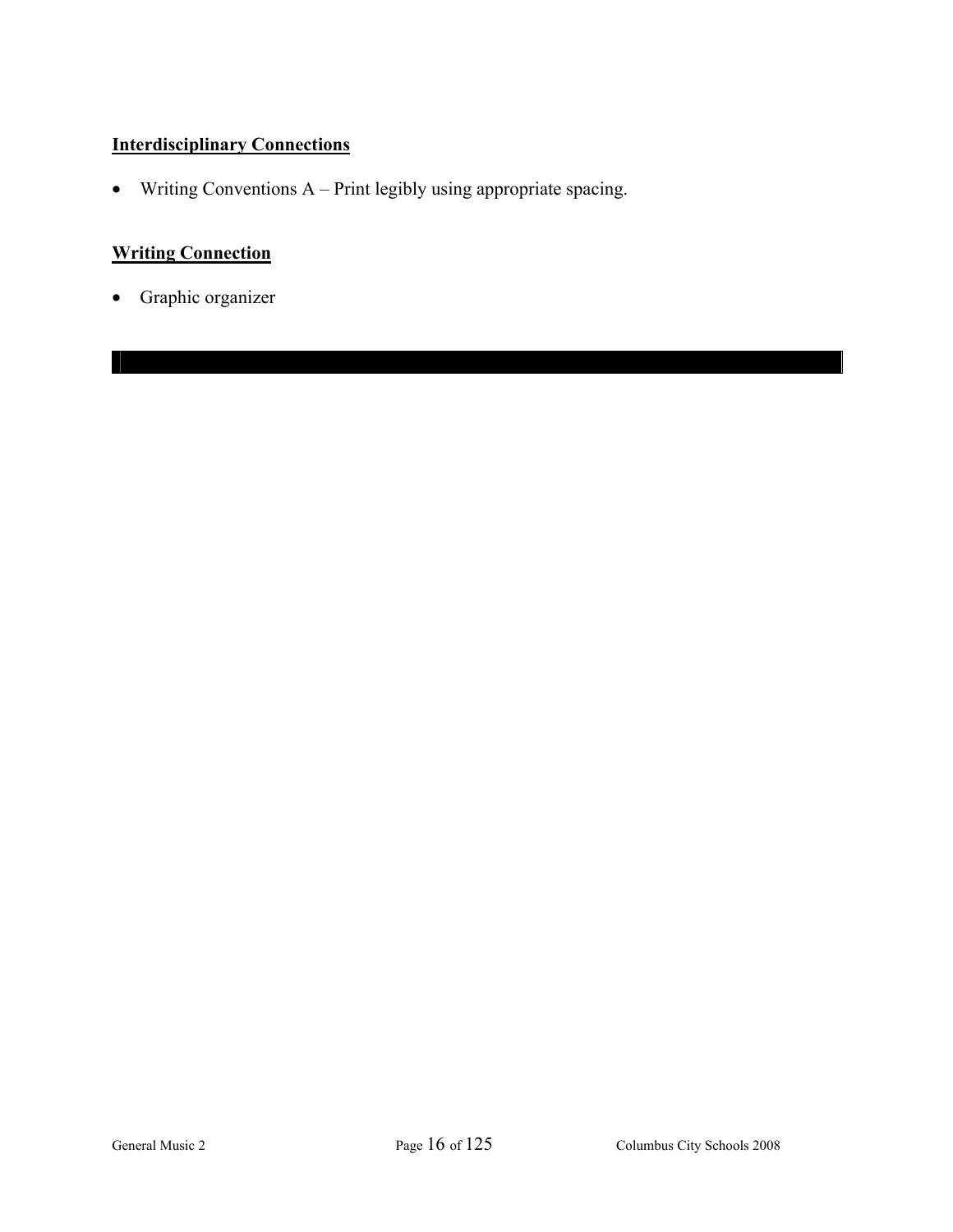# **Organizers**

| <b>Teaching Methods</b>                                  | <b>Bloom's Taxonomy of Cognitive</b>                               |
|----------------------------------------------------------|--------------------------------------------------------------------|
| • Demonstrations                                         | <b>Objectives</b>                                                  |
| • Discussions                                            | • I Knowledge                                                      |
| • Experiential Learning                                  | • II Comprehension                                                 |
| • Hands-On Learning                                      | • III Application                                                  |
| • Integrated Instruction                                 | • IV Analysis                                                      |
| • Interdisciplinary                                      | • V Synthesis                                                      |
| • Multimedia Instruction                                 | · VI Evaluation                                                    |
| • Multiple Activities                                    |                                                                    |
| • Role Playing                                           | <b>Gardner's Multiple Intelligences:</b><br><b>Learning Styles</b> |
| • Simulations and Games                                  | • Bodily-Kinesthetic                                               |
| • Visual Instruction                                     | • Interpersonal                                                    |
|                                                          | • Intrapersonal                                                    |
| <b>Grouping</b>                                          | • Linguistic                                                       |
| • Heterogeneous Grouping<br>• Individualized Instruction | • Logical-Mathematical                                             |
|                                                          | • Musical                                                          |
| • Large Group Instruction<br>• Small Group Instruction   | • Spatial                                                          |
|                                                          |                                                                    |
| <b>Assessment</b>                                        | <b>Instructional Strategies</b>                                    |
| • Alternative Assessment                                 | • Homework and Practice                                            |
| • Authentic Assessment                                   | • Identifying Similarities and Differences                         |
| • Curriculum Based Assessment                            | • Nonlinguistic Representation                                     |
| • Informal Assessment                                    | · Questions, Cues, and Advanced                                    |
| • Observation                                            | Organizers                                                         |
|                                                          | • Reinforcing Effort and Providing                                 |
| <b>Student Groupings</b>                                 | Recognition                                                        |
| $\bullet$ Class                                          | $SIOP - ESL$                                                       |
| $\bullet$ Grade                                          | • Building Background                                              |
| • Heterogeneous Grouping                                 | • Comprehensible Input                                             |
| · Individual                                             | $\bullet$ Feedback                                                 |
| • Individualized Instruction                             | • Guided Practice                                                  |
| • Large Group Instruction                                | • Hands-On Activities                                              |
|                                                          | • Integration of Reading, Writing,                                 |
|                                                          | Speaking, and Listening Skills                                     |
|                                                          | • Interaction                                                      |
|                                                          | • Meaningful Content and Language                                  |
|                                                          | Activities                                                         |
|                                                          | • Modeling                                                         |
|                                                          | • Scaffolding                                                      |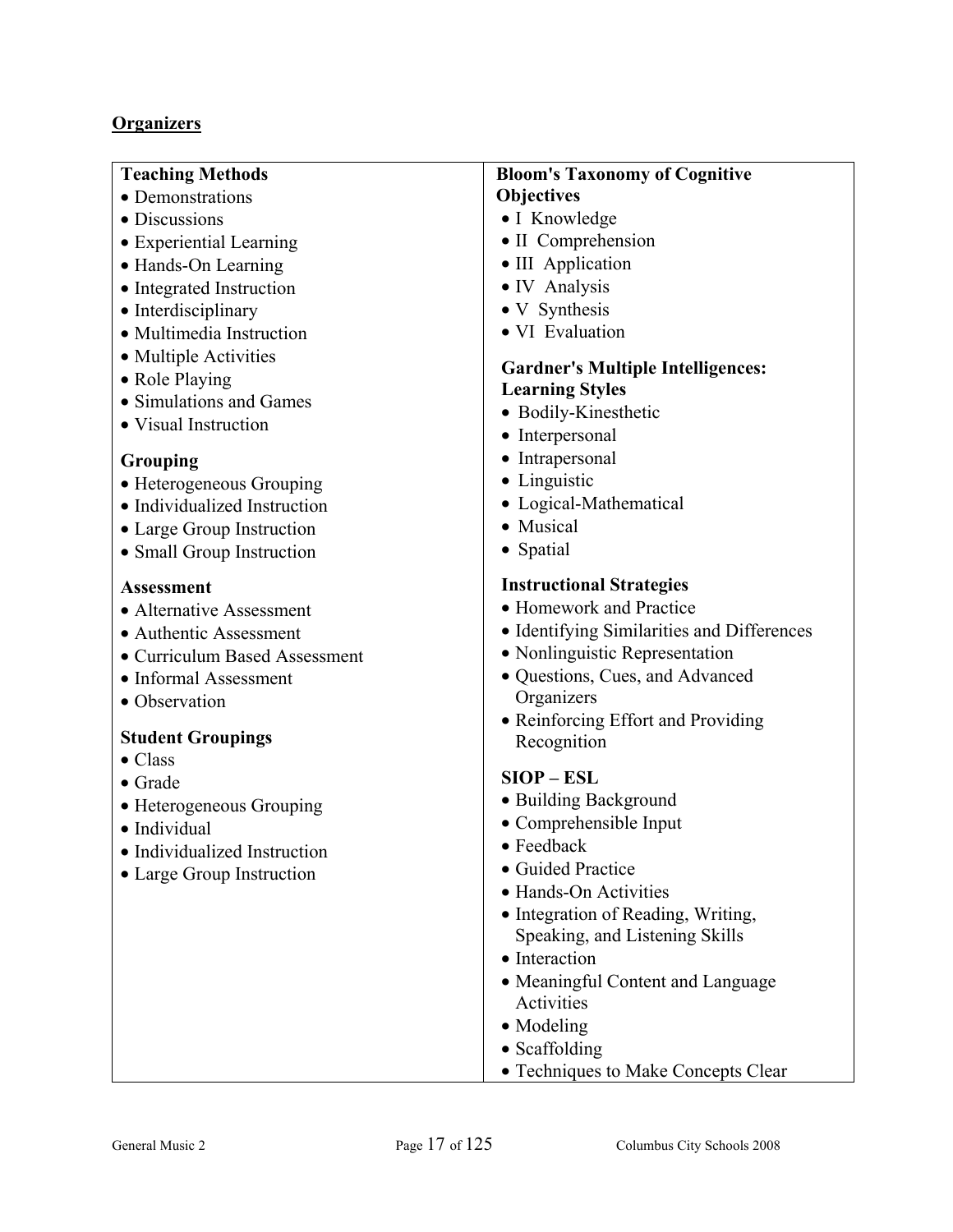Name:

# **Frère Jacques Pattern Notating Chart**

# **A melodic and rhythmic pattern for the French Folk Song, "***Frère Jacques***"**

**Directions:** (1). Notate the pitches for "Din, din, don."

- (2). Identify their letter names.
- (3). Remember to draw a treble clef at the beginning of the staff and a repeat sign at the end of the staff.

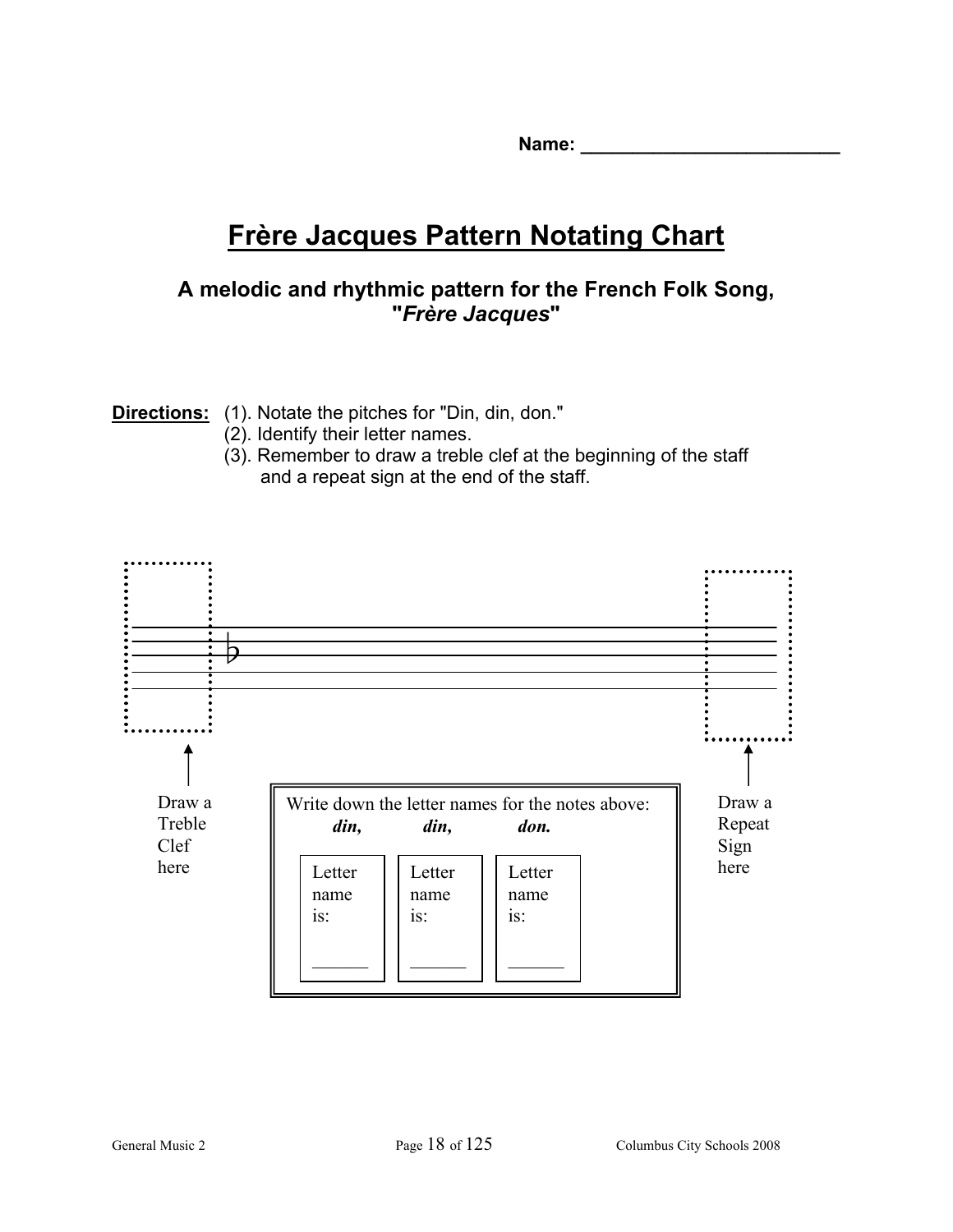

# **COLUMBUS CITY SCHOOLS VOCAL MUSIC CURRICULUM**



| <b>Instructional Unit</b> | Grade 2, General Music, October                                                                     |
|---------------------------|-----------------------------------------------------------------------------------------------------|
| Title:                    | <b>Melody and Accompaniment</b>                                                                     |
| Subject:                  | General Music                                                                                       |
| <b>Grade Range:</b>       | $\overline{2}$                                                                                      |
| <b>Description:</b>       | In this lesson, students play melodic ostinati and distinguish between<br>melody and accompaniment. |
| <b>Duration:</b>          | 40 minutes                                                                                          |
| <b>Author:</b>            | Yeh-fen Chin                                                                                        |
| <b>Publisher:</b>         | Columbus City Schools                                                                               |
| <b>Keywords:</b>          | Melodic Ostinati; Pitch Notation                                                                    |

| <b>Content Standard 2:</b> | Performing on instruments, alone and with others, a varied<br>repertoire of music                                                            |
|----------------------------|----------------------------------------------------------------------------------------------------------------------------------------------|
| Benchmark A:               | Perform independently, with appropriate expression, music<br>representing diverse genres and cultures.                                       |
| $GLI$ 2:                   | Performs bourdons, melodic ostinati, and chords on a pitched<br>classroom instrument (e.g., xylophone, autoharp, resonator<br>bells). GM22A2 |
| <b>Content Standard 5:</b> | Reading and notating music                                                                                                                   |
| Benchmark B:               | Identify and utilize treble clef pitch notation.                                                                                             |
| $GLI$ 2:                   | Writes pitch notation (do, re, mi, sol, la) in the treble clef in $G$ ,<br>F, and C pentatonic. GM25B2                                       |
| <b>Content Standard 6:</b> | Listening to, analyzing, responding to, and describing music                                                                                 |
| Benchmark B:               | Listen to a varied repertoire of music and analyze the structure.                                                                            |
| $GLI$ 2:                   | Distinguishes between melody and accompaniment. GM26B2                                                                                       |
| General Music 2            | Page 19 of 125<br>Columbus City Schools 2008                                                                                                 |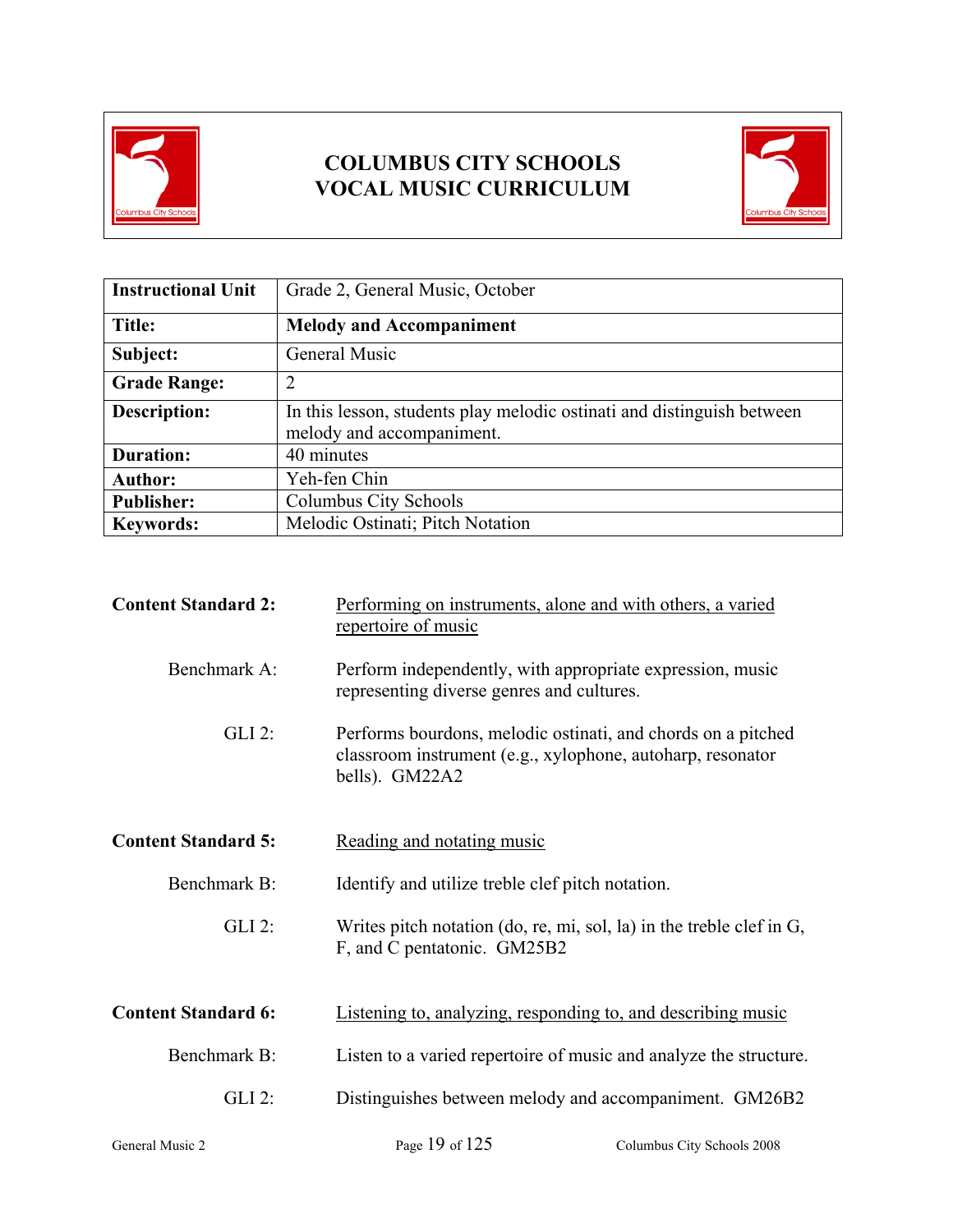### **Lesson Assessment**

- Students play melodic ostinato to "A Sailor Went to Sea, Sea, Sea."
- Students distinguish between melody and accompaniment in "A Sailor Went to Sea, Sea, Sea<sup>"</sup>
- Students write pitch notation on "Ostinato Notating Chart" for the ostinato pattern of "A Sailor Went to Sea, Sea, Sea."

# **Pre-Assessment**

- Students review concepts of ostinato by giving examples (playing or using body percussion).
- Students identify melody and accompaniment by reviewing "This Land Is Your Land" (Share the Music 2, page 301; CD 6, track 22).

# **Instructional Strategies**

- Teacher introduces "A Sailor Went to Sea, Sea, Sea" (Share the Music 2, page 115; CD 3, track 9). Students listen to and then sing with motions (Share the Music 2 – Teacher's Edition, page 114).
- Students play a melodic ostinato given by the teacher  $(G, E, D, C)$  in 4/4 on pitched classroom instruments (Summative Assessment).
- Teacher divides students into two performing groups: one sings the song; the other plays the melodic ostinato. Students distinguish between the melody and accompaniment groups by describing how each sounds. Groups alternate roles (Summative Assessment).
- Students write pitch notation on *Ostinato Notating Chart* (Summative Assessment).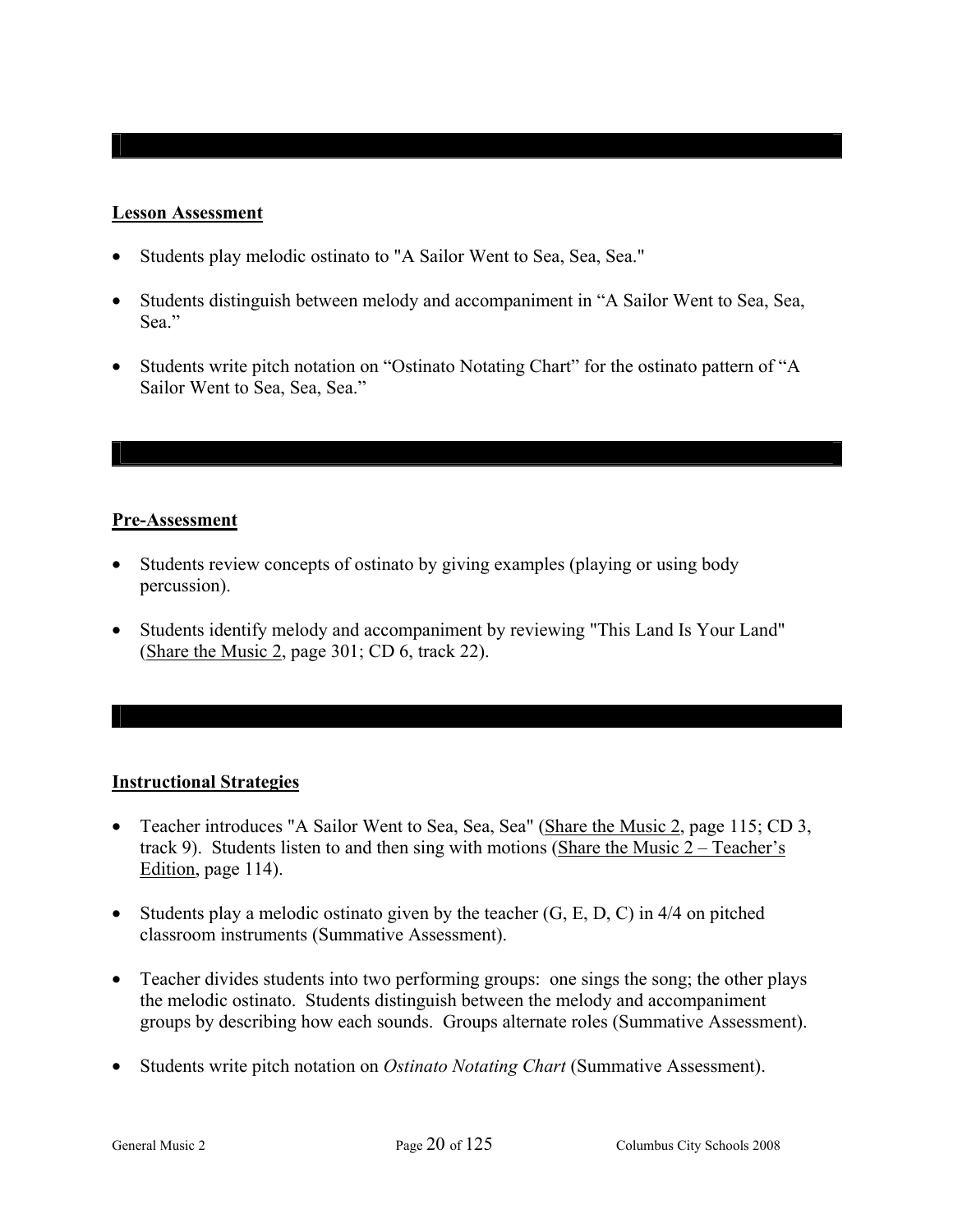# **District Adopted Textbook/Supplemental Materials**

- Share the Music 2, CD 3
- Share the Music 3 Teacher's Edition
- Share the Music  $3 -$  Student Edition

#### **Materials/Resources**

- CD player
- Pitched classroom instruments
- Pencils
- *Ostinato Notating Chart*

# **Re-Teach**

• Teacher reviews concepts of lines and spaces to help students with pitch notations, connecting sounds of the ostinato with symbols (rote to note).

#### **Extension**

• Teacher adds more ostinati using chord-patterns (e.g., CCCC, CCGG, GGGG, GGCC). Students perform ostinati with singing and movements.

# **Linked Materials**

• *Ostinato Notating Chart*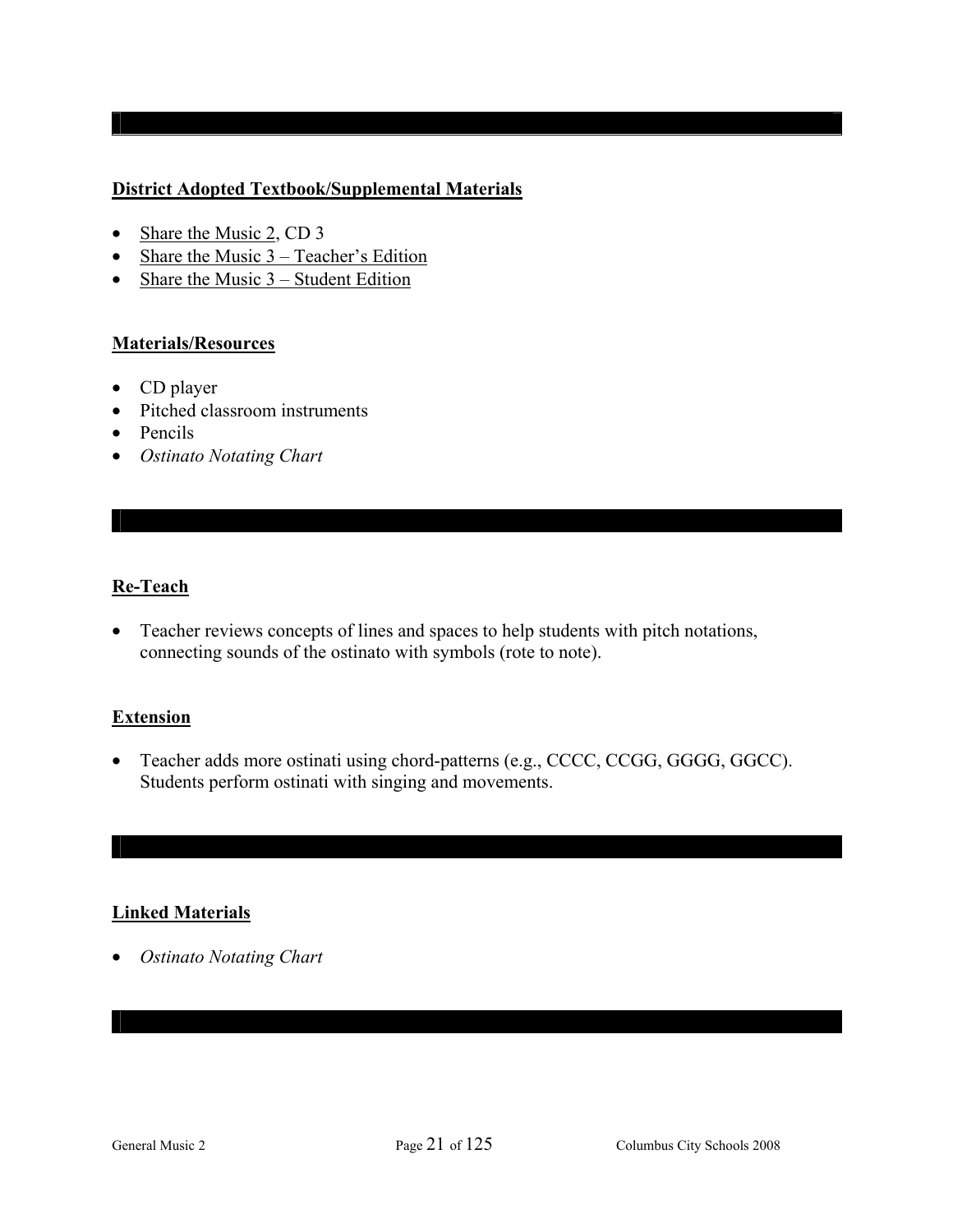# **Interdisciplinary Connections**

• Writing Convention A – Print legibly using appropriate spacing.

# **Organizers**

| <b>Objectives</b><br>• III Application<br>• V Synthesis                                                                                                                                                                                                                                                                                                                                                                                                                                                                                                                                                                                                              |
|----------------------------------------------------------------------------------------------------------------------------------------------------------------------------------------------------------------------------------------------------------------------------------------------------------------------------------------------------------------------------------------------------------------------------------------------------------------------------------------------------------------------------------------------------------------------------------------------------------------------------------------------------------------------|
|                                                                                                                                                                                                                                                                                                                                                                                                                                                                                                                                                                                                                                                                      |
|                                                                                                                                                                                                                                                                                                                                                                                                                                                                                                                                                                                                                                                                      |
|                                                                                                                                                                                                                                                                                                                                                                                                                                                                                                                                                                                                                                                                      |
|                                                                                                                                                                                                                                                                                                                                                                                                                                                                                                                                                                                                                                                                      |
| <b>Gardner's Multiple Intelligences:</b><br><b>Learning Styles</b><br>• Bodily-Kinesthetic<br>• Interpersonal<br>• Intrapersonal<br>• Linguistic<br>• Logical-Mathematical<br>• Musical<br>• Spatial<br><b>Instructional Strategies</b><br>• Identifying Similarities and Differences<br>• Nonlinguistic Representation<br>• Reinforcing Effort and Providing<br>Recognition<br>$SIOP - ESL$<br>• Building Background<br>• Feedback<br>• Guided Practice<br>• Hands-On Activities<br>• Integration of Reading, Writing,<br>Speaking, and Listening Skills<br>• Interaction<br>• Meaningful Content and Language<br>Activities<br>• Techniques to Make Concepts Clear |
|                                                                                                                                                                                                                                                                                                                                                                                                                                                                                                                                                                                                                                                                      |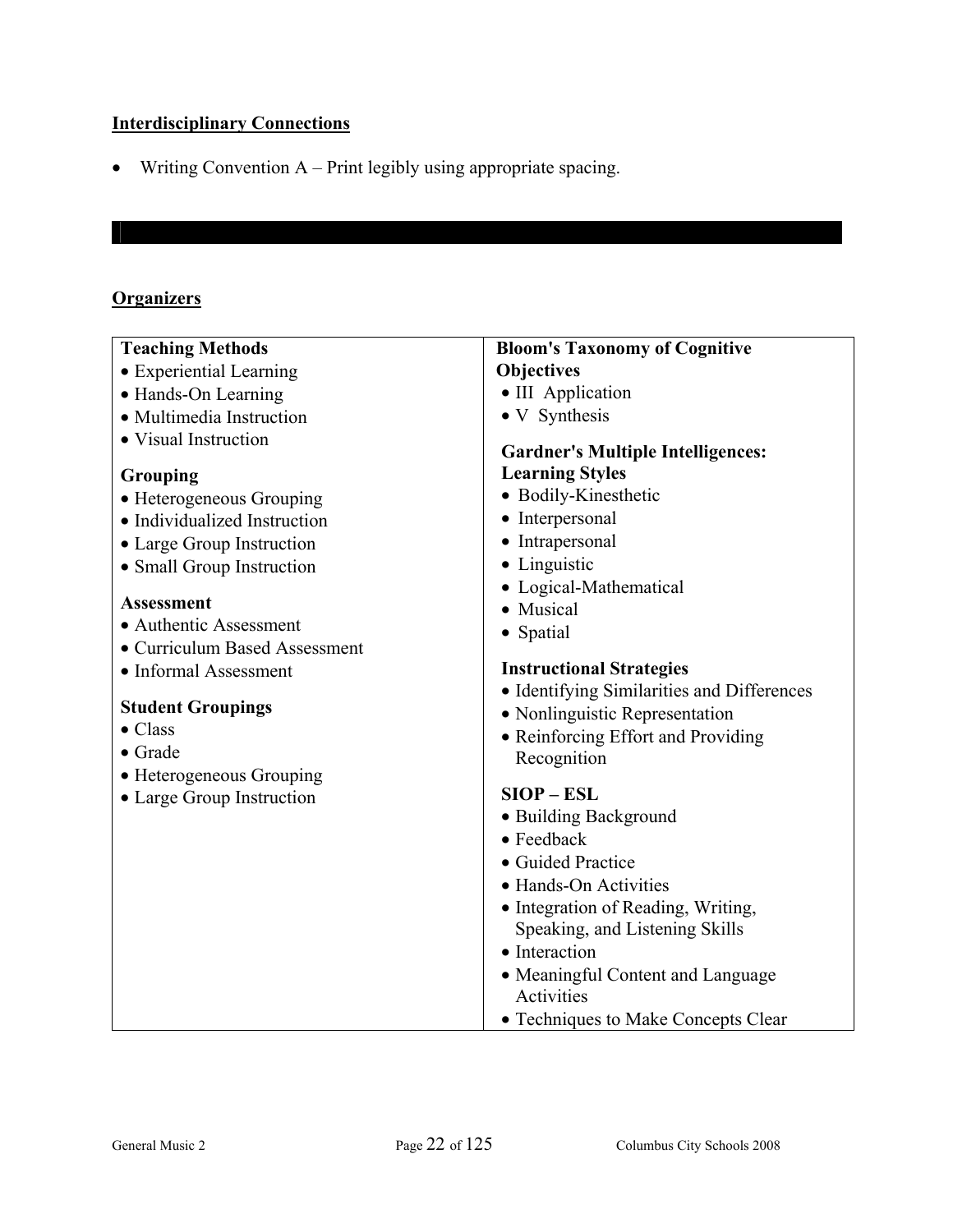**Name:**  $\blacksquare$ 

# **Ostinato Notating Chart**

**Ostinato for "***A Sailor Went to Sea, Sea, Sea***"** 

**Directions:** Notate the pitches for "G, E, D, C." Remember to draw a treble clef at the beginning of the staff and a repeat sign at the end of the staff.

# C Major

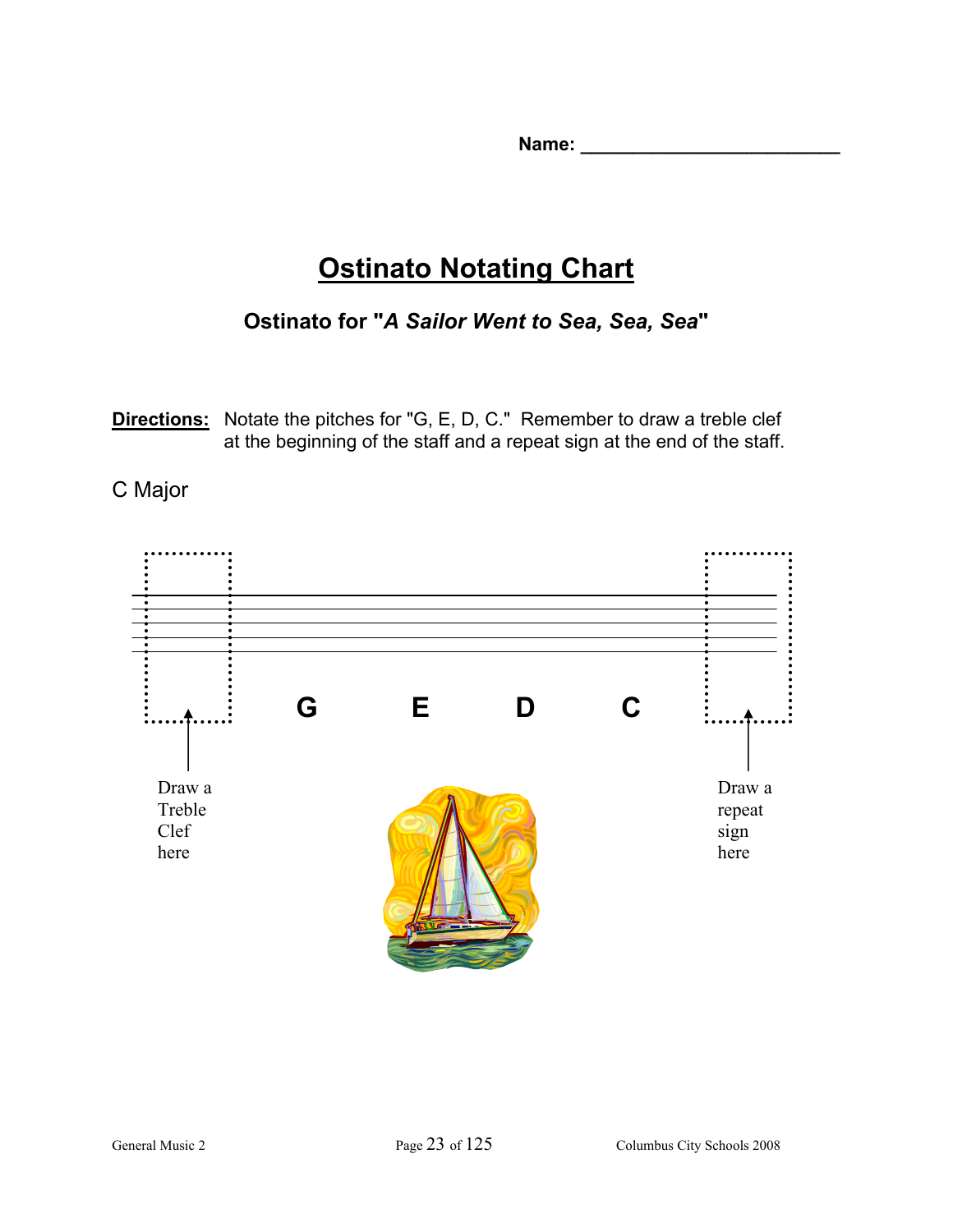

# **COLUMBUS CITY SCHOOLS VOCAL MUSIC CURRICULUM**



| <b>Instructional Unit</b> | Grade 2, General Music, October                                                                                   |
|---------------------------|-------------------------------------------------------------------------------------------------------------------|
| Title:                    | <b>Dynamics</b>                                                                                                   |
| Subject:                  | General Music                                                                                                     |
| <b>Grade Range:</b>       | っ                                                                                                                 |
| <b>Description:</b>       | In this lesson, students read dynamic symbols, identify dynamic<br>contrasts, and respond to music through dance. |
| <b>Duration:</b>          | 40 minutes                                                                                                        |
| <b>Author:</b>            | Yeh-fen Chin                                                                                                      |
| <b>Publisher:</b>         | Columbus City Schools                                                                                             |
| <b>Keywords:</b>          | Dynamics; Piano $(p)$ ; Forte $(f)$ ; Dance                                                                       |

| <b>Content Standard 5:</b> | Reading and notating music                                                                           |
|----------------------------|------------------------------------------------------------------------------------------------------|
| Benchmark C:               | Identify and utilize symbols and traditional terms referring to<br>expression and form.              |
| $GLI$ 2:                   | Reads dynamic symbols: pianissimo, piano, forte, and<br>fortissimo (pp, p, f, ff). GM25C2            |
| <b>Content Standard 6:</b> | Listening to, analyzing, responding to, and describing music                                         |
| Benchmark A:               | Listen, respond to, and describe a varied repertoire of music<br>utilizing musical terminology.      |
| $GLI$ 3:                   | Describes dynamics in a listening example using: piano,<br>pianissimo, forte, and fortissimo. GM26A3 |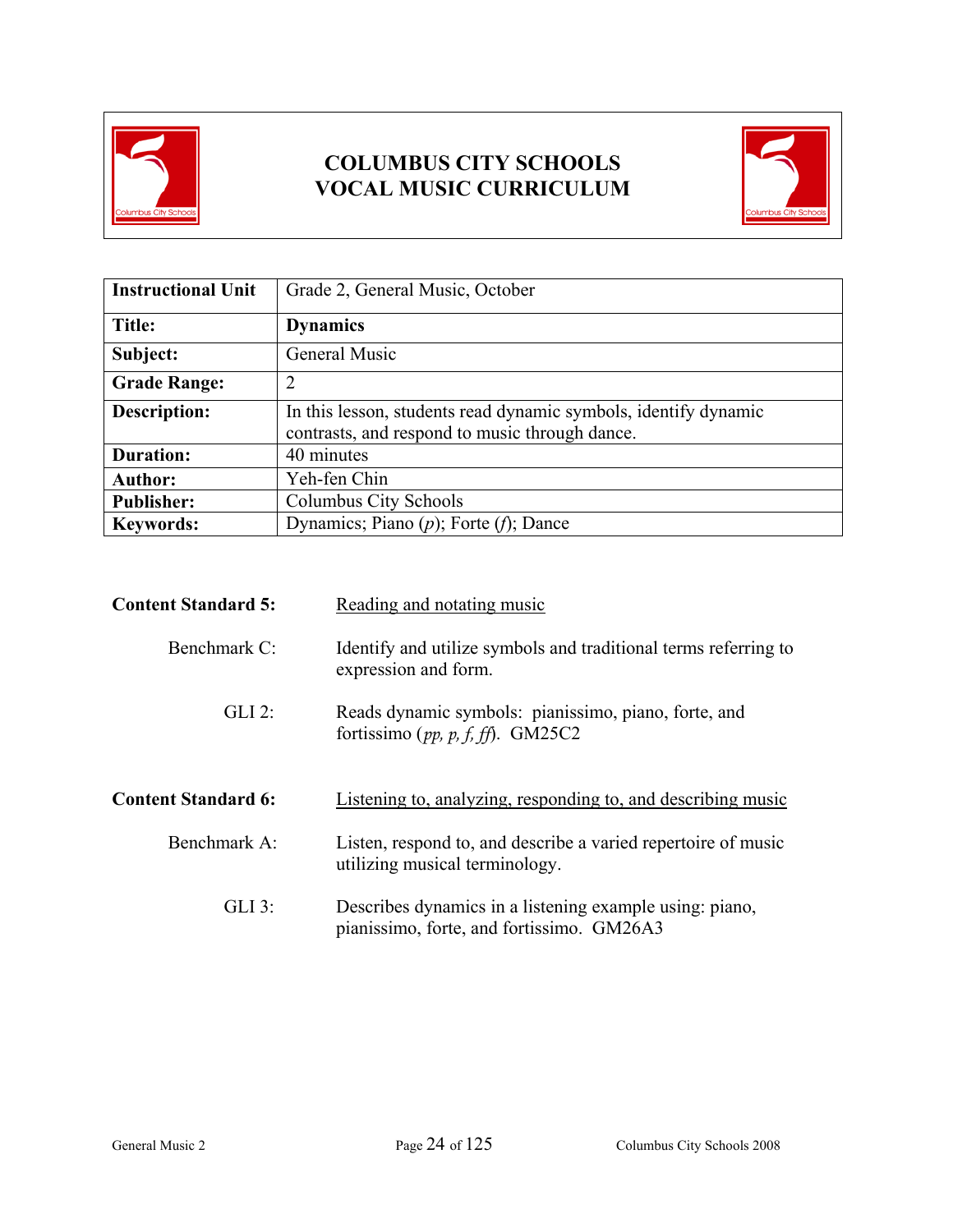| <b>Content Standard 8:</b> | Understanding relationships between music, the other arts, and<br>disciplines outside the arts.      |
|----------------------------|------------------------------------------------------------------------------------------------------|
| Benchmark A:               | Identifies similarities and differences in the meanings of<br>common terms used in the various arts. |
| GLI 1:                     | Responds to music through dance, drama, and visual art.<br>GM28A1                                    |

# **Lesson Assessment**

- Students describe dynamic contrasts and read dynamic symbols (*p* and *f*) through listening to and singing "Stoopin' on the Window."
- Students respond to music through dance/movement.

#### **Pre-Assessment**

- Students identify *p* and *f* by listening to body percussion or vocal sounds from the teacher.
- Students demonstrate reading of *p* and *f* by singing "John Jacob Jingleheimer Schmidt" (Share the Music 2, page 87; CD 2, track 35).

# **Instructional Strategies**

- Teacher introduces the background of the painting, "Midsummer Night in Harlem," by Palmer Hayden (Share the Music 2 – Teacher's Edition, page 90). Students examine and interpret the painting.
- Students listen to "Stoopin' on the Window" (Share the Music 2, page 91; CD 2, track 37). Students discuss the dynamics (soft and loud) in the music, and identify *p* and *f*  (Summative Assessment). Students sing with contrasting dynamics.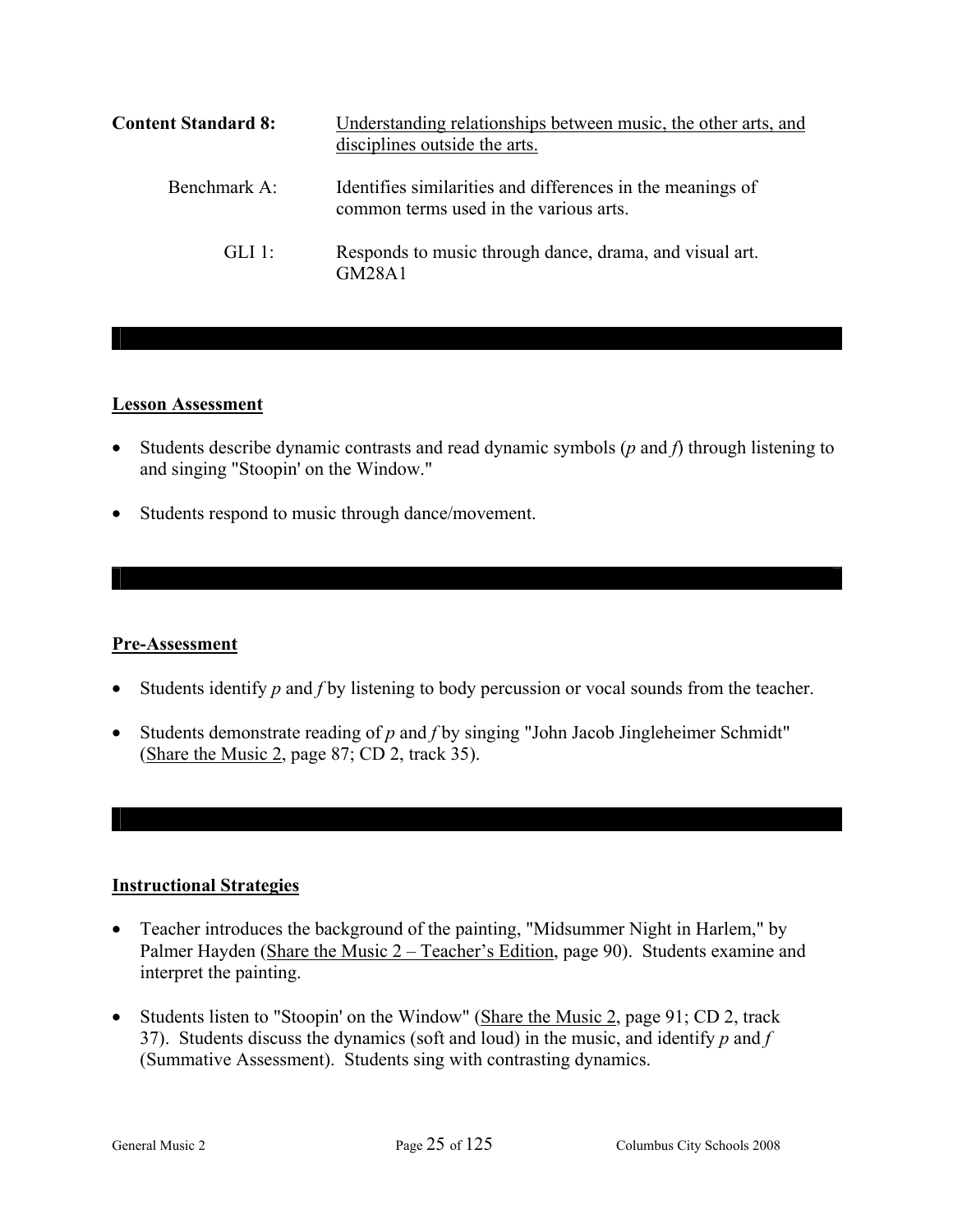- Students discuss why *piano* and *forte* are specialized vocabulary by completing *Specialized Vocabulary Type One Writing Form.* (Specialized Vocabulary refers to how "Piano" can mean (1) piano as an instrument, and (2) soft for dynamics. "Forte" can mean (1) strength, and (2) loud for dynamics.)
- Teacher introduces "Enrichment: Game for Stoopin' on the Window" (Share the Music 2 – Teacher's Edition, page 91), by drawing the movement formation on the board and demonstrating as a leader. Students respond to music through movement (e.g., change directions; Summative Assessment).

# **District Adopted Textbook/Supplemental Materials**

- Share the Music 2, CD 2
- Share the Music 3 Teacher's Edition
- Share the Music 3 Student Edition

# **Materials/Resources**

- CD player
- *Specialized Vocabulary Type One Writing Form*
- Pencils

# **Re-Teach**

• Teacher simplifies the movement formation by first changing spiral to line directions, so when reversing directions, students see people passing by in the opposite direction. Then teacher leads the formation to clock-wise, then counter clock-wise, gradually leading back to spiral formation.

# **Extension**

• Class performs the formation with arms raised or lowered when responding to dynamics in the song.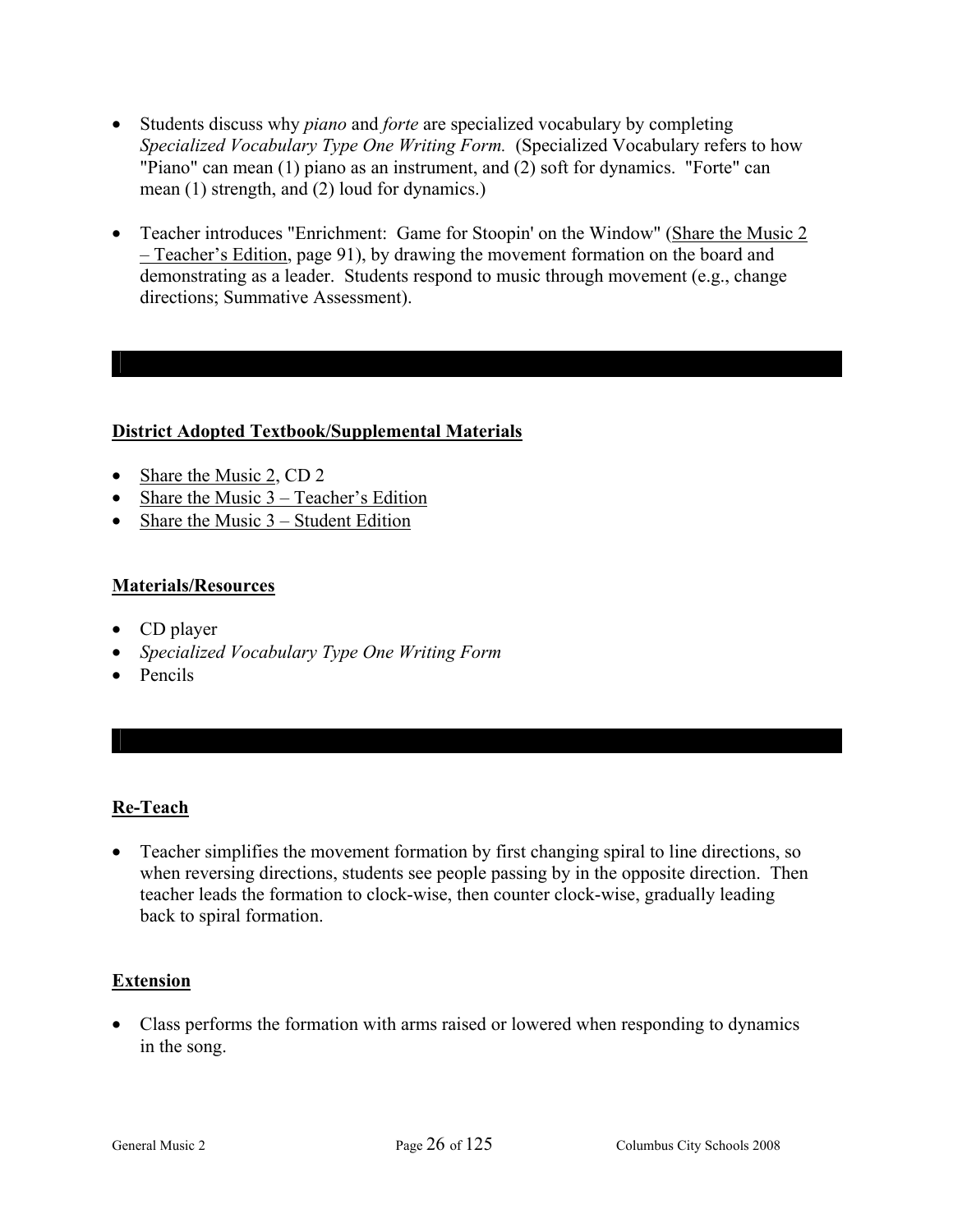# **Linked Materials**

• *Specialized Vocabulary Type One Writing Form* 

# **Interdisciplinary Connections**

- Acquisition of Vocabulary B Read accurately high-frequency sight words.
- Acquisition of Vocabulary  $D -$ Know the meaning of specialized vocabulary by applying knowledge of word parts, relationships and meanings.

# **Writing Connections**

• Type One Writing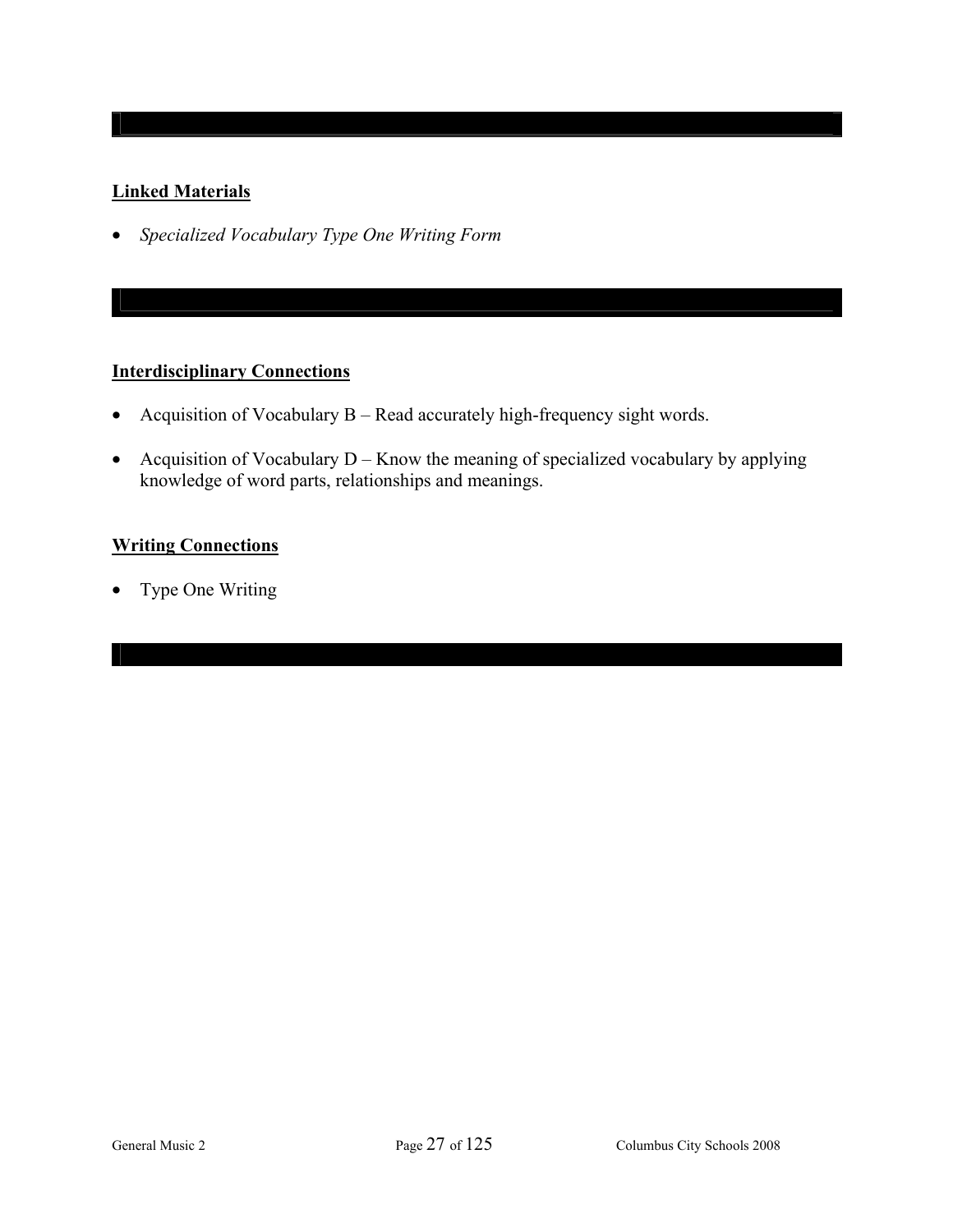# **Organizers**

| <b>Teaching Methods</b>       | <b>Bloom's Taxonomy of Cognitive</b>            |
|-------------------------------|-------------------------------------------------|
| • Demonstrations              | <b>Objectives</b>                               |
| • Discussions                 | • I Knowledge                                   |
| • Experiential Learning       | • II Comprehension                              |
| • Hands-On Learning           | • III Application                               |
| • Integrated Instruction      | • IV Analysis                                   |
| • Interdisciplinary           | • V Synthesis                                   |
| • Multimedia Instruction      | · VI Evaluation                                 |
| • Multiple Activities         |                                                 |
| • Simulations and Games       | <b>Gardner's Multiple Intelligences:</b>        |
| • Visual Instruction          | <b>Learning Styles</b>                          |
|                               | • Bodily-Kinesthetic                            |
| <b>Grouping</b>               | • Interpersonal                                 |
| • Heterogeneous Grouping      | • Intrapersonal<br>• Linguistic                 |
| • Individualized Instruction  |                                                 |
| • Large Group Instruction     | • Logical-Mathematical                          |
| • Small Group Instruction     | • Musical                                       |
| <b>Assessment</b>             | • Spatial                                       |
| • Alternative Assessment      | <b>Instructional Strategies</b>                 |
| · Authentic Assessment        | • Homework and Practice                         |
| • Curriculum Based Assessment | • Identifying Similarities and Differences      |
| • Informal Assessment         | · Nonlinguistic Representation                  |
| • Observation                 | · Questions, Cues, and Advanced                 |
|                               | Organizers                                      |
| <b>Student Groupings</b>      | • Reinforcing Effort and Providing              |
| $\bullet$ Class               | Recognition                                     |
| $\bullet$ Grade               |                                                 |
| • Heterogeneous Grouping      | $SIOP - ESL$                                    |
| · Individual                  | • Building Background                           |
| • Individualized Instruction  | • Comprehensible Input                          |
| • Large Group Instruction     | · Feedback                                      |
|                               | • Guided Practice                               |
|                               | • Hands-On Activities                           |
|                               | • Integration of Reading, Writing,              |
|                               | Speaking, and Listening Skills<br>• Interaction |
|                               |                                                 |
|                               | • Meaningful Content and Language<br>Activities |
|                               | • Modeling                                      |
|                               | • Scaffolding                                   |
|                               |                                                 |
|                               | • Techniques to Make Concepts Clear             |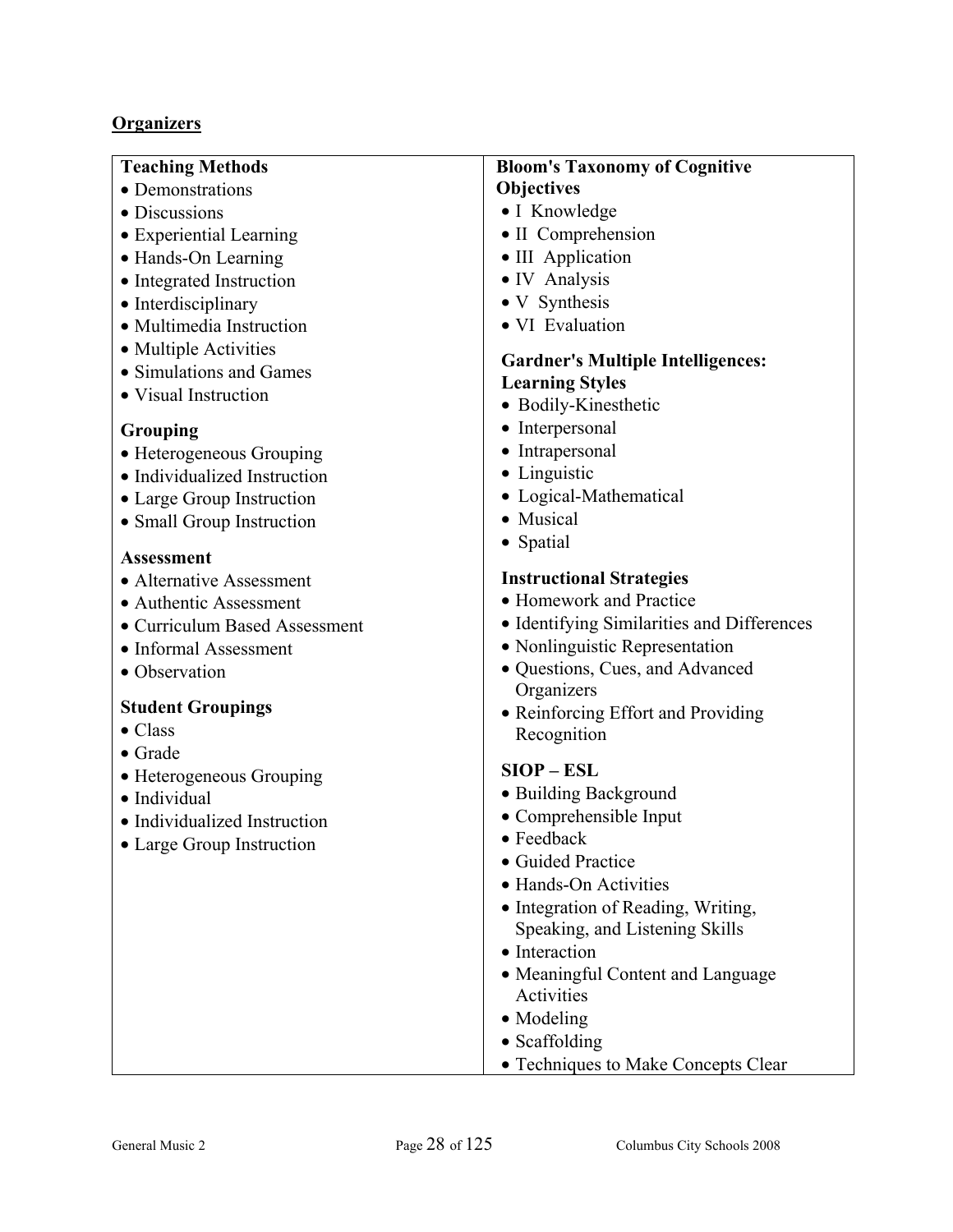# **SPECIALIZED VOCABULARY Type One Writing**

Explain why piano and forte are specialized vocabulary (words used in special ways by musicians) by giving examples. Directions:

| Type |       |
|------|-------|
|      | Date: |
|      |       |
|      |       |
|      |       |
|      |       |
|      |       |
|      |       |
|      |       |
|      |       |
|      |       |
|      |       |
|      |       |
|      |       |
|      |       |
|      |       |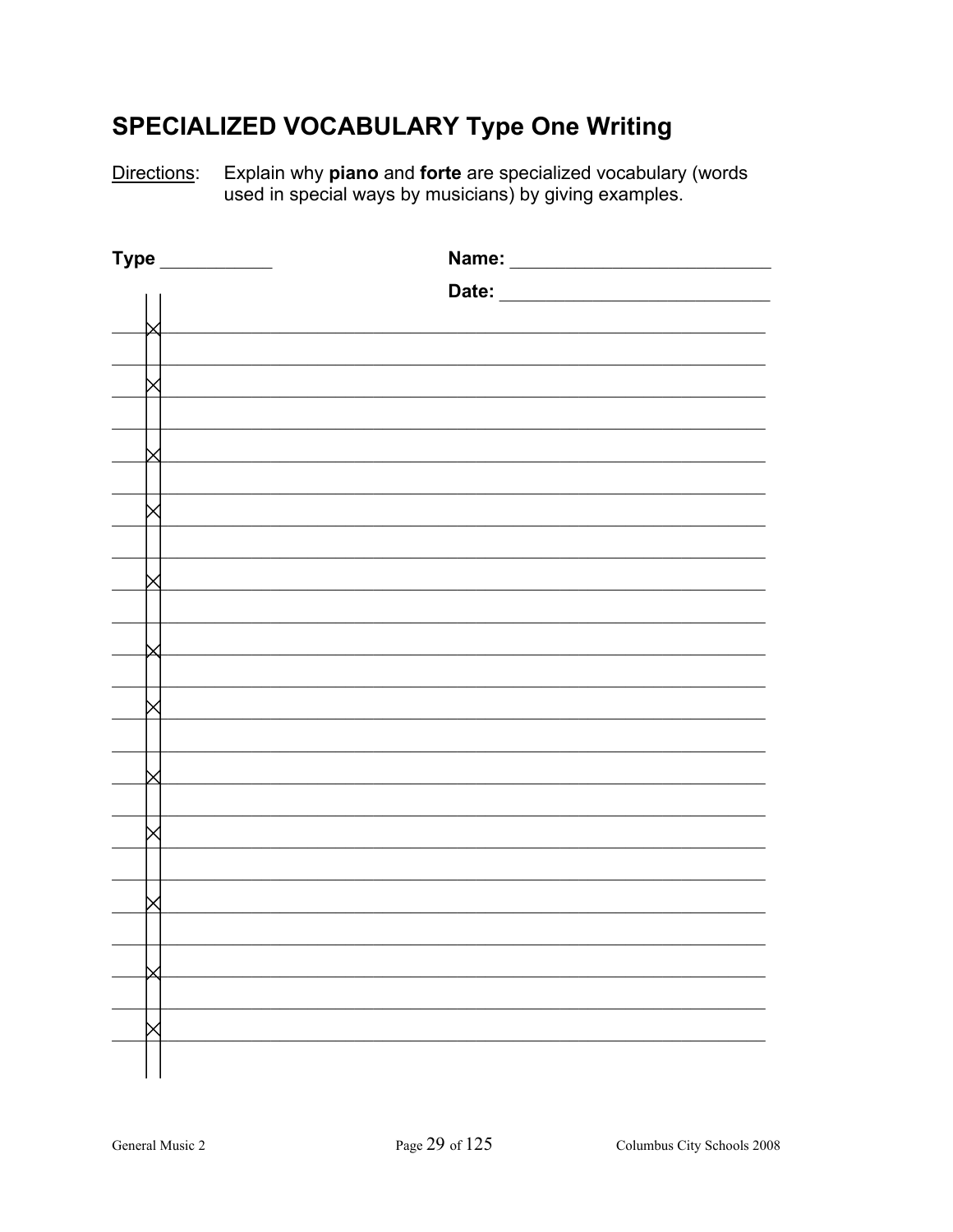

# **COLUMBUS CITY SCHOOLS VOCAL MUSIC CURRICULUM**



| <b>Instructional Unit</b> | Grade 2, General Music, November                                                                                                                                              |
|---------------------------|-------------------------------------------------------------------------------------------------------------------------------------------------------------------------------|
| Title:                    | <b>Mother, Mother – Science</b>                                                                                                                                               |
| Subject:                  | General Music                                                                                                                                                                 |
| <b>Grade Range:</b>       | $\overline{2}$                                                                                                                                                                |
| <b>Description:</b>       | In this lesson, students identify and describe connections between music<br>and science, as well as music and language arts using the song "Mother,<br>Mother," as the theme. |
| <b>Duration:</b>          | 40 minutes                                                                                                                                                                    |
| <b>Author:</b>            | <b>Casey Sanders</b>                                                                                                                                                          |
| <b>Publisher:</b>         | Columbus City Schools                                                                                                                                                         |
| <b>Keywords:</b>          | Arts Integration; English Language Arts; Science                                                                                                                              |

| <b>Content Standard 8:</b> | Understanding relationships between music, the other arts, and<br>disciplines outside the arts                                            |
|----------------------------|-------------------------------------------------------------------------------------------------------------------------------------------|
| Benchmark B:               | Describe and demonstrate ways in which the principles and<br>subject matter of other disciplines are interrelated with those of<br>music. |
| GLI 1:                     | Identifies and describes connections between musical<br>experiences and those in other curricular subjects. GM28B1                        |

# **Lesson Assessment**

• Students identify and describe connections between music, health/science, and language arts by comparing the words of the song "Mother, Mother," to taking care of one's health and writing a newspaper article.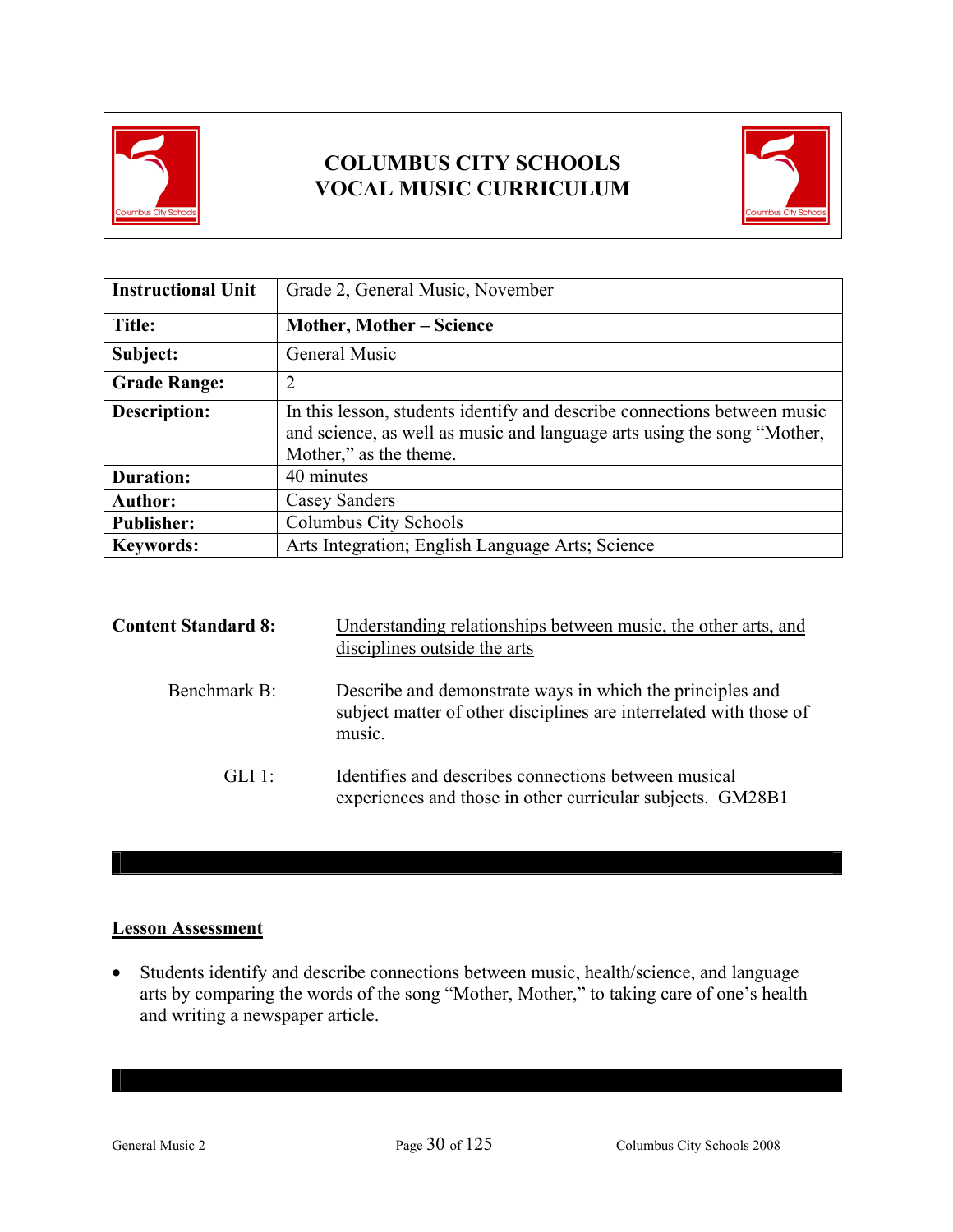### **Pre-Assessment**

• Students sing "Mother, Mother" (Share the Music 2, pages 70-71; CD 2, track 2), then dramatize the song using the suggestions in *Drama Connection: Character Development*  (Share the Music 2 – Teacher's Edition, page 71).

# **Instructional Strategies**

- Students identify and describe the connection between the song "Mother, Mother," and health/science using the suggestions in *Science: Health "Mother, Mother"* (Share the Music 2 – Teacher's Edition, page 85A; Summative Assessment).
- Students identify and describe the connections between the song "Mother, Mother," and writing a newspaper article using the suggestions in *Language Arts: Character Sketch, "Mother, Mother"* (Share the Music 2 – Teacher's Edition, page 85B; Summative Assessment).

# **District Adopted Textbook/Supplemental Materials**

- Share the Music 2, CD 2
- Share the Music 2 Teacher's Edition
- Share the Music  $2 -$  Student Edition

# **Materials/Resources**

- Pencils
- CD player
- Paper
- Crayons, markers, paints
- Scissors
- Glue
- Small objects (e.g., buttons, sequins, ribbon)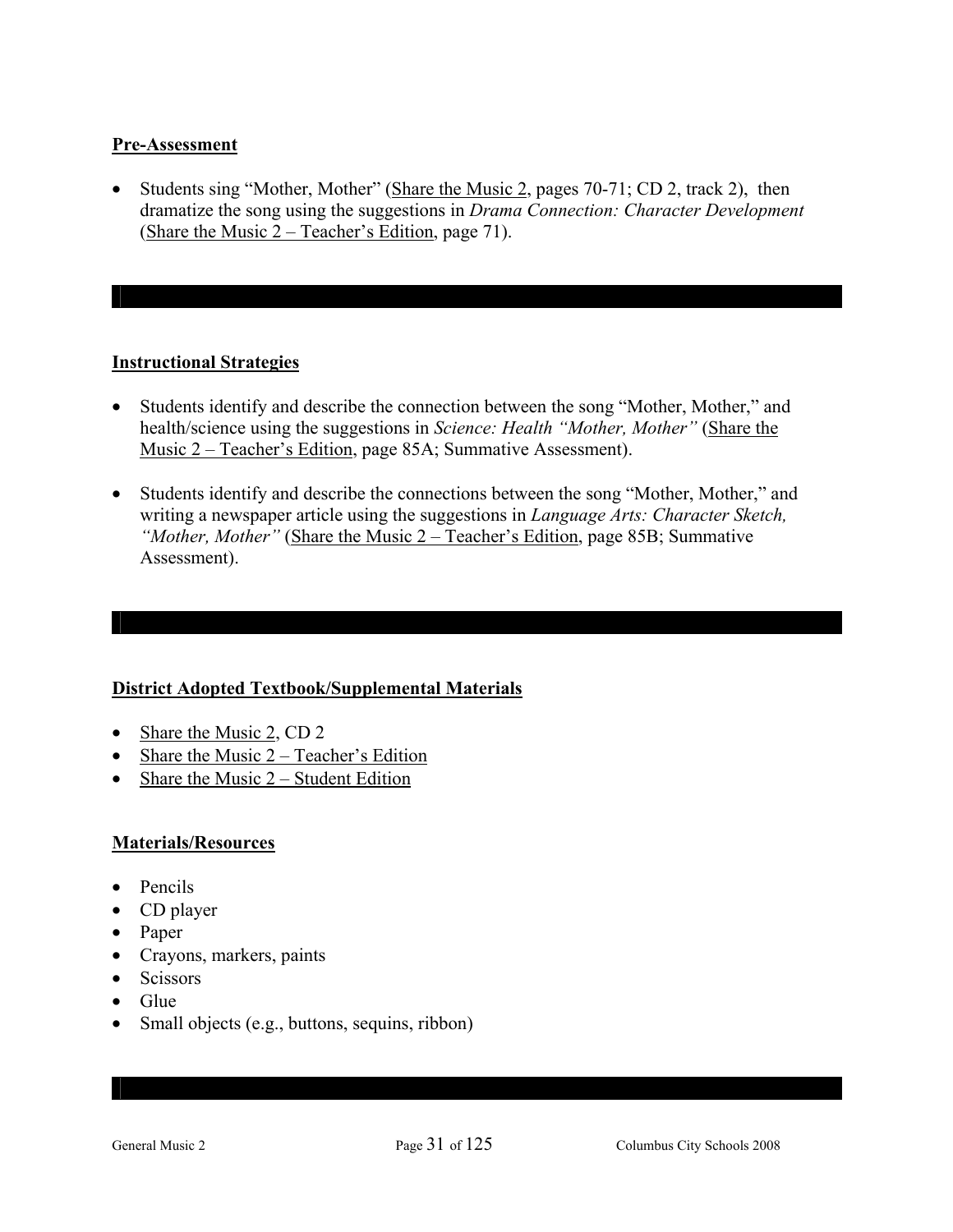# **Writing Connections**

- Graphic organizer
- Type 1 Quick write

# **Re-Teach**

• Students identify and describe the social studies connection in "Mother, Mother," using the suggestions in *Art Connection: Objects That Tell a Tale* (Share the Music 2 – Teacher's Edition, page 71).

# **Extension**

• Students identify and describe the visual arts connection in "Mother, Mother," using the suggestions in *Art: Expressive Art, "Mother, Mother"* (Share the Music 2 – Teacher's Edition, page 85B).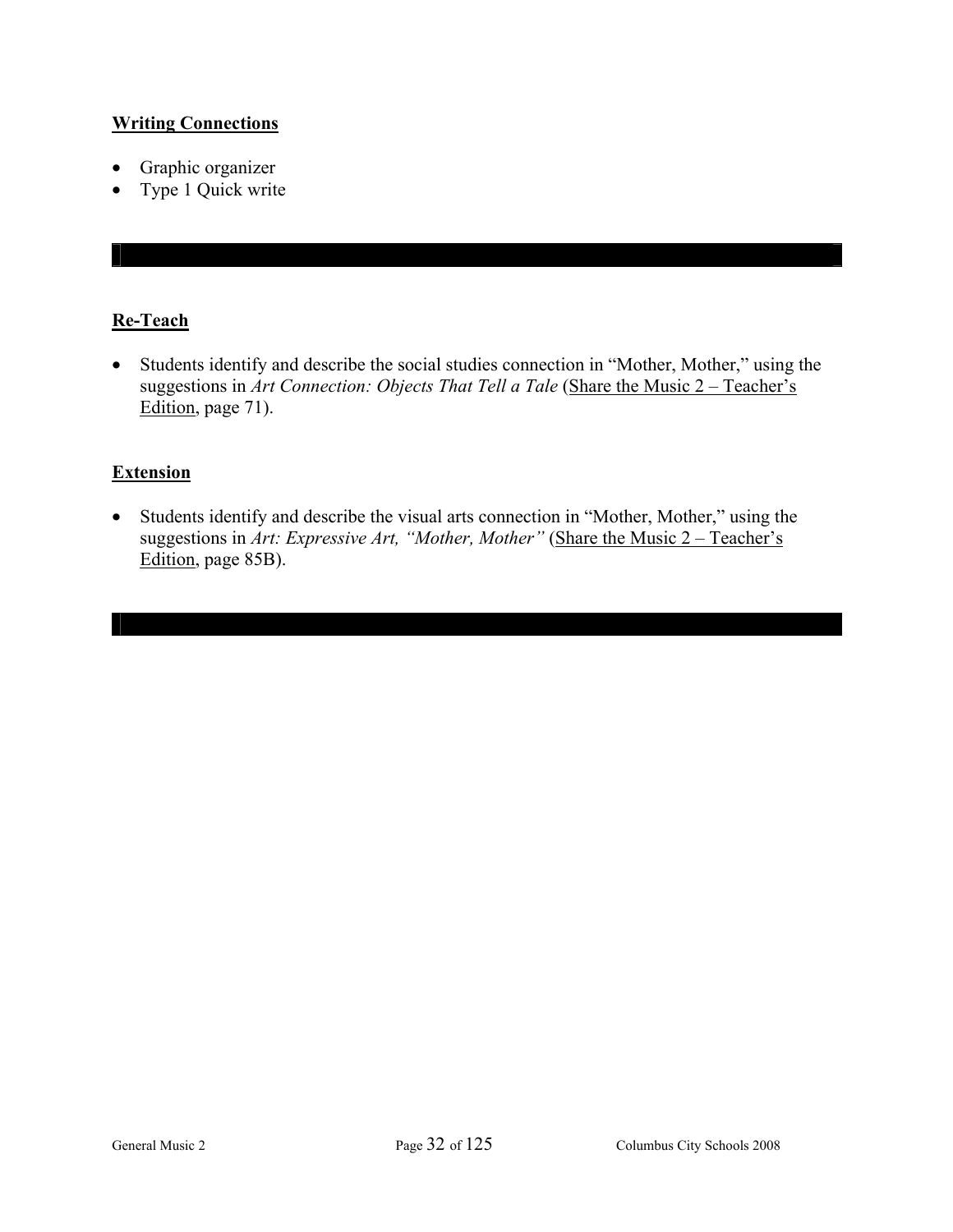| <b>Teaching Methods</b>       | <b>Bloom's Taxonomy of Cognitive</b>     |
|-------------------------------|------------------------------------------|
|                               | Objectives                               |
| • Advanced Organizing         |                                          |
| • Brainstorming               | • I Knowledge                            |
| • Cooperative Learning        | • II Comprehension                       |
| • Discussions                 | • III Application                        |
| · Experiential Learning       | • IV Analysis                            |
| • Guided Design               | • V Synthesis                            |
| • Hands-On Learning           | · VI Evaluation                          |
| • Integrated Instruction      |                                          |
| • Interdisciplinary           |                                          |
| • Multiple Activities         | <b>Gardner's Multiple Intelligences:</b> |
| • Thematic Approach           | <b>Learning Styles</b>                   |
| • Visual Instruction          |                                          |
|                               | • Bodily-Kinesthetic                     |
|                               | • Interpersonal                          |
| Grouping                      | • Intrapersonal                          |
|                               | • Linguistic                             |
| • Heterogeneous Grouping      | • Musical                                |
| • Large Group Instruction     | • Spatial                                |
|                               |                                          |
|                               |                                          |
| <b>Assessment</b>             | <b>Instructional Strategies</b>          |
|                               |                                          |
| • Authentic Assessment        | • Cooperative Learning                   |
| • Curriculum Based Assessment | · Questions, Cues, and Advanced          |
| • Informal Assessment         | Organizers                               |
| • Observation                 | • Reinforcing Effort and Providing       |
|                               | Recognition                              |
|                               | • Summarizing and Note-Taking            |
| <b>Student Groupings</b>      |                                          |
|                               |                                          |
| $\bullet$ Class               | $SIOP - ESL$                             |
| $\bullet$ Grade               |                                          |
| • Heterogeneous Grouping      | • Building Background                    |
| • Large Group Instruction     | $\bullet$ Feedback                       |
|                               | • Guided Practice                        |
|                               | • Hands-On Activities                    |
|                               | • Integration of Reading, Writing,       |
|                               | Speaking, and Listening Skills           |
|                               | • Interaction                            |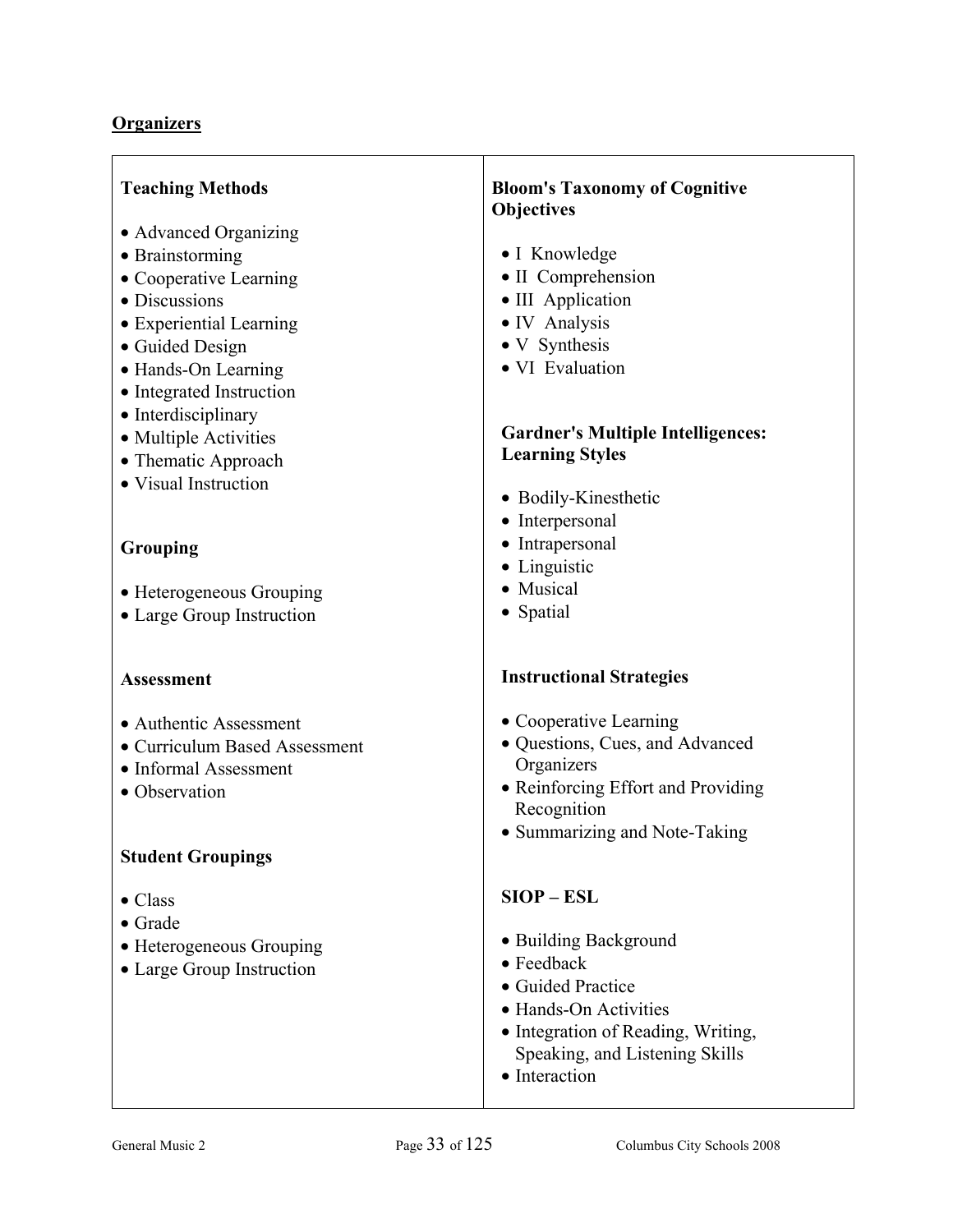# **General Music Scope and Sequence Second Grade**

| <b>Month</b>    | <b>Theme</b>            | <b>GLI</b>                                                                                                                          | <b>Standard</b><br><b>Benchmark</b> | <b>OGT Social Studies</b><br><b>Standards and</b> | <b>OGT English Language</b><br><b>Arts Standards and</b> |
|-----------------|-------------------------|-------------------------------------------------------------------------------------------------------------------------------------|-------------------------------------|---------------------------------------------------|----------------------------------------------------------|
|                 |                         |                                                                                                                                     | <b>GLI</b>                          | <b>Benchmarks</b>                                 | <b>Benchmarks</b>                                        |
|                 |                         |                                                                                                                                     | <b>Grading Period 2</b>             |                                                   |                                                          |
| <b>November</b> | Improvising             | Improvises answers to questions<br>using rhythm and/or melody.                                                                      | GM23A1                              |                                                   |                                                          |
|                 | Reading and<br>Notating | Reads eighth, quarter, half, whole<br>notes and quarter, half, whole rests<br>in $2/4$ , $3/4$ , and $4/4$ time signatures.         | <b>GM25A1</b>                       |                                                   |                                                          |
|                 | Reading and<br>Notating | Writes eighth, quarter, half, whole<br>notes and quarter, half, whole rests<br>in $2/4$ , $3/4$ , and $4/4$ time signatures.        | <b>GM25A2</b>                       |                                                   | Writing Conventions $-A$                                 |
|                 | Listening               | Describes dynamics in a listening<br>example using: piano, pianissimo,<br>forte, and fortissimo.                                    | <b>GM26A3</b>                       |                                                   |                                                          |
|                 | Listening               | Identifies and classifies instruments<br>as pitched or unpitched.                                                                   | <b>GM26C2</b>                       |                                                   |                                                          |
|                 | Listening               | Classifies unpitched instruments as<br>woods, metals, shakers/scrapers, or<br>drums.                                                | <b>GM26C3</b>                       |                                                   |                                                          |
| <b>December</b> | Singing                 | Sings independently, on pitch and<br>in rhythm, using correct posture,<br>breath support and tone.                                  | <b>GM21A1</b>                       |                                                   |                                                          |
|                 | Singing                 | Independently sings expressively,<br>using articulation, dynamics, and<br>tempi, songs representing diverse<br>genres and cultures. | GM21A2                              |                                                   |                                                          |
|                 | Singing                 | Sings in groups, with appropriate<br>expression, ostinati, partner songs<br>and rounds representing diverse<br>genres and cultures. | <b>GM21B1</b>                       |                                                   |                                                          |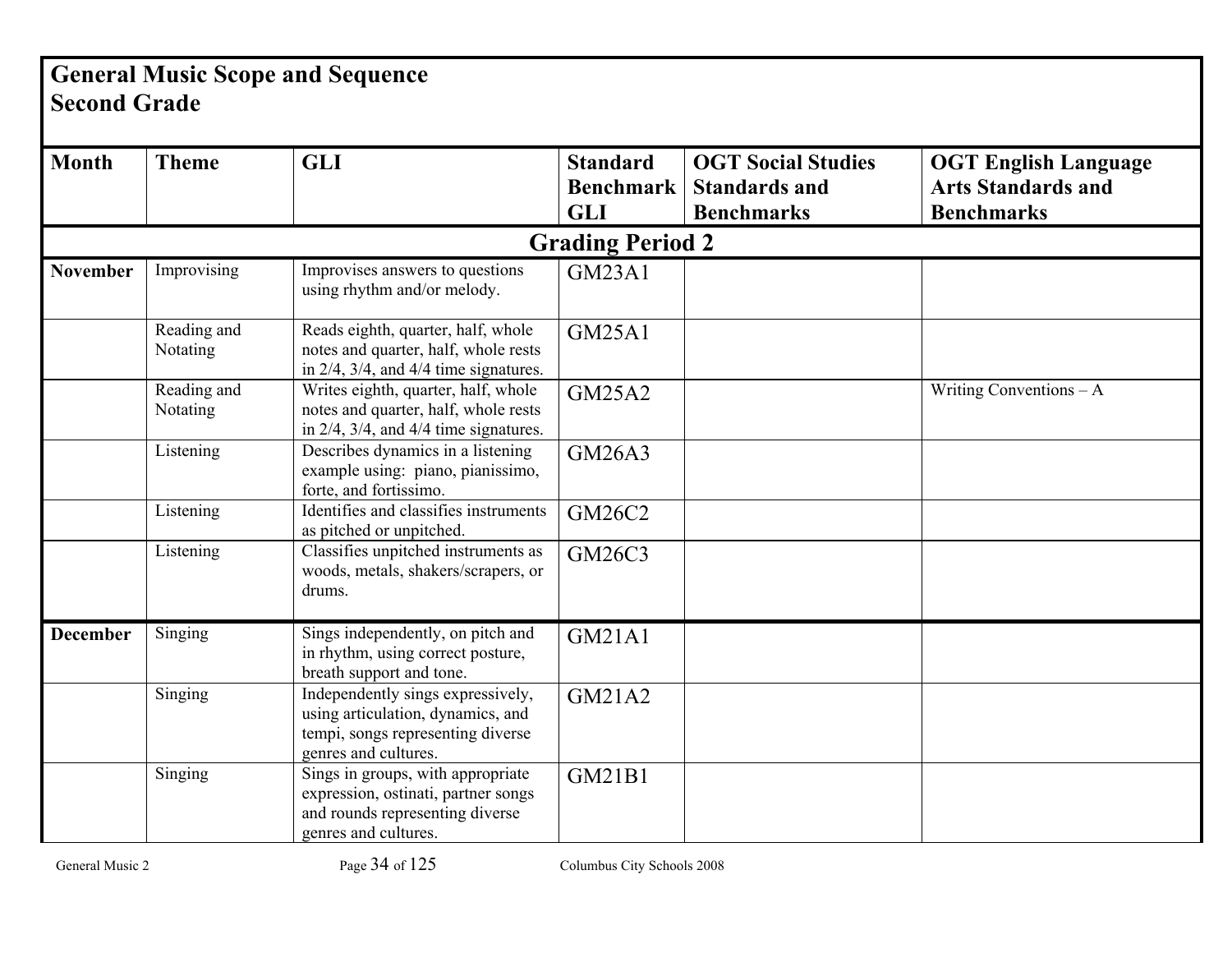|                | Performing On<br>Instruments          | Performs music representing<br>diverse genres and cultures with<br>appropriate dynamics and maintains<br>steady tempo.                | <b>GM22A1</b> |                          |                          |
|----------------|---------------------------------------|---------------------------------------------------------------------------------------------------------------------------------------|---------------|--------------------------|--------------------------|
|                | Evaluating                            | Discusses performances of self and<br>others.                                                                                         | <b>GM27A1</b> |                          |                          |
|                | Relationships to<br>Other Disciplines | Recognizes similarities and<br>differences in music and other art<br>forms.                                                           | <b>GM28A2</b> |                          |                          |
|                | Relation to<br>History and<br>Culture | Sings, listens, and moves to music<br>from world cultures.                                                                            | <b>GM29A1</b> | Geography $- A$          |                          |
|                | Relation to<br>History and<br>Culture | Attends live music performances<br>and demonstrates audience behavior<br>appropriate for the context and style<br>of music performed. | <b>GM29B1</b> |                          |                          |
|                | Relation to<br>History and<br>Culture | Describes how music is used for a<br>variety of occasions (e.g., birthday,<br>holiday).                                               | <b>GM29C1</b> | People in Societies $-A$ |                          |
|                | Relation to<br>History and<br>Culture | Identifies the behaviors of a<br>musician.                                                                                            | <b>GM29D1</b> |                          |                          |
| <b>January</b> | Singing                               | Sings independently, on pitch and<br>in rhythm, using correct posture,<br>breath support and tone.                                    | <b>GM21A1</b> |                          |                          |
|                | Singing                               | Independently sings expressively,<br>using articulation, dynamics, and<br>tempi, songs representing diverse<br>genres and cultures.   | <b>GM21A2</b> |                          |                          |
|                | Performing On<br>Instruments          | Plays short rhythmic and melodic<br>patterns.                                                                                         | <b>GM22A4</b> |                          |                          |
|                | Reading and<br>Notating               | Reads eighth, quarter, half, whole<br>notes and quarter, half, whole rests<br>in $2/4$ , $3/4$ , and $4/4$ time signatures.           | <b>GM25A1</b> |                          |                          |
|                | Reading and<br>Notating               | Writes eighth, quarter, half, whole<br>notes and quarter, half, whole rests<br>in $2/4$ , $3/4$ , and $4/4$ time signatures.          | <b>GM25A2</b> |                          | Writing Conventions $-A$ |
|                | Listening                             | Identifies and classifies instruments<br>as pitched or unpitched.                                                                     | <b>GM26C2</b> |                          |                          |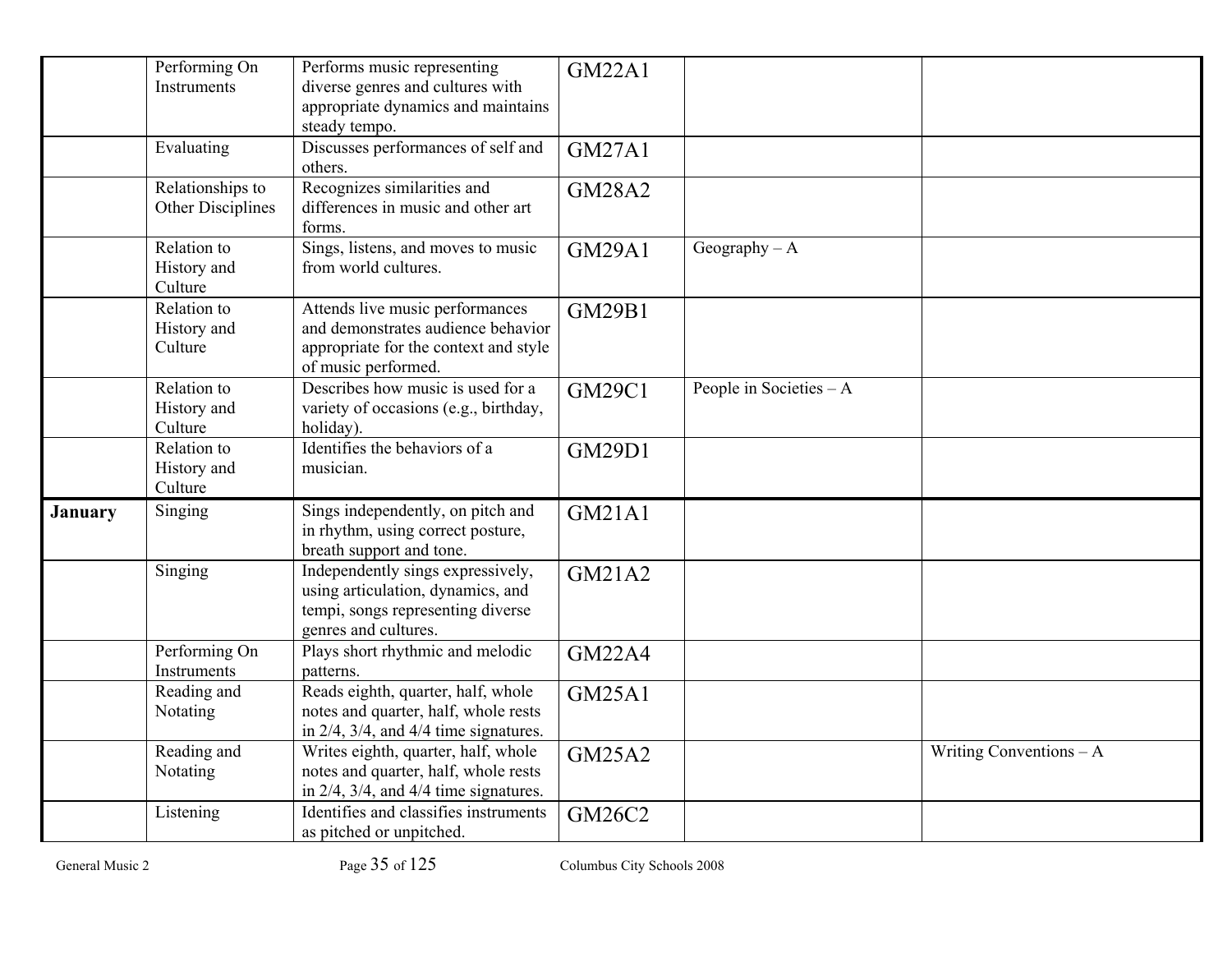| Listening                             | Classifies unpitched instruments as<br>woods, metals, shakers/scrapers, or<br>drums.                              | GM26C3        |                 |  |
|---------------------------------------|-------------------------------------------------------------------------------------------------------------------|---------------|-----------------|--|
| Evaluating                            | Identifies personal preferences for<br>specific musical works and styles.                                         | <b>GM27B1</b> |                 |  |
| Evaluating                            | Explains how the elements of music<br>are used to communicate meaning<br>of lyrics, feelings, moods or<br>images. | <b>GM27B2</b> |                 |  |
| Relationships to<br>Other Disciplines | Identifies and describes connections<br>between musical experiences and<br>those in other curricular subjects.    | GM28B1        |                 |  |
| Relation to<br>History and<br>Culture | Sings, listens, and moves to music<br>from world cultures.                                                        | <b>GM29A1</b> | Geography $- A$ |  |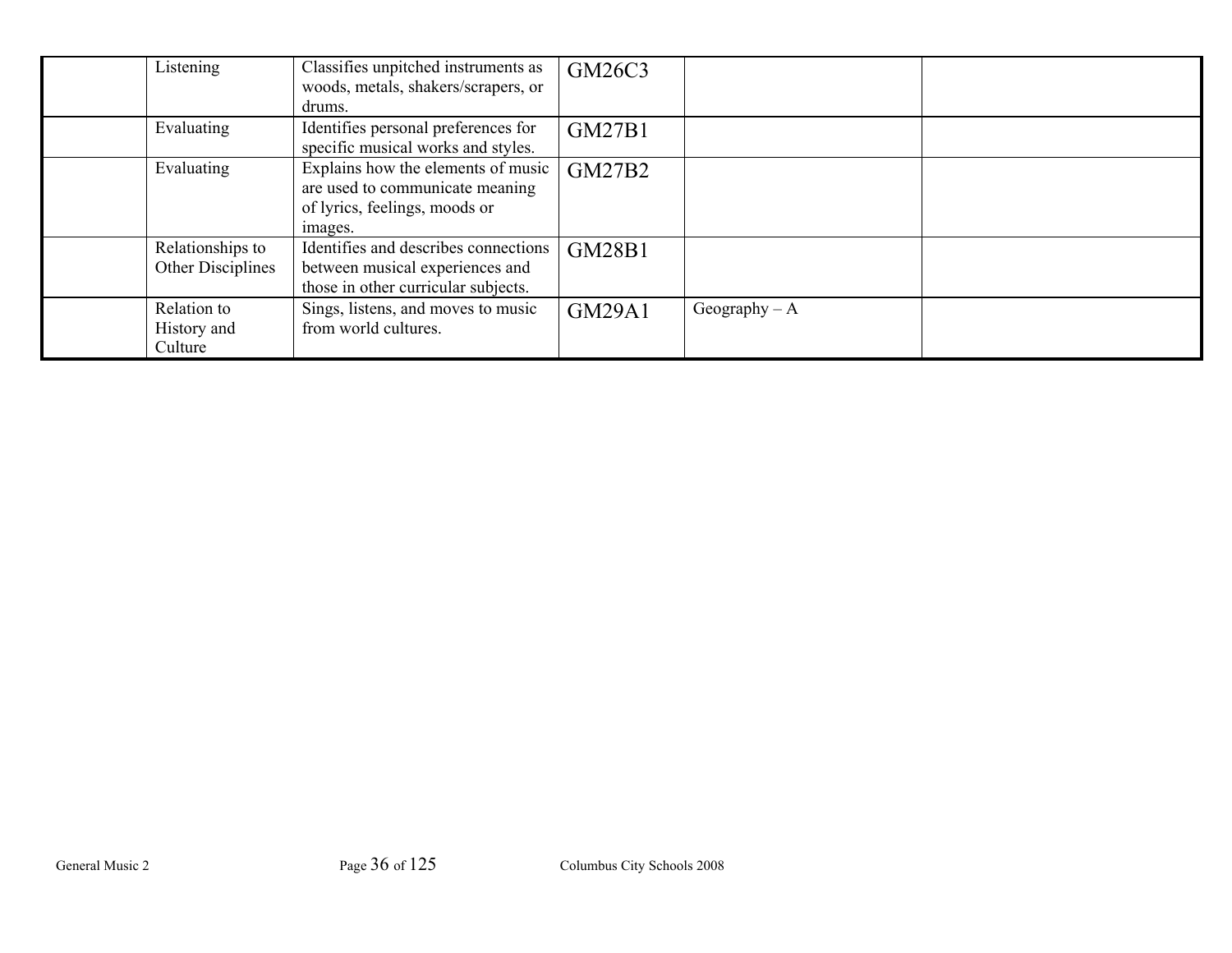



| <b>Instructional Unit</b> | Grade 2 General Music, November                                                                                                              |
|---------------------------|----------------------------------------------------------------------------------------------------------------------------------------------|
| Title:                    | <b>Developing a Steady Beat</b>                                                                                                              |
| Subject:                  | <b>Instrument Families</b>                                                                                                                   |
| <b>Grade Range:</b>       | 2                                                                                                                                            |
| <b>Description:</b>       | In this lesson students identify and classify the sounds of pitched or<br>unpitched instruments, woods, metals, shakers/scrapers, and drums. |
| <b>Duration:</b>          | 40 minutes                                                                                                                                   |
| <b>Author:</b>            | Casey Sanders                                                                                                                                |
| <b>Publisher:</b>         | Columbus City Schools                                                                                                                        |
| <b>Keywords:</b>          | Pitched; Unpitched; Woods; Metals; Shakers/Scrapers; Drums                                                                                   |

| <b>Content Standard 6:</b> | Listening to, analyzing, responding to, and describing music                             |
|----------------------------|------------------------------------------------------------------------------------------|
| Benchmark C:               | Identify and classify the sounds of instruments.                                         |
| $GLI$ 2:                   | Identifies and classifies instruments as pitched or unpitched.<br>GM26C2                 |
| $GLI$ 3:                   | Classifies unpitched instruments as woods, metals,<br>shakers/scrapers, or drums. GM26C3 |

### **Lesson Assessment**

- Students classify selected sections of "Toward the City" as featuring pitched or unpitched instruments.
- Students classify unpitched instruments as woods, metals, shakers/scrapers, or drums through a listening example and an assortment of classroom instruments.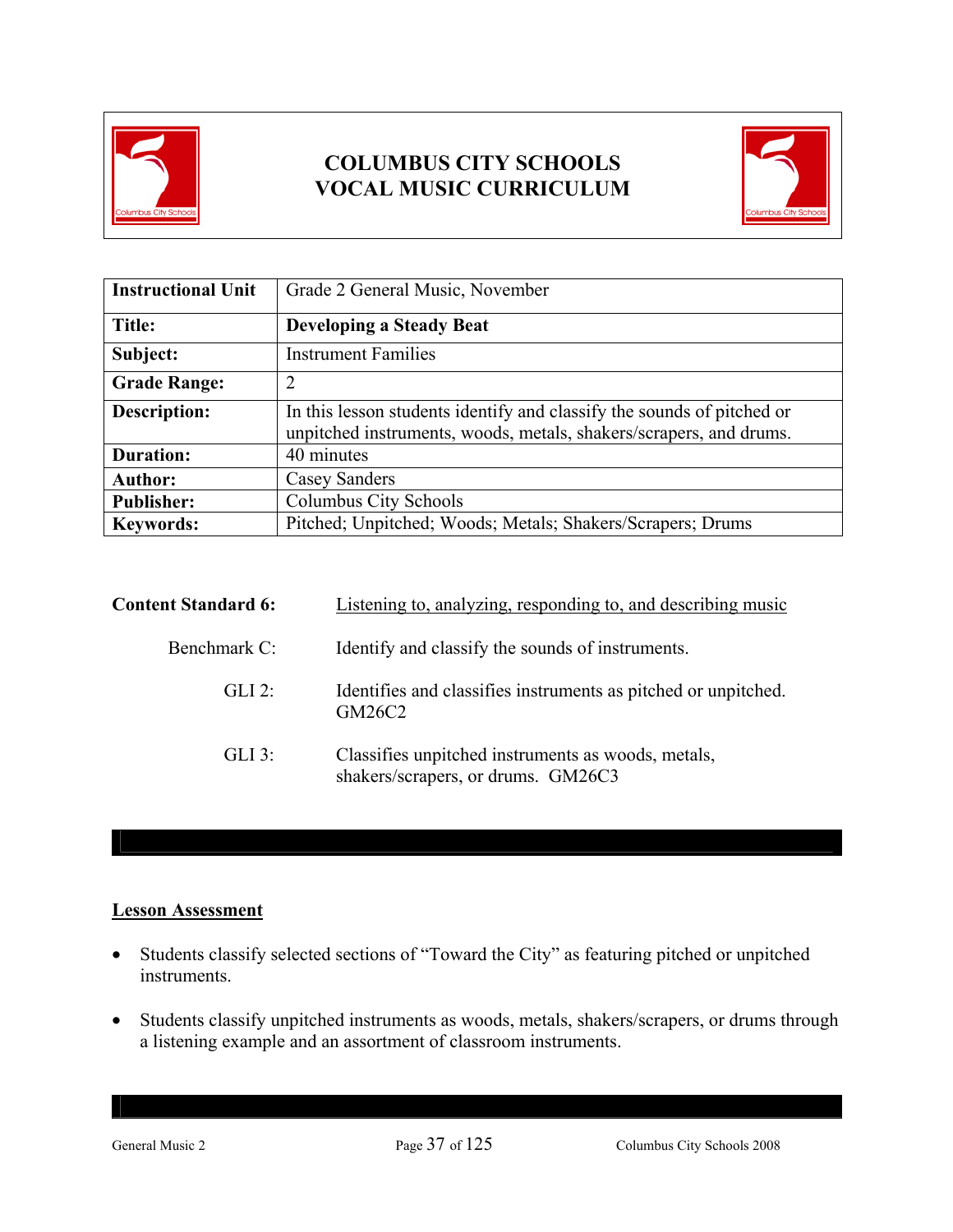#### **Pre-Assessment**

• Students read Share the Music 2, pages 112-113, and discuss which instruments they have played. They compare the four families of unpitched instruments answering the questions in the *Think It Through* (Share the Music 2, page 113).

- Students listen to *Recorded Lesson "Identifying Families of Unpitched Instruments"* and point to the picture of each family of instruments as it is heard (Share the Music 2, page 113; CD 3, track 8; Summative Assessment).
- Class listens to "A Sailor Went to Sea, Sea, Sea," and sings the song with the movements (Share the Music 2, pages 114-115; CD 3, track 9).
- Students identify the unpitched instruments being played during each verse.
- Each student chooses an unpitched instrument to play. Class divides into groups by instrument families (Summative Assessment). Students play their instruments at appropriate times as they sing "A Sailor Went to Sea, Sea, Sea" (Share the Music 2, page 115; CD 3, track 9).
- Teacher lists on the board the words *metals, woods, shakers/scrapers, drums*. As the teacher points to each instrument family name, students play one sound from that family and then put away their instruments (Summative Assessment).
- Students listen to "Toward the City" (Share the Music 2, page 129; CD 3, track 16), and identify the solo instrument sound as pitched or unpitched by showing a "swimming a pathway" for pitched or doing the "shoo bop-shuh-bop" (movement from "A Sailor Went to Sea") for unpitched (Summative Assessment).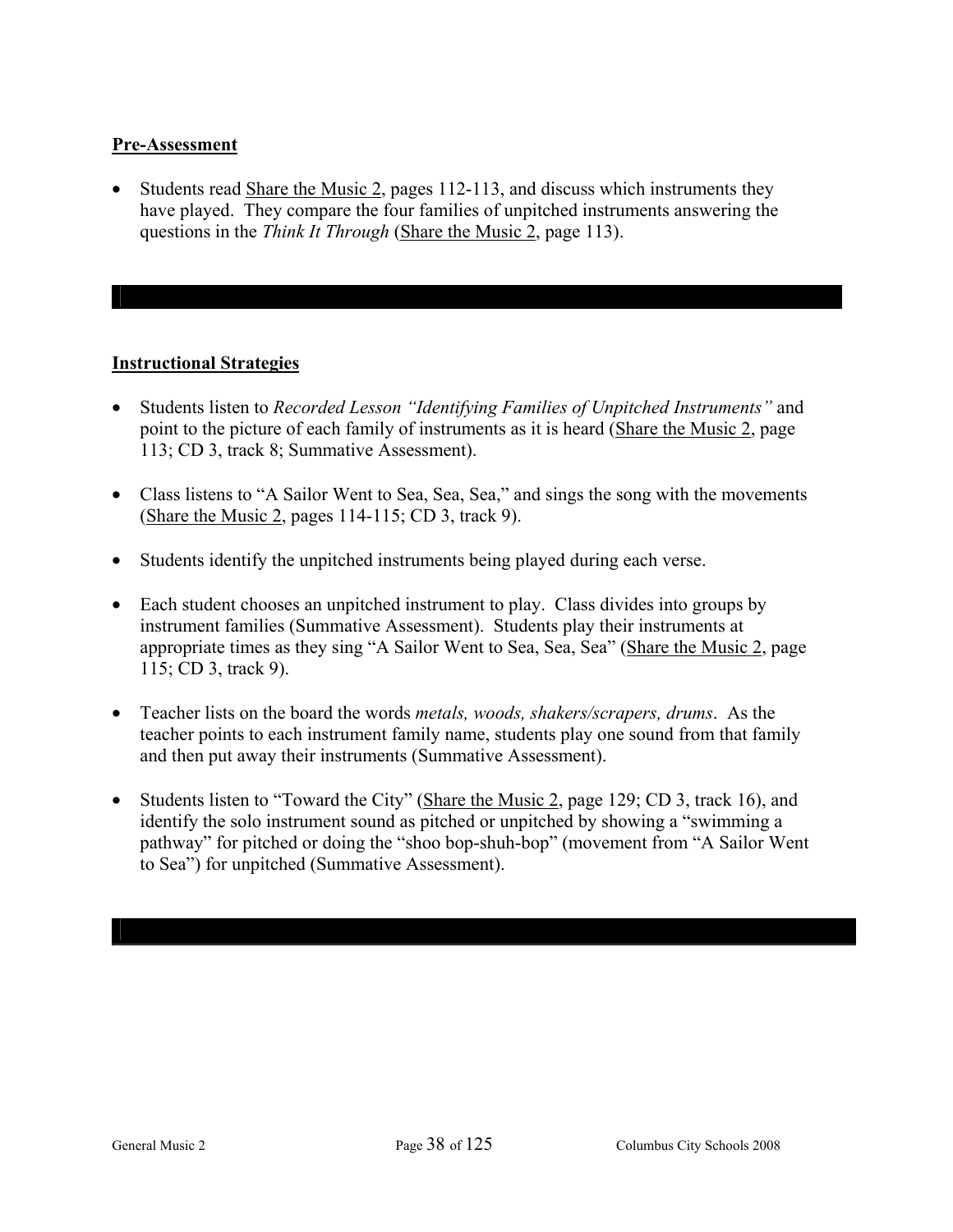### **District Adopted Textbook/Supplemental**

- Share the Music 2, CD 3
- Share the Music 2 Teacher's Edition
- Share the Music  $2 -$  Student Edition

#### **Materials/Resources**

- CD player
- Unpitched instruments
- Metallophone

## **Re-Teach**

• Complete the activities in *Special Learners: Aural Discrimination* (Share the Music 2 – Teacher's Edition, page 114-115) and *Playing Instruments: Inner Hearing* (Share the Music 2 – Teacher's Edition, page 115).

## **Extension**

- Students listen to *Recorded Lesson "Moving Pathways with Unpitched Instruments"* (Share the Music 2 – Teacher's Edition, page 129; CD 3, track 17), hear instruments, and move to identify their corresponding families (*Movement: Pathways with Geometric Shapes*; Share the Music 2 – Teacher's Edition, page 129).
- Students read, listen to, and learn "Eh Soom Boo Kawaya Nigerian Boat Song" (Share the Music 2, page 130; CD 3, track 18), and perform paddling movement. They identify the unpitched instruments in accompaniment as drums and scrapers/shakers. Students look at the instruments pictured on page 131, and decide to which family each instrument belongs (Summative Assessment). Students discuss the similarities and differences of these instruments by answering the questions found in *Critical Thinking: Unpitched Instruments (*Share the Music 2 – Teacher's Edition, page 131).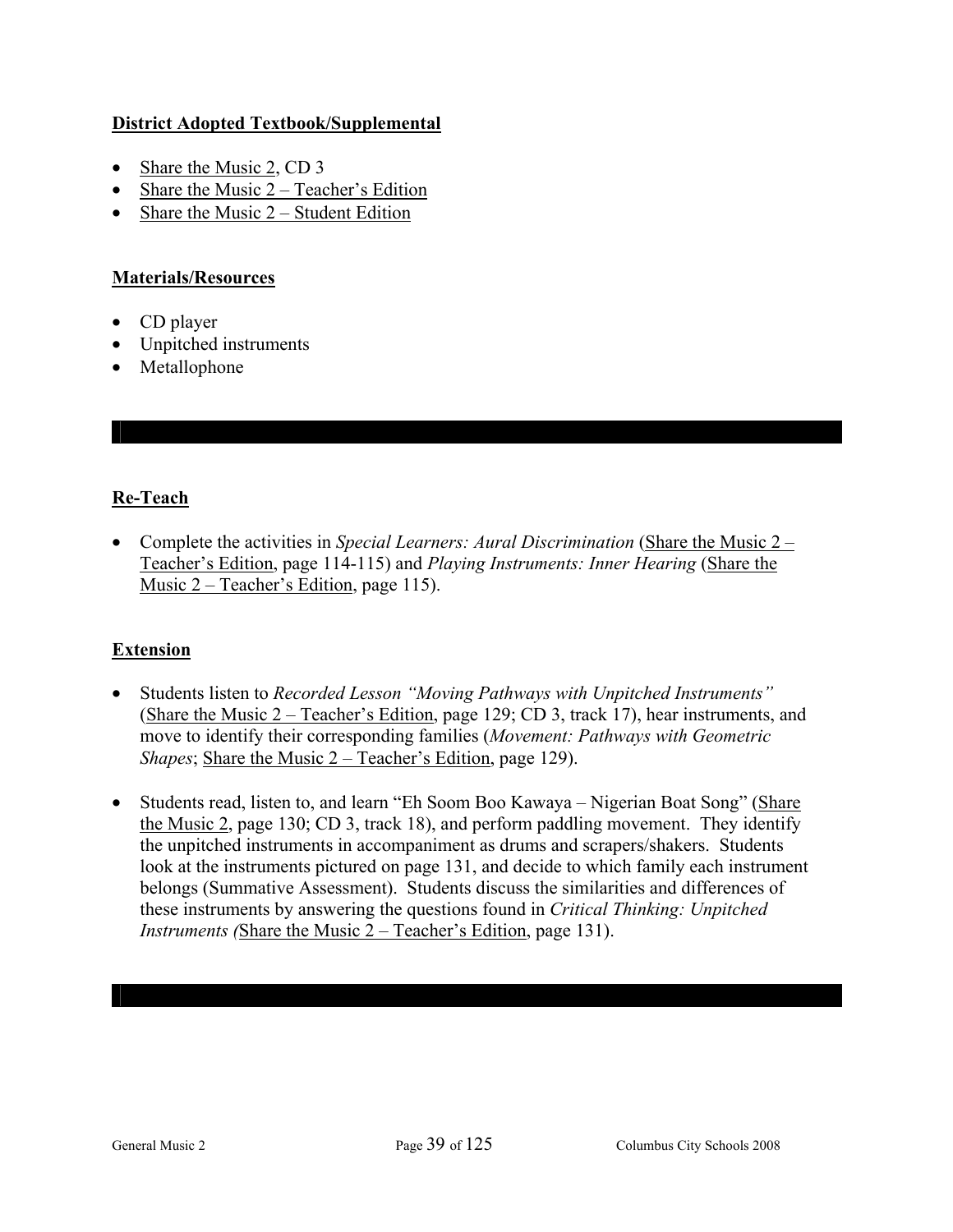| <b>Teaching Methods</b><br>• Advanced Organizers<br>• Demonstrations<br>• Discovery Learning<br>· Discussions<br>• Experiential Learning<br>• Hands-On Learning<br>• Multiple Activities<br>• Visual Instruction | <b>Bloom's Taxonomy of Cognitive</b><br><b>Objectives</b><br>• I Knowledge<br>• II Comprehension<br>• III Application<br>• IV Analysis<br>• VI Evaluation<br><b>Gardner's Multiple Intelligences:</b><br><b>Learning Styles</b> |
|------------------------------------------------------------------------------------------------------------------------------------------------------------------------------------------------------------------|---------------------------------------------------------------------------------------------------------------------------------------------------------------------------------------------------------------------------------|
| Grouping<br>• Heterogeneous Grouping<br>• Large Group Instruction<br><b>Assessment</b>                                                                                                                           | • Bodily-Kinesthetic<br>• Interpersonal<br>• Intrapersonal<br>• Musical<br>• Spatial                                                                                                                                            |
| • Authentic Assessment<br>• Curriculum Based Assessment<br>• Informal Assessment<br>• Observation<br><b>Student Groupings</b>                                                                                    | <b>Instructional Strategies</b><br>• Cooperative Learning<br>• Identifying Similarities and Differences<br>• Nonlinguistic Representation<br>· Questions, Cues, and Advanced<br>Organizers                                      |
| $\bullet$ Class<br>$\bullet$ Grade<br>• Heterogeneous Grouping                                                                                                                                                   | $SIOP - ESL$<br>• Guided Practice<br>• Hands-On Activities<br>• Interaction                                                                                                                                                     |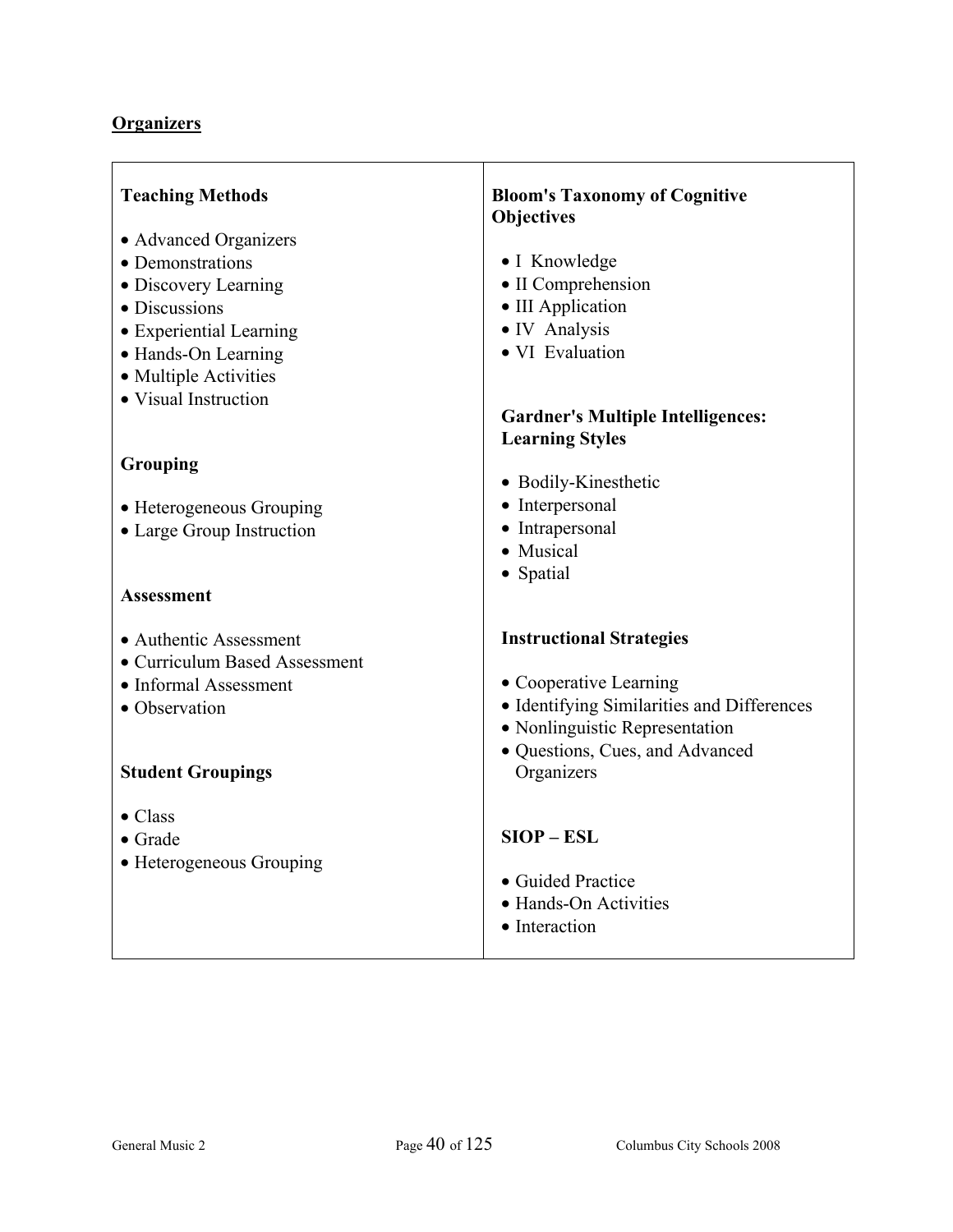



| <b>Instructional Unit</b> | Grade 2, General Music, December                                                                                                                                                                                                                                                                                                                              |
|---------------------------|---------------------------------------------------------------------------------------------------------------------------------------------------------------------------------------------------------------------------------------------------------------------------------------------------------------------------------------------------------------|
| Title:                    | Play a Line, Draw a Line, Dance a Line                                                                                                                                                                                                                                                                                                                        |
| Subject:                  | <b>General Music</b>                                                                                                                                                                                                                                                                                                                                          |
| <b>Grade Range:</b>       | 2                                                                                                                                                                                                                                                                                                                                                             |
| <b>Description:</b>       | In this lesson, students explore the concept of "line" through sound and<br>sight by identifying lines in a listening selection and drawing a listening<br>map. Students also explore the concept of "line" through movement by<br>creating movement to go with a musical composition. Finally, students<br>experience the concept of "line" through writing. |
| <b>Duration:</b>          | 40 minutes                                                                                                                                                                                                                                                                                                                                                    |
| <b>Author:</b>            | Casey Sanders                                                                                                                                                                                                                                                                                                                                                 |
| <b>Publisher:</b>         | Columbus City Schools                                                                                                                                                                                                                                                                                                                                         |
| <b>Keywords:</b>          | Similarities; Differences; Music; Visual Art; Movement; Arts<br>Integration; Writing                                                                                                                                                                                                                                                                          |

| <b>Content Standard 8:</b> | Understanding relationships between music, the other arts, and<br>disciplines outside the arts       |
|----------------------------|------------------------------------------------------------------------------------------------------|
| Benchmark A:               | Identifies similarities and differences in the meanings of<br>common terms used in the various arts. |
| $GLI$ 2:                   | Recognizes similarities and differences in music and other art<br>forms. GM28A2                      |

## **Lesson Assessment**

• Students experience the concept of "line" through listening, drawing, writing, and movement.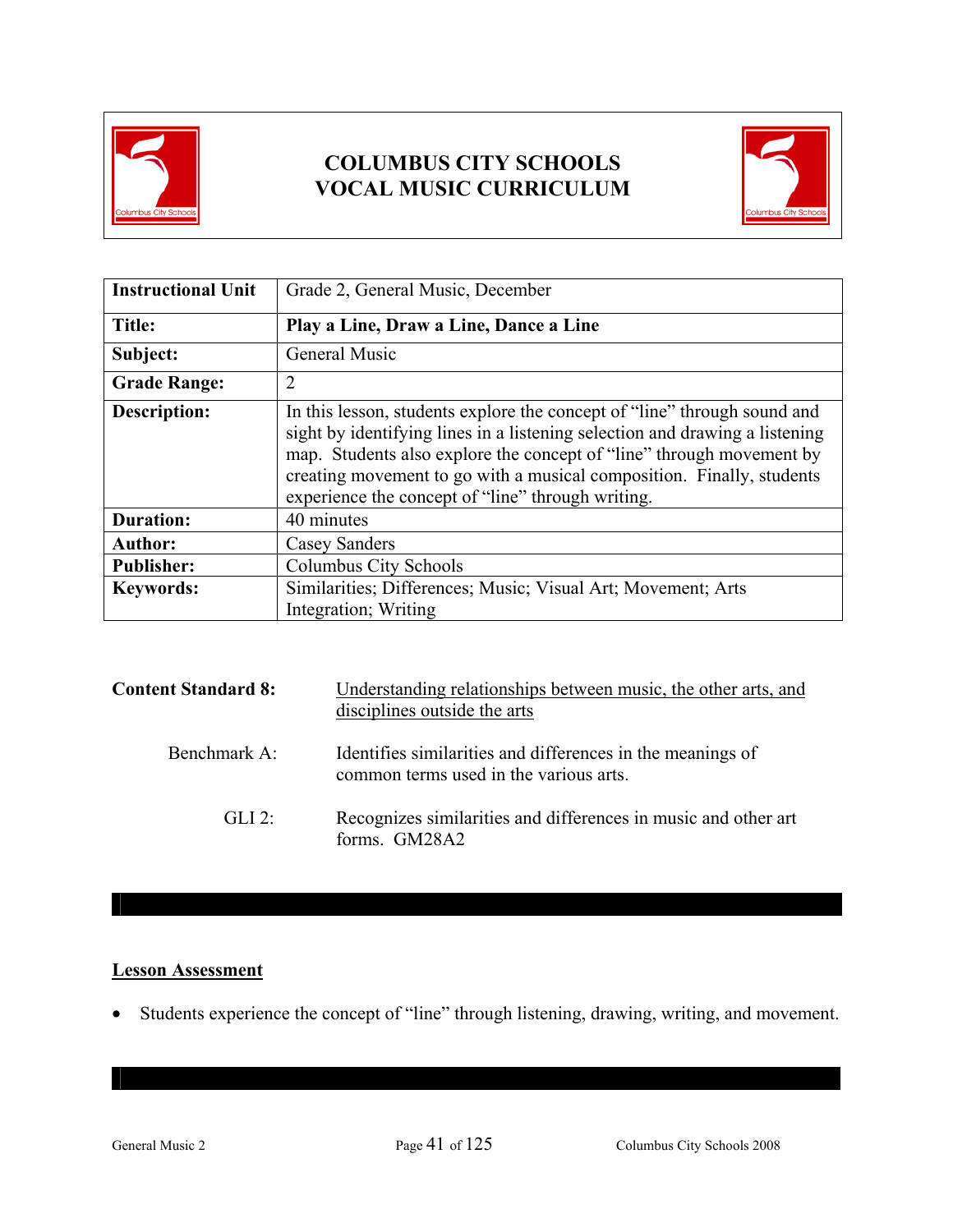#### **Pre-Assessment**

• Students listen to "Animal Fair" (Share the Music 2, page 210; CD 4, track 38), and describe the similarities and differences heard between the singing and the instrumental **interludes** 

- Students read Share the Music 2, page 58, and listen to *Recorded Lesson "Interview with Wynton Marsalis"* (CD 2, track 15). Teacher reads background information about Wynton Marsalis (*Careers: Professional Musician*; Share the Music 2 – Teacher's Edition, page 58).
- Students listen to "Entrada" (CD 2, track 16), count the number of lines or phrases that they hear, and describe them (*Extra Help: Questions for "Entrada;"* Share the Music 2 – Teacher's Edition, page 59; Formative Assessment).
- Each student draws a line on a piece of paper with a crayon, then compares the line with others, noting differences in color, shape, length, and thickness. Class discusses how the lines of "Entrada," might be represented by lines on paper (different or same colors, lengths, or contours to match the musical lines; Summative Assessment).
- Students, individually or in small groups, create a listening map for "Entrada" using lines to represent phrases.
- Students read page 59, and listen to *Recorded Lesson "Interview with Debbie Allen"* (CD 2, track 17). Students then review "Entrada," identifying the phrases and characteristics of the piece. Students discuss what kinds of movement could be done in lines that would match the music.
- Students create, practice, and perform their movements with the music, refining as necessary (Summative Assessment).
- Students experience the concept of lines through writing (*Language Arts Connection: Writing Lines*; Share the Music 2 – Teacher's Edition, page 59; Summative Assessment).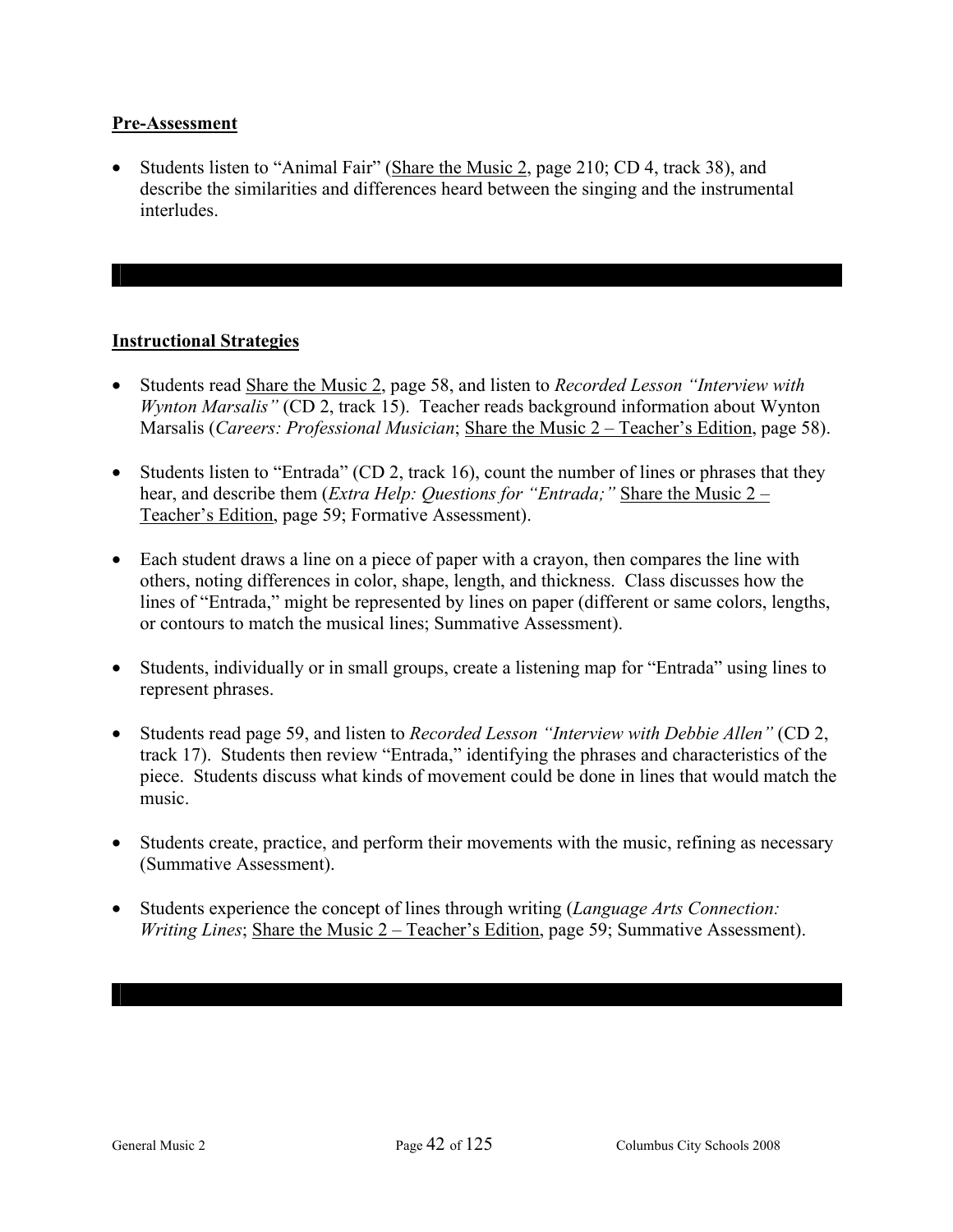### **District Adopted Textbook/Supplemental Materials**

- Share the Music 2, CDs 2, 4, 5
- Share the Music  $2 Teacher's Edition$
- Share the Music  $2 -$  Student Edition

#### **Materials/Resources**

- Pencils
- CD player
- Crayons
- Writing paper
- Manila paper
- Unpitched instruments

### **Writing Connections**

- Graphic organizer
- Type 1 Quick write

## **Re-Teach**

• Students explore line formations in dance (Share the Music 2, pages 262-265; CDs 4 and 5).

#### **Extension**

• Students create lines of music, alternating between the four families of unpitched instruments. They create four different lines of movement representing the four distinct instrumental timbres. Finally, students create a presentation, combining their movements with the lines of music.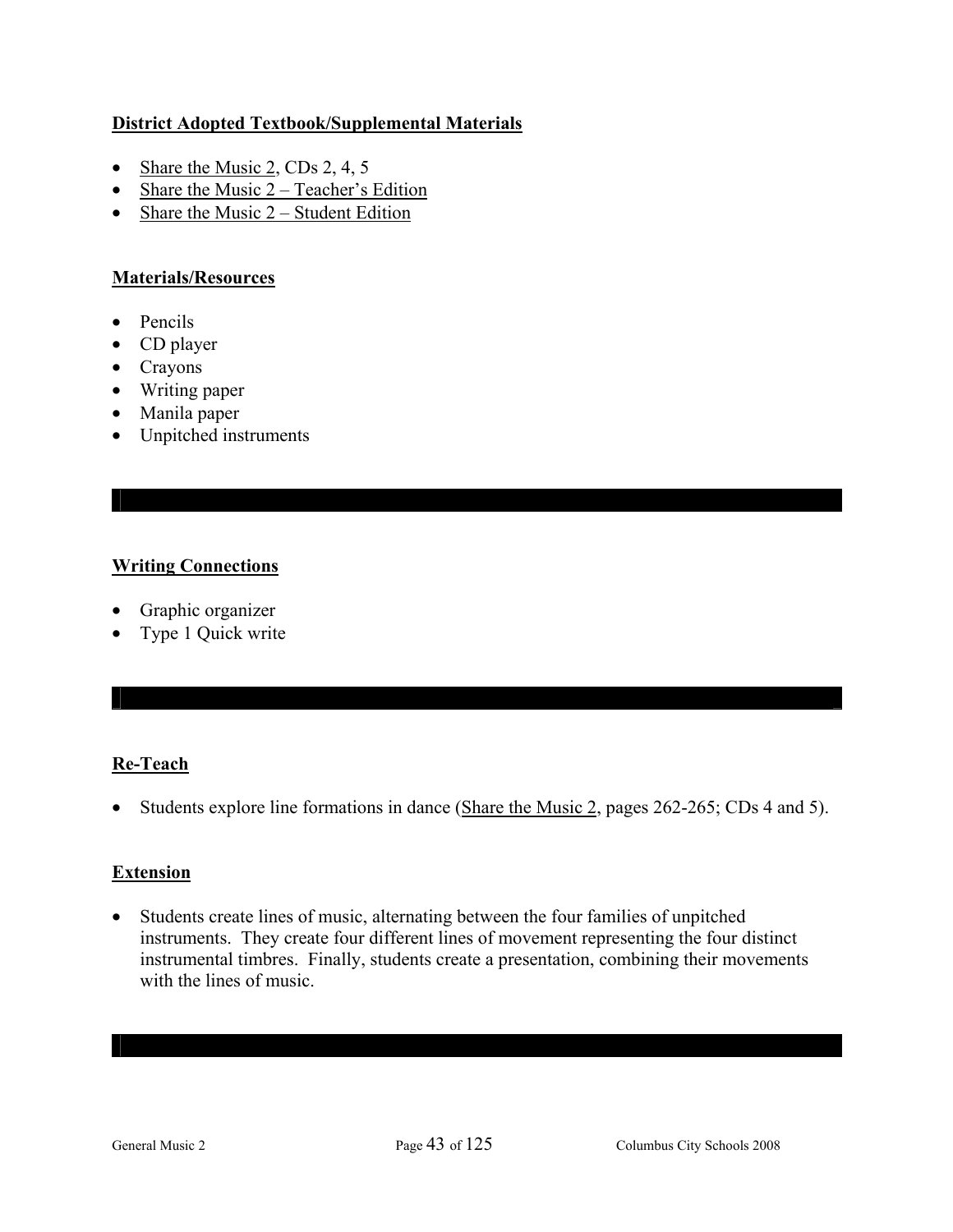| <b>Teaching Methods</b><br>• Advanced Organizers<br>• Brainstorming<br>• Cooperative Learning<br>• Discovery Learning<br>• Discussions<br>• Experiential Learning<br>• Hands-On Learning<br>• Integrated Instruction<br>• Multiple Activities | <b>Bloom's Taxonomy of Cognitive</b><br>Objectives<br>• I Knowledge<br>• II Comprehension<br>• III Application<br>• V Synthesis<br>· VI Evaluation<br><b>Gardner's Multiple Intelligences:</b><br><b>Learning Styles</b> |
|-----------------------------------------------------------------------------------------------------------------------------------------------------------------------------------------------------------------------------------------------|--------------------------------------------------------------------------------------------------------------------------------------------------------------------------------------------------------------------------|
| Grouping<br>• Heterogeneous Grouping<br>• Large Group Instruction                                                                                                                                                                             | • Bodily-Kinesthetic<br>• Interpersonal<br>• Intrapersonal<br>• Musical<br>• Spatial                                                                                                                                     |
| <b>Assessment</b><br>• Authentic Assessment<br>• Curriculum Based Assessment<br>• Informal Assessment<br>• Observation<br><b>Student Groupings</b>                                                                                            | <b>Instructional Strategies</b><br>• Cooperative Learning<br>• Identifying Similarities and Differences<br>• Practice<br>· Questions, Cues, and Advanced<br>Organizers                                                   |
| $\bullet$ Class<br>• Grade<br>• Heterogeneous Grouping<br>• Large Group Instruction                                                                                                                                                           | $SIOP - ESL$<br>• Hands-On Activities<br>· Idioms<br>• Integration of Reading, Writing, Speaking,<br>and Listening Skills<br>• Interaction                                                                               |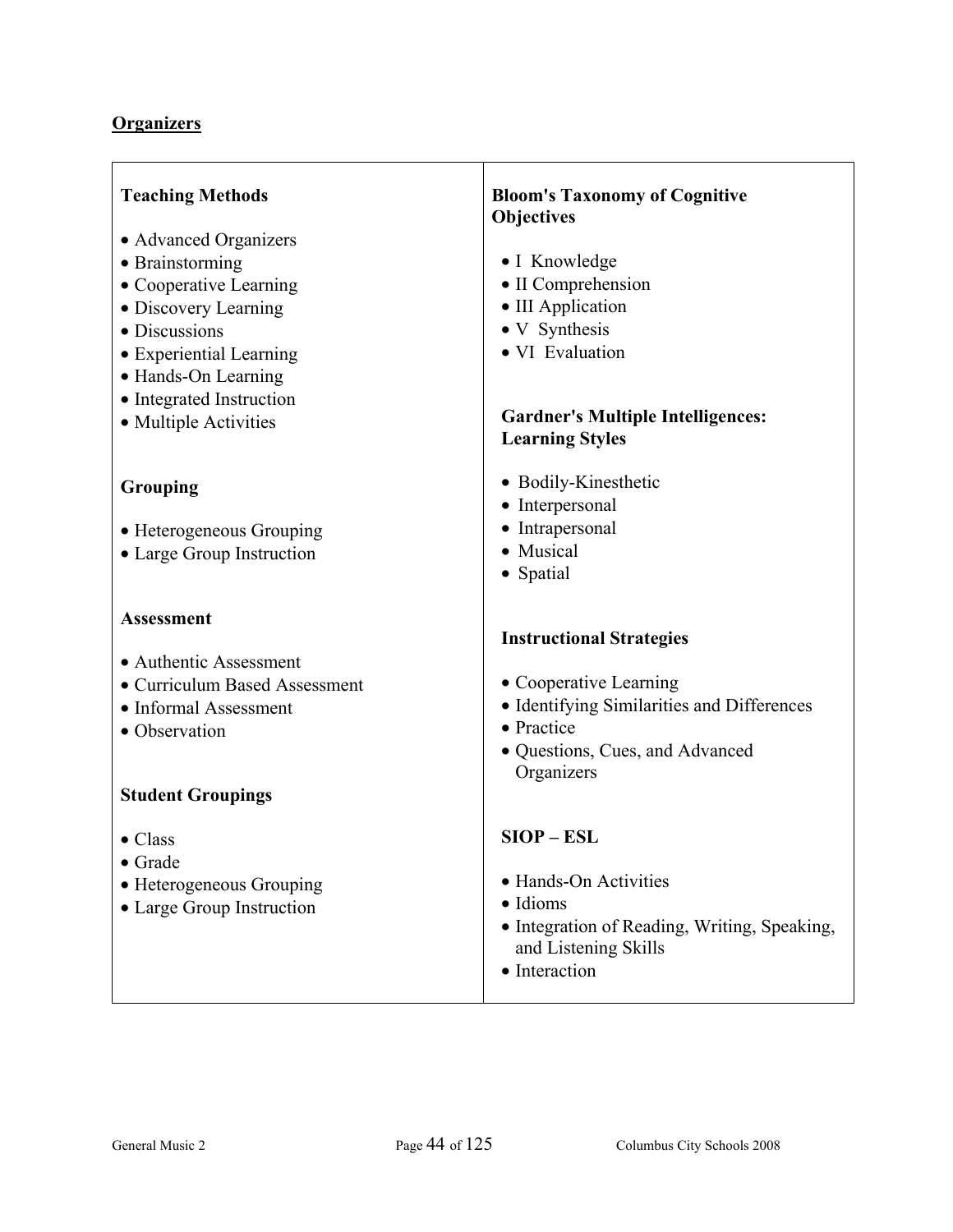



| <b>Instructional Unit</b> | Grade 2, General Music, December                                                                                                                                                                                                                                                             |
|---------------------------|----------------------------------------------------------------------------------------------------------------------------------------------------------------------------------------------------------------------------------------------------------------------------------------------|
| Title:                    | A Performance – The Audience and the Musician                                                                                                                                                                                                                                                |
| Subject:                  | <b>General Music</b>                                                                                                                                                                                                                                                                         |
| <b>Grade Range:</b>       | $\overline{2}$                                                                                                                                                                                                                                                                               |
| Description:              | In this lesson students describe how music is used for a variety of<br>occasions, attend live music performances, and demonstrate audience<br>behavior appropriate for the context and style of music performed. They<br>identify and describe roles of musicians in various music settings. |
| <b>Duration:</b>          | 40 minutes                                                                                                                                                                                                                                                                                   |
| <b>Author:</b>            | Casey Sanders                                                                                                                                                                                                                                                                                |
| <b>Publisher:</b>         | Columbus City Schools                                                                                                                                                                                                                                                                        |
| <b>Keywords:</b>          | Behaviors of a Musician; Audience Behavior; Audience Etiquette; Use<br>of Music for Various Occasions                                                                                                                                                                                        |

| <b>Content Standard 9:</b> | Understanding music in relation to history and culture                                                                                    |
|----------------------------|-------------------------------------------------------------------------------------------------------------------------------------------|
| Benchmark B:               | Demonstrate appropriate audience behavior.                                                                                                |
| $GLI$ 1:                   | Attends live music performances and demonstrates audience<br>behavior appropriate for the context and style of music<br>performed. GM29B1 |
| Benchmark C:               | Identify the uses and suitability of music in their daily<br>experiences and the experiences of others.                                   |
| $GLI$ 1:                   | Describes how music is used for a variety of occasions (e.g.,<br>birthday, holiday). GM29C1                                               |
| Benchmark D:               | Identify and describe roles of musicians in various music settings.                                                                       |
| GLI 1+                     | Identifies the behaviors of a musician. GM29D1                                                                                            |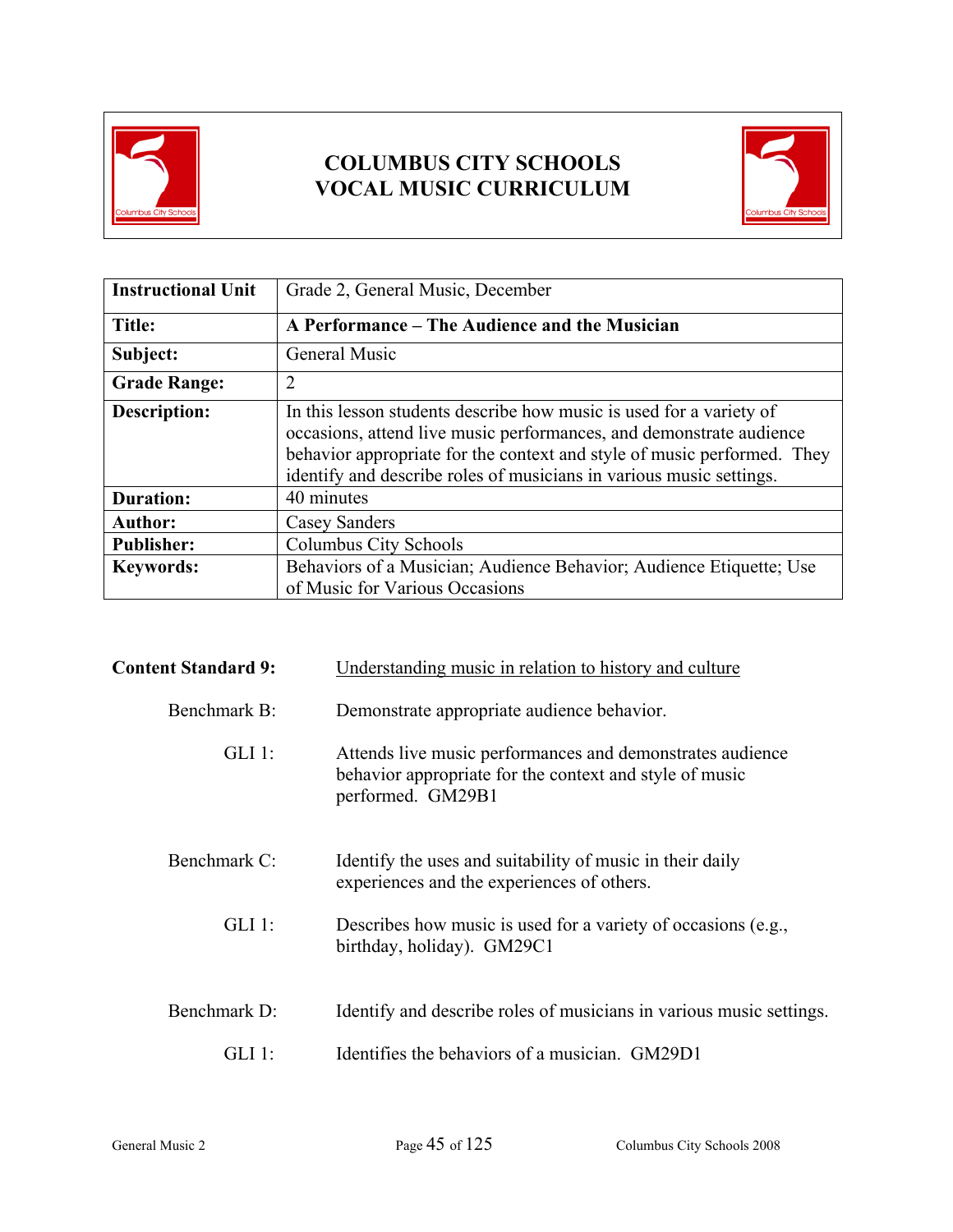#### **Lesson Assessment**

- Students attend the school's winter music performances and demonstrate audience behavior appropriate for the context and style of music performed.
- Students describe how music is used for a variety of occasions.
- Students identify the behaviors of a musician through discussions of their favorite instruments and why they would (or would not) want to be a conductor.

#### **Pre-Assessment**

• Students read Share the Music 2, page 10, and discuss the theme: *We have music inside that we can share with others*. They relate favorite times they have had being with friends or family members when music was involved.

- Students identify how music is used for a variety of occasions with the following activities:
	- A volunteer reads the poem, "The Way to Start a Day" (Share the Music 2, page 10), and the class discusses the meaning of the poem (If you want to make up a song, just do it.).
	- Class reads "What Can a Song Do?" (Share the Music 2, page 68), and reviews the greeting song "Sorida,
	- " including movements (Share the Music 2, page 69; CD 2, track 28).
	- Class reads page 70, and reviews "Mother, Mother," with dramatization (CD 2, track 29).
- Students identify and discuss other ways music can be used (Summative Assessment).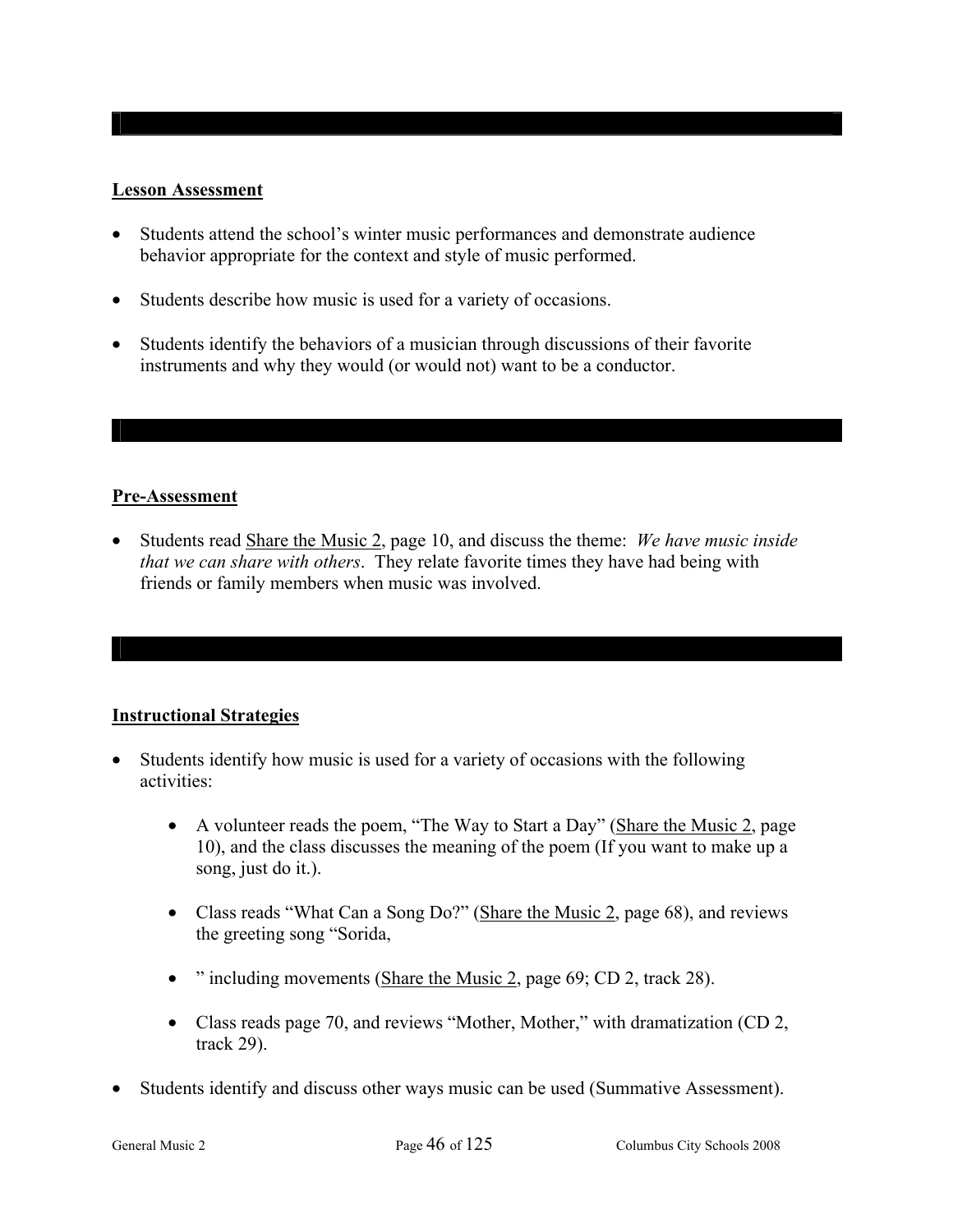- Students listen to *Recorded Lesson "Interview with Paula Crider,"* and hear about being a band conductor (Share the Music 2, page 296; CD 6, track 17). Class discusses what a conductor does.
- Class reads Share the Music 2, page 296, and then listens to *Recorded Lesson "Interview with Warren Deck*" to hear about playing the tuba (Share the Music 2, page 297; CD 6, track 18). Class discusses what they learned about tubas.
- Students talk about their favorite instruments and explain why they would (or not) like to be a conductor (Summative Assessment).
- Students prepare to attend a live school music performance (chorus/band) and demonstrate audience behavior appropriate for the context and style of music performed. They discuss how to behave at an indoor winter concert. Teacher provides program notes for the pieces that will be performed (Formative Assessment).
- Students follow their program notes and practicing appropriate indoor concert behavior when they attend the school winter concert (Summative Assessment).

#### **District Adopted Textbook/Supplemental Materials**

- Share the Music 2, CDs 2,  $6, 8$
- Share the Music  $2 Teacher's Edition$
- Share the Music  $2 -$  Student Edition
- Share the Music 2, Resource Master LA•1

#### **Materials/Resources**

- Pencils
- CD player
- Instruments
- Program notes for winter concert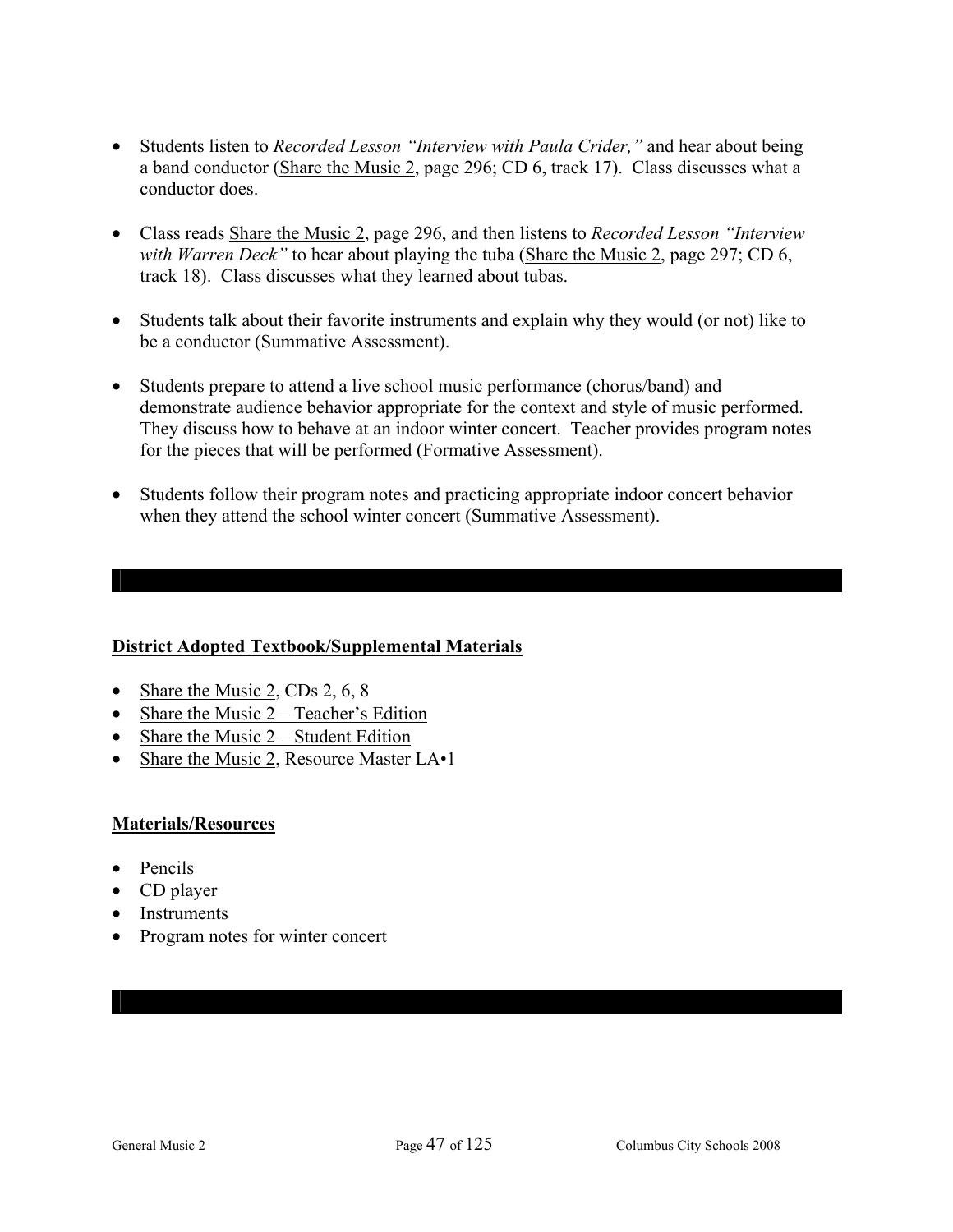### **Re-Teach**

- *Enrichment: Preparing for a Concert* (Share the Music 2 Teacher's Edition, page 370).
- *Background: The Instruments in a Band* (Share the Music 2 Teacher's Edition, page 371).
- *Enrichment: Concert Vocabulary* (Share the Music 2 Teacher's Edition, page 371).
- Students practice audience behavior at a live concert.
	- They look at Share the Music 2, pages 370-371, to see where people sit for an outdoor band concert.
	- Teacher reads the list of selections to be played (*Materials*; Share the Music 2 Teacher's Edition, page 370).
	- Class discusses how to behave at an outdoor concert (use Share the Music 2, Resource Master LA•1, for program notes and suggested behaviors to accompany each piece).
	- Students listen to the three selections (CD 8, track 15-17), following their program notes and practicing appropriate outdoor concert behavior.

#### **Extension**

• *Program Idea: Music Is Ours to Share* (Share the Music 2 – Teacher's Edition, page 13).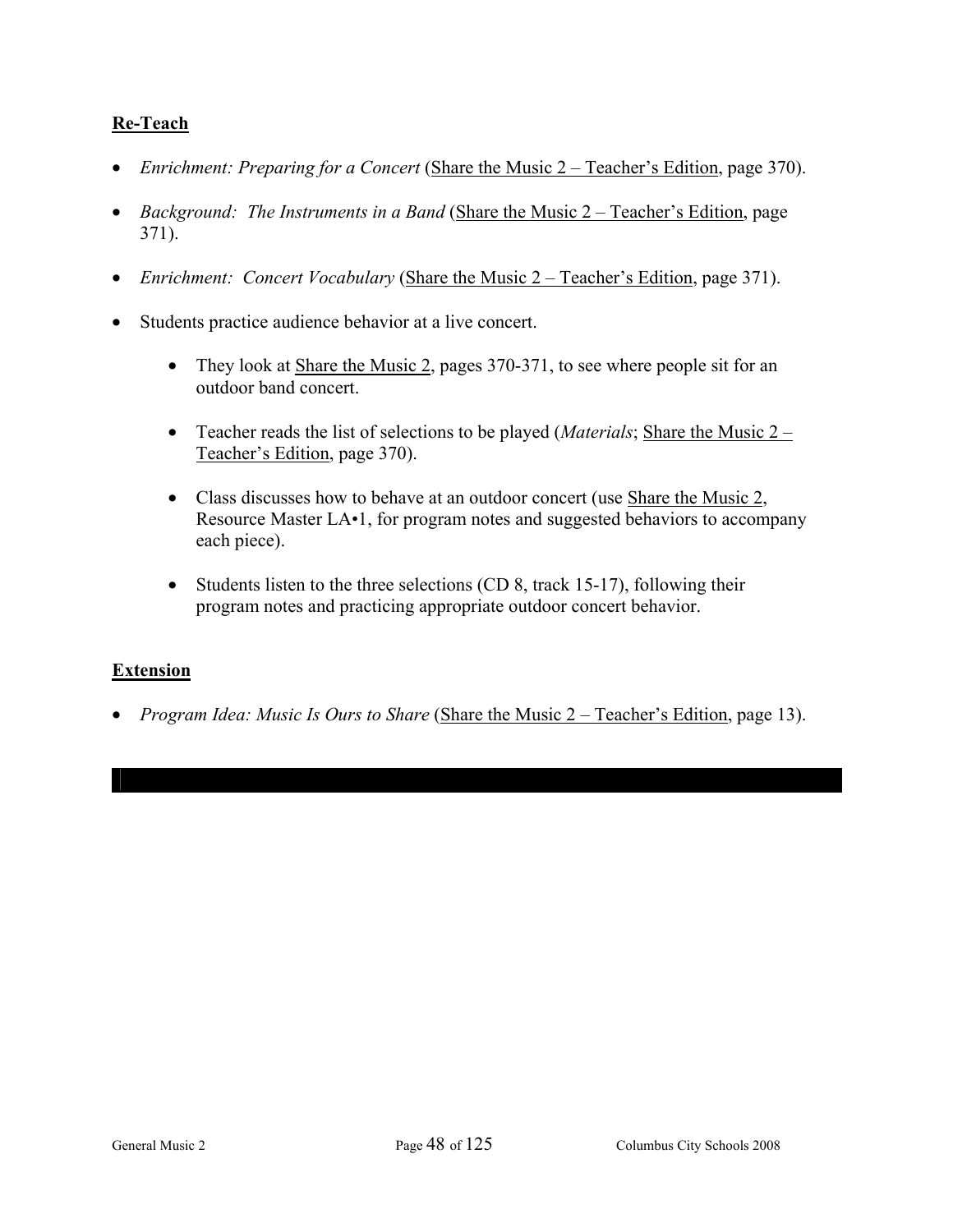| <b>Teaching Methods</b><br>• Discovery Learning<br>• Discussions<br>• Experiential Learning<br>• Integrated Instruction<br>• Multiple Activities | <b>Bloom's Taxonomy of Cognitive</b><br><b>Objectives</b><br>• I Knowledge<br>• II Comprehension<br>• III Application<br>• IV Analysis<br>• V Synthesis |
|--------------------------------------------------------------------------------------------------------------------------------------------------|---------------------------------------------------------------------------------------------------------------------------------------------------------|
| Grouping                                                                                                                                         |                                                                                                                                                         |
| • Heterogeneous Grouping<br>• Large Group Instruction<br><b>Assessment</b>                                                                       | <b>Gardner's Multiple Intelligences:</b><br><b>Learning Styles</b><br>• Interpersonal<br>• Linguistic<br>• Musical                                      |
|                                                                                                                                                  |                                                                                                                                                         |
| • Authentic Assessment<br>• Curriculum Based Assessment<br>• Informal Assessment<br>• Observation<br><b>Student Groupings</b>                    | <b>Instructional Strategies</b><br>• Practice<br>• Identifying Similarities and Differences<br>· Questions, Cues, and Advanced<br>Organizers            |
| $\bullet$ Class<br>$\bullet$ Grade<br>• Heterogeneous Grouping<br>• Large Group Instruction                                                      | $SIOP - ESL$<br>• Guided Practice<br>• Hands-On Activities<br>• Interaction                                                                             |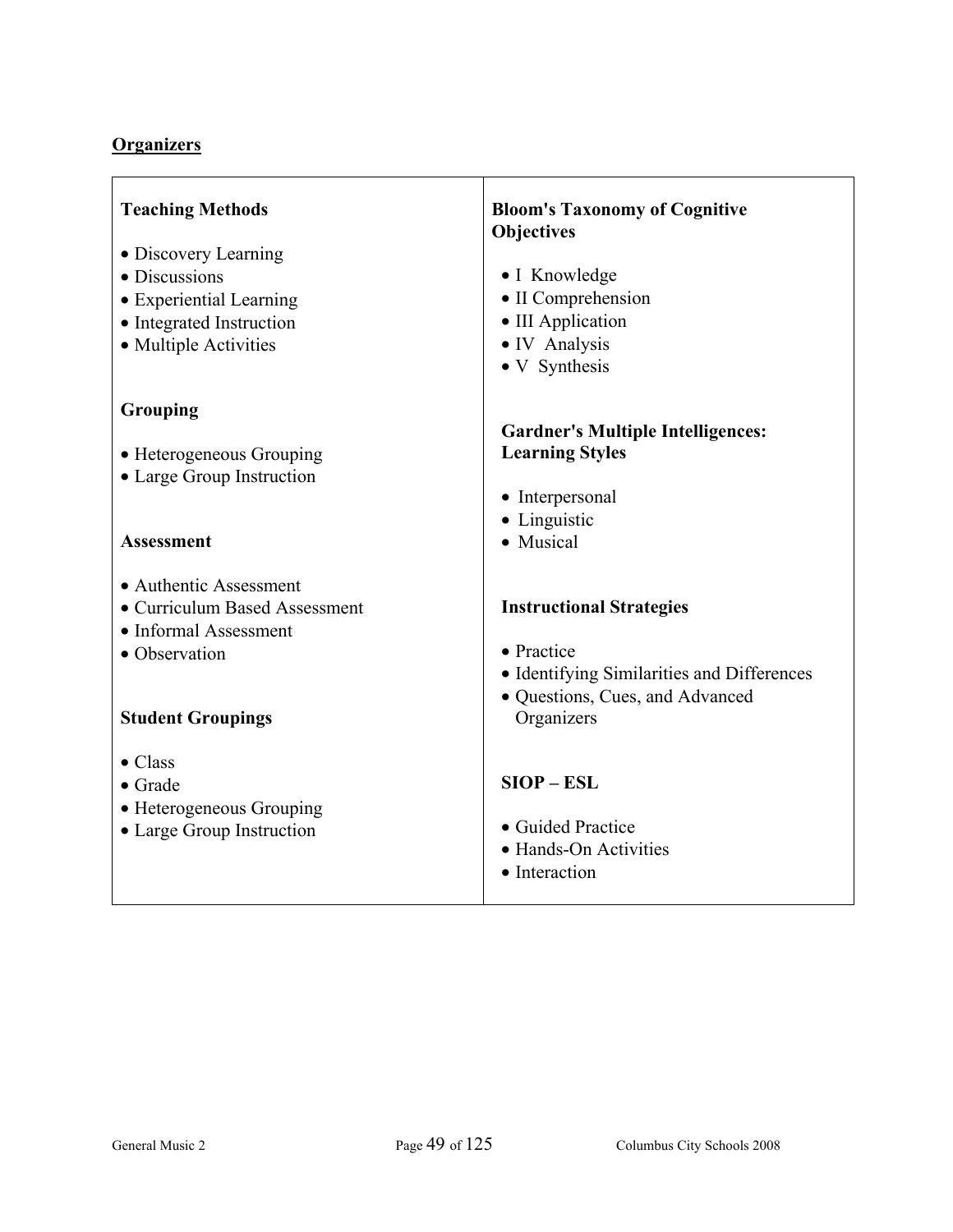



| <b>Instructional Unit</b> | Grade 2, General Music, January                                                                                                                                                                                  |
|---------------------------|------------------------------------------------------------------------------------------------------------------------------------------------------------------------------------------------------------------|
| <b>Title:</b>             | Let Us Sing Together                                                                                                                                                                                             |
| Subject:                  | <b>General Music</b>                                                                                                                                                                                             |
| <b>Grade Range:</b>       | 2                                                                                                                                                                                                                |
| <b>Description:</b>       | In this lesson, students sing in groups with appropriate expression,<br>ostinati, partner songs, and rounds. Students also discuss their<br>performance making comparisons between these various types of songs. |
| <b>Duration:</b>          | 40 minutes                                                                                                                                                                                                       |
| <b>Author:</b>            | Casey Sanders                                                                                                                                                                                                    |
| <b>Publisher:</b>         | Columbus City Schools                                                                                                                                                                                            |
| <b>Keywords:</b>          | Sing; Ostinati; Partner songs; Rounds                                                                                                                                                                            |

| <b>Content Standard 1:</b> | Singing, alone and with others, a varied repertoire of music                                                                                   |
|----------------------------|------------------------------------------------------------------------------------------------------------------------------------------------|
| Benchmark B:               | Sing in groups, with appropriate expression, songs representing<br>diverse genres and cultures.                                                |
| $GLI$ 1:                   | Sing in groups, with appropriate expression, ostinati, partner<br>songs, and rounds representing diverse genres and cultures.<br><b>GM21B1</b> |
| <b>Content Standard 7:</b> | Evaluating music and music performances                                                                                                        |
| Benchmark A:               | Discuss performances and compositions.                                                                                                         |
| GL11                       | Discusses performances of self and others. GM27A1                                                                                              |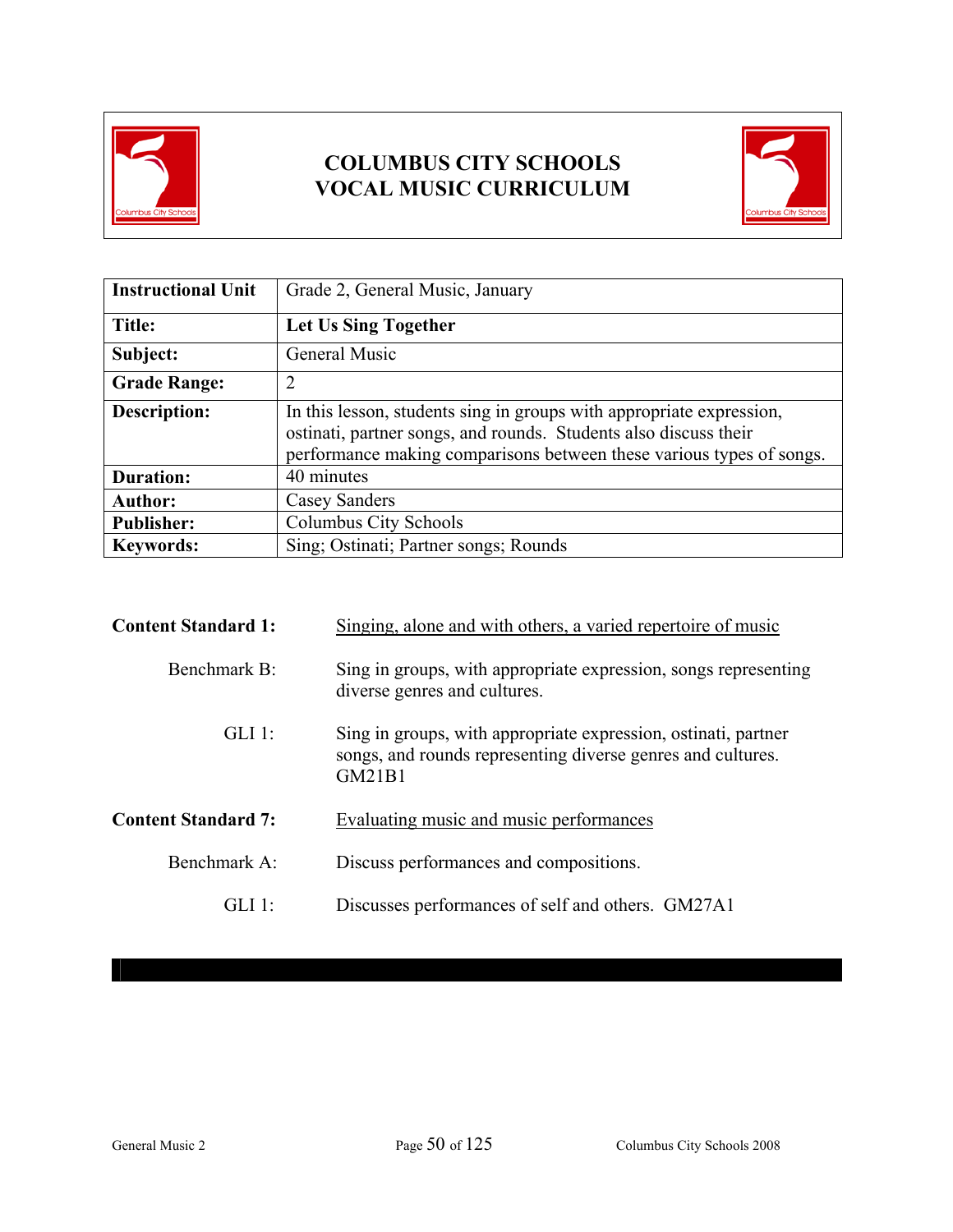#### **Lesson Assessment**

- Students sing "Sing When the Spirit Says Sing," in canon, with appropriate expression.
- Students discuss their performance of "Ev'rybody's Welcome," in two parts, and with "Sing When the Spirit Says Sing," together as partner songs.
- Students discuss their performance of "Sing When the Spirit Says Sing," and "Ev'rybody's Welcome," comparing when sung in unison, canon, two parts, and partner songs.
- Students sing "Take Me Out to the Ballgame," and "Button You Must Wander," with ostinati.

### **Pre-Assessment**

- Students warm up their voices through relaxation and flexibility exercises (*Vocal Development: Warming Up*; Share the Music 2 – Teacher's Edition, page 14).
- Students listen to "Sing," decide how many parts the song has and which are the same and different, then find the section with *la's* (Share the Music 2 – Teacher's Edition, page xvi; CD 1, track 1).
- Students sing the song "Sing," with their hands held out, turning their palms up, where there is time to echo during the rests. They echo words during the appropriate rests as the teacher leads the singing.
- Class divides into two groups, with one group leading "Sing," and the other echoing. They switch parts and sing again.

- Students listen to "Sing When the Spirit Says Sing" (CD 1, track 8). They learn the song by rote then sing the entire song in unison. Students divide into two groups. The first group sings as the second group echoes each phrase at the cue of the teacher (canon singing). The groups switch parts (Summative Assessment).
- Students discuss the performance of the unison singing and compare it to the singing done in canon (Summative Assessment).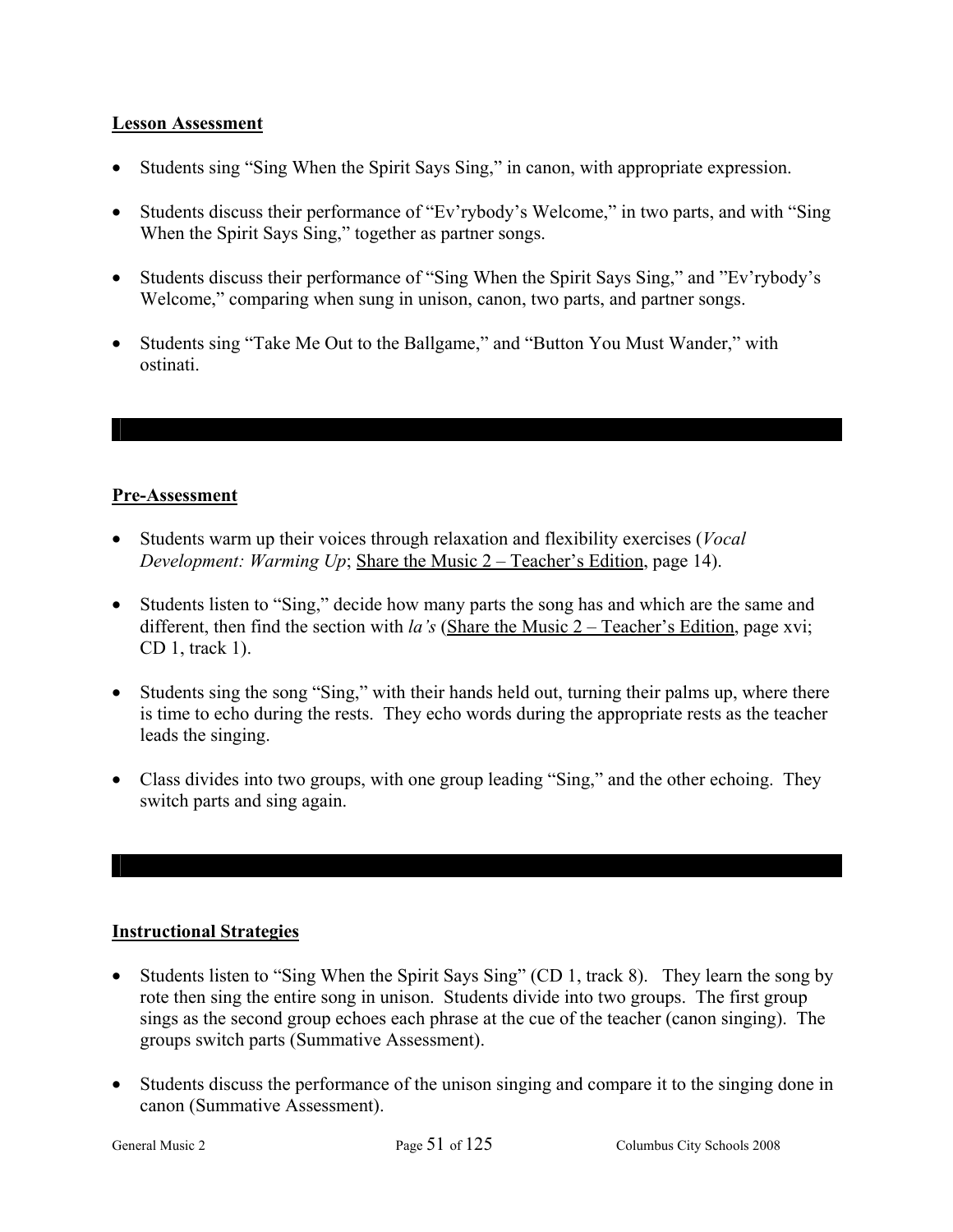- Students listen to "Ev'rybody's Welcome," and identify the form as AB (Share the Music 2, page 2; CD 1, track 2). The class divides into two groups. Group 1 sings the A section and Group 2 sings the B section. Then students in both groups sing their sections simultaneously, partnering section A with section B (Formative Assessment).
- Students sing "Ev'rybody's Welcome," in unison; then sing "Sing When the Spirit Says Sing," in unison. Students partner these two songs with Group 1 singing "Ev'rybody's Welcome and Group 2 singing "Sing When the Spirit Says Sing" (Summative Assessment).
- Students discuss the performance of "Ev'rybody's Welcome," sung in two parts separately, then as a partner song. Students then discuss the performance of "Ev'rybody's Welcome," partnered with "Sing When the Spirit Says Sing" (Summative Assessment).
- Students read Share the Music 2, page 160, listen to, then sing "Take Me Out to the Ball Game" (CD 4, track 1).
- They read page 161, which defines *ostinato*, and listen to *Recorded Lesson "Learning an Ostinato*" (CD 4, track 2). They look at the pictures of gloves and bats on page 161, and echo as the teacher says the ostinato. Class speaks the ostinato while listening to the song and then sings the song again (Summative Assessment),
- Students listen to then sing in unison "Button You Must Wander" (Share the Music 2, page 174; CD 4, track 10). Students learn two ostinati (*Playing Instruments: Ostinato*, Share the Music 2 – Teacher's Edition, page 175) and sing them as a two-measure pattern during the song (Summative Assessment).

#### **District Adopted Textbook/Supplemental Materials**

- Share the Music 2, CDs 1, 4
- Share the Music 2 Teacher's Edition
- Share the Music  $2 -$  Student Edition

#### **Materials/Resources**

- CD player
- Pitched bell instruments (Optional)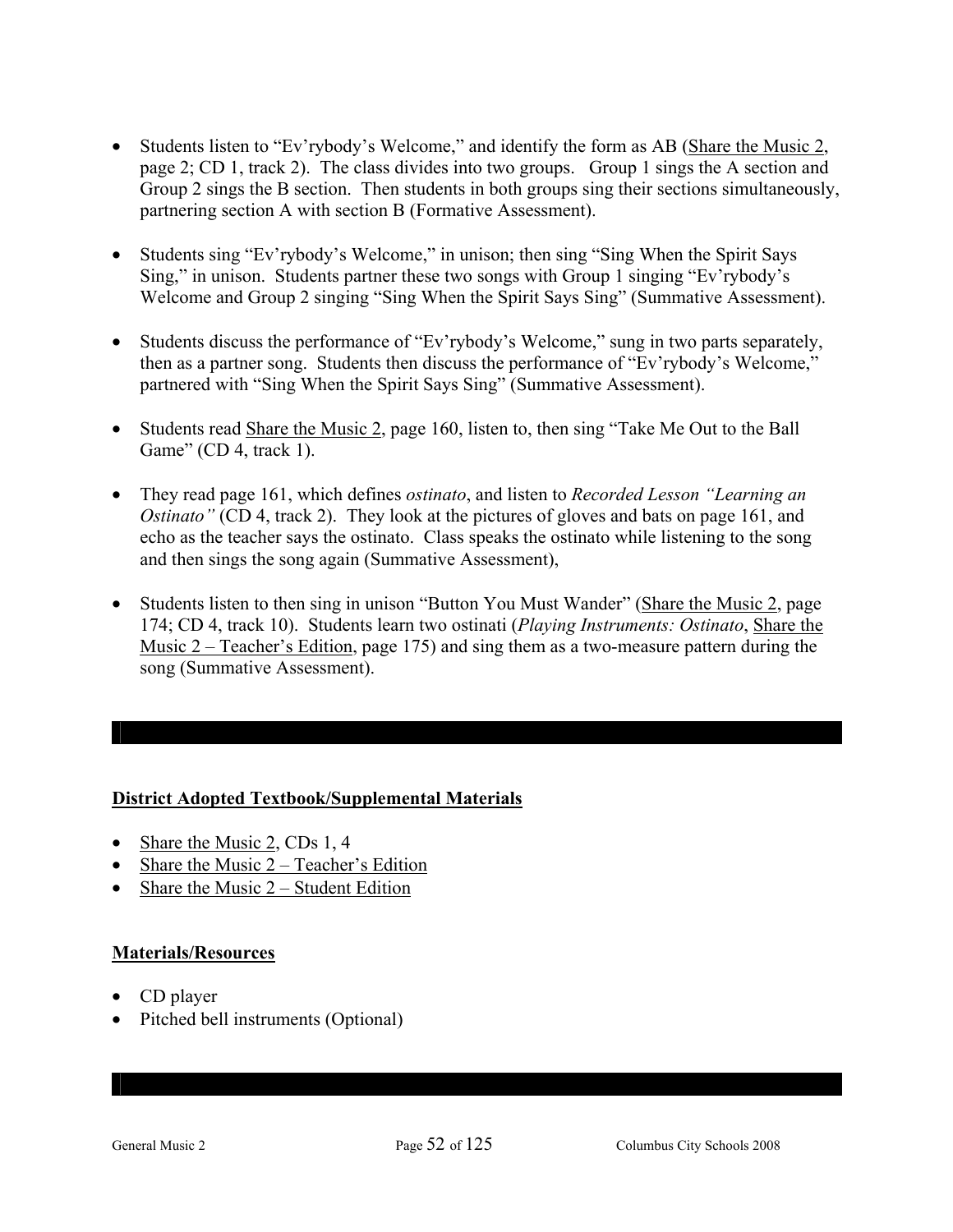## **Re-Teach**

- Students learn movements to the A and B sections of "Ev'rybody's Welcome" (*Movement: Play a Partner Game*; Share the Music 2 – Teacher's Edition, page 2).
- Students divide into groups: Group 1 performs partner movements with the A section, Group 2 performs partner movements with the B section (Share the Music 2, CD 1, track 2).

## **Extension**

- Students perform "Sing," and find places in the song to add an echo and perform these sections in canon (Share the Music 2 – Teacher's Edition, page xvi; CD 1, track 1).
- They discover which part(s) in the song cannot be performed in canon. They perform these sections in unison, and then perform entire song.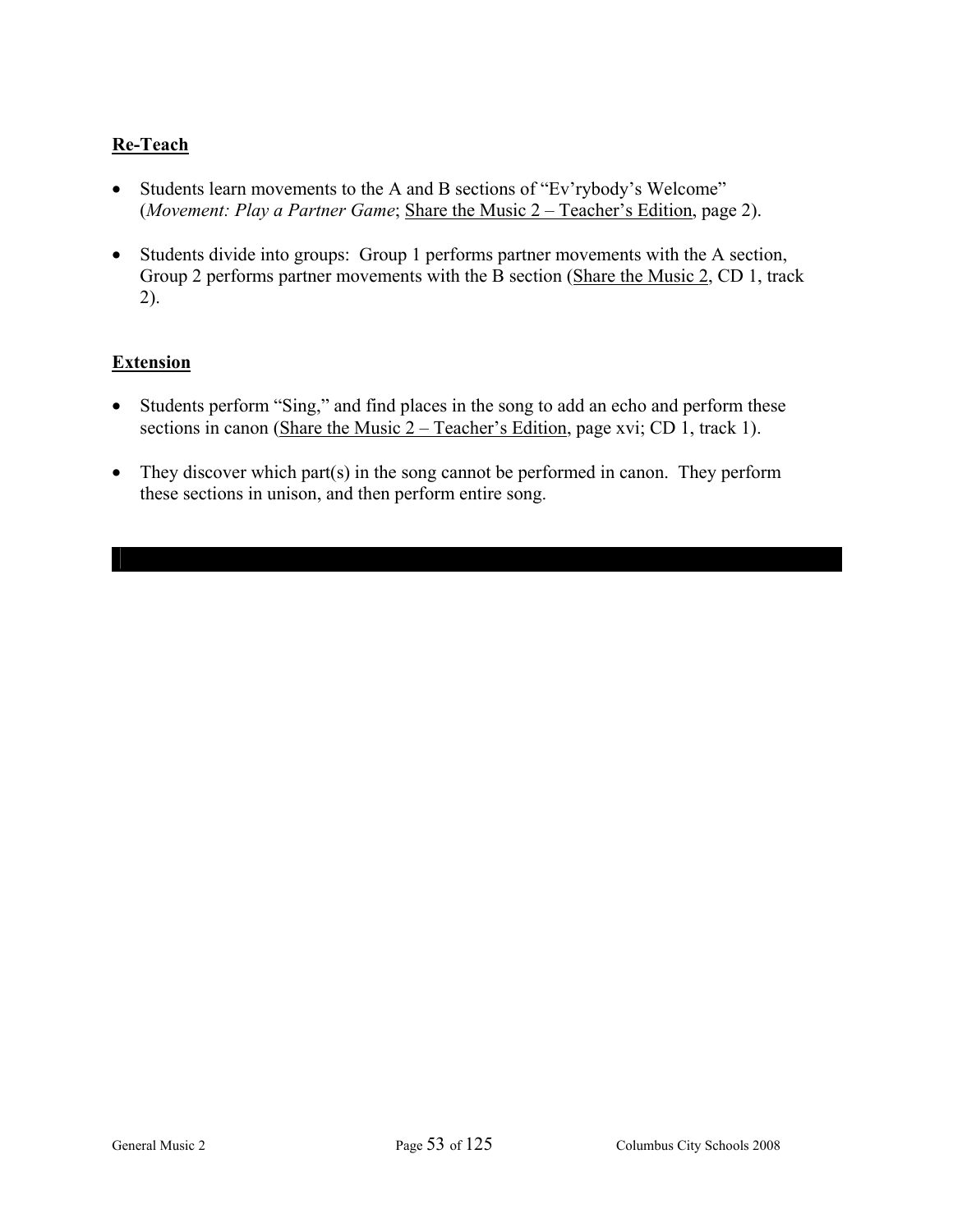| <b>Teaching Methods</b>       | <b>Bloom's Taxonomy of Cognitive</b><br><b>Objectives</b> |
|-------------------------------|-----------------------------------------------------------|
| • Cooperative Learning        |                                                           |
| • Discovery Learning          | • I Knowledge                                             |
| • Discussions                 | • II Comprehension                                        |
| • Multiple Activities         | • III Application                                         |
|                               | • IV Analysis                                             |
|                               | · VI Evaluation                                           |
| Grouping                      |                                                           |
|                               | <b>Gardner's Multiple Intelligences:</b>                  |
| • Heterogeneous Grouping      | <b>Learning Styles</b>                                    |
| • Large Group Instruction     |                                                           |
|                               | • Bodily-Kinesthetic                                      |
|                               | • Interpersonal                                           |
| <b>Assessment</b>             | • Musical                                                 |
|                               |                                                           |
| • Authentic Assessment        |                                                           |
| • Curriculum Based Assessment | <b>Instructional Strategies</b>                           |
| • Informal Assessment         |                                                           |
|                               | • Cooperative Learning                                    |
|                               | • Identifying Similarities and Differences                |
| <b>Student Groupings</b>      |                                                           |
|                               |                                                           |
| $\bullet$ Class               | $SIOP - ESL$                                              |
| $\bullet$ Grade               | • Hands-On Activities                                     |
| • Heterogeneous Grouping      |                                                           |
| • Large Group Instruction     | • Interaction                                             |
|                               |                                                           |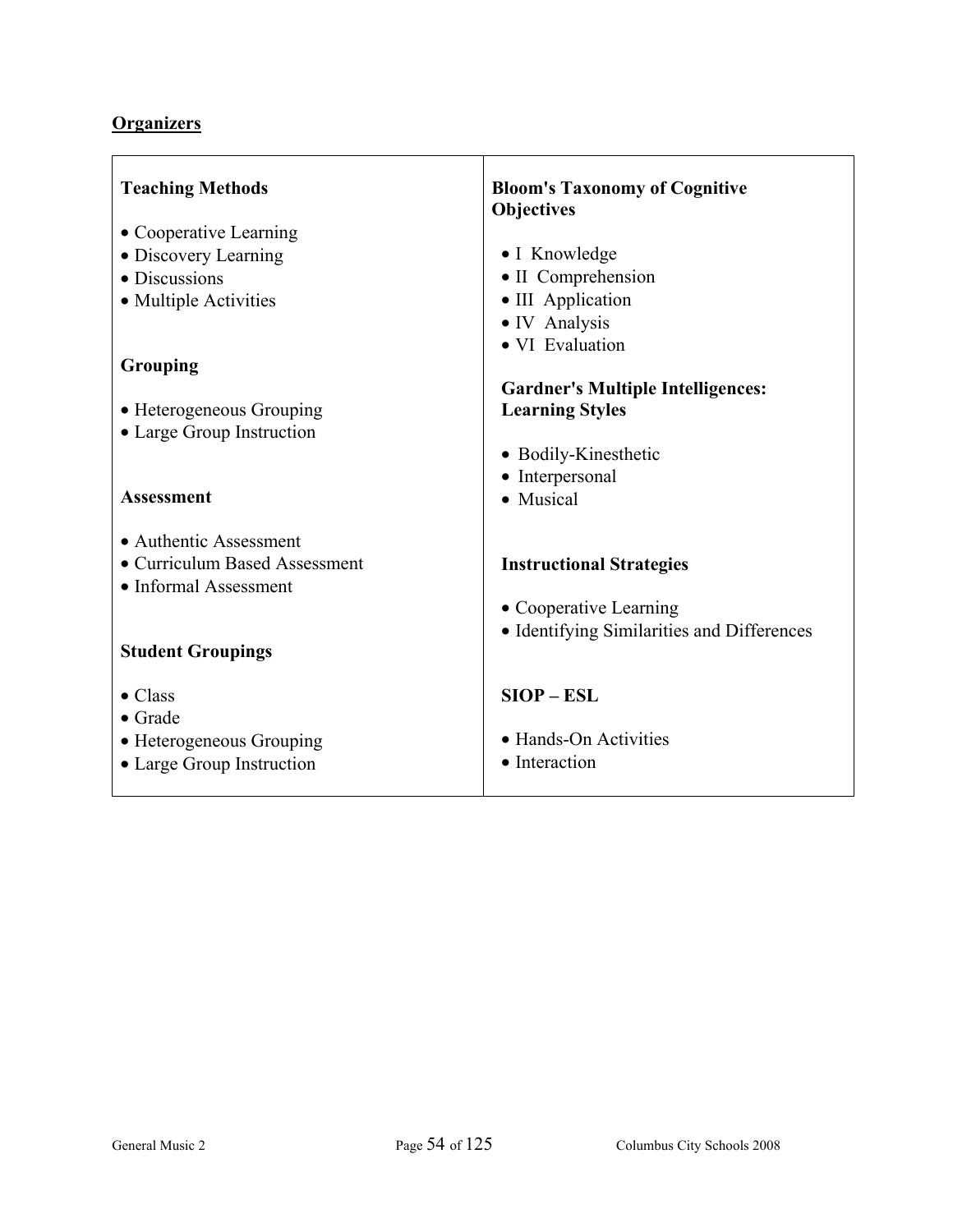



| <b>Instructional Unit</b> | Grade 2, General Music, January                                                                                                                                                                                                                            |
|---------------------------|------------------------------------------------------------------------------------------------------------------------------------------------------------------------------------------------------------------------------------------------------------|
| Title:                    | <b>Music and Mood</b>                                                                                                                                                                                                                                      |
| Subject:                  | <b>General Music</b>                                                                                                                                                                                                                                       |
| <b>Grade Range:</b>       | $\overline{2}$                                                                                                                                                                                                                                             |
| <b>Description:</b>       | In this lesson, students explain how the elements of music (dynamics,<br>tempo, and pitch) are used to communicate meaning of lyrics, feelings,<br>moods, or images. Students also identify personal preferences for<br>specific musical works and styles. |
| <b>Duration:</b>          | 40 minutes                                                                                                                                                                                                                                                 |
| <b>Author:</b>            | <b>Casey Sanders</b>                                                                                                                                                                                                                                       |
| <b>Publisher:</b>         | Columbus City Schools                                                                                                                                                                                                                                      |
| <b>Keywords:</b>          | Personal Preferences; Musical Elements; Meaning of Lyrics; Feelings;<br>Moods; Images                                                                                                                                                                      |

| <b>Content Standard 7:</b> | Evaluating music and music performances                                                                            |
|----------------------------|--------------------------------------------------------------------------------------------------------------------|
| Benchmark B:               | Demonstrate how music communicates meaning of lyrics,<br>feelings, moods or images.                                |
| $GLI$ 1:                   | Identifies personal preferences for specific musical works and<br>styles. GM27B1                                   |
| $GLI$ 2:                   | Explains how the elements of music are used to communicate<br>meaning of lyrics, feelings, moods or images. GM27B2 |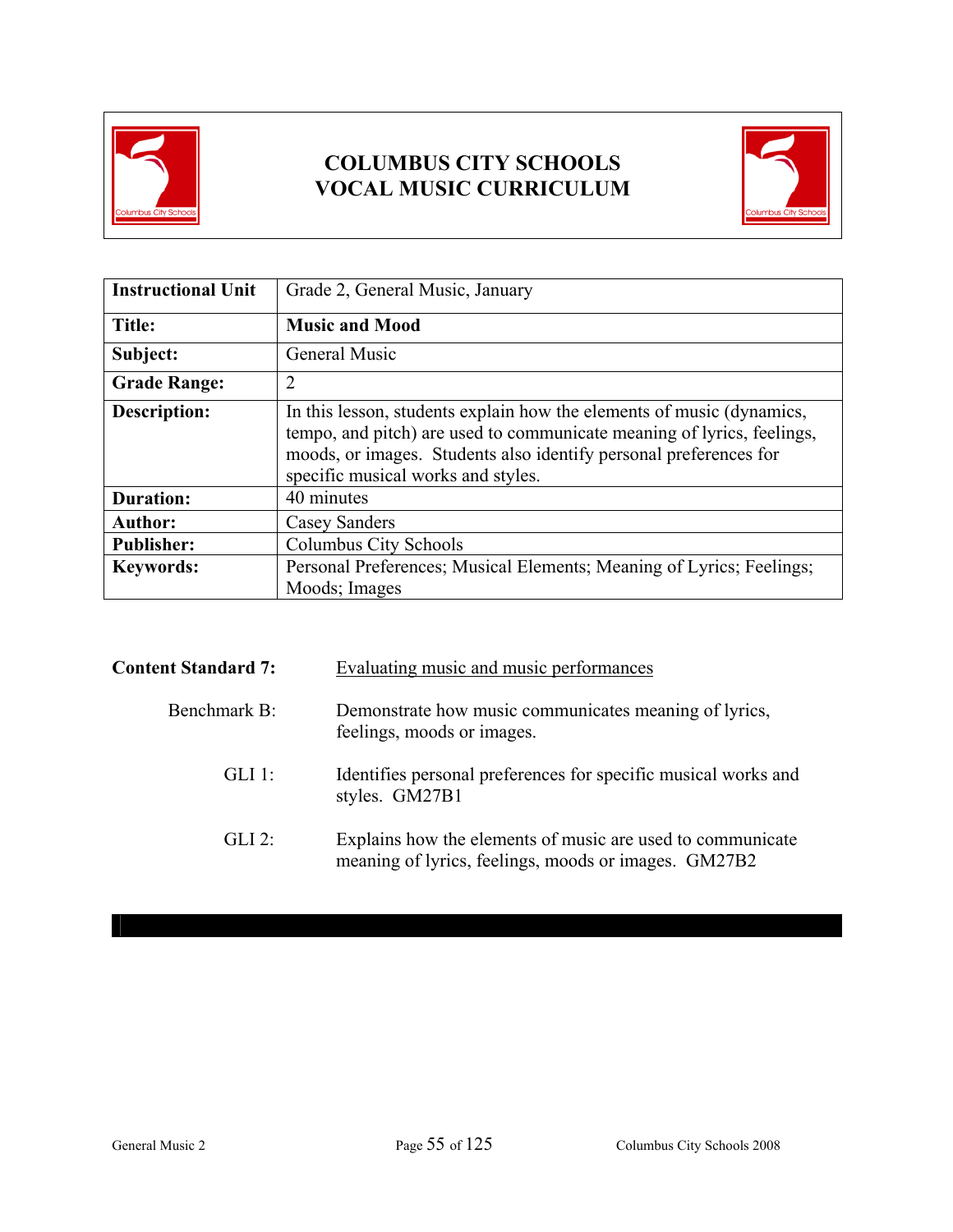#### **Lesson Assessment**

- Students identify and discuss personal preferences for specific musical works heard in the classroom and music heard outside of the classroom.
- Students explain how dynamics is used to communicate meaning of the lyrics in "Mumble, Grumble."
- Students describe how tempo communicates the mood of "Olympic Fanfare."
- Students describe how the melodic line of "The Aquarium," communicates the images in the song.

### **Pre-Assessment**

- Students read Share the Music 2, pages 74 and 75, listen to "Acte III: Symphony" (CD 2, track 25), and move hands farther apart to represent loud and closer together to represent soft.
- Students review and move with the steady beat by singing and doing the movements to "Kye, Kye Kule" (Share the Music 2, page 21; CD 1, track 15).
- Students listen to *Recorded Lesson "Learning 'Sorida'"* (CD 2, track 27) and then sing the song, adding the higher, middle, and lower motions when the word *sorida* is sung.

- Students read Share the Music 2, page 76, discussing briefly some jobs they have to do at home.
- Students listen to "Mumble Grumble," and then listen again to hear which parts of the song are sung loudly and softly (Share the Music 2, pages 76-77; CD 2, track 31). They explain how the loud and soft dynamics are used to communicate the feeling of the song and the meaning of the words (Summative Assessment). Students sing "Mumble, Grumble."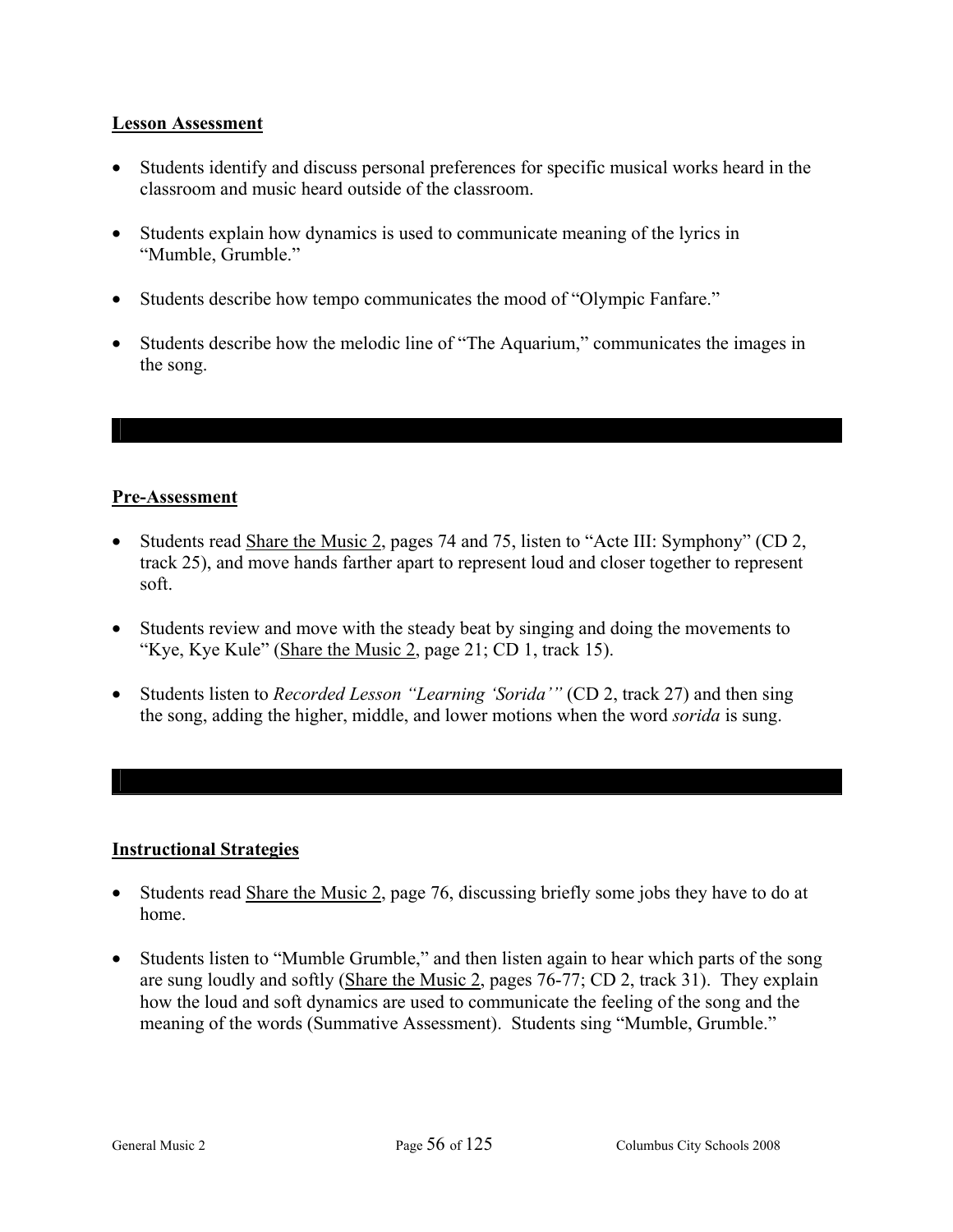- Students read Share the Music 2, pages 26 and 27. They listen to "Olympic Fanfare" (CD 1, track 19) and follow the listening map (Optional: Listening Map Transparency T•1). They repeat this exercise, deciding which parts are slow, medium, and fast, and then explain how each tempo communicates the mood of the music (Summative Assessment).
- Students decide on movements to do with the three tempi and then perform the chosen movements for each section of "Olympic Fanfare."
- Students listen to "The Aquarium" (Share the Music 2 Teacher's Edition, page 373G; CD 8, track 21) while following the listening map (Resource Master LA•5). They find the A and B sections on the map and describe the movements of the fish in each row (in rows *a, b, c, d,* and *e* they go up and down; the fish in rows *c* and *f* go only down). As they listen again, they raise hands as the pitch goes higher and lower hands as the pitch goes lower (Formative Assessment).
- Students explain how the pitch moving higher and lower communicates the image of fish swimming in an aquarium (Summative Assessment)
- Students discuss the songs and listening selections of this lesson and identify their personal preferences for specific musical works. Students then discuss musical works and styles of music heard outside the music class and identify their personal preferences as the teacher lists them on the chalk board (Summative Assessment).

#### **District Adopted Textbook/Supplemental Materials**

- Share the Music 2, CDs 1, 2, 8
- Share the Music 2, Resource Master LA•5
- Share the Music 2, Listening Map Transparency T•1
- Share the Music  $2 Teacher's Edition$
- Share the Music  $2 -$  Student Edition

#### **Materials/Resources**

- Pencils
- CD player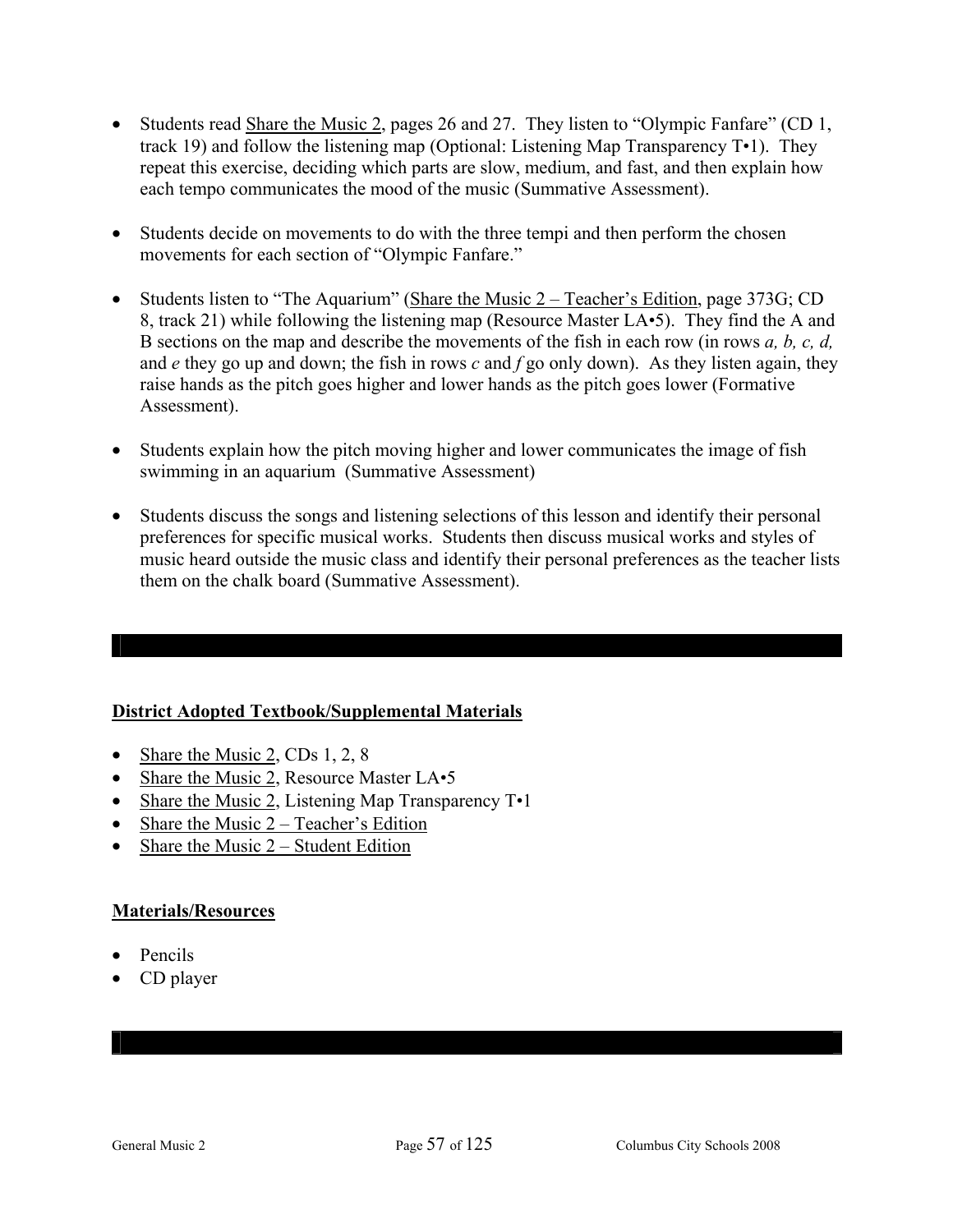## **Re-Teach**

• Students sing "Mumble, Grumble" (Share the Music 2, page 76; CD 2, track 31), then explain how the dynamics communicate the feeling of the song and the meaning of the words (*Building Self-Esteem Discussing Complaints*; Share the Music 2 – Teacher's Edition, page 76).

#### **Extension**

• *Drama Connection: Dramatization* (Share the Music 2 – Teacher's Edition, page 77).

#### **Writing Connections**

• Graphic organizer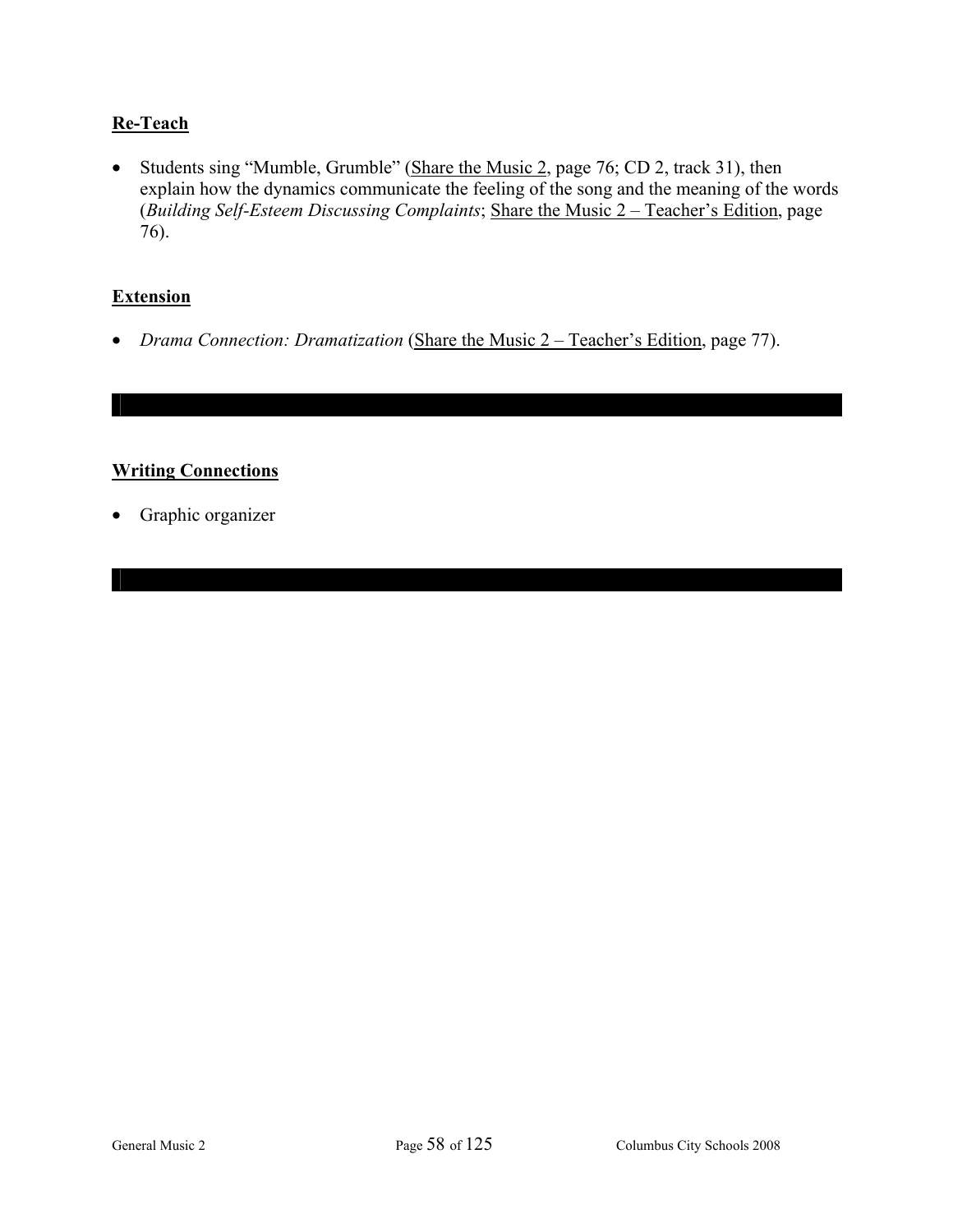| <b>Teaching Methods</b>            | <b>Bloom's Taxonomy of Cognitive</b><br>Objectives                 |
|------------------------------------|--------------------------------------------------------------------|
| • Advanced Organizers              |                                                                    |
| • Brainstorming                    | • I Knowledge                                                      |
| • Cooperative Learning             | • II Comprehension                                                 |
| • Discovery Learning               | • III Application                                                  |
| • Discussions                      | • IV Analysis                                                      |
| • Experiential Learning            | • V Synthesis<br>• VI Evaluation                                   |
| • Multiple Activities              |                                                                    |
|                                    |                                                                    |
| Grouping                           | <b>Gardner's Multiple Intelligences:</b><br><b>Learning Styles</b> |
| • Heterogeneous Grouping           |                                                                    |
| • Large Group Instruction          | • Bodily-Kinesthetic                                               |
|                                    | • Interpersonal                                                    |
|                                    | • Intrapersonal                                                    |
| <b>Assessment</b>                  | • Linguistic                                                       |
| • Authentic Assessment             | • Musical                                                          |
| • Curriculum Based Assessment      |                                                                    |
| • Informal Assessment              | <b>Instructional Strategies</b>                                    |
| • Observation                      |                                                                    |
|                                    | • Cooperative Learning                                             |
|                                    | · Questions, Cues, and Advanced                                    |
| <b>Student Groupings</b>           | Organizers                                                         |
|                                    |                                                                    |
| $\bullet$ Class<br>$\bullet$ Grade | $SIOP - ESL$                                                       |
| • Heterogeneous Grouping           |                                                                    |
| • Large Group Instruction          | • Interaction                                                      |
|                                    |                                                                    |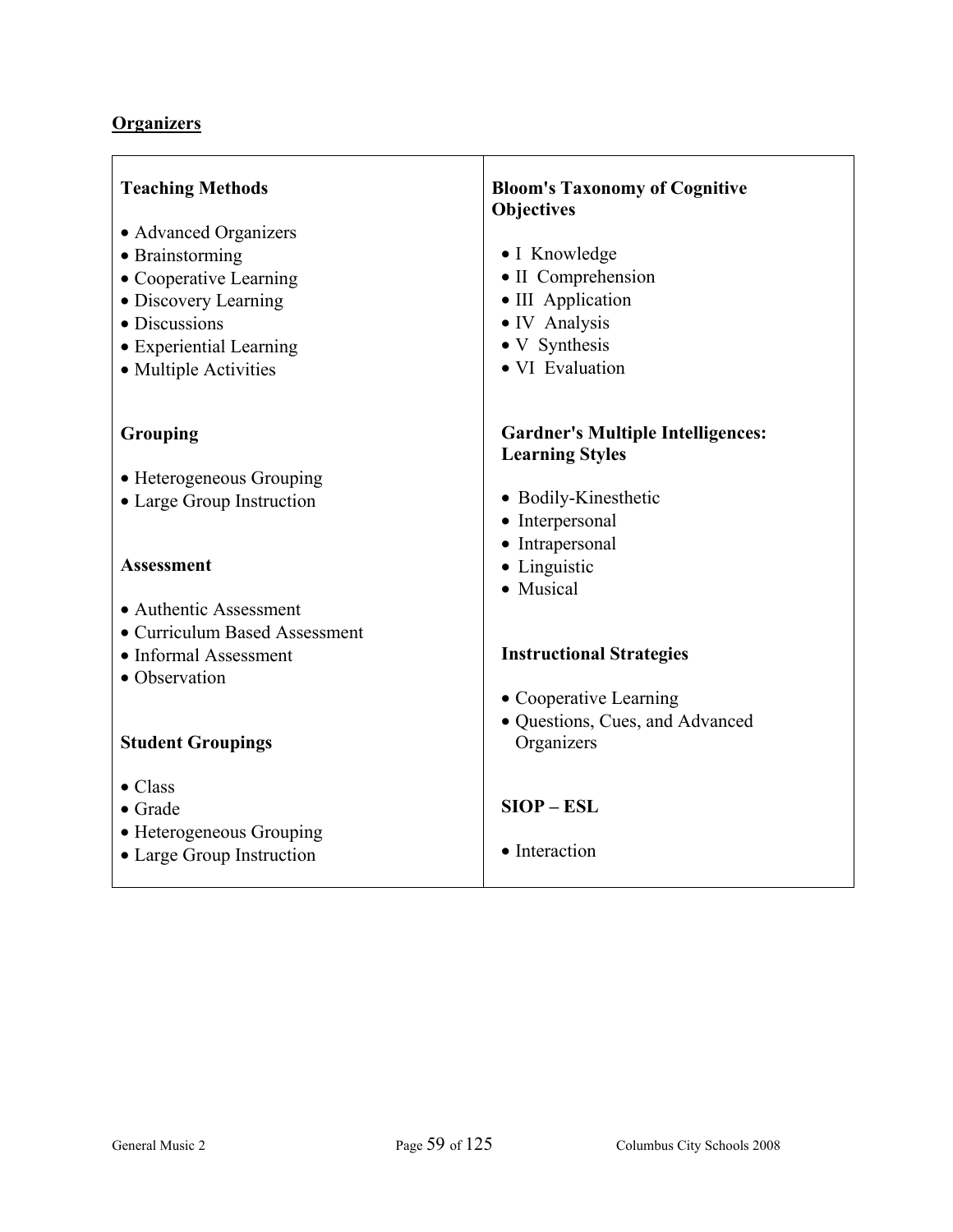# **General Music Scope and Sequence Second Grade**

| <b>Month</b>   | <b>Theme</b>                 | <b>GLI</b>                                                                                                                                                           | <b>Standard</b><br><b>Benchmark</b> | <b>OGT Social Studies</b><br><b>Standards and</b> | <b>OGT English Language</b><br><b>Arts Standards and</b> |
|----------------|------------------------------|----------------------------------------------------------------------------------------------------------------------------------------------------------------------|-------------------------------------|---------------------------------------------------|----------------------------------------------------------|
|                |                              |                                                                                                                                                                      | <b>GLI</b>                          | <b>Benchmarks</b>                                 | <b>Benchmarks</b>                                        |
|                |                              |                                                                                                                                                                      | <b>Grading Period 3</b>             |                                                   |                                                          |
| <b>January</b> | Singing                      | Sings in groups, with appropriate<br>expression, ostinati, partner songs<br>and rounds representing diverse<br>genres and cultures.                                  | GM21B1                              |                                                   |                                                          |
|                | Performing On<br>Instruments | Performs music representing<br>diverse genres and cultures with<br>appropriate dynamics and maintains<br>steady tempo.                                               | <b>GM22A1</b>                       |                                                   |                                                          |
|                | Reading and<br>Notating      | Uses a system (solfege syllables,<br>numbers, or letters) to read simple<br>pitch notation (do, re, mi, sol, la) in<br>the treble clef in G, F, and C<br>pentatonic. | <b>GM25B1</b>                       |                                                   |                                                          |
|                | Reading and<br>Notating      | Reads form markings: repeat signs,<br>first and second endings, D.C., and<br>double barlines.                                                                        | <b>GM25C3</b>                       |                                                   |                                                          |
|                | Listening                    | Describes dynamics in a listening<br>example using: piano, pianissimo,<br>forte, and fortissimo.                                                                     | <b>GM26A3</b>                       |                                                   |                                                          |
|                | Listening                    | Identifies tempo and tempo<br>changes.                                                                                                                               | <b>GM26A4</b>                       |                                                   |                                                          |
| February       | Singing                      | Sings independently, on pitch and<br>in rhythm, using correct posture,<br>breath support and tone.                                                                   | <b>GM21A1</b>                       |                                                   |                                                          |
|                | Singing                      | Independently sings expressively,<br>using articulation, dynamics, and<br>tempi, songs representing diverse<br>genres and cultures.                                  | GM21A2                              |                                                   |                                                          |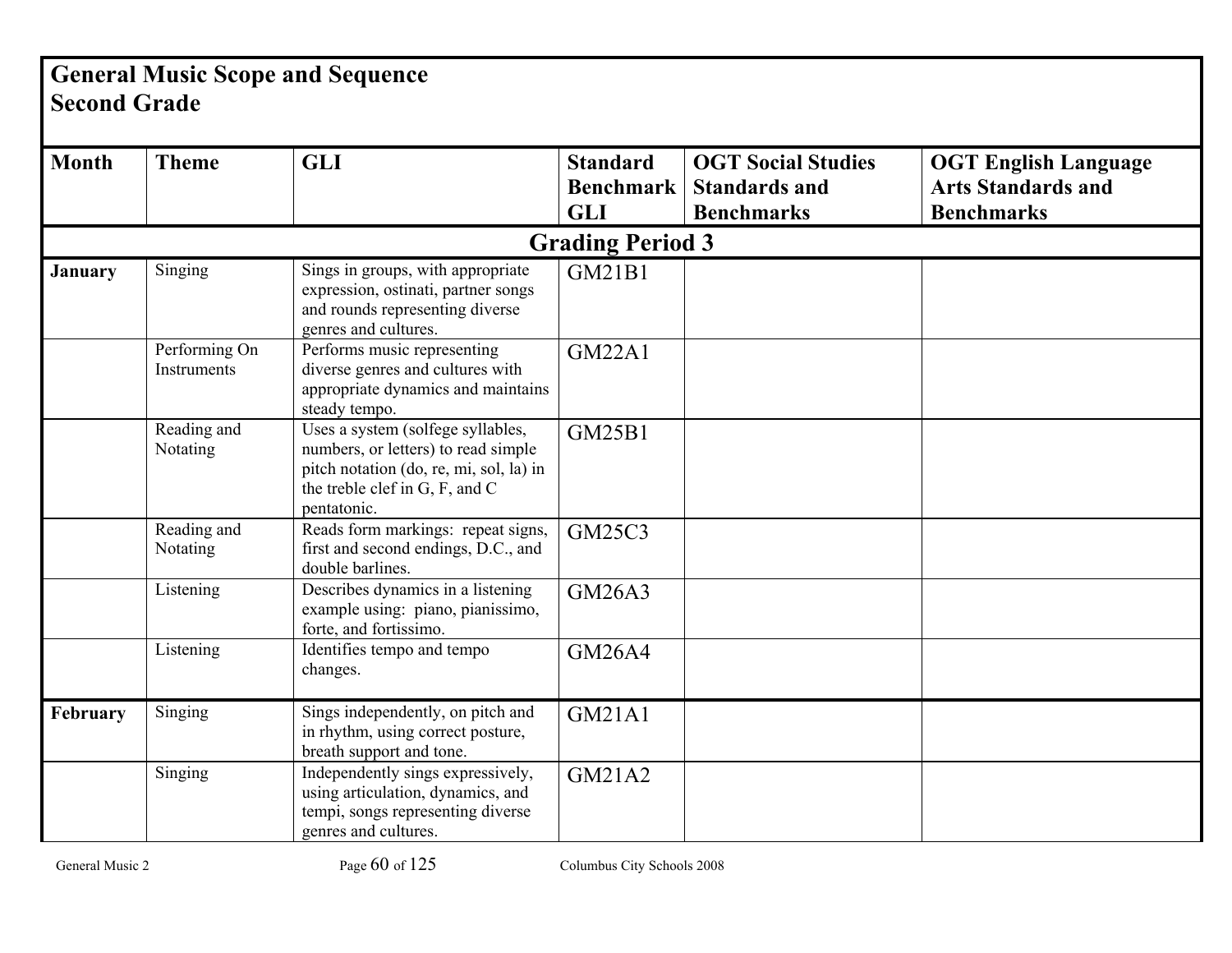|              | Performing On<br>Instruments          | Performs music representing<br>diverse genres and cultures with<br>appropriate dynamics and maintains<br>steady tempo.                                           | <b>GM22A1</b> |                  |                                                        |
|--------------|---------------------------------------|------------------------------------------------------------------------------------------------------------------------------------------------------------------|---------------|------------------|--------------------------------------------------------|
|              | Performing On<br>Instruments          | Performs ostinati on unpitched<br>classroom instruments.                                                                                                         | <b>GM22A3</b> |                  |                                                        |
|              | Improvising                           | Improvises simple rhythmic and<br>melodic accompaniments.                                                                                                        | <b>GM23A2</b> |                  |                                                        |
|              | Relation to<br>History and<br>Culture | Sings, listens, and moves to music<br>of different composers.                                                                                                    | <b>GM29A1</b> |                  |                                                        |
|              | Relation to<br>History and<br>Culture | Describes, listens, and responds to<br>music of different composers.                                                                                             | <b>GM29A2</b> | $History - B, D$ |                                                        |
| <b>March</b> | Singing                               | Sings independently, on pitch and<br>in rhythm, using correct posture,<br>breath support and tone.                                                               | <b>GM21A1</b> |                  |                                                        |
|              | Singing                               | Independently sings expressively,<br>using articulation, dynamics, and<br>tempi, songs representing diverse<br>genres and cultures.                              | <b>GM21A2</b> |                  |                                                        |
|              | Performing On<br>Instruments          | Maintains independent instrumental<br>parts in music representing diverse<br>genres and cultures.                                                                | <b>GM22B1</b> |                  |                                                        |
|              | Improvising                           | Improvises simple rhythmic and<br>melodic variations on familiar<br>melodies.                                                                                    | <b>GM23A3</b> |                  |                                                        |
|              | Creating                              | Creates and arranges music to<br>accompany readings or<br>dramatizations using a variety of<br>classroom instruments, body<br>percussion, and electronic sounds. | <b>GM24A1</b> |                  | Writing Applications $- A$<br>Writing Process $- A, C$ |
|              | Reading                               | Reads articulation symbols: accent,<br>legato, and staccato.                                                                                                     | <b>GM25C1</b> |                  | Acquisition of Vocabulary $-B$ , D                     |
|              | Listening                             | Recognizes, responds to, and<br>describes even and uneven rhythm<br>in duple and triple meters.                                                                  | <b>GM26A1</b> |                  |                                                        |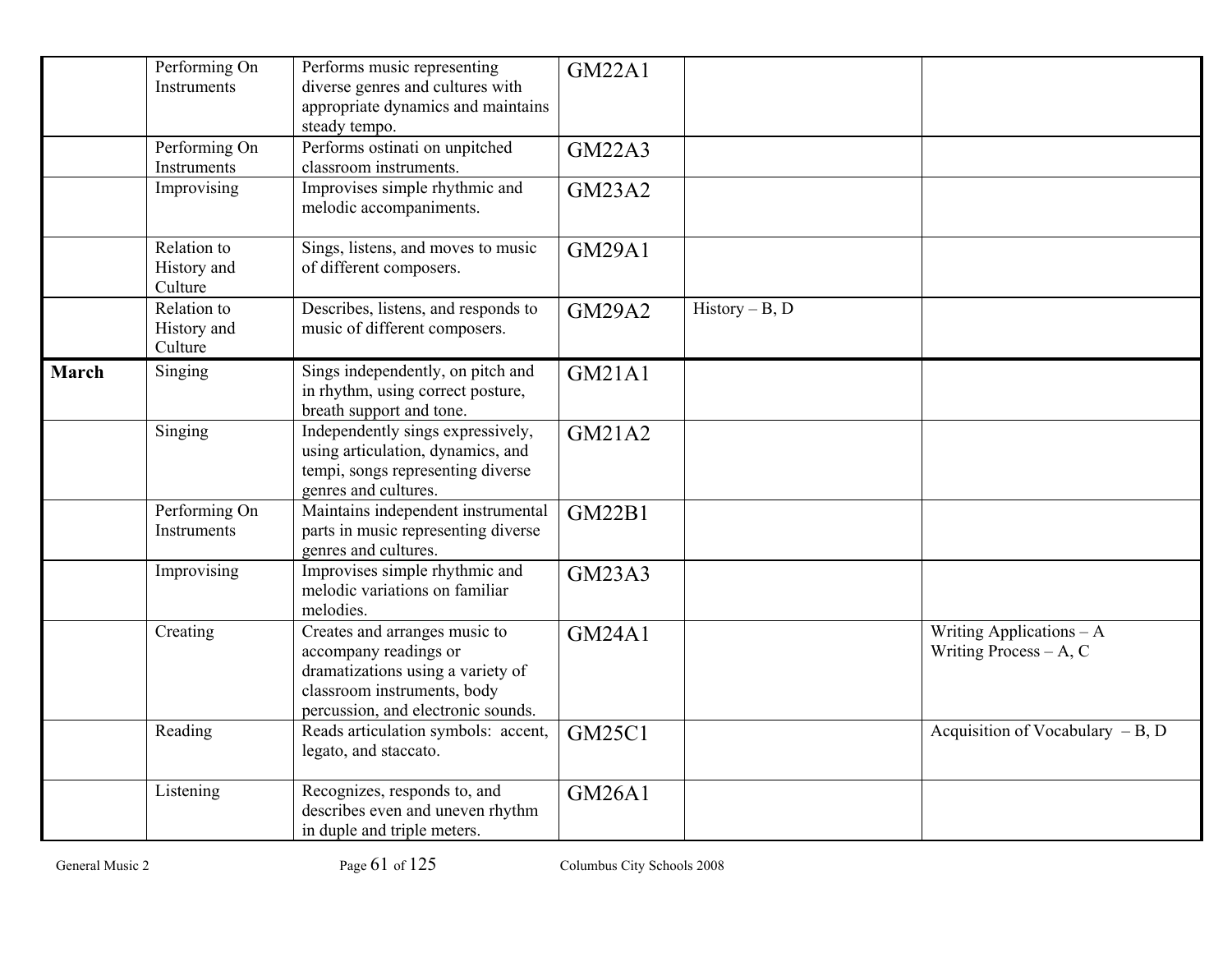| Listening                             | Identifies, describes and responds to<br>music forms: same and different<br>phrases, AB, ABA, rondo, and<br>call/response. | GM26B1        |                 |                                        |
|---------------------------------------|----------------------------------------------------------------------------------------------------------------------------|---------------|-----------------|----------------------------------------|
| Listening                             | Identifies brass and percussion<br>instruments visually and aurally.                                                       | <b>GM26C1</b> |                 |                                        |
| Evaluating                            | Reflects and discusses their own<br>and others' compositions<br>arrangements, and improvisations.                          | <b>GM27A2</b> |                 | Communications: Oral and Visual -<br>A |
| Relationships to<br>Other Disciplines | Identifies and describes connections<br>between musical experiences and<br>those in other curricular subjects.             | <b>GM28B1</b> |                 |                                        |
| Relation to<br>History and<br>Culture | Sings, listens, and moves to music<br>from world cultures.                                                                 | <b>GM29A1</b> | Geography $- A$ |                                        |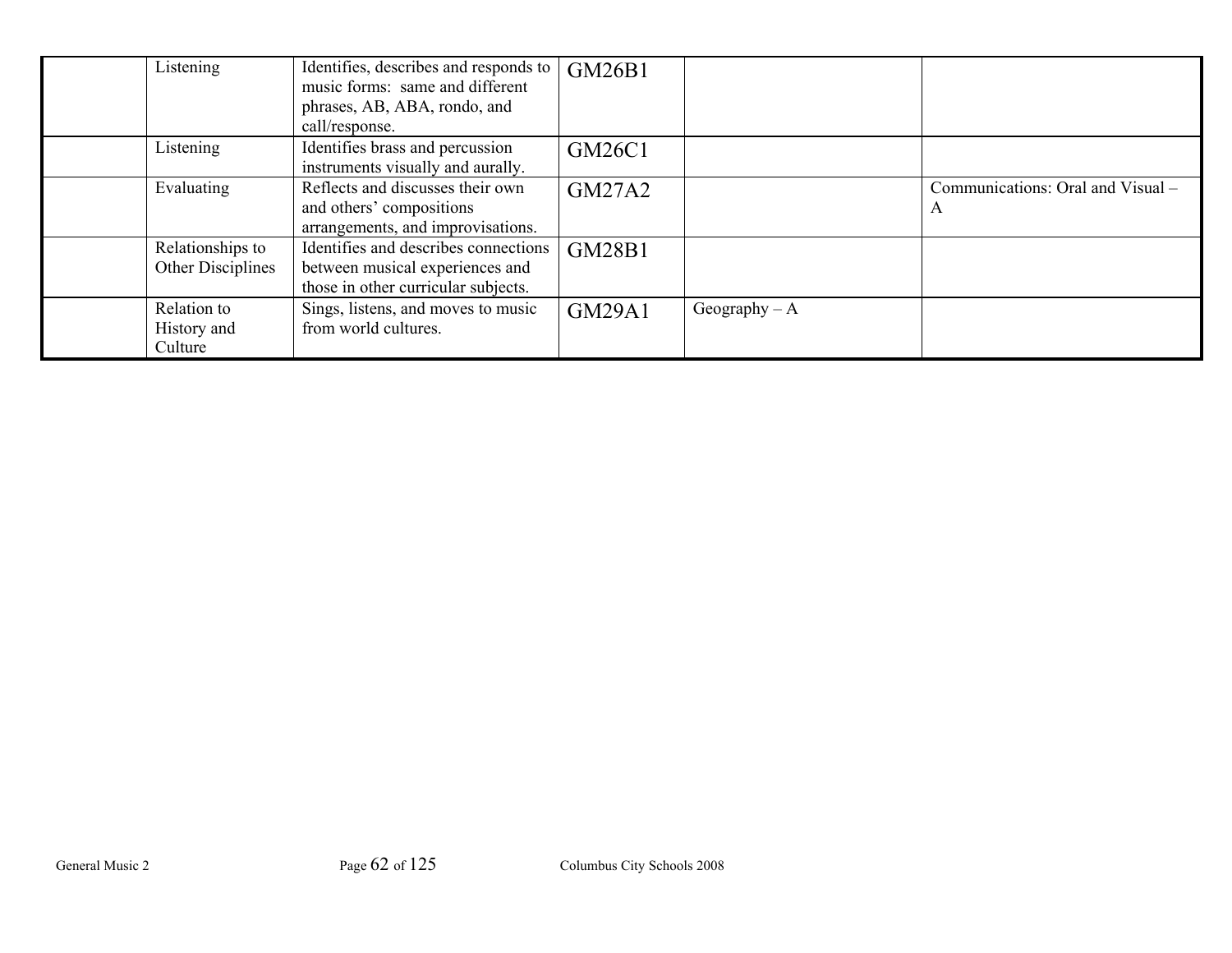



| <b>Instructional Unit</b> | Grade 2, General Music, January                                                                      |
|---------------------------|------------------------------------------------------------------------------------------------------|
| Title:                    | <b>Read the Signs</b>                                                                                |
| Subject:                  | General Music                                                                                        |
| <b>Grade Range:</b>       | 2                                                                                                    |
| <b>Description:</b>       | In this lesson, students read repeat signs, first and second endings, D.C.,<br>and double bar lines. |
| <b>Duration:</b>          | 40 minutes                                                                                           |
| <b>Author:</b>            | <b>Casey Sanders</b>                                                                                 |
| <b>Publisher:</b>         | Columbus City Schools                                                                                |
| <b>Keywords:</b>          | Repeat Signs; First and Second Endings; D.C.; Double Bar Lines                                       |

| <b>Content Standard 5:</b> | Reading and Notating Music                                                                         |
|----------------------------|----------------------------------------------------------------------------------------------------|
| Benchmark C:               | Identify and utilize symbols and traditional terms referring to<br>expression and form.            |
| $GLI$ 3:                   | Reads form markings: repeat signs, first and second endings,<br>D.C., and double bar lines. GM25C3 |

#### **Lesson Assessment**

• Students read form markings of "Who's That Tapping at the Window," "Git On Board," "Donkey, Donkey," and "Goin' to the Zoo."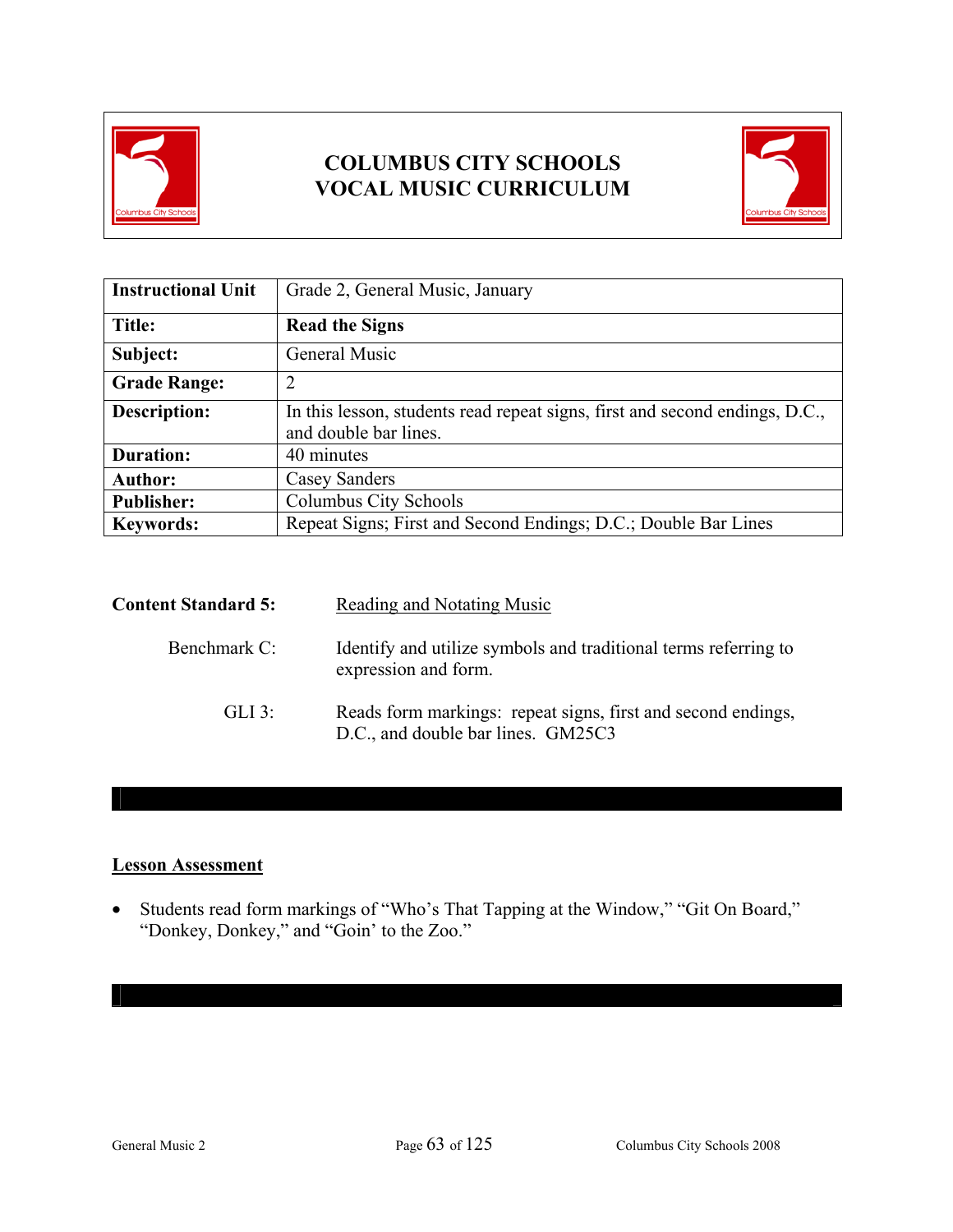#### **Pre-Assessment**

• Students review and sing "Eh Soom Boo Kawaya," then choose unpitched instruments to accompany it (Share the Music 2, pages 130-131). They read the written rhythm pattern on page 132, and perform it as an ostinato on unpitched instruments.

- Students listen to "Who's That Tapping at the Window," and take note of how the first two lines are different from lines three and four (*questions and answers*; Share the Music 2, page 256; CD 5, track 28). Students sing the song.
- Students divide into partner groups. One group sings lines one and two and the other sings lines three and four. The groups then switch parts.
- Students look at the notation of "Who's That Tapping at the Window," and discover the double bar line. Students read the rhythm pattern inclusive of the double bar line (Summative Assessment).
- Students read the text on Share the Music 2, page 186, and discuss the ABA train cars. They listen to "Git on Board" (CD 4, track 18), and follow the notation on page 187.
- Students find the A, B, *Da Capo al Fine* and *Fine* indications, sing "Git On Board," then discuss what *Fine* might mean (Summative Assessment). Optional: Students choose different movements for the A and B sections. They sing the song again, doing the movements chosen for the A and B sections at the appropriate time.
- Students read Share the Music 2, page 137, and rhythmically speak "Donkey, Donkey," taking note of the double bar lines. Students read page 140, an introduction to the repeat sign. Students perform the rhythm pattern with the repeat sign as an ostinato. Students perform "Donkey, Donkey," with the rhythmic ostinato (Summative Assessment).
- Students identify the animals on Share the Music 2, pages 258-259. They listen to and sing "Goin' to the Zoo" (CD 5, track 30).
- Students find the letters A and B that show the two sections of "Goin' to the Zoo." They find the repeat sign and discuss what the numbers with the repeat sign mean. They perform the song again following the repeat sign and first and second endings (Summative Assessment).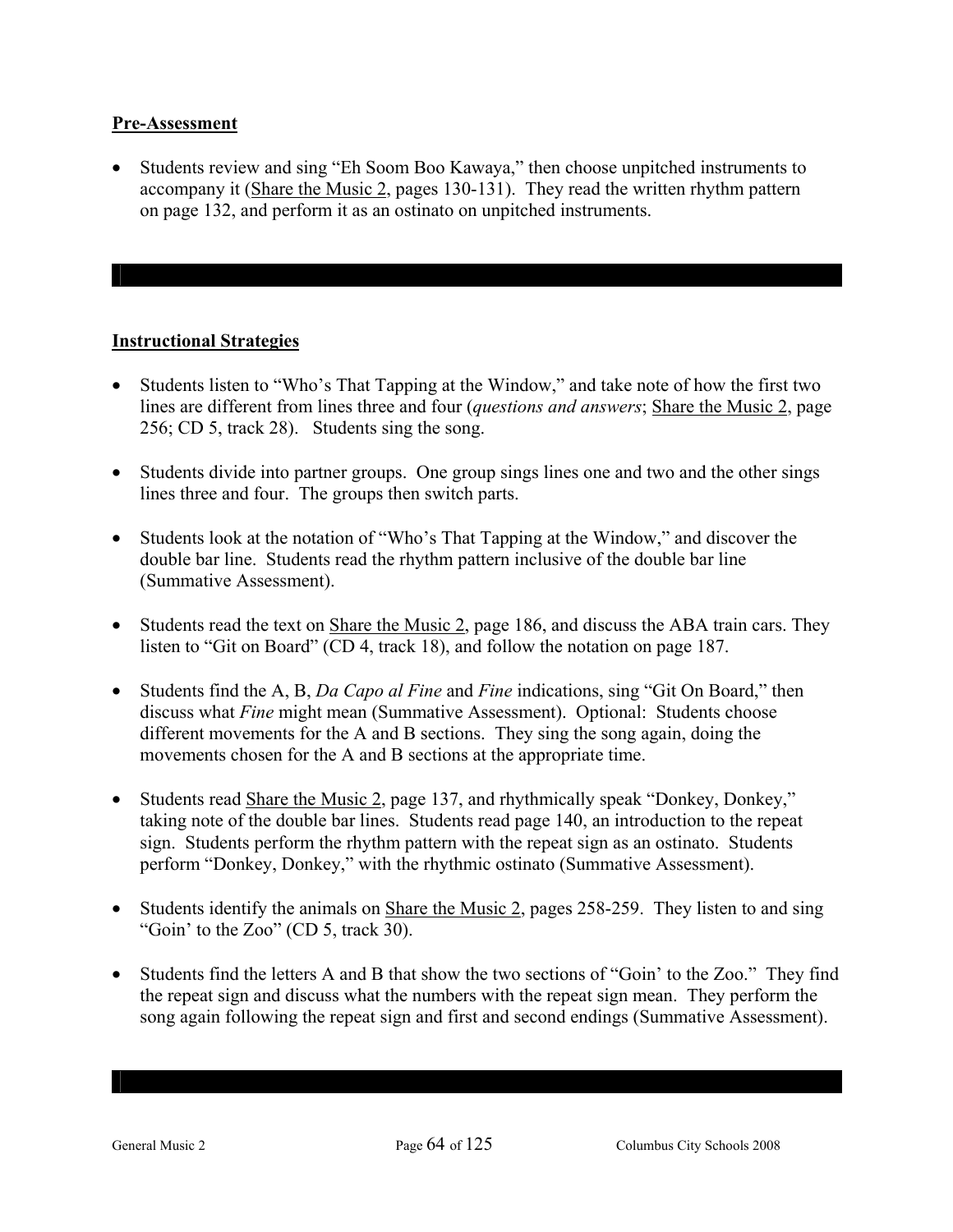### **District Adopted Textbook/Supplemental Materials**

- Share the Music 2, CDs 4, 5
- Share the Music  $2 Teacher's Edition$
- Share the Music  $2 -$  Student Edition

#### **Materials/Resources**

- Pencils
- CD player
- Unpitched instruments

## **Re-Teach**

- Students listen to *Recorded Lesson "Making Your Own Rhythms,"* and read the rhythm of each line inclusive of the double bar line. Students divide into four informal groups. Each group is assigned to one of the four rhythm patterns (named by color). Following the teacher's cue each group performs the assigned rhythm pattern once as indicated by the double bar line using unpitched percussion. The entire class performs the rhythm pattern highlighted in pink.
- *Alternate Teaching Strategies* (Share the Music 2 Teacher's Edition, page 256).

#### **Extension**

• Students create a rhythm piece using the rhythms on Share the Music 2, page 257. They choose and write out one or more of the rhythm patterns, then add in one or more of the form markings (repeat signs, D. C., first and second endings, and double bar lines). Student volunteers perform their rhythm pieces.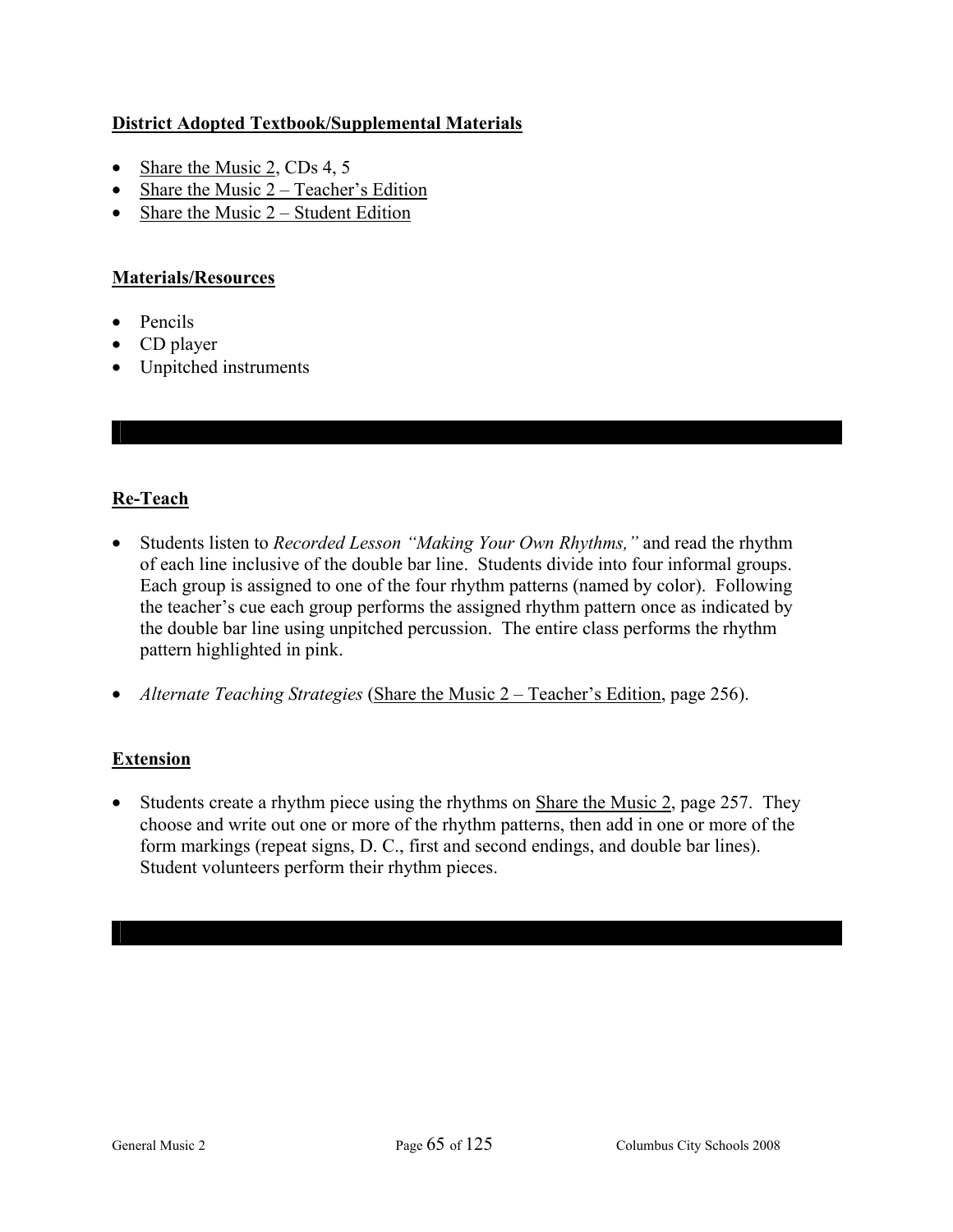| <b>Teaching Methods</b>       | <b>Bloom's Taxonomy of Cognitive</b><br><b>Objectives</b> |
|-------------------------------|-----------------------------------------------------------|
| • Cooperative Learning        |                                                           |
| • Experiential Learning       | • I Knowledge                                             |
| • Hands-On Learning           | • II Comprehension                                        |
| • Multiple Activities         | • III Application                                         |
|                               | • IV Analysis                                             |
| Grouping                      |                                                           |
|                               | <b>Gardner's Multiple Intelligences:</b>                  |
| • Heterogeneous Grouping      | <b>Learning Styles</b>                                    |
| • Large Group Instruction     |                                                           |
|                               | • Bodily-Kinesthetic                                      |
|                               | • Interpersonal                                           |
| <b>Assessment</b>             | • Intrapersonal                                           |
| • Authentic Assessment        | • Linguistic                                              |
| • Curriculum Based Assessment | • Musical                                                 |
| • Informal Assessment         |                                                           |
| • Observation                 | <b>Instructional Strategies</b>                           |
|                               | • Cooperative Learning                                    |
| <b>Student Groupings</b>      | • Practice                                                |
| $\bullet$ Class               |                                                           |
| $\bullet$ Grade               | $SIOP - ESL$                                              |
| • Heterogeneous Grouping      |                                                           |
| • Large Group Instruction     | • Hands-On Activities                                     |
|                               |                                                           |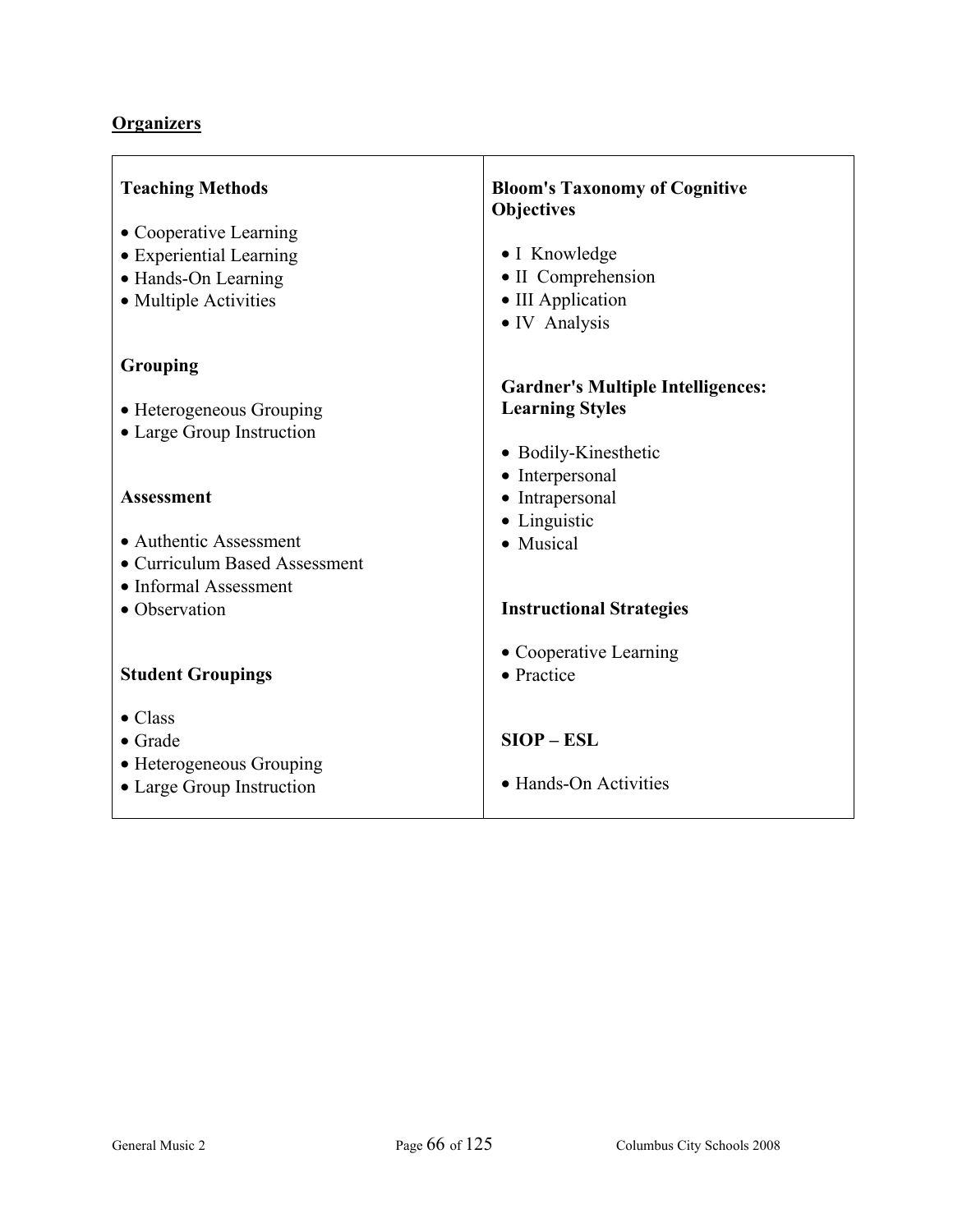



| <b>Instructional Unit</b> | Grade 2, General Music, January                                                                 |
|---------------------------|-------------------------------------------------------------------------------------------------|
| Title:                    | <b>What's the Tempo?</b>                                                                        |
| Subject:                  | General Music                                                                                   |
| <b>Grade Range:</b>       | $\overline{2}$                                                                                  |
| <b>Description:</b>       | In this lesson, students identify tempo and tempo changes in songs and<br>listening selections. |
| <b>Duration:</b>          | 40 minutes                                                                                      |
| <b>Author:</b>            | <b>Casey Sanders</b>                                                                            |
| <b>Publisher:</b>         | Columbus City Schools                                                                           |
| <b>Keywords:</b>          | Tempo; Tempo Changes                                                                            |

| <b>Content Standard 6:</b> | Listening to, analyzing, responding to, and describing music                                    |
|----------------------------|-------------------------------------------------------------------------------------------------|
| Benchmark A:               | Listen, respond to, and describe a varied repertoire of music<br>utilizing musical terminology. |
| GLI 4:                     | Identifies tempo and tempo changes. GM26A4                                                      |

## **Lesson Assessment**

• Students identify tempo and tempo changes in songs and listening selections.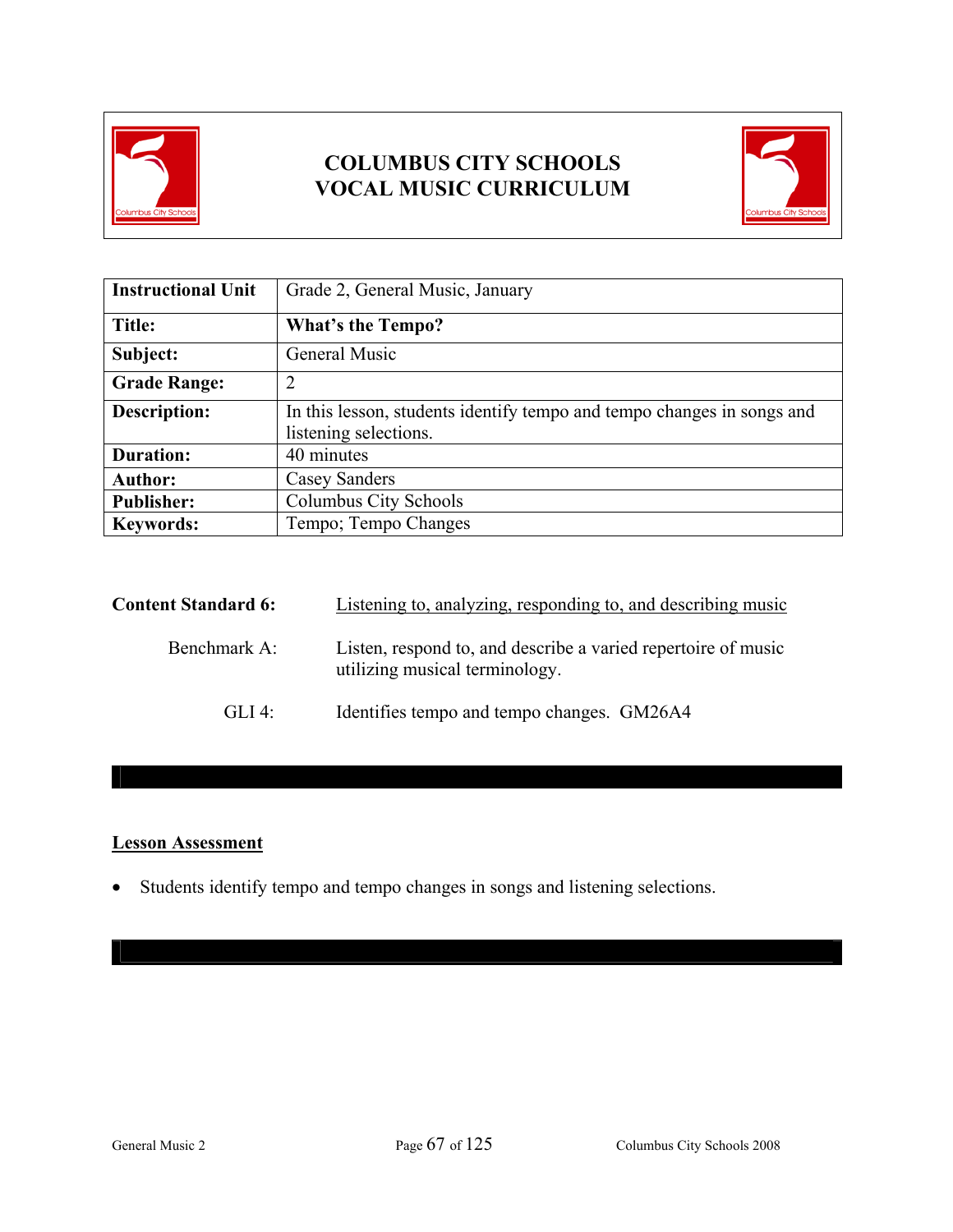#### **Pre-Assessment**

- Students listen to *Recorded Lesson "Moving with No Steady Beat and Steady Beat"* (CD 1, track 10). They stretch to music with no steady beat, then exercise to music with a steady beat.
- Students pat the steady beat as they listen to "Song Time" (CD 1, track 11). They read Share the Music 2, page 14, and then tap the sun pictures in the book on the steady beat as they listen to the song again.
- Students practice steady beat by performing body percussion with "Song Time" (*Playing Instruments: Body Percussion*; Share the Music 2 – Teacher's Edition, page 15).

- Students review, sing, and perform the movements to "Kye Kye Kule" (Share the Music 2, page 21; CD 1, track 15). They identify that they are moving with the beat and that these beats are all the same duration. They sing the song again and perform the movements at slow, medium, and fast tempi. Class discusses how the beat remains steady whether the song is sung fast or slow (Summative Assessment).
- Students learn "Head and Shoulders, Baby" (Share the Music 2, page 25; CD 1, track 18). They sing and add movement with a partner, touching head and shoulders when they are mentioned.Students determine that the song has a steady beat as they listen to, move with, and feel the beat of the song.
- Students answer the *Think It Through* questions (Share the Music 2, page 25), comparing "Kye Kye Kule" to "Head and Shoulders, Baby" (Formative Assessment).
- Students read Share The Music 2, pages 26-27, and follow the listening map as they listen to "Olympic Fanfare" (CD 1, track 19; Optional: Listening Map Transparency T•1).
- Students listen again and point to the listening map as they decide which parts are slow, medium, and fast (Summative Assessment).
- Students create and perform movements that demonstrate the tempo changes in each section of the listening example (Summative Assessment).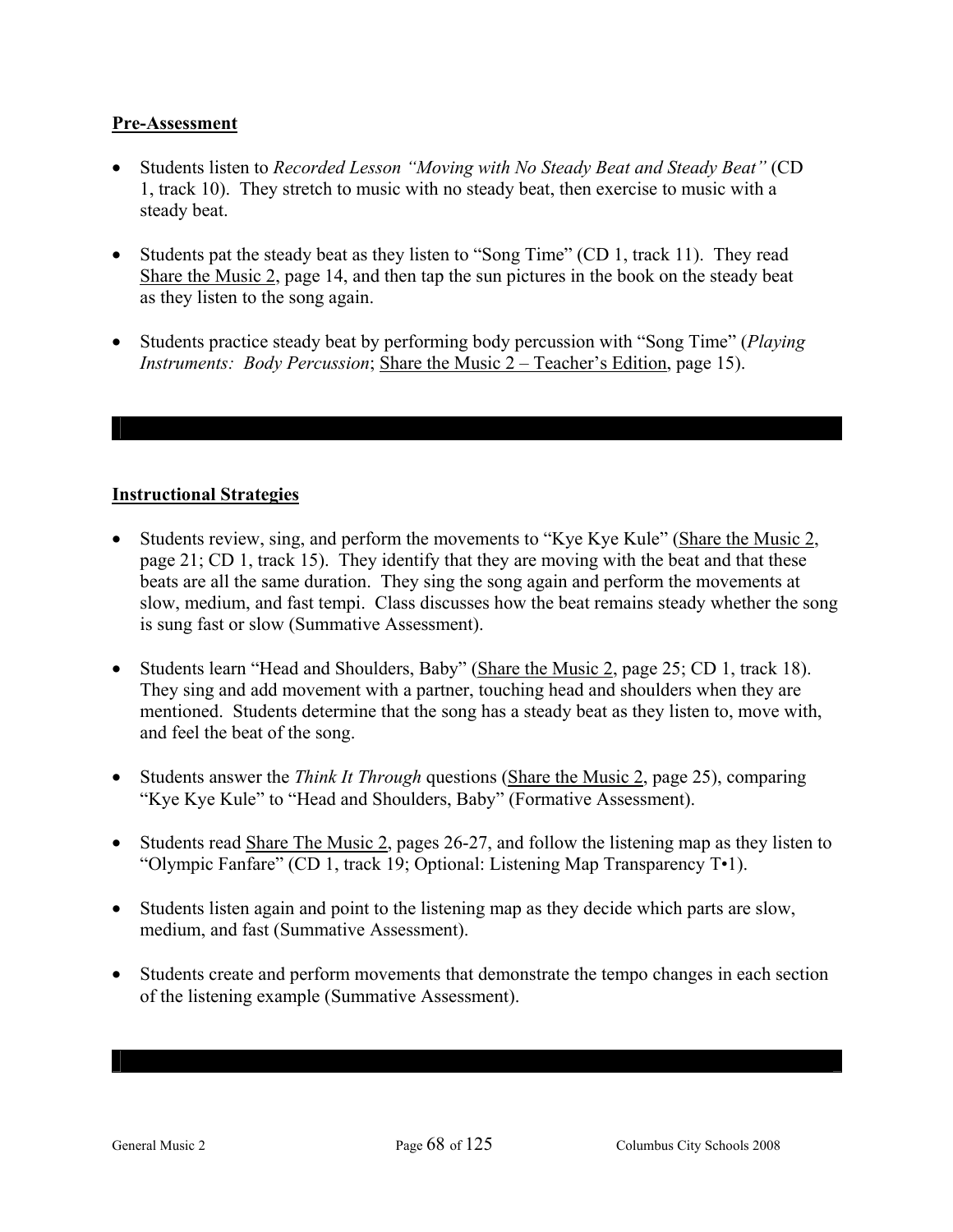## **District Adopted Textbook/Supplemental Materials**

- Share the Music 2, CDs 1, 3
- Share the Music 2, Listening Map Transparency T•1 (Optional)
- Share the Music 2, Resource Master LA•6 (Extension)
- Share the Music  $2 Student Edition$

## **Materials/Resources**

- CD player
- Overhead (Optional)

## **Re-Teach**

- Students listen to "Eh Soom Boo Kawaya" (CD 3, track 18). They move in a paddling motion to the steady beat and change the speed of the movement as the tempo changes in the song.
- Students add unpitched instrumental accompaniment to "Eh Soom Boo Kawaya," and change the tempo of the rhythm patterns as the speed of the music changes.

## **Extension**

- Students listen to "Children's Symphony, Third Movement" and identify the two familiar songs that comprise this symphony ("The Farmer in the Dell" and "Jingle Bells;" CD 8, track 22). They listen again and pretend to ride a horse while holding the reins. They remain seated for both A sections and change movement by swaying side to side in a sleigh for the B section.
- Students use the listening map (Resource Master LA $\cdot$ 6) to locate the fast and slow tempo markings and the A and B sections. They echo-clap a galloping pattern from the A sections and a trotting pattern from the B section. They listen to the music and follow the listening map. They clap the galloping and trotting patterns in fast and slow tempi as they are heard.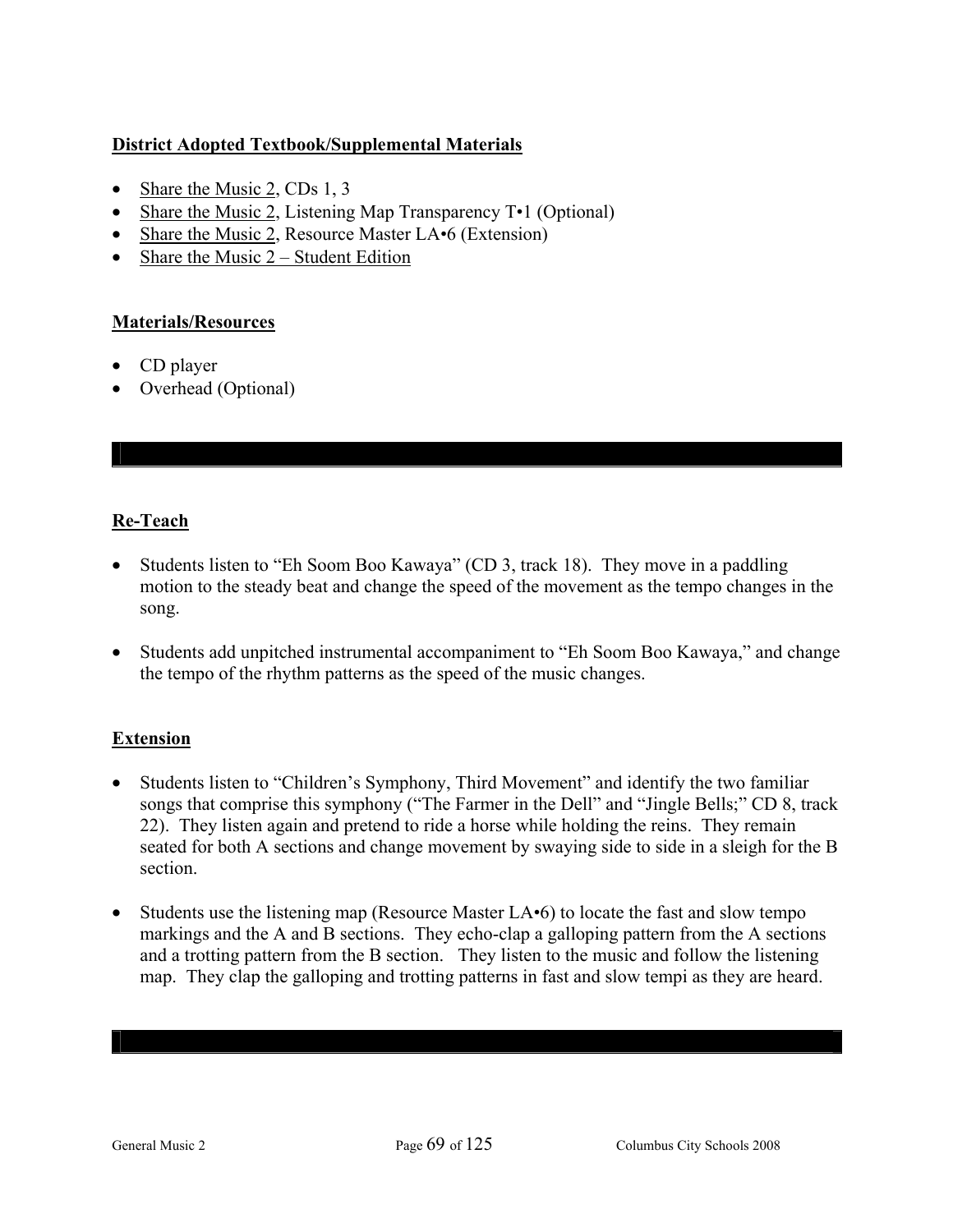## **Writing Connections**

• Graphic organizer

## **Organizers**

 $\Gamma$ 

| <b>Teaching Methods</b>       | <b>Bloom's Taxonomy of Cognitive</b><br><b>Objectives</b> |
|-------------------------------|-----------------------------------------------------------|
| • Discovery Learning          |                                                           |
| • Discussions                 | • I Knowledge                                             |
| • Experiential Learning       | • II Comprehension                                        |
| • Multiple Activities         | • III Application                                         |
|                               | • IV Analysis                                             |
|                               | • V Synthesis                                             |
| Grouping                      | • VI Evaluation                                           |
| • Heterogeneous Grouping      |                                                           |
| • Large Group Instruction     | <b>Gardner's Multiple Intelligences:</b>                  |
|                               | <b>Learning Styles</b>                                    |
| <b>Assessment</b>             | • Bodily-Kinesthetic                                      |
|                               | • Interpersonal                                           |
| • Authentic Assessment        | • Musical                                                 |
| • Curriculum Based Assessment |                                                           |
| • Informal Assessment         |                                                           |
| • Observation                 | <b>Instructional Strategies</b>                           |
|                               | • Practice                                                |
| <b>Student Groupings</b>      | • Identifying Similarities and Differences                |
|                               |                                                           |
| $\bullet$ Class               |                                                           |
| $\bullet$ Grade               |                                                           |
| • Heterogeneous Grouping      |                                                           |
| • Large Group Instruction     |                                                           |
|                               |                                                           |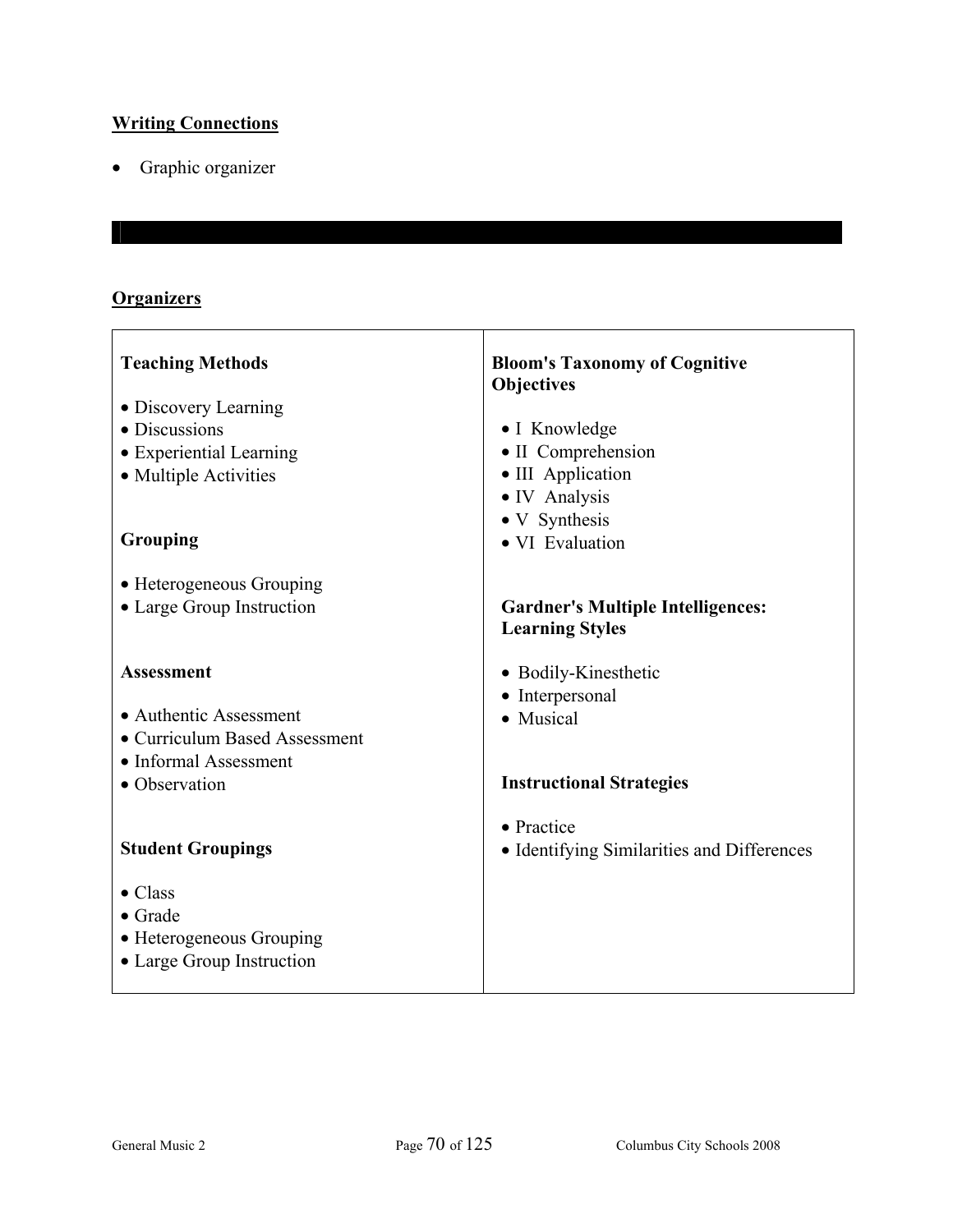



| <b>Instructional Unit</b> | Grade 2, General Music, February                                                                                                                        |
|---------------------------|---------------------------------------------------------------------------------------------------------------------------------------------------------|
| Title:                    | <b>Ostinato and Improvisation</b>                                                                                                                       |
| Subject:                  | General Music                                                                                                                                           |
| <b>Grade Range:</b>       | $\overline{2}$                                                                                                                                          |
| <b>Description:</b>       | In this lesson, students perform in various groups playing ostinati on<br>unpitched instruments and improvising rhythmic and melodic<br>accompaniments. |
| <b>Duration:</b>          | 40 minutes                                                                                                                                              |
| <b>Author:</b>            | Yeh-fen Chin                                                                                                                                            |
| <b>Publisher:</b>         | Columbus City Schools                                                                                                                                   |
| <b>Keywords:</b>          | Ostinato; Improvisation; Accompaniment                                                                                                                  |

| <b>Content Standard 2:</b> | Performing on instruments, alone and with others, a varied<br>repertoire of music                      |
|----------------------------|--------------------------------------------------------------------------------------------------------|
| Benchmark A:               | Perform independently, with appropriate expression, music<br>representing diverse genres and cultures. |
| $GLI$ 3:                   | Performs ostinati on unpitched classroom instruments.<br>GM22A3                                        |
| <b>Content Standard 3:</b> | Improvising melodies, variations, and accompaniments                                                   |
| Benchmark A:               | Create and perform melodies, variations, and accompaniments.                                           |
| $GLI$ 2:                   | Improvises simple rhythmic and melodic accompaniments.<br>GM23A2                                       |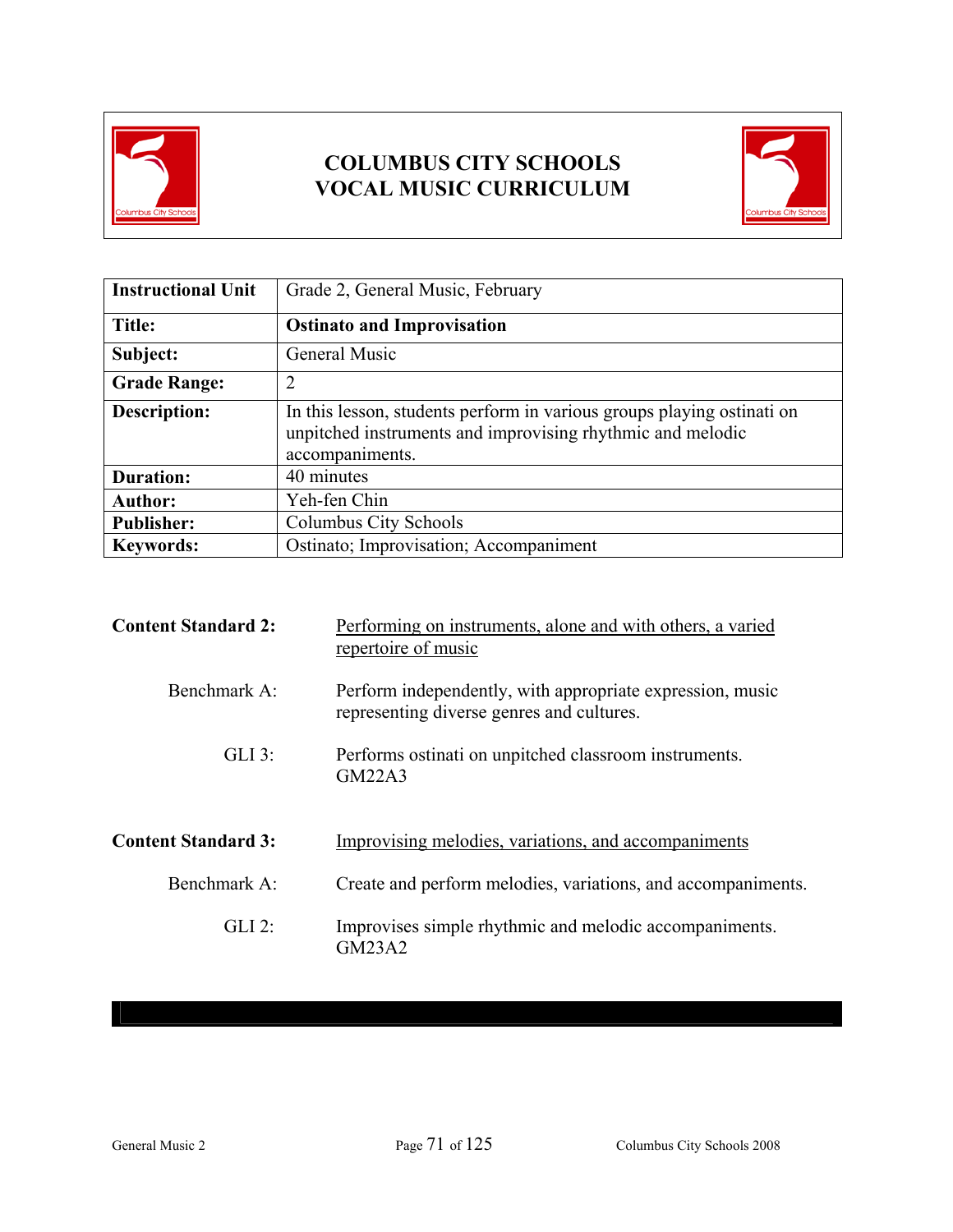### **Lesson Assessment**

- Students perform an ostinato to "I Have a Car" using unpitched classroom instruments.
- Students improvise rhythmic and melodic accompaniments to "I Have a Car."

### **Pre-Assessment**

- Students review concept of ostinato by giving examples (playing or using body percussion).
- Students demonstrate two-note improvisation (A and  $#F$ ) to accompany "Mother, Mother" (Share the Music 2, page 83; CD 2, track 29).

### **Instructional Strategies**

- Students listen to and sing "I Have a Car" (Share the Music 2, pages 32-33, CD 1, track 23).
- Students perform an ostinato given by the teacher on unpitched classroom instruments (Summative Assessment). Class sings the song and plays the ostinato.
- Students improvise three-note (D, A, and B) accompaniments to the song (listening to recording; Summative Assessment).
- Teacher divides students into three performing groups. One group sings the song, one group plays the ostinato and one group improvises accompaniments. Groups alternate roles.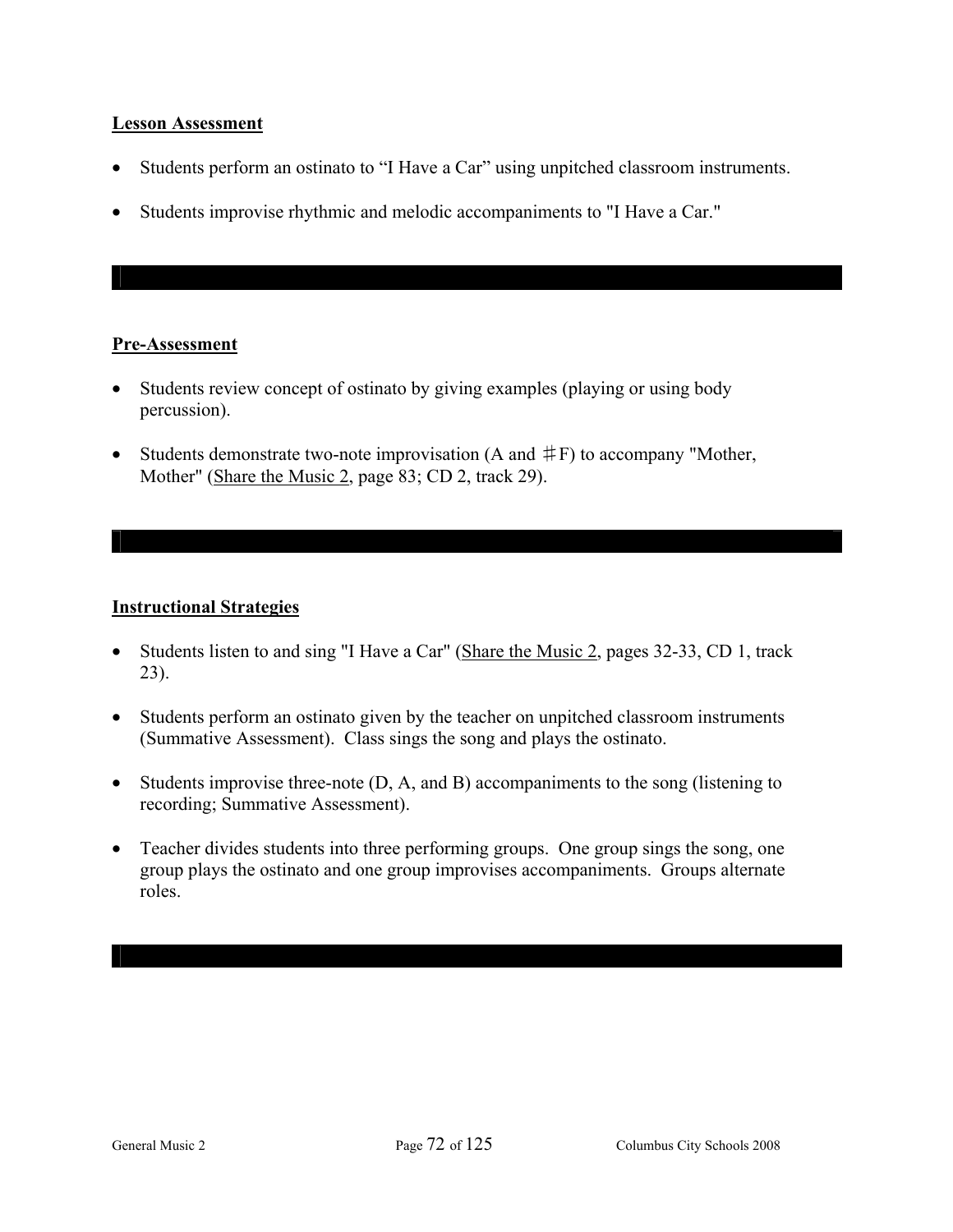## **District Adopted Textbook/Supplemental Materials**

- Share the Music 2, CD 1
- Share the Music  $2 Student Edition$

## **Materials/Resources**

- CD player
- Pitched and unpitched classroom instruments

## **Re-Teach**

- Teacher uses rhythmic patterns from the song as ostinati (e.g., "rat-tle, rat-tle" and "crash, beep, beep") to help students who need additional help on playing ostinati in rhythm.
- Teacher gives a specific rhythmic pattern for three-note improvisation to students who have trouble balancing both rhythmic and melodic improvisation. They gradually change rhythms when they are comfortable.

### **Extension**

• Students improvise in D pentatonic  $(D, E, F#, A, B)$  to accompany the song.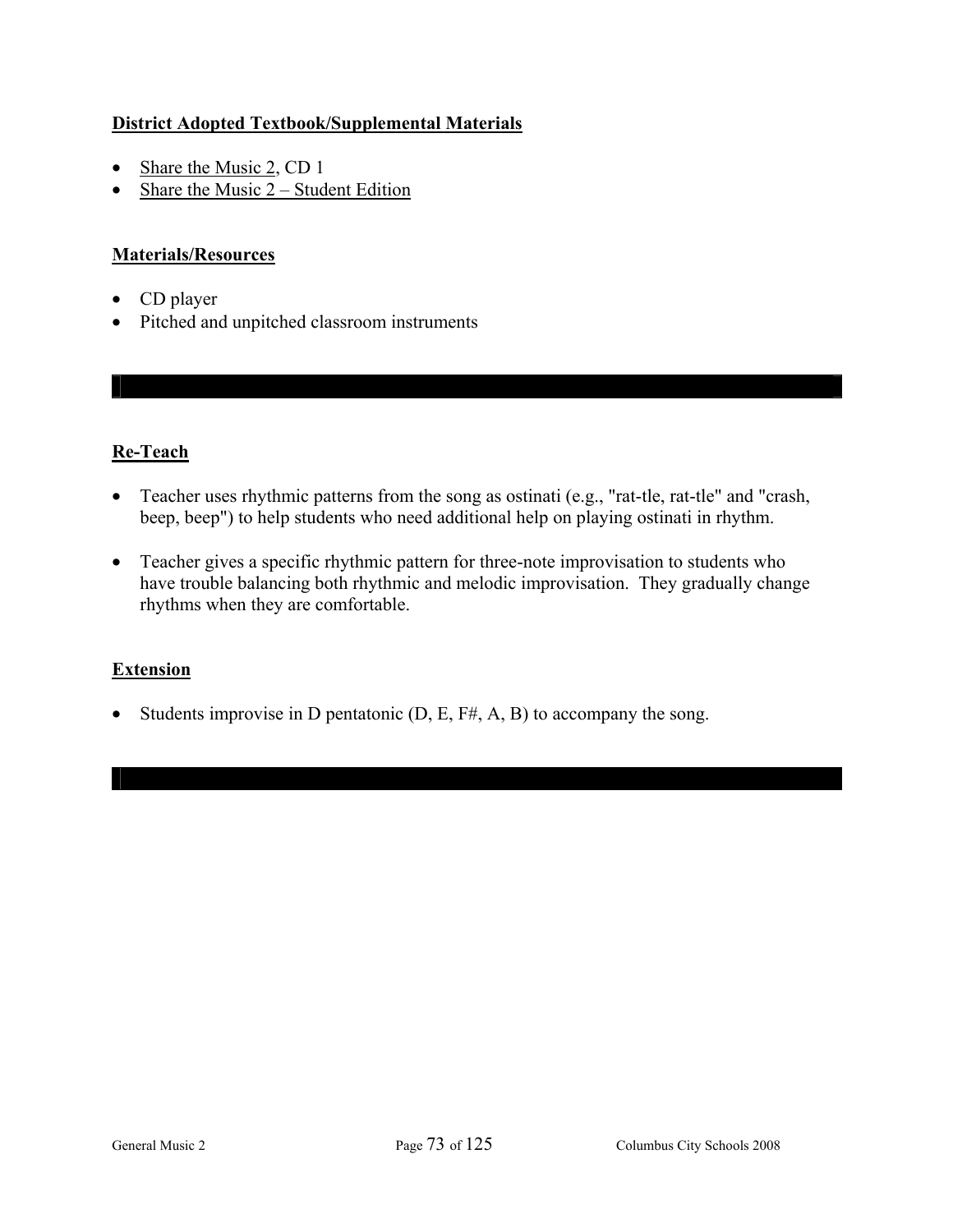### **Organizers**

#### **Teaching Methods**

- Demonstrations
- Discovery Learning
- Discussions
- Experiential Learning
- Hands-On Learning
- Integrated Instruction
- Interdisciplinary
- Multimedia Instruction
- Multiple Activities
- Simulations and Games
- Visual Instruction

### **Grouping**

- Heterogeneous Grouping
- Individualized Instruction
- Large Group Instruction
- Small Group Instruction

#### **Assessment**

- Alternative Assessment
- Authentic Assessment
- Curriculum Based Assessment
- Informal Assessment
- Observation

### **Student Groupings**

- Class
- Grade
- Heterogeneous Grouping
- Individual
- Individualized Instruction
- Large Group Instruction

### **Bloom's Taxonomy of Cognitive Objectives**

- I Knowledge
- II Comprehension
- III Application
- IV Analysis
- V Synthesis
- VI Evaluation

### **Gardner's Multiple Intelligences: Learning Styles**

- Bodily-Kinesthetic
- Interpersonal
- Intrapersonal
- Linguistic
- Logical-Mathematical
- Musical
- Spatial

#### **Instructional Strategies**

- Homework and Practice
- Nonlinguistic Representation
- Questions, Cues, and Advanced **Organizers**
- Reinforcing Effort and Providing Recognition

#### **SIOP – ESL**

- Building Background
- Feedback
- Guided Practice
- Hands-On Activities
- Integration of Reading, Writing, Speaking, and Listening Skills
- Interaction
- Meaningful Content and Language Activities
- Modeling
- Scaffolding
- Techniques to Make Concepts Clear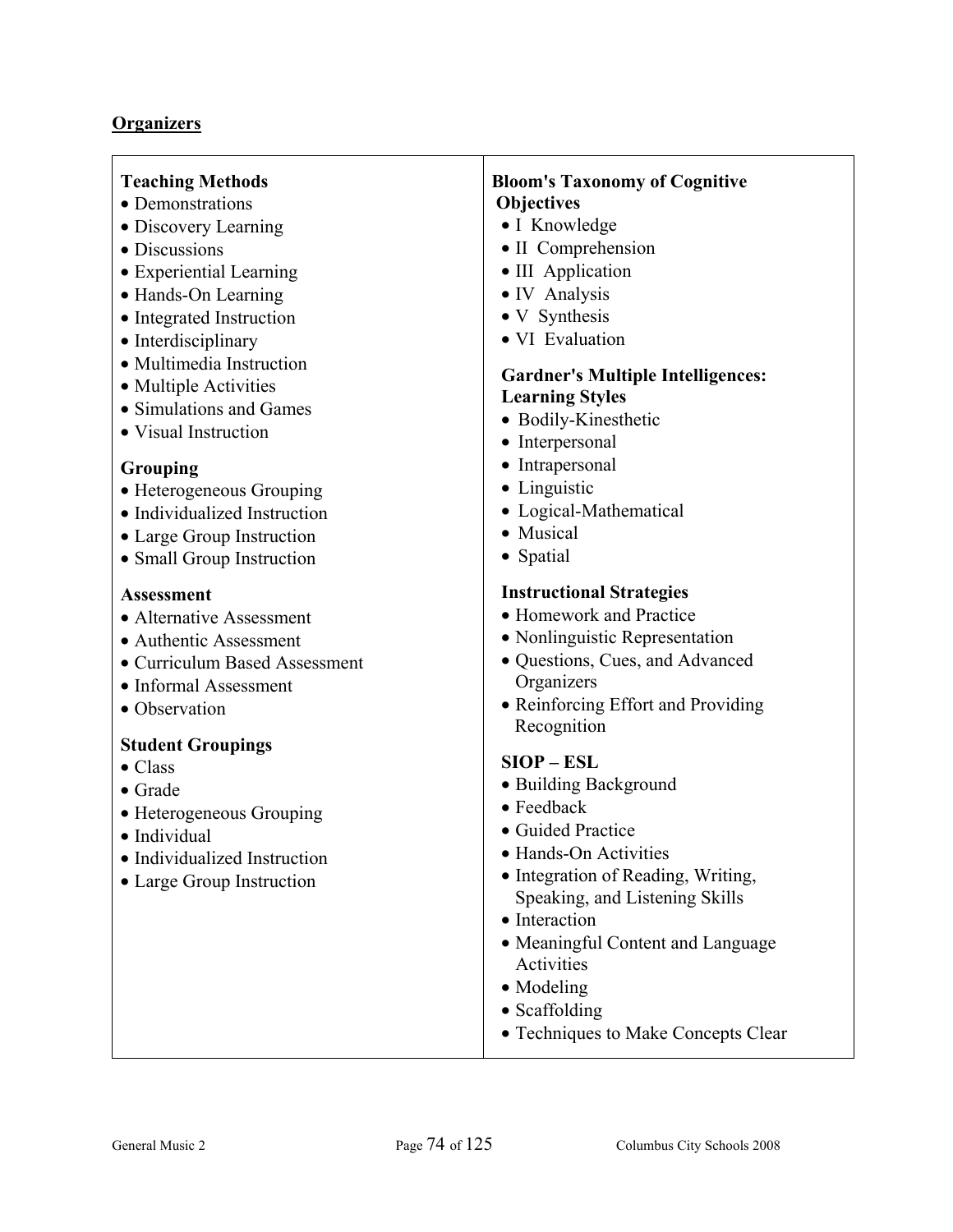



| <b>Instructional Unit</b> | Grade 2, General Music, February                                                                                  |
|---------------------------|-------------------------------------------------------------------------------------------------------------------|
| Title:                    | <b>Composers</b>                                                                                                  |
| Subject:                  | General Music                                                                                                     |
| <b>Grade Range:</b>       | っ                                                                                                                 |
| <b>Description:</b>       | In this lesson, students listen to and respond to a selection of music<br>composed by a French American composer. |
| <b>Duration:</b>          | 40 minutes                                                                                                        |
| <b>Author:</b>            | Yeh-fen Chin                                                                                                      |
| <b>Publisher:</b>         | Columbus City Schools                                                                                             |
| <b>Keywords:</b>          | Composer                                                                                                          |

| <b>Content Standard 9:</b> | Understanding music in relation to history and culture                                                   |  |
|----------------------------|----------------------------------------------------------------------------------------------------------|--|
| Benchmark A:               | Identify by genre or style and respond to music from various<br>historical periods and diverse cultures. |  |
| $GLI$ 2:                   | Describes, listens, and responds to music of different<br>composers. GM29A2                              |  |

### **Lesson Assessment**

• Students listen to and discuss the sections of "Olympic Fanfare" by completing *Olympic Fanfare Worksheet.*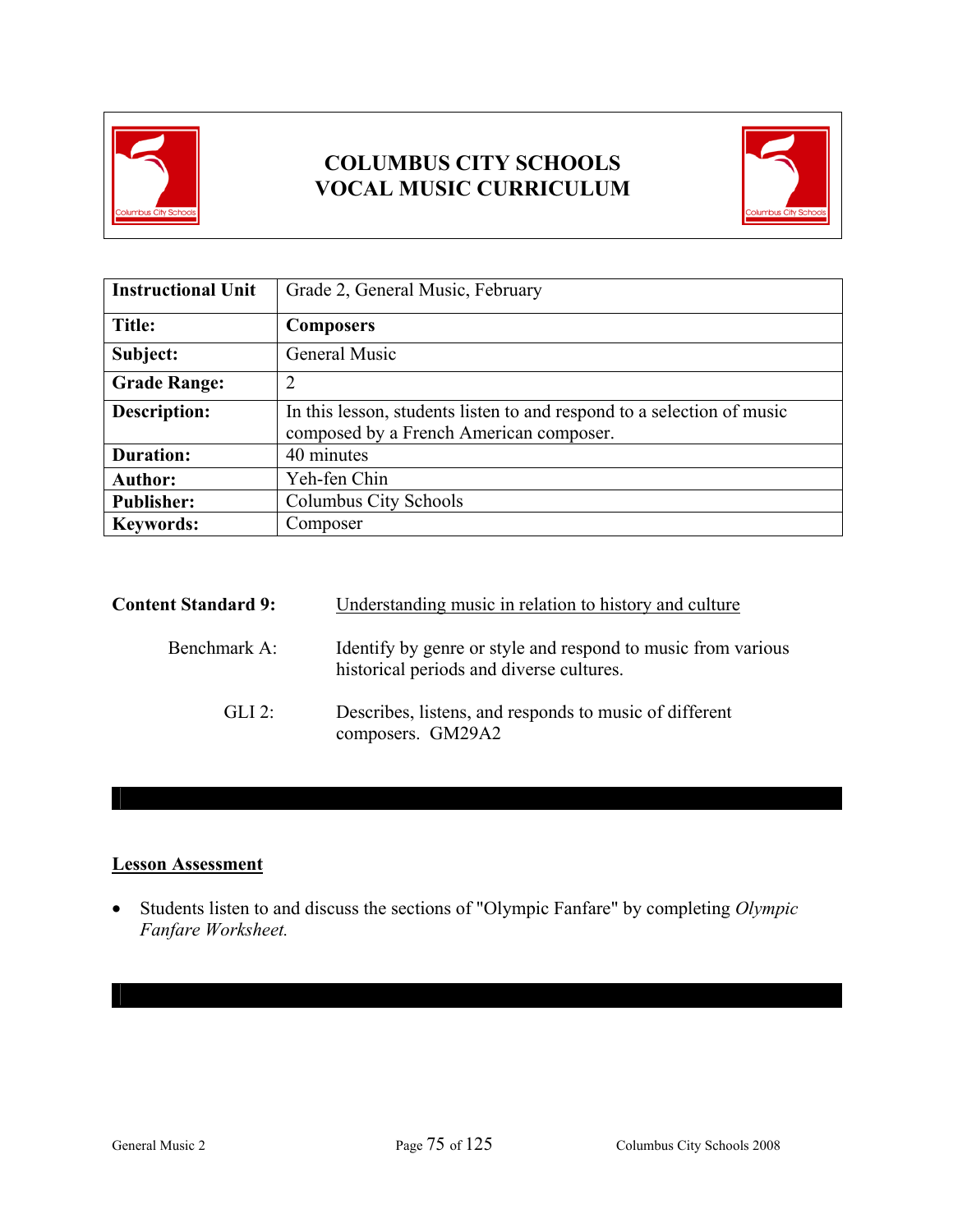### **Pre-Assessment**

• Students describe the roles of composers. Students name composers they know and something about their music and styles.

### **Instructional Strategies**

- Students read "Join the Olympic Parade" and discuss the Olympic Games (Share the Music 2, page 26).
- Teacher introduces the French-American composer, Leo Arnaud. Students draw a timeline on the board indicating the historical period of the composer. Students discuss how "Olympic Fanfare" has been used in various events.
- Students listen to "Olympic Fanfare" and discuss the characteristics of each section (Share the Music 2, pages 26-27; CD 1, track 19; Formative Assessment).
- Students listen and complete *Olympic Fanfare Worksheet* (Summative Assessment)*.*

## **District Adopted Textbook/Supplemental Materials**

- Share the Music 2, CD 1
- Share the Music  $2 -$  Student Edition

### **Materials/Resources**

- CD player
- Pencils
- *Olympic Fanfare Worksheet*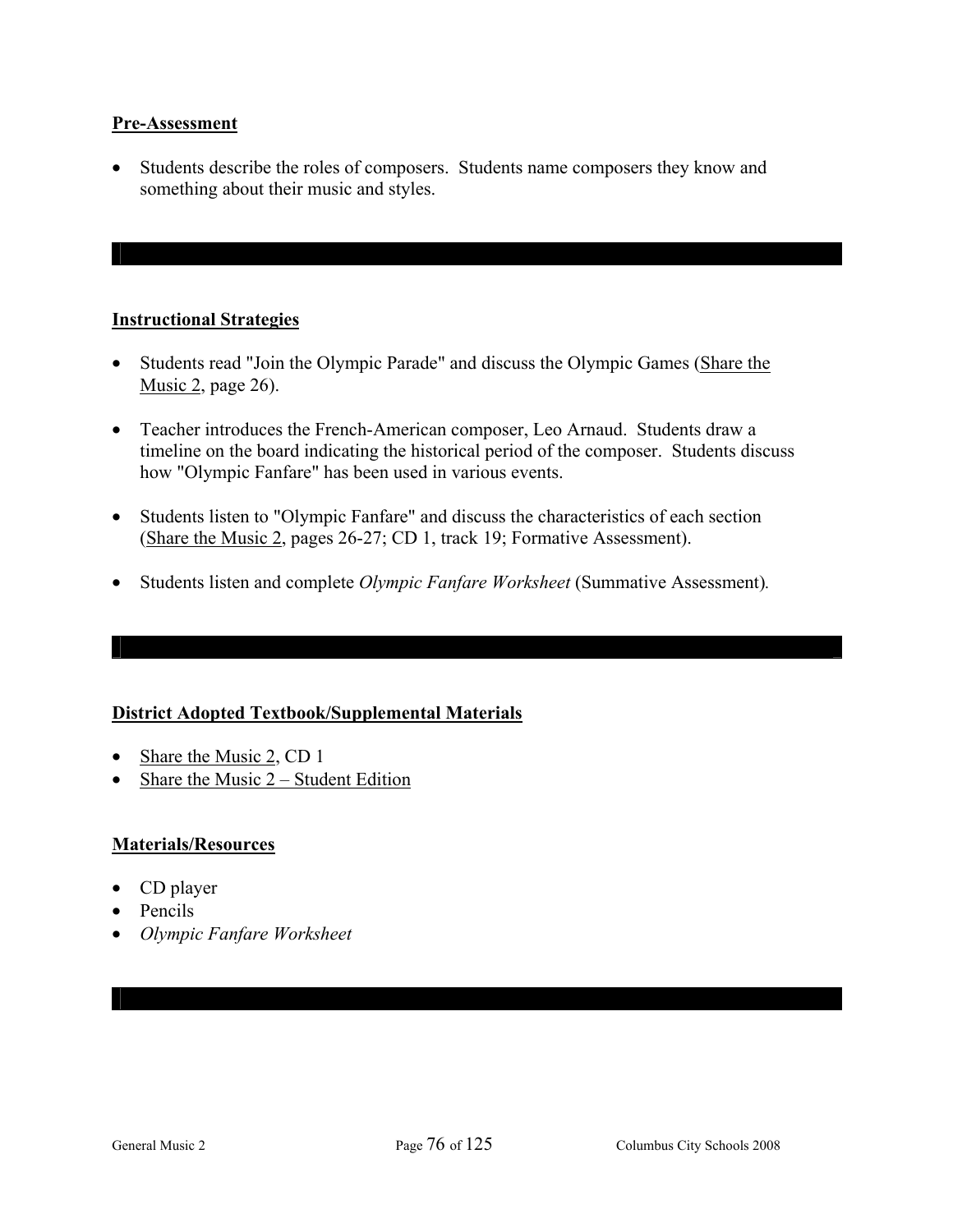### **Re-Teach**

• Teacher draws melodic lines for section B by phrases to help students distinguish the two green ribbons on the listening map.

### **Extension**

• Students use movements to show the form (standing and patting on A, marching in circle on B, standing and using hand gestures on C).

### **Linked Materials**

• *Olympic Fanfare Worksheet* 

#### **Interdisciplinary Connections**

- History B Place events in correct order on a time line.
- History D Recognize that the actions of individuals make a difference, and relate the stories of people from diverse backgrounds who have contributed to the heritage of the United States.

#### **Writing Connections**

• Graphic organizers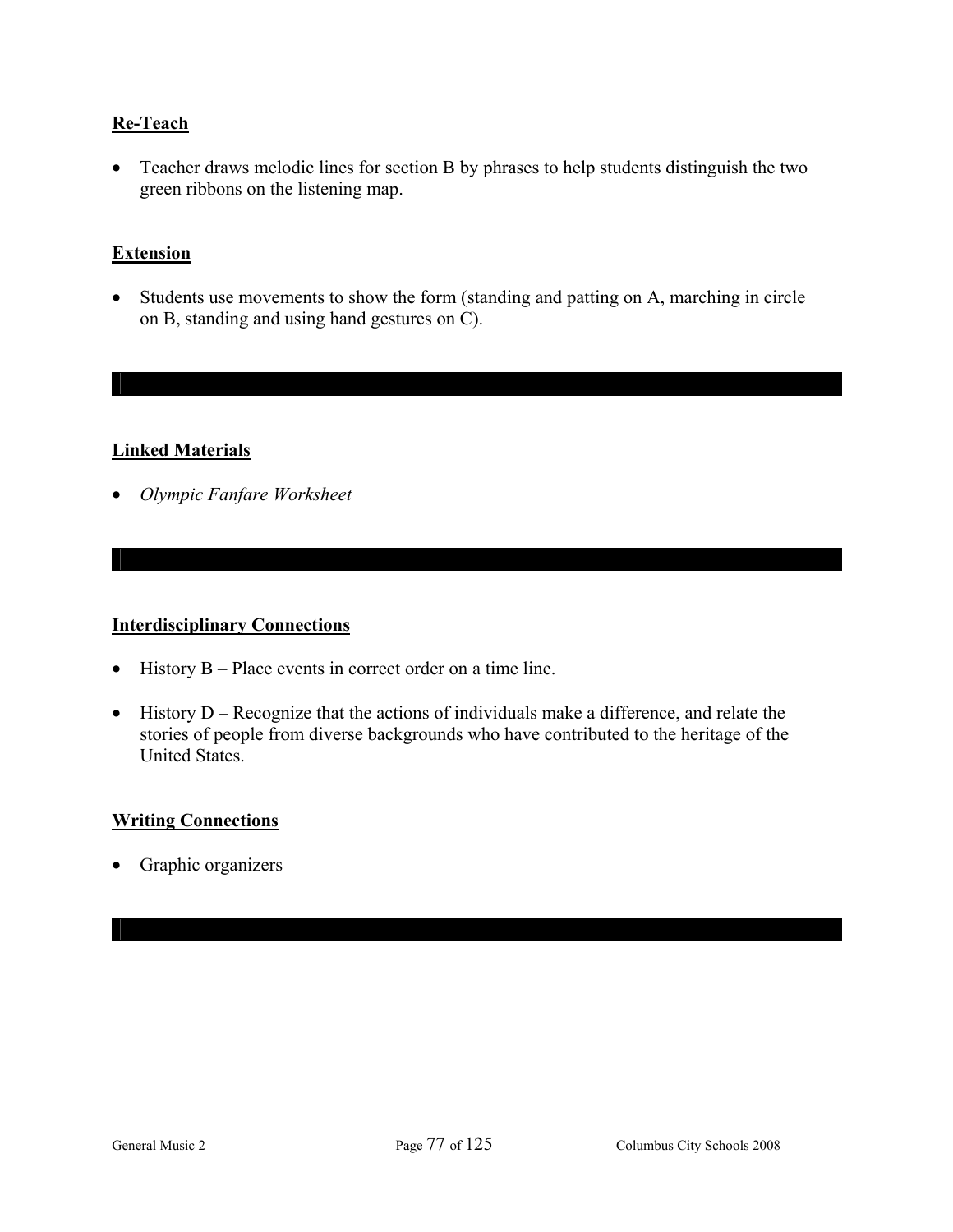### **Organizers**

### **Teaching Methods**

- Advanced Organizing
- Demonstrations
- Discovery Learning
- Discussions
- Experiential Learning
- Hands-On Learning
- Integrated Instruction
- Interdisciplinary
- Multimedia Instruction
- Multiple Activities
- Simulations and Games
- Visual Instruction

#### **Grouping**

- Heterogeneous Grouping
- Individualized Instruction
- Large Group Instruction
- Small Group Instruction

#### **Assessment**

- Alternative Assessment
- Authentic Assessment
- Curriculum Based Assessment
- Informal Assessment
- Observation

#### **Student Groupings**

- Class
- Grade
- Heterogeneous Grouping
- Individual
- Individualized Instruction
- Large Group Instruction

### **Bloom's Taxonomy of Cognitive Objectives**

- I Knowledge
- II Comprehension
- III Application
- IV Analysis
- V Synthesis
- VI Evaluation

### **Gardner's Multiple Intelligences: Learning Styles**

- Bodily-Kinesthetic
- Interpersonal
- Intrapersonal
- Linguistic
- Logical-Mathematical
- Musical
- Spatial

#### **Instructional Strategies**

- Homework and Practice
- Nonlinguistic Representation
- Questions, Cues, and Advanced **Organizers**
- Reinforcing Effort and Providing Recognition

### **SIOP – ESL**

- Building Background
- Comprehensible Input
- Feedback
- Guided Practice
- Hands-On Activities
- Integration of Reading, Writing, Speaking, and Listening Skills
- Interaction
- Meaningful Content and Language Activities
- Modeling
- Scaffolding
- Techniques to Make Concepts Clear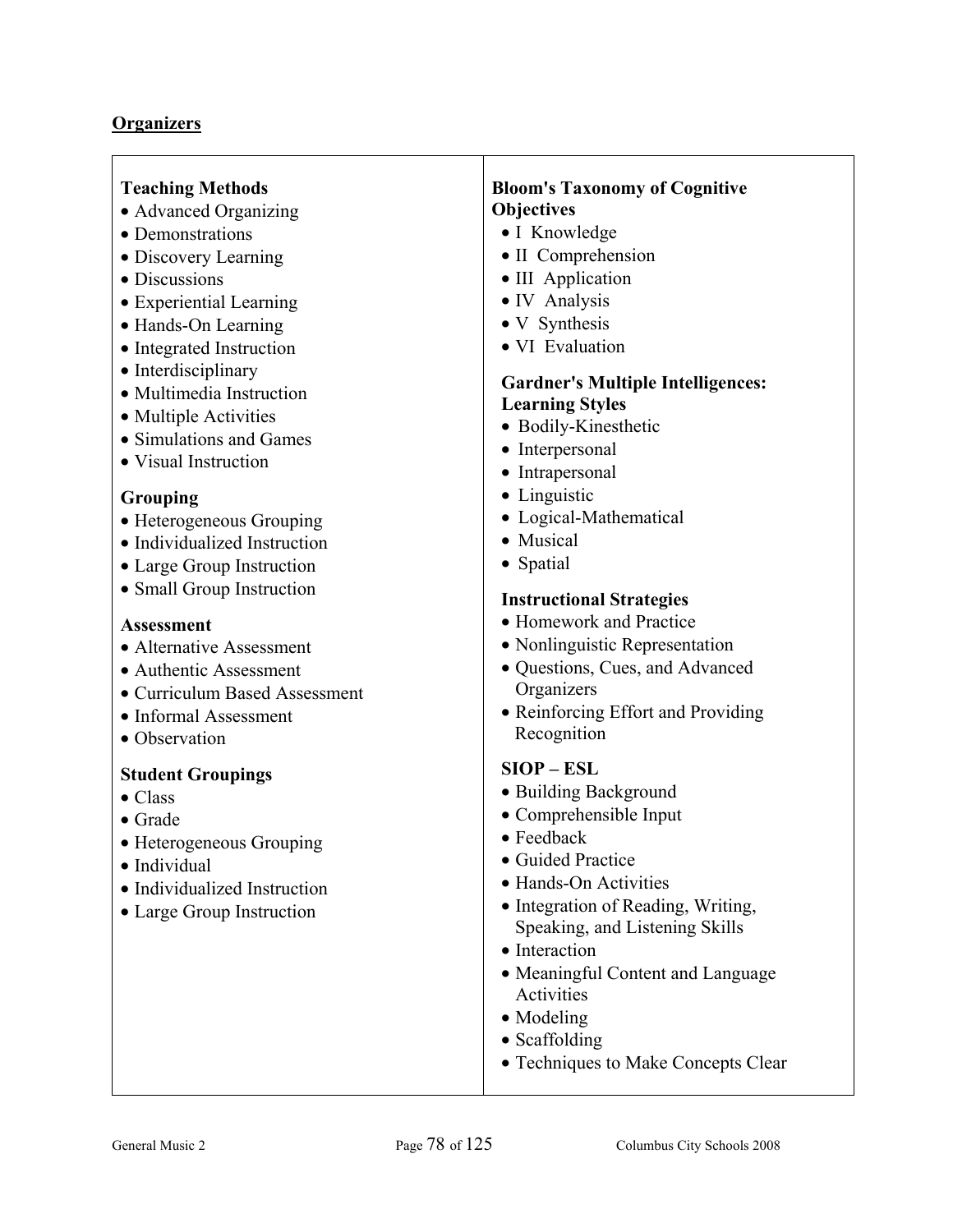# **"Olympic Fanfare," by Leo Arnaud**

Circle the correct answer:

| <b>Section A:</b>            |                         |
|------------------------------|-------------------------|
| Fanfare with Timpani & Brass | Fanfare with Brass only |
| <b>Section B:</b>            |                         |
| March: slower beat           | March: faster beat      |
| <b>Section C:</b>            |                         |
| Slow beat, floating section  | Fast beat, active       |
| <b>Section B:</b>            |                         |
| March: slower beat           | March: faster beat      |
| <b>Section A:</b>            |                         |
| Fanfare with Timpani & Brass | Fanfare with Brass only |

## **1. Which section do you like the best? Explain why.**

## **2. Use words or pictures to design your own ABCBA form.**

**\_\_\_\_\_\_\_\_\_\_\_\_\_\_\_\_\_\_\_\_\_\_\_\_\_\_\_\_\_\_\_\_\_\_\_\_\_\_\_\_\_\_\_\_\_\_\_\_\_\_\_\_\_\_\_\_\_\_\_\_\_\_** 

**\_\_\_\_\_\_\_\_\_\_\_\_\_\_\_\_\_\_\_\_\_\_\_\_\_\_\_\_\_\_\_\_\_\_\_\_\_\_\_\_\_\_\_\_\_\_\_\_\_\_\_\_\_\_\_\_\_\_\_\_\_\_**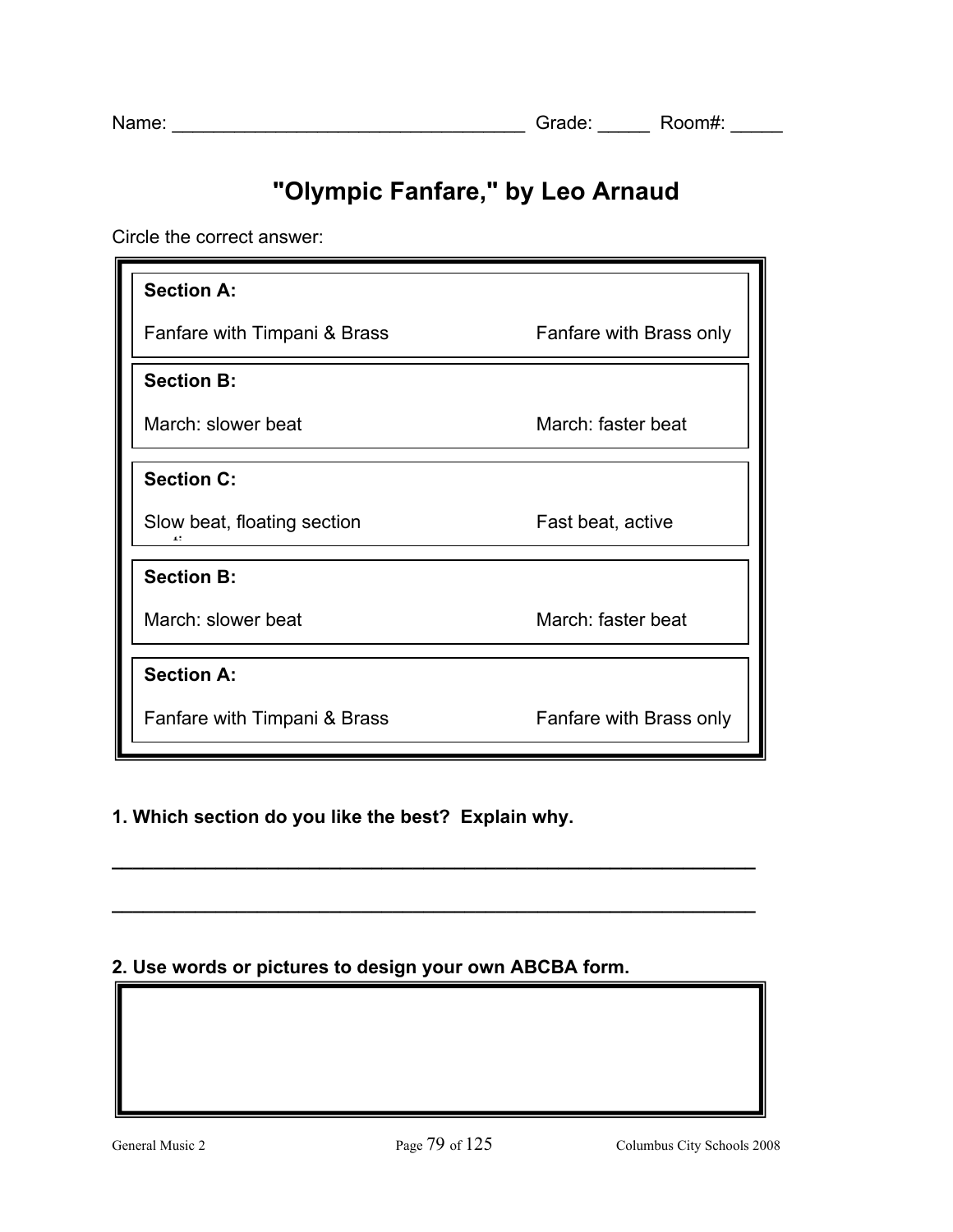



| <b>Instructional Unit</b> | Grade 2, General Music, March                                                                                                                       |
|---------------------------|-----------------------------------------------------------------------------------------------------------------------------------------------------|
| Title:                    | Accent                                                                                                                                              |
| Subject:                  | <b>General Music</b>                                                                                                                                |
| <b>Grade Range:</b>       | $\overline{2}$                                                                                                                                      |
| Description:              | In this lesson, students read accent, legato, and staccato symbols.<br>Students also recognize, respond to, and describe even and uneven<br>rhythm. |
| <b>Duration:</b>          | 40 minutes                                                                                                                                          |
| <b>Author:</b>            | Casey Sanders                                                                                                                                       |
| <b>Publisher:</b>         | Columbus City Schools                                                                                                                               |
| <b>Keywords:</b>          | Accent; Legato; Staccato; Even Rhythm; Uneven Rhythm; Duple Meter;<br><b>Triple Meter</b>                                                           |

| <b>Content Standard 5:</b> | Reading and notating music                                                                          |
|----------------------------|-----------------------------------------------------------------------------------------------------|
| Benchmark C:               | Identify and utilize symbols and traditional terms referring to<br>expression and form.             |
| $GLI$ 1:                   | Reads articulation symbols: accent, legato, and staccato.<br><b>GM25C1</b>                          |
| <b>Content Standard 6:</b> | Listening to, analyzing, responding to, and describing music                                        |
| Benchmark A:               | Listen, respond to, and describe a varied repertoire of music<br>utilizing musical terminology.     |
| $GLI$ 1:                   | Recognizes, responds to, and describes even and uneven rhythm in<br>duple and triple meters. GM26A1 |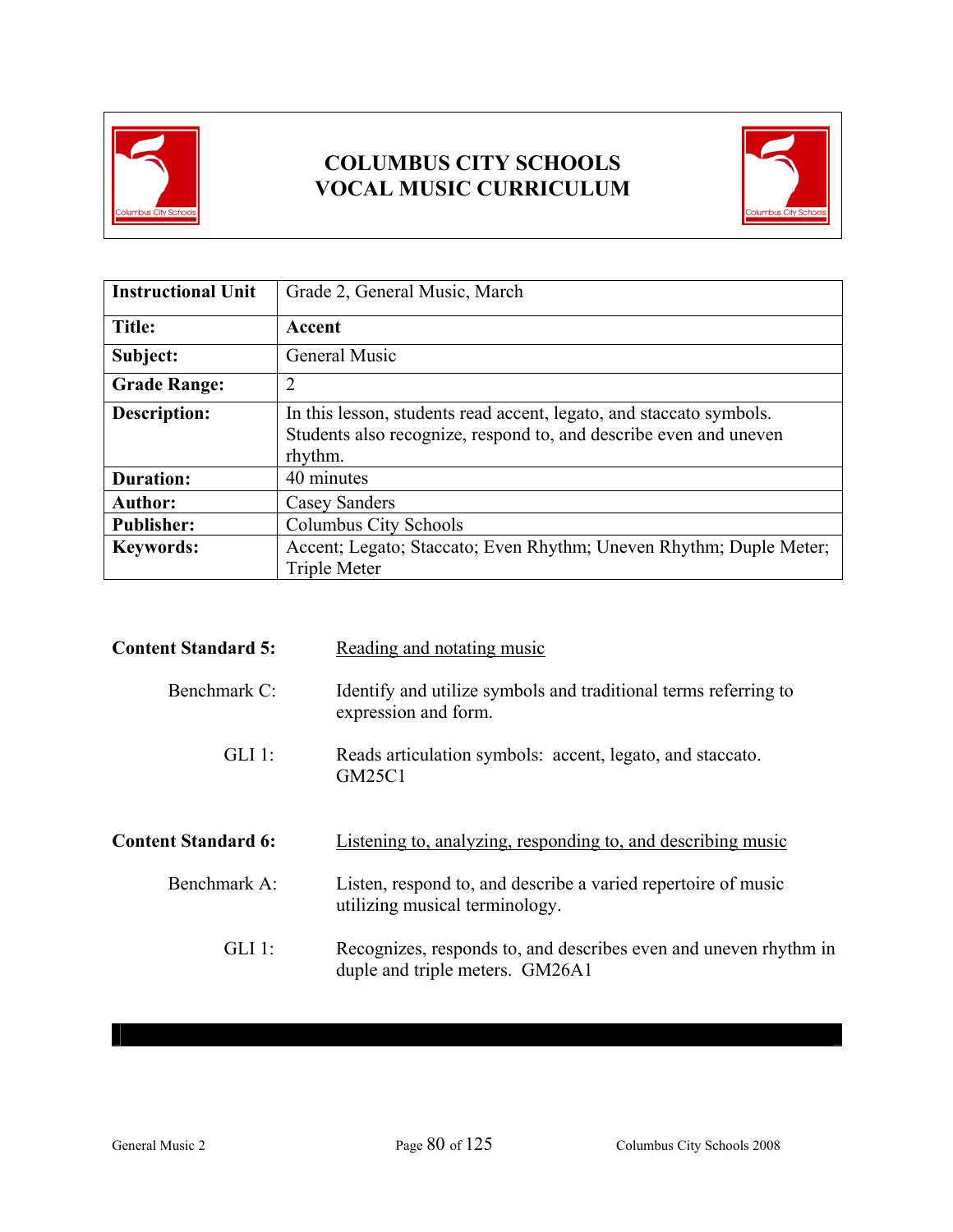### **Lesson Assessment**

- Students read articulation symbols—accent, legato, and staccato—in a variety of songs.
- Students recognize, respond to, and describe even and uneven rhythm in "Animal Fair" and "'Long Come Uncle Jessie."

### **Pre-Assessment**

- Students review *Recorded Lesson "Moving Pathways with Unpitched Instruments"* (Share the Music 2, pages 128-129; CD 3, track 17). Students identify the pathway of each fish, listen as one instrument from each family is played, and then move along the corresponding pathway.
- Students read Share the Music 2, page 129, listen to "Toward the City" (CD 3, track 16), and choose a pathway that illustrates the flowing movement of the music.

### **Instructional Strategies**

- Students read Share the Music 2, page 118.
- Class listens to "Here Comes a Bluebird" (CD 3, track 12), then sings along, making curved pathways in the air with their hands. Students discover and discuss the smoothness of their singing.
- Students play the circle game (*Enrichment: Game for "Here Comes a Bluebird;"* Share the Music 2 – Teacher's Edition, page 119; Formative Assessment).
- Students read legato symbols written above the words to "Here Comes a Bluebird." Teacher writes the words on the chalk board, introduces the legato symbol and its purpose. Students sing the song again as smooth and connected as possible (Summative Assessment).
- Students read Share the Music 2, page 119, and add triangle accompaniment while singing "Here Comes a Bluebird" to emphasize the even rhythm, playing sounds that last two beats (Summative Assessment).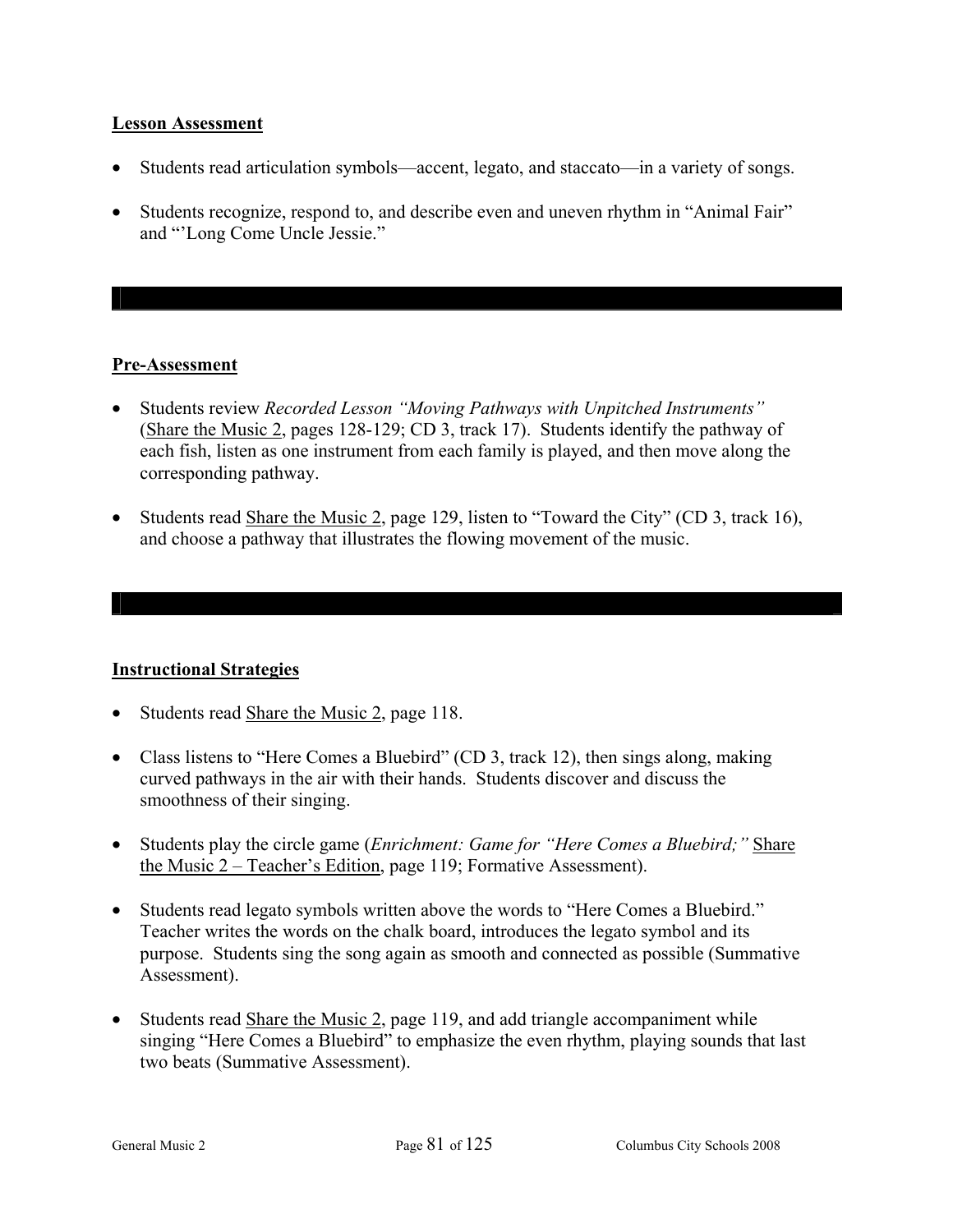- Students listen to "Mi Cuerpo," follow the pictures on page 206, and point to the body parts (Share the Music 2, pages 206-207; CD 4, track 34).
- Students read *Meet the Accent* (Share the Music 2, page 220)**,** locate the accents found in the song, and discuss what these symbols mean (Formative Assessment).
- Students perform "Mi Cuerpo," reading the accent symbols and adding the body percussion with chosen dynamics (Summative Assessment).
- Students identify trotting rhythm as having two equal short sounds. They listen to "'Long Come Uncle Jessie," follow the words, and identify how Uncle Jessie is riding/traveling (Share the Music 2 page 222; CD 5, track 3).
- Students listen again and trot in place or through shared space.
- Teacher plays the trotting rhythm on a drum while students patsch softly to the sound. Students identify the trot as having two equal short sounds on each beat. They read the top of page 223 and say *short-short* for the icons (Summative Assessment).
- Teacher writes the trotting rhythm with added staccato symbols on the board. Students read rhythm pattern and staccato symbols. Class discusses what the staccato symbol means.
- Class creates a trotting staccato rhythmic ostinato to accompany "'Long Come Uncle Jessie" and then performs it on unpitched instruments (Summative Assessment).
- Students identify skipping and galloping rhythms as having two unequal sounds on a beat.
- Class sings "Animal Fair," then gallop or skip while singing it again (Share the Music 2, page 211).
- Teacher plays the galloping rhythm on a drum while students patsch softly to the sound. Students identify the gallop as having two unequal sounds on each beat—long then short. They read the bottom of page 223, saying *long-short* for the icons (Summative Assessment).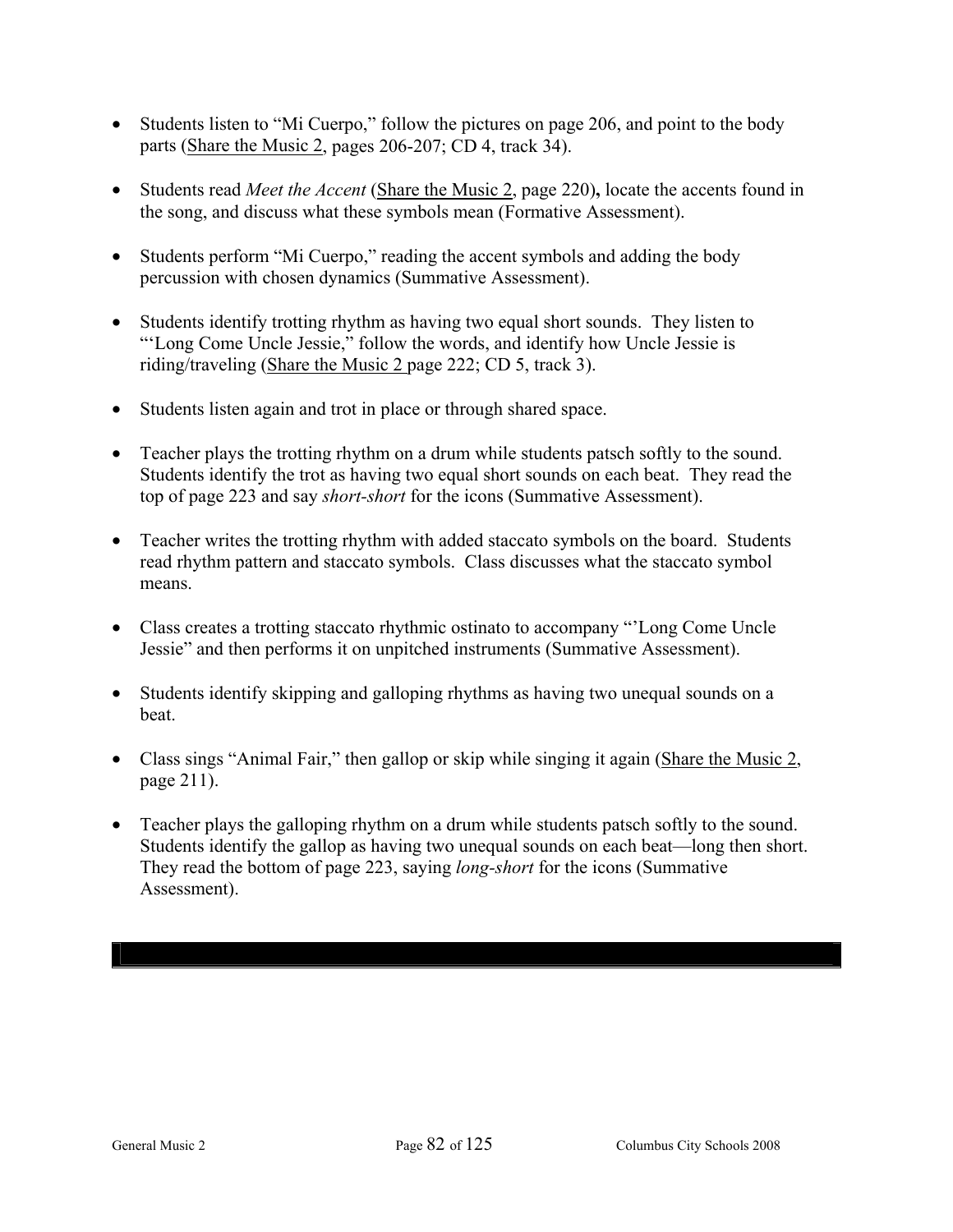## **District Adopted Textbook/Supplemental Materials**

- Share the Music 2, CDs 2, 3, 4, 5
- Share the Music  $2 Teacher's Edition$
- Share the Music  $2 -$  Student Edition

## **Materials/Resources**

- CD player
- Triangles
- Hand drum

## **Re-Teach**

- Students read the rhythm of the poem, "Two Little Sausages" (Share the Music 2, page 221). They play the even rhythm on unpitched instruments, locate the accents, choose two special instruments to play the accents, then speak, play and move to "Two Little Sausages" (CD 4, track 33).
- Students read Share the Music 2, page 130, and locate the legato symbol. They listen to "Eh" Soom Boo Kawaya" (CD 3, track 18), and follow the music while reading the legato symbol. They learn the song, sing legato at the appropriate time, and add the paddling movement to emphasize the even rhythm.

## **Extension**

- Students listen to "Trepak" and read the accent symbols (Share the Music 2, pages 208-209; CD 4, track 36). They listen again and add movements to show the accented parts of the music.
- Students create legato, staccato, and accent flash cards. They read Share the Music 2, page 93, and listen to "Kecak" (CD 2, track 38). They hold up the flash card that indicates the articulation heard.
- Students learn about Kecak from Bali (*Multicultural Perspectives: Balinese Kecak*; Share the Music 2 – Teacher's Edition, page 93).
- Students create even rhythm patterns using e and the vocal syllable *chuk* from the Kecak music (*Cooperative Learning: Creating Beat Patterns*; Share the Music 2 – Teacher's Edition, page 92).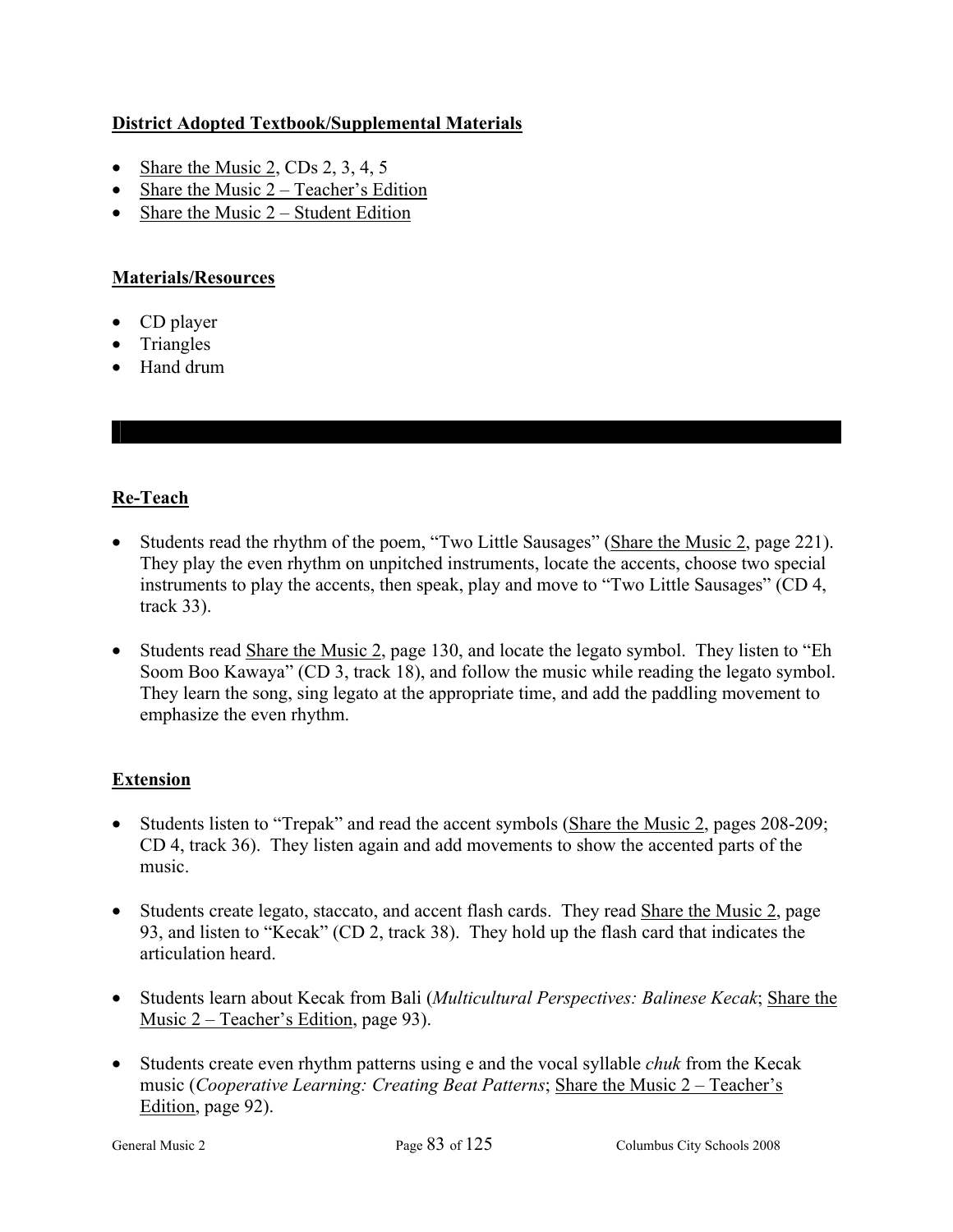## **Organizers**

| <b>Teaching Methods</b><br>• Discovery Learning         | <b>Bloom's Taxonomy of Cognitive</b><br><b>Objectives</b> |
|---------------------------------------------------------|-----------------------------------------------------------|
| • Discussions                                           | • I Knowledge                                             |
| • Experiential Learning                                 | • II Comprehension                                        |
| • Integrated Instruction                                | • III Application                                         |
|                                                         | · VI Evaluation                                           |
| Grouping                                                |                                                           |
|                                                         | <b>Gardner's Multiple Intelligences:</b>                  |
| • Heterogeneous Grouping                                | <b>Learning Styles</b>                                    |
| • Large Group Instruction                               |                                                           |
|                                                         | • Bodily-Kinesthetic                                      |
|                                                         | • Interpersonal                                           |
| <b>Assessment</b>                                       | • Musical                                                 |
|                                                         | • Spatial                                                 |
| • Authentic Assessment<br>• Curriculum-Based Assessment |                                                           |
| • Informal Assessment                                   | <b>Instructional Strategies</b>                           |
| • Observation                                           |                                                           |
|                                                         | • Homework and Practice                                   |
|                                                         | • Identifying Similarities and Differences                |
| <b>Student Groupings</b>                                | • Nonlinguistic Representation                            |
|                                                         |                                                           |
| $\bullet$ Class                                         |                                                           |
| $\bullet$ Grade                                         | $SIOP - ESL$                                              |
| • Large Group Instruction                               |                                                           |
|                                                         | • Guided Practice                                         |
|                                                         |                                                           |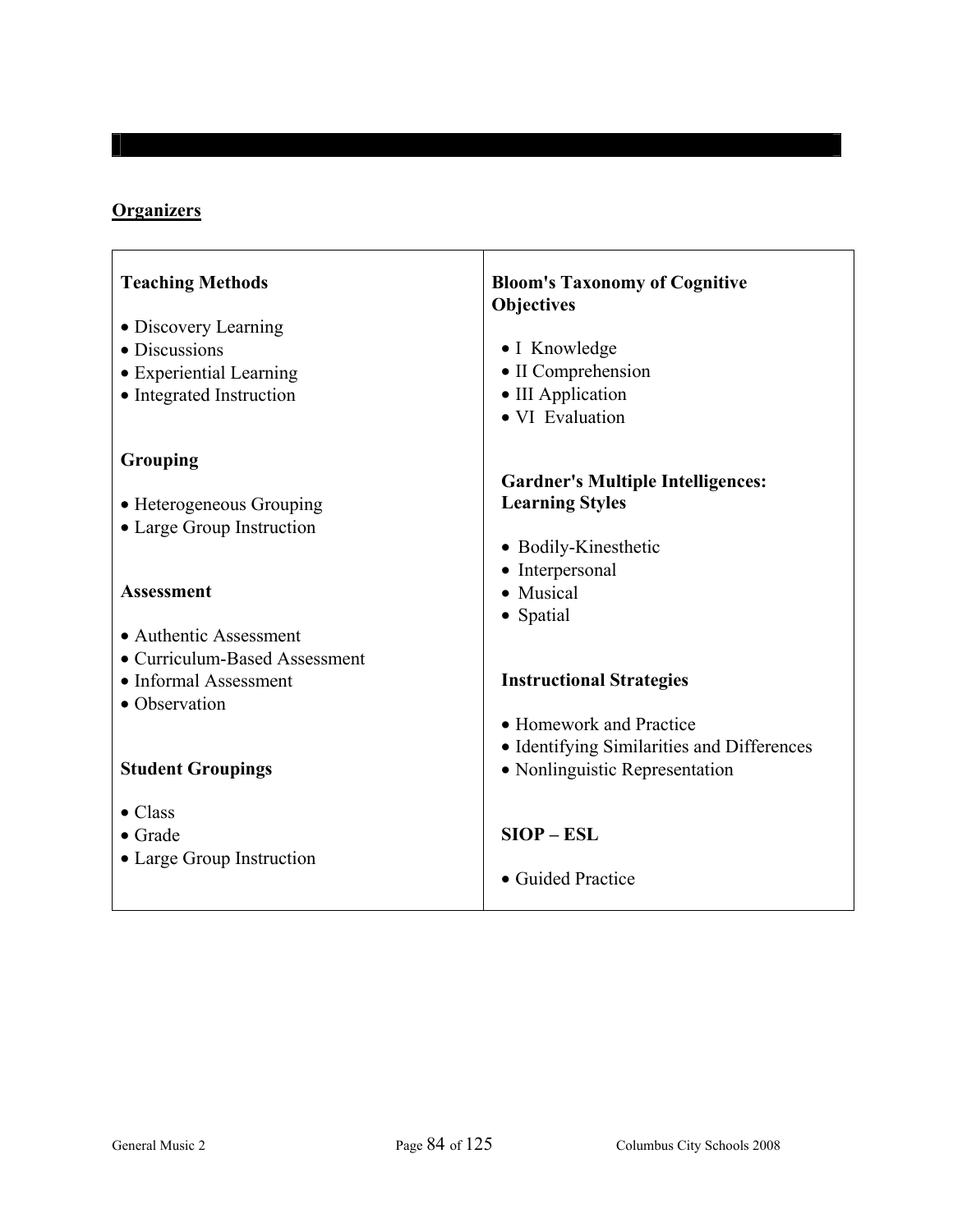



| <b>Instructional Unit</b> | Grade 2, General Music, March                                                                                                                                                                                                |
|---------------------------|------------------------------------------------------------------------------------------------------------------------------------------------------------------------------------------------------------------------------|
| Title:                    | <b>Brass and Percussion</b>                                                                                                                                                                                                  |
| Subject:                  | <b>General Music</b>                                                                                                                                                                                                         |
| <b>Grade Range:</b>       | 2                                                                                                                                                                                                                            |
| <b>Description:</b>       | In this lesson, students identify brass and percussion instruments visually<br>and aurally, moving to show aural recognition of the instruments and<br>pointing to the correct instruments to show visual/aural recognition. |
| <b>Duration:</b>          | 40 minutes                                                                                                                                                                                                                   |
| <b>Author:</b>            | Casey Sanders                                                                                                                                                                                                                |
| <b>Publisher:</b>         | Columbus City Schools                                                                                                                                                                                                        |
| <b>Keywords:</b>          | Brass Instruments; Percussion Instruments                                                                                                                                                                                    |

| <b>Content Standard 6:</b> | Listening to, analyzing, responding to, and describing music                |
|----------------------------|-----------------------------------------------------------------------------|
| Benchmark C:               | Identify and classify the sounds of instruments.                            |
| GLI 1:                     | Identifies brass and percussion instruments visually and<br>aurally. GM26C1 |

### **Lesson Assessment**

• Students identify brass and percussion instruments visually and aurally through the song "Olympic Fanfare" and two *Recorded Lessons*.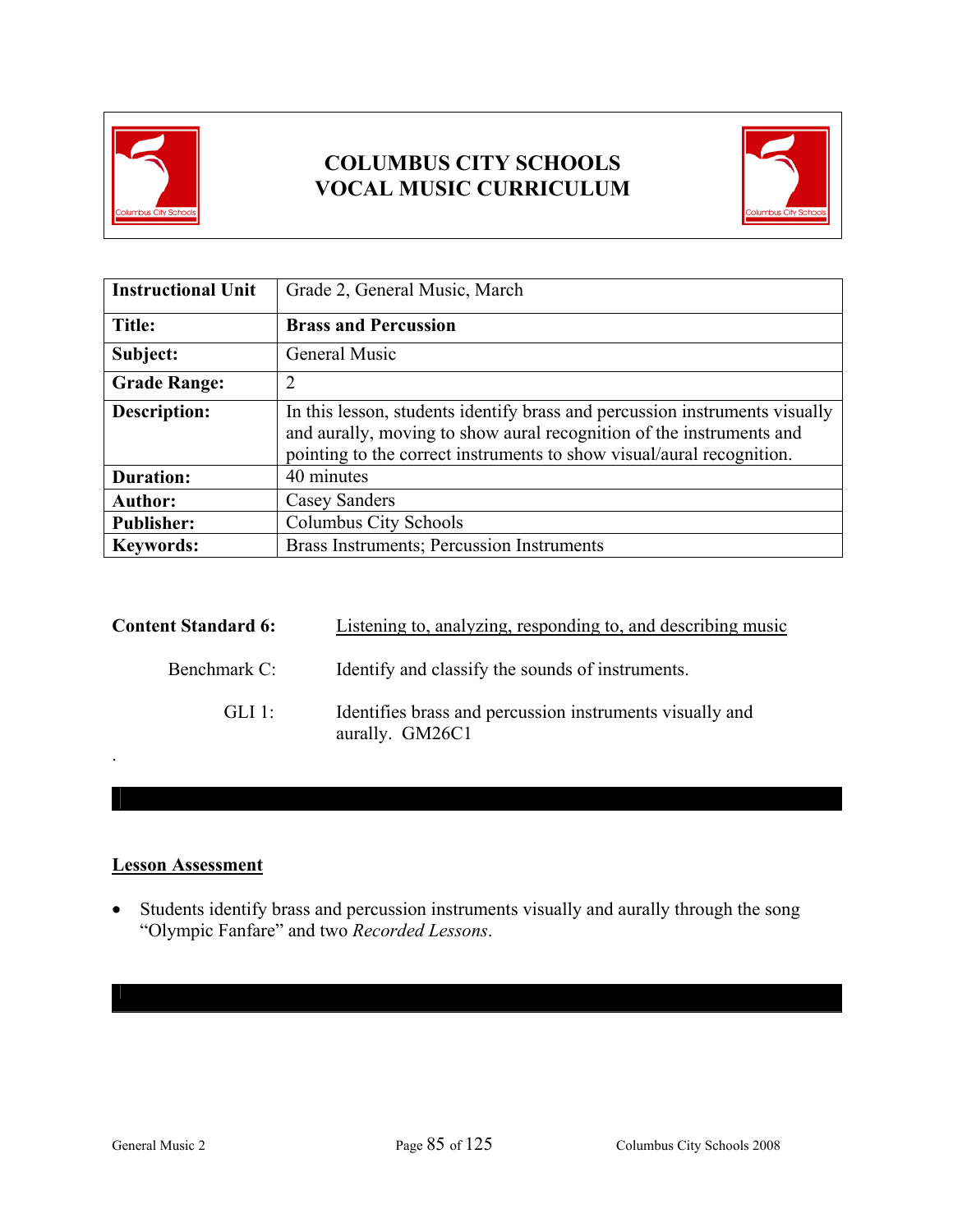### **Pre-Assessment**

• Students read Share the Music 2, page 297, and listen to *Recorded Lesson "Interview with Warren Deck"* (CD 6, track 18). They identify to which instrument family the tuba belongs.

### **Instructional Strategies**

- Students read Share the Music, pages 230-231, then listen to *Recorded Lesson "Sounds of Brass Instruments"* (CD 5, track 6). They point to each instrument as it is first named then played (Summative Assessment).
- Students divide into four groups (trumpet, trombone, French horn, and tuba), listen to *Recorded Lesson "Moving to Brass Instrument Sounds,"* and move by imitating how the instrument is played to show aural recognition of the four brass instruments (CD 5, track 9; Summative Assessment).
- Students review pitched and unpitched percussion instruments (Share the Music 2, pages 112-113), listen to *Recorded Lesson "Identifying Families of Unpitched Instruments,"* and point to the picture of each family of instruments as it is heard (CD 3, track 8; Summative Assessment).
- Students listen to *Recorded Lesson "Moving Pathways with Unpitched Instruments"* and move to identify the instrument families (Share the Music 2, page 129; Summative Assessment).
- Students read Share the Music 2, pages 26-27, then follow the listening map as they listen to "Olympic Fanfare" (CD 1, track 1). Students create movements to show aural recognition of brass and percussion instruments. Students listen to "Olympic Fanfare again, using appropriate movements" (Summative Assessment).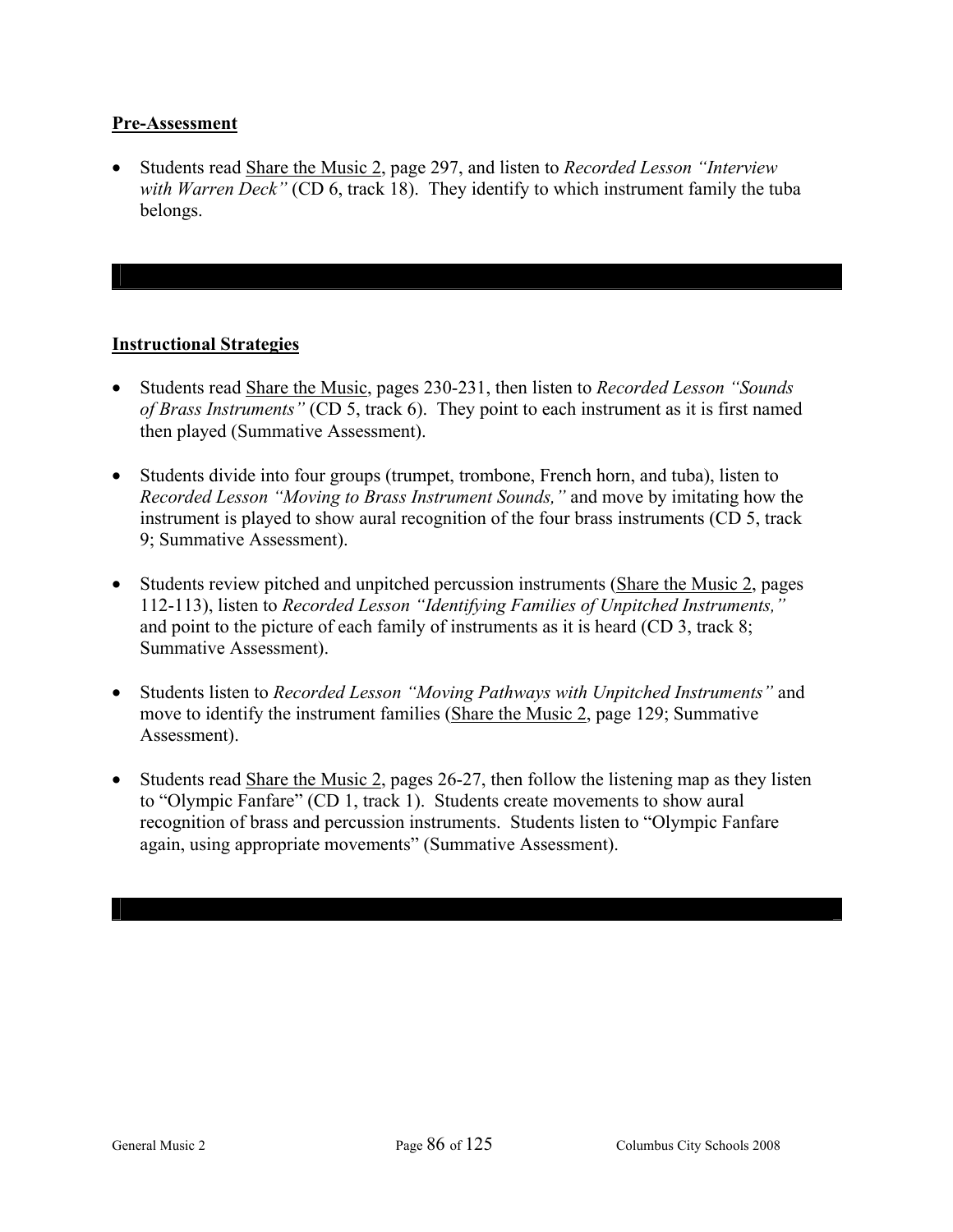## **District Adopted Textbook/Supplemental Materials**

- Share the Music 2, CDs 1, 3, 5, 6
- Share the Music Teacher's Edition
- Share the Music  $2 -$  Student Edition

### **Materials/Resources**

• CD player

## **Re-Teach**

- *Alternate Teaching Strategy* (Share the Music Teacher's Edition, page 230).
- *Alternate Teaching Strategy* (Share the Music Teacher's Edition, page 232).

## **Extension**

- *Science Connection: Exploring Brass Sounds* (Share the Music Teacher's Edition, page 231).
- *Enrichment: "Brass Family" Game* (Share the Music Teacher's Edition, page 230).

## **Writing Connections**

• Graphic organizer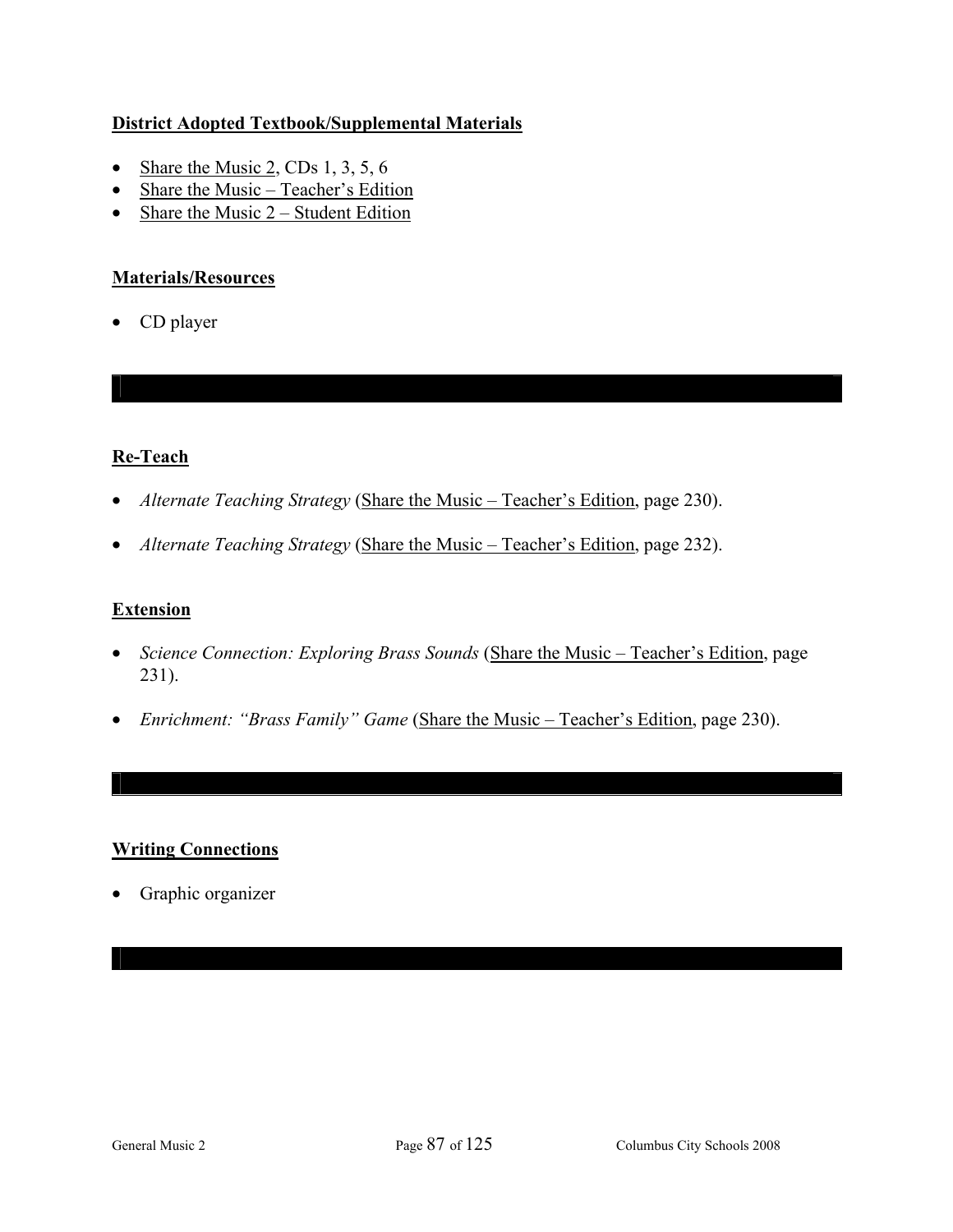## **Organizers**

| <b>Teaching Methods</b>   | <b>Bloom's Taxonomy of Cognitive</b><br><b>Objectives</b> |
|---------------------------|-----------------------------------------------------------|
| • Discovery Learning      |                                                           |
| • Experiential Learning   | • I Knowledge                                             |
|                           | • II Comprehension                                        |
|                           | • III Application                                         |
| <b>Grouping</b>           | · IV Analysis                                             |
| • Heterogeneous Grouping  | • V Synthesis<br>• VI Evaluation                          |
| • Large Group Instruction |                                                           |
|                           |                                                           |
|                           | <b>Gardner's Multiple Intelligences:</b>                  |
| <b>Assessment</b>         | <b>Learning Styles</b>                                    |
| • Authentic Assessment    | • Bodily-Kinesthetic                                      |
| • Informal Assessment     | • Interpersonal                                           |
| • Observation             | • Musical                                                 |
|                           |                                                           |
| <b>Student Groupings</b>  |                                                           |
|                           | <b>Instructional Strategies</b>                           |
| $\bullet$ Class           | • Identifying Similarities and Differences                |
| $\bullet$ Grade           | • Nonlinguistic Representation                            |
| • Large Group Instruction |                                                           |
|                           |                                                           |
|                           | $SIOP - ESL$                                              |
|                           | • Hands-On Activities                                     |
|                           | • Interaction                                             |
|                           |                                                           |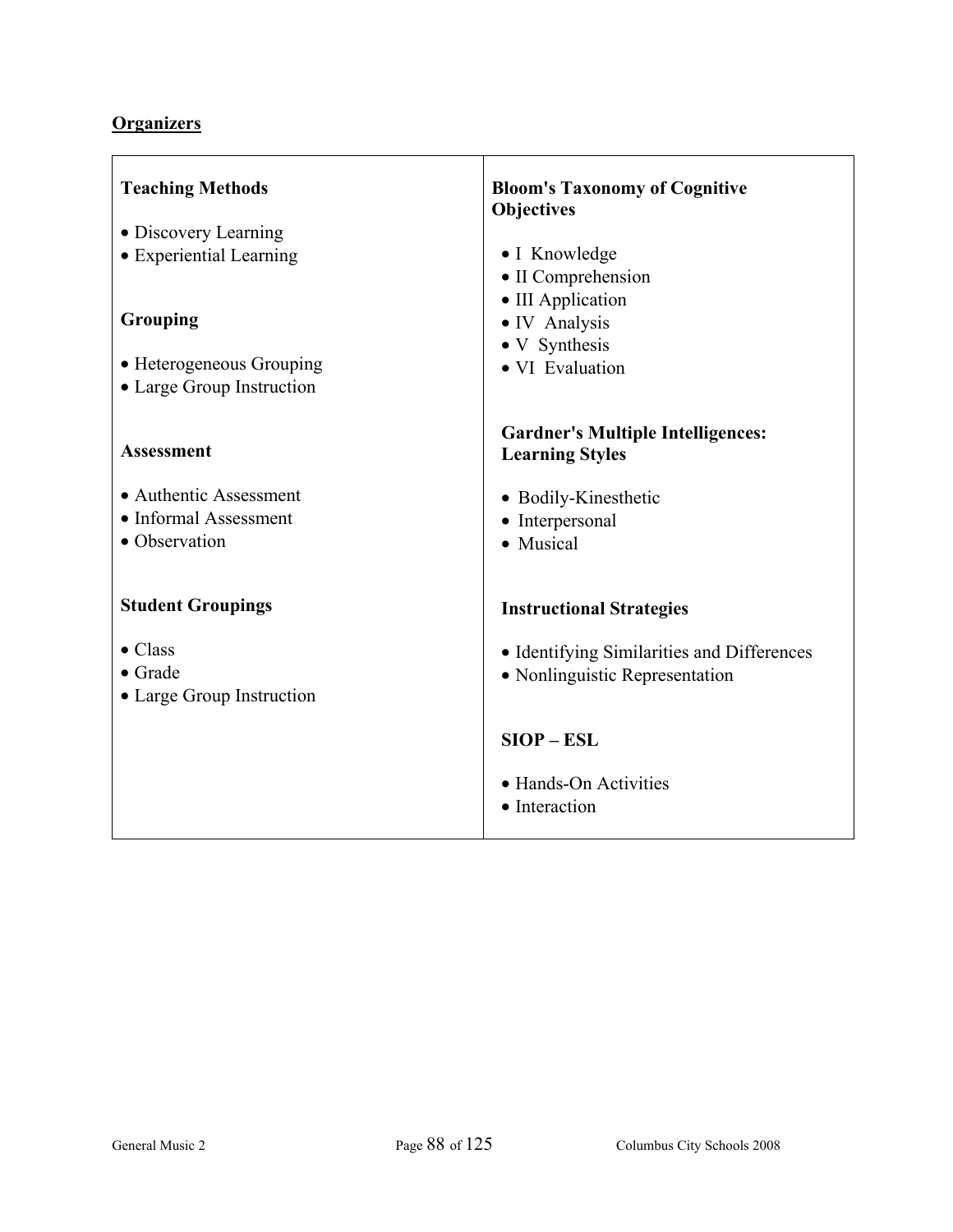



| <b>Instructional Unit</b> | Grade 2, General Music, March                                                                                                 |
|---------------------------|-------------------------------------------------------------------------------------------------------------------------------|
| <b>Title:</b>             | <b>Form in Music</b>                                                                                                          |
| Subject:                  | General Music                                                                                                                 |
| <b>Grade Range:</b>       | 2                                                                                                                             |
| <b>Description:</b>       | In this lesson, students identify, describe, and respond to musical forms<br>through singing, moving, listening, and reading. |
| <b>Duration:</b>          | 40 minutes                                                                                                                    |
| <b>Author:</b>            | Casey Sanders                                                                                                                 |
| <b>Publisher:</b>         | Columbus City Schools                                                                                                         |
| <b>Keywords:</b>          | Same and Different Phrases; AB; ABA; Rondo; Call and Response                                                                 |

| <b>Content Standard 6:</b> | Listening to, analyzing, responding to, and describing music                                                                 |
|----------------------------|------------------------------------------------------------------------------------------------------------------------------|
| Benchmark B:               | Listen to a varied repertoire of music and analyze the structure.                                                            |
| GLI 1:                     | Identifies, describes, and responds to music forms: same and<br>different phrases, AB, ABA, rondo, and call/response. GM26B1 |

## **Lesson Assessment**

• Students identify, describe, and respond to the musical forms of "Contre-danse," "Ucha Tirvach," and "Hop Old Squirrel."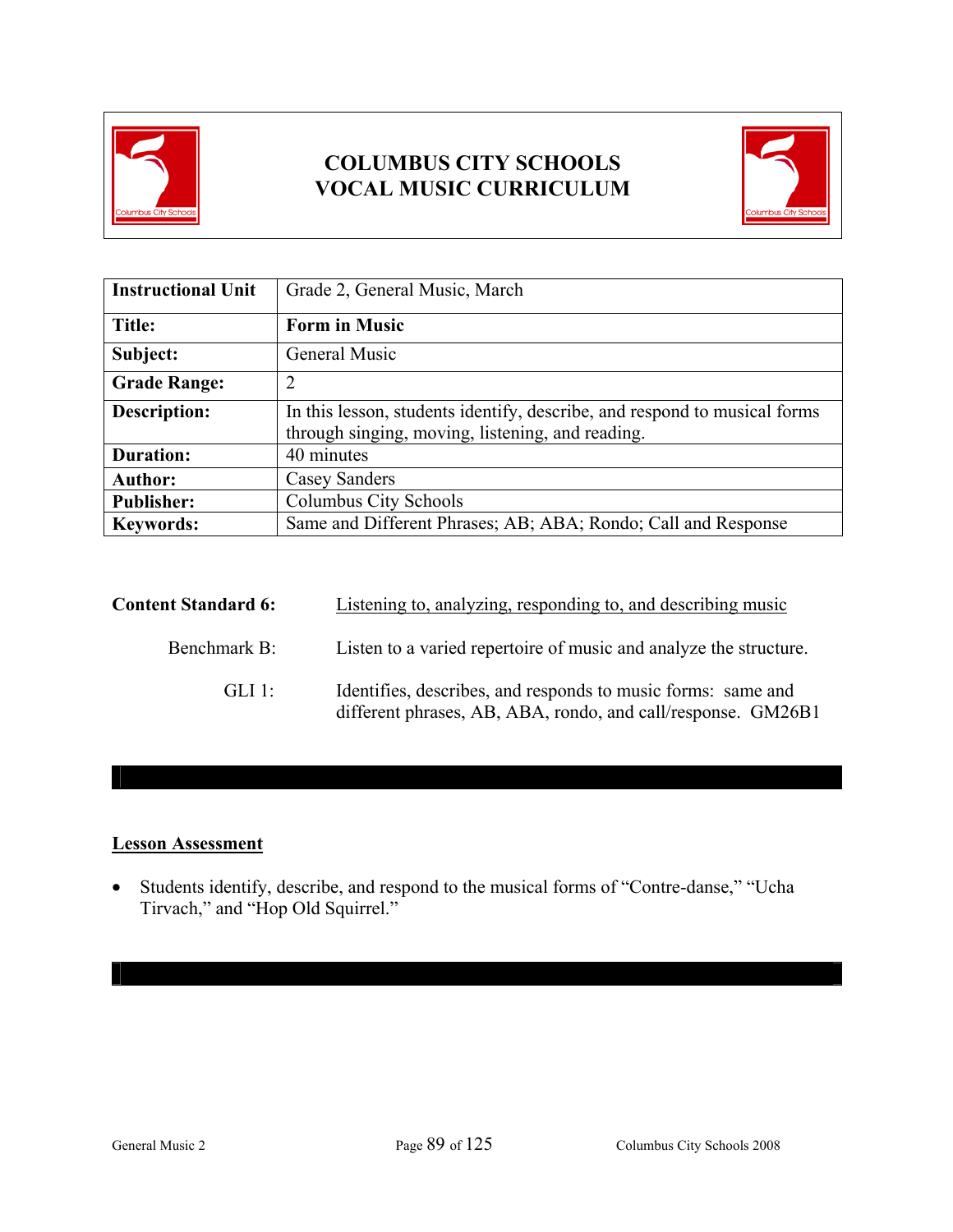### **Pre-Assessment**

- Students imitate the teacher moving and speaking by playing a type of "Simon Says" game. Then students work in pairs, taking turns imitating partner's motions exactly.
- Students read Share the Music 2, page 214, listen to "Bill Grogan's Goat," and raise a hand when they hear the echo parts (CD 4, track 39). Class discusses the story told in the song, listens to the song again, and sings the echo parts.

### **Instructional Strategies**

- Students read Share the Music 2, page 166, listen to "Hop Old Squirrel" and find the nonsense syllables (CD 4, track 5). Students sing the song and follow the melodic shape by pointing to each acorn (Formative Assessment).
- Students listen to *Recorded Lesson "The Acorn Mystery"* (CD 4, track 6) and identify the pitch between *mi* and *do*. They then compare the four phrases that comprise "Hop Old Squirrel" and identify those that are the same and those that are different (Summative Assessment).
- Students look at page 170, and predict what they think the story will be about. Students listen to *Recorded Lesson "Ernest Siva Teaches 'Ucha Tirvarch'"* to hear the story, learn the melody, and for the pronunciation (Share the Music 2, page 170; CD 4, track 8).
- Students sing "Ucha Tirvarch" (CD 4, track 9). They pat the beat and stop when they think a new part of the song begins. They listen again to check their movements (Formative Assessment).
- Students review the story, then find the pictures that represent the two sections and identify them as A and B (Share the Music 2, pages 170-171; Summative Assessment).
- Students read page 171, and listen to the song again. They touch the picture identified as A during the verses and pat with the beat on the picture identified as B during the refrain (Summative Assessment).
- Students read Share the Music 2, pages 260-261, and develop a list of locomotor movements.
- Students listen to *Recorded Lesson "Moving to 'Contre-danse,'"* and develop a movement to do with a partner during the A section (CD 5, track 31).
- Students listen to the A section, visualize, practice, and refine their movement (Formative Assessment).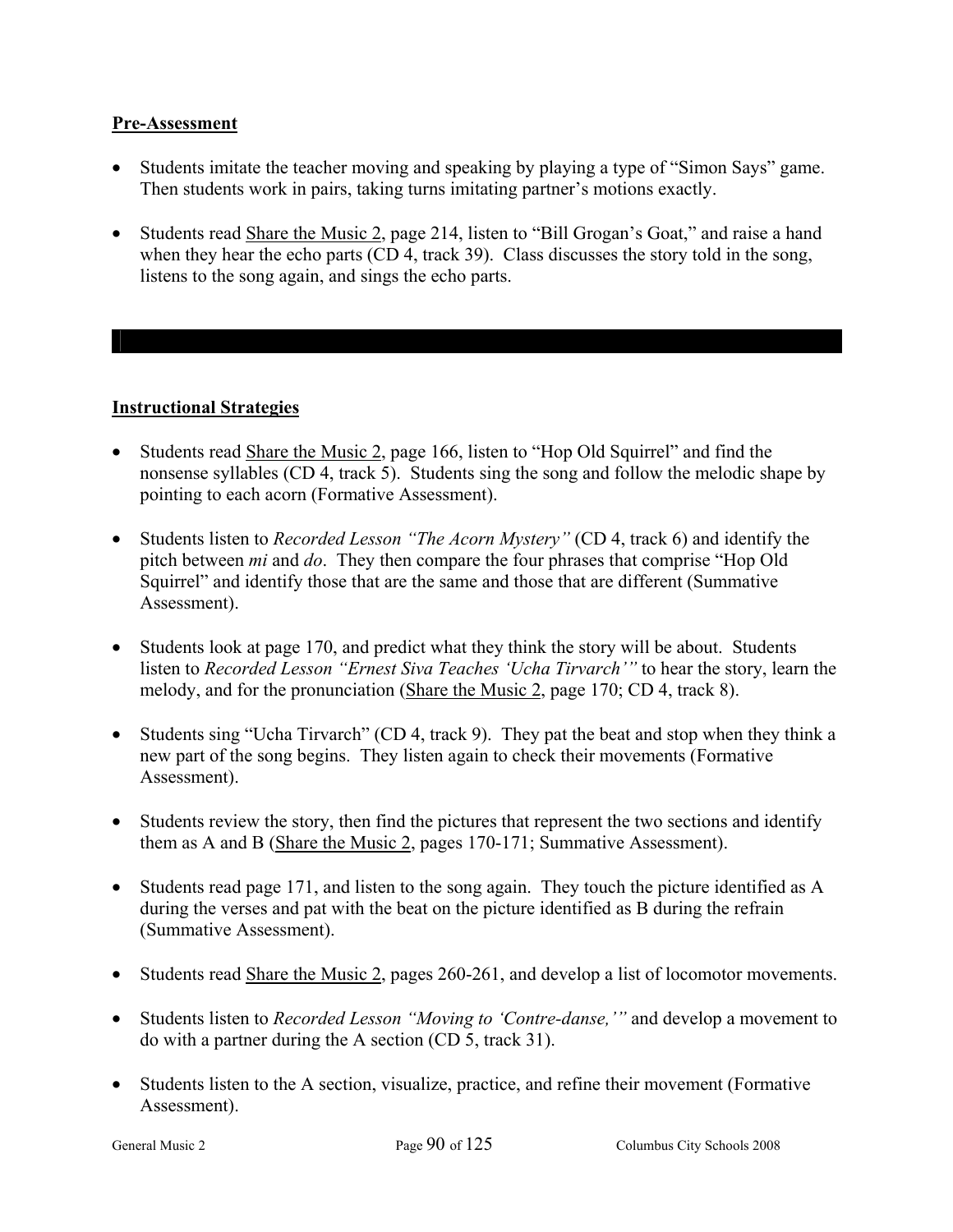• Students listen to the complete "Contre'danse" and move as planned with only the A section (CD 5, track 32; Summative Assessment).

### **District Adopted Textbook/Supplemental Materials**

- Share the Music 2, CDs 1, 4, 5
- Share the Music Teacher's Edition
- Share the Music Student Edition

## **Materials/Resources**

- Pencils
- CD player
- Pitched instruments (e.g., melody bells, metallophones; Re-Teach only)

## **Re-Teach**

- Students listen to *Recorded Lesson "Echoing Rhythms and Pitches"* (Share the Music 2, page 215; CD 5, track 1), and echo rhythms by using two levels of body percussion (beginning with clapping, then adding patting). They echo rhythms on pitched instruments, using the pitches F, G, A, C, and D.
- Students listen to "Kye, Kye Kule" and identify it as an echo song (Share the Music 2, page 21; CD 1, track 16). Student volunteers take turns leading the song as the class echoes.
- Students listen to "Sally Go Round the Sun" and follow the words on page 164 (Share the Music 2, pages 164-165; CD 4, track 4). They look at page 165, and trace a path with their fingers on their books around the sun, moon, and chimney tops as they listen to the song again. Students compare the three phrases on page 165, and identify the same and different phrases. They sing entire song again and play the game (*Enrichment: Game for "Sally Go Round the Sun;* " Share the Music 2 – Teacher's Edition, page 164).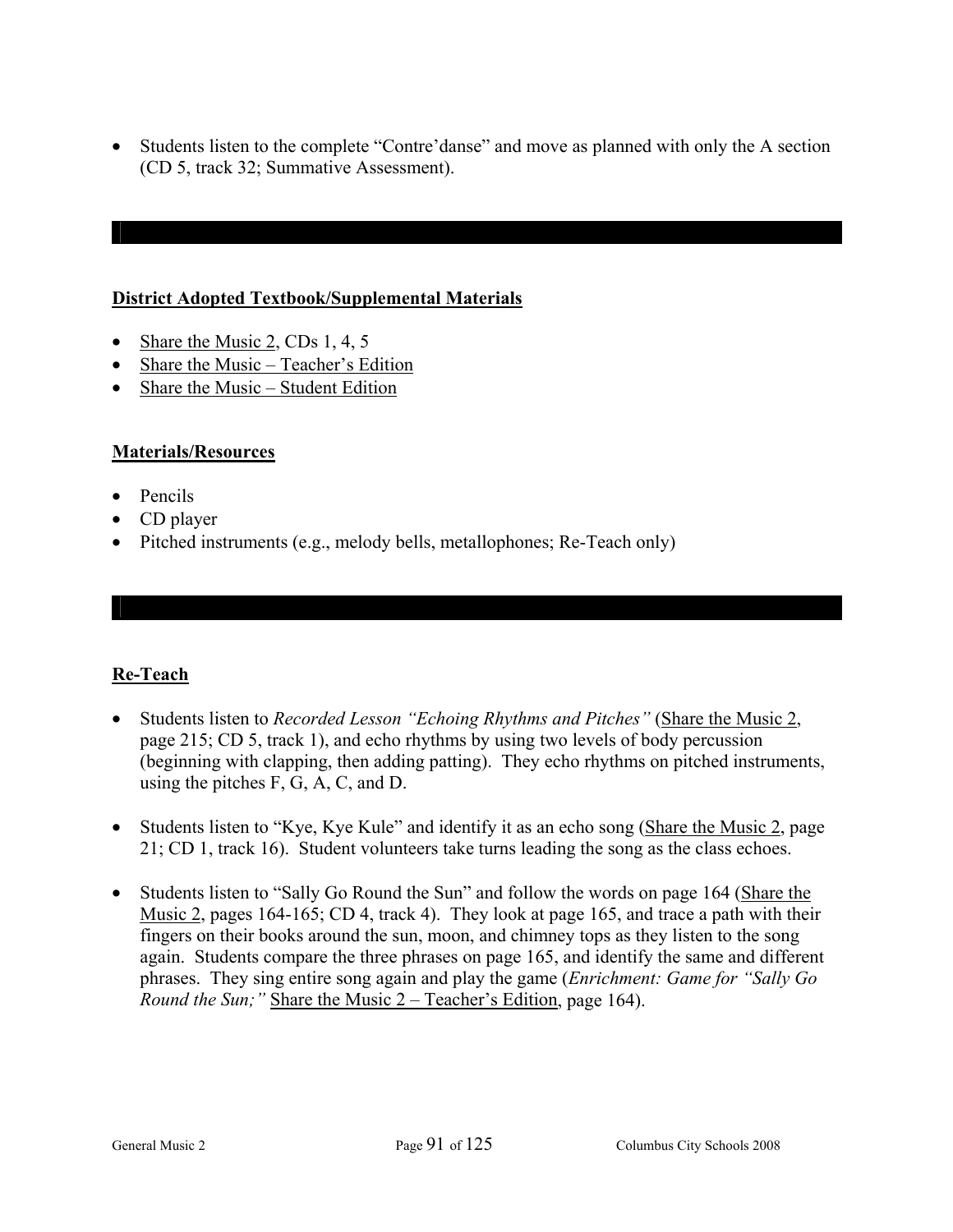## **Extension**

- Students create verses about other animals for "Goin' to the Zoo" (Share the Music 2, page 258; CD 5, track 30). They develop a list of animals (nouns), a list of movements (verbs), and form short phrases or sentences combining items from these lists. Students also add adjectives and adverbs. They try the phrases with the melody, adjusting either the words or the melody to fit.
- Students illustrate the verses they created for "Goin' to the Zoo," and make a book showing all the original and new sections of the song. Students may draw the illustrations on transparencies and display them while they sing the song. The class shares the song and book (or transparencies) with a younger grade or invites parents for a songbook day, during which they sing the song and give parents a copy.

## **Writing Connections**

• Graphic organizer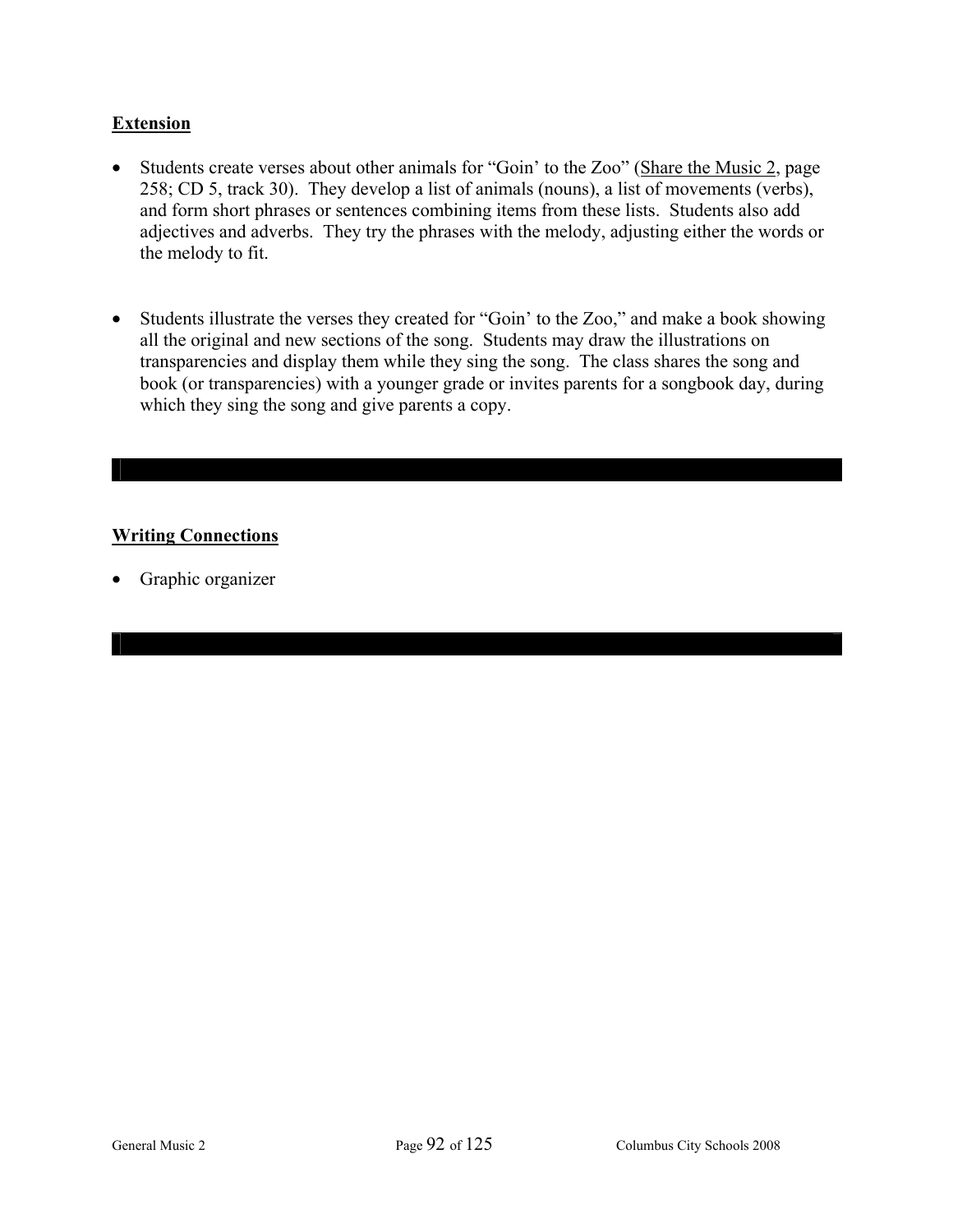## **Organizers**

| <b>Teaching Methods</b><br>• Brainstorming<br>• Cooperative Learning<br>• Demonstrations<br>• Discovery Learning<br>• Discussions<br>• Integrated Instruction<br>• Multiple Activities | <b>Bloom's Taxonomy of Cognitive</b><br><b>Objectives</b><br>• I Knowledge<br>• II Comprehension<br>• III Application<br>• IV Analysis<br>• VI Evaluation |
|----------------------------------------------------------------------------------------------------------------------------------------------------------------------------------------|-----------------------------------------------------------------------------------------------------------------------------------------------------------|
| Grouping                                                                                                                                                                               | <b>Gardner's Multiple Intelligences:</b><br><b>Learning Styles</b>                                                                                        |
| • Heterogeneous Grouping<br>• Large Group Instruction                                                                                                                                  | • Bodily-Kinesthetic<br>• Interpersonal<br>• Musical                                                                                                      |
| <b>Assessment</b>                                                                                                                                                                      | • Spatial                                                                                                                                                 |
| • Authentic Assessment<br>• Curriculum Based Assessment<br>• Informal Assessment<br>• Observation<br><b>Student Groupings</b>                                                          | <b>Instructional Strategies</b><br>• Cooperative Learning<br>• Identifying Similarities and Differences<br>• Nonlinguistic Representation<br>• Practice   |
| $\bullet$ Class<br>$\bullet$ Grade<br>• Heterogeneous Grouping<br>• Large Group Instruction                                                                                            | $SIOP - ESL$<br>• Hands-On Activities<br>• Integration of Reading, Writing,<br>Speaking, and Listening Skills<br>• Interaction                            |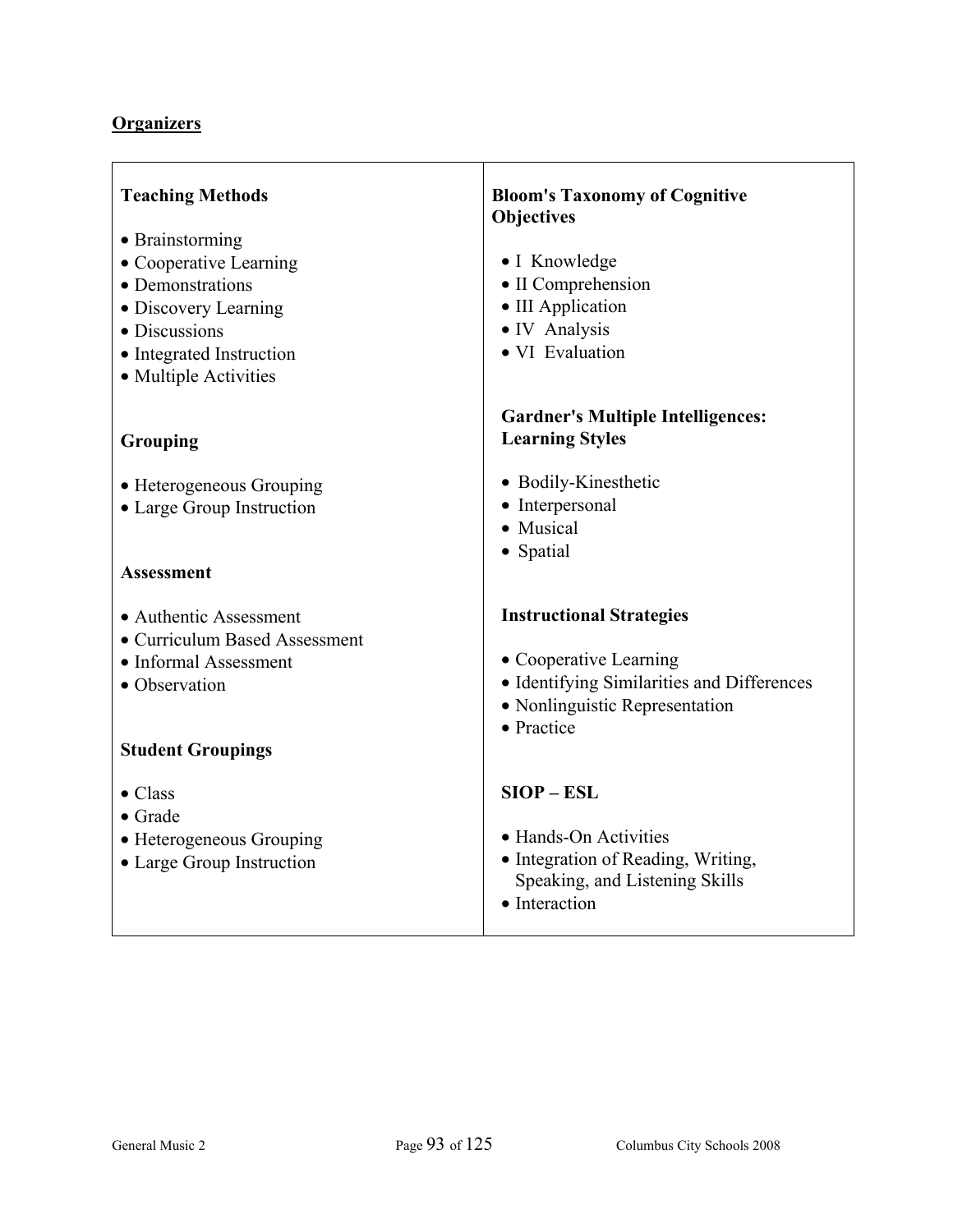



| <b>Instructional Unit</b> | Grade 2, General Music, March                                                                                                                                                                                                                                                                                                                                                                                                                      |  |
|---------------------------|----------------------------------------------------------------------------------------------------------------------------------------------------------------------------------------------------------------------------------------------------------------------------------------------------------------------------------------------------------------------------------------------------------------------------------------------------|--|
| <b>Title:</b>             | Perform, Improvise, and Evaluate                                                                                                                                                                                                                                                                                                                                                                                                                   |  |
| Subject:                  | General Music                                                                                                                                                                                                                                                                                                                                                                                                                                      |  |
| <b>Grade Range:</b>       | $\overline{2}$                                                                                                                                                                                                                                                                                                                                                                                                                                     |  |
| <b>Description:</b>       | In this lesson, students create, notate, arrange, and perform short pieces<br>of music using a variety of classroom instruments, body percussion and<br>electronic sounds; improvise simple rhythmic and melodic variations on<br>familiar melodies; maintain independent instrumental parts in music<br>representing diverse genres and cultures; and reflect and discuss their<br>own and others' compositions, arrangements and improvisations. |  |
| <b>Duration:</b>          | 40 minutes                                                                                                                                                                                                                                                                                                                                                                                                                                         |  |
| <b>Author:</b>            | Casey Sanders                                                                                                                                                                                                                                                                                                                                                                                                                                      |  |
| <b>Publisher:</b>         | Columbus City Schools                                                                                                                                                                                                                                                                                                                                                                                                                              |  |
| <b>Keywords:</b>          | Improvise; Create; Arrange; Evaluate                                                                                                                                                                                                                                                                                                                                                                                                               |  |

| <b>Content Standard 2:</b> | Performing on instruments, alone and with others, a varied<br>repertoire of music                     |
|----------------------------|-------------------------------------------------------------------------------------------------------|
| Benchmark B:               | Perform in groups, with appropriate expression, music<br>representing diverse genres and cultures.    |
| $GLI$ 1:                   | Maintains independent instrumental parts in music representing<br>diverse genres and cultures. GM22B1 |
| <b>Content Standard 3:</b> | Improvising melodies, variations, and accompaniments.                                                 |
| Benchmark A:               | Create and perform melodies, variations, and accompaniments.                                          |
| $GLI$ 3:                   | Improvises simple rhythmic and melodic variations on familiar<br>melodies. GM23A3                     |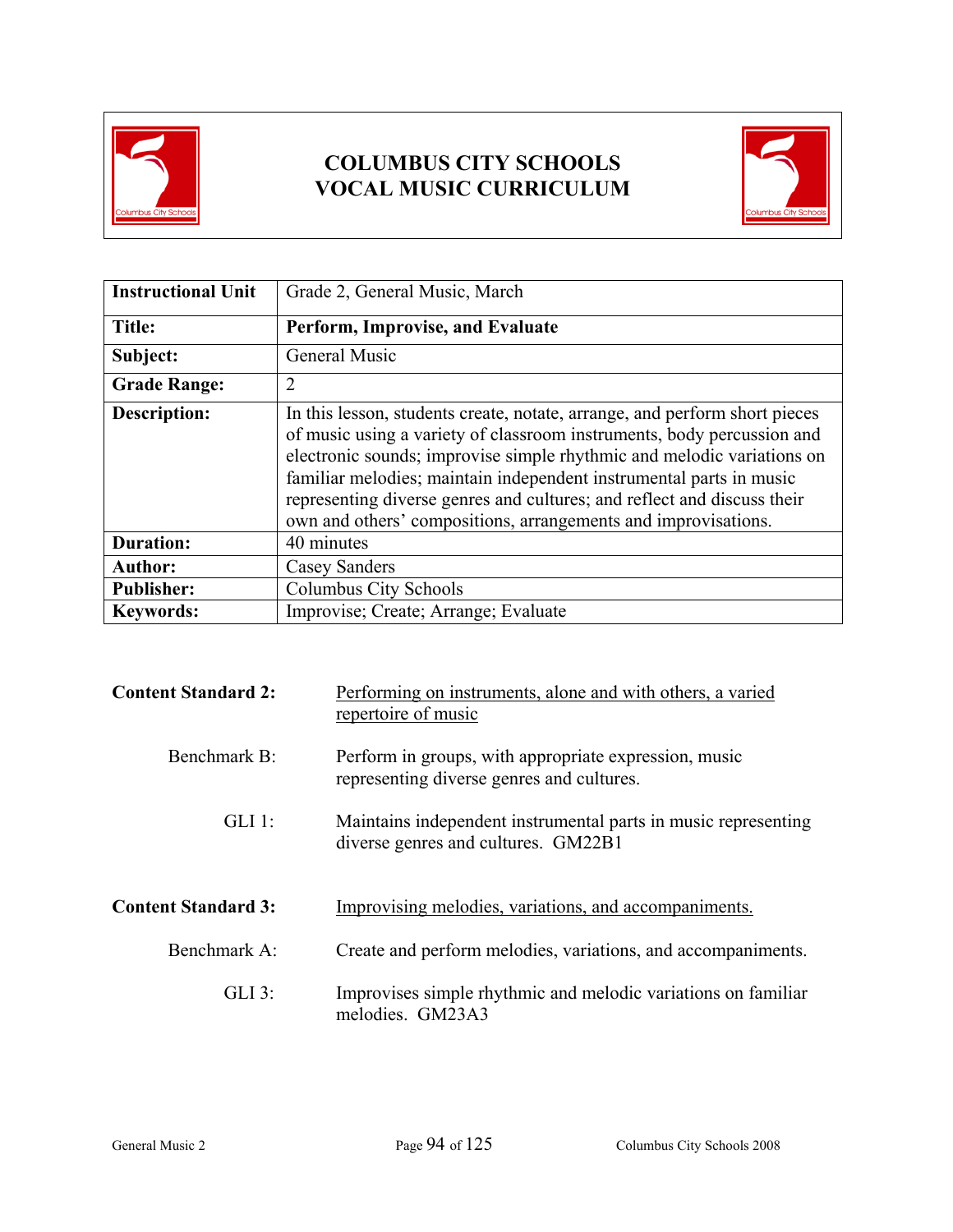| <b>Content Standard 4:</b> | Composing and arranging music within specified guidelines                                                                                                         |
|----------------------------|-------------------------------------------------------------------------------------------------------------------------------------------------------------------|
| Benchmark $A^T$            | Create, notate, arrange, and perform short pieces of music<br>using a variety of classroom instruments, body percussion and<br>electronic sounds.                 |
| $GLI$ 1:                   | Creates and arranges music to accompany readings or<br>dramatizations using a variety of classroom instruments, body<br>percussion, and electronic sounds. GM24A1 |
| <b>Content Standard 7:</b> | Evaluating music and music performances                                                                                                                           |
| Benchmark A:               | Discuss performances and compositions.                                                                                                                            |
| $GLI$ 2:                   | Reflects and discusses their own and others' compositions,<br>arrangements, and improvisations. GM27A2                                                            |

### **Lesson Assessment**

- Students maintain independent instrumental parts in a sound piece they create to accompany the poem "Froggy Boggy."
- Students improvise simple rhythmic variations for Frère Jacques.
- Students reflect and discuss their own and others' "Froggy Boggy" composition using the "Create a Sound Piece Rubric" as a guide.
- Students create and arrange music to accompany the poem "Froggy Boggy," using a variety of classroom instruments and/or body percussion.

### **Pre-Assessment**

• Students expressively read the poem "Until I Saw the Sea" *(*Share the Music 2, page 109), then add movement (*Movement: "Until I Saw the Sea;"* Share the Music 2 – Teacher's Edition, page 143). Students add body percussion sounds to accompany the poem.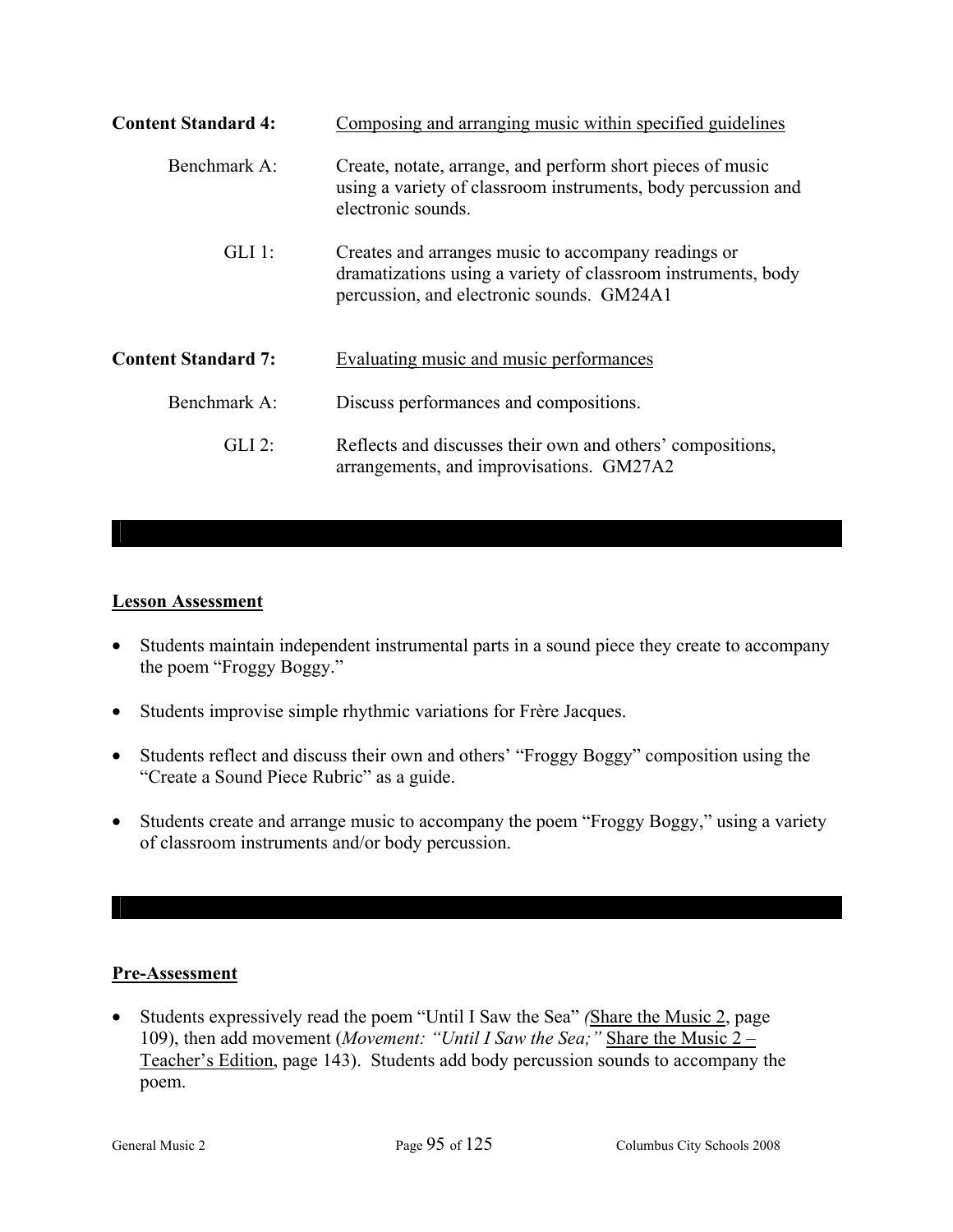### **Instructional Strategies**

- Students choose unpitched instruments to highlight each sentence of "Until I Saw the Sea" (*Playing Instruments: Unpitched Instruments*; Share the Music 2 – Teacher's Edition, pages 142-143; Formative Assessment).
- Students read the poem *Froggy Boggy,* then read steps 1-4 *(*Share the Music 2, page 241).
- In groups of up to six, students use the *Create a Sound Piece Rubric* to create a sound piece using any of the following: any instrument or combination of instruments in the room, pitched instruments only, unpitched instruments only, found sounds or environmental sounds only, body percussion and mouth sounds only. Students may add pantomimed movement if they wish. The groups practice and perform their pieces. Each group member maintains independent instrumental parts (Summative Assessment).
- Students use the *Create a Sound Piece Rubric* to discuss each of the performances. They tell which parts of each performance they liked and why (Summative Assessment).
- Students use the *Create a Sound Piece Rubric* to assess their group's success in choosing sounds to tell a story. In addition, students assess their group's ability to work together (Summative Assessment).
- Students improvise rhythmic/melodic variations on "Frère Jacques" (Share the Music 2, page 233; CD 5, track 7).
- Students read Share the Music 2, page 236, sing "Frère Jacques," and clap the rhythm.
- Students divide into two groups. Group one sings measures 1, 3, 5, and 7. Group two imitates, singing measures 2, 4, 6, and 8. The groups switch parts.
- Students sing the song again in two groups (groups *A* and *B*) and follow the rhythmic notation on page 236. Each group lines up in front of an instrument set up with the pitches FGACD. One instrument is the leader, the other is the imitator. A student from group *A* chooses and plays pitches using the rhythm in measure 1. Then a student from group B chooses and plays pitches using the rhythm in measure 2. Students continue this process for each line on page 237, until each student has a turn to play.
- Students then create variations of the rhythm of each line of "Frère Jacques" (Summative Assessment).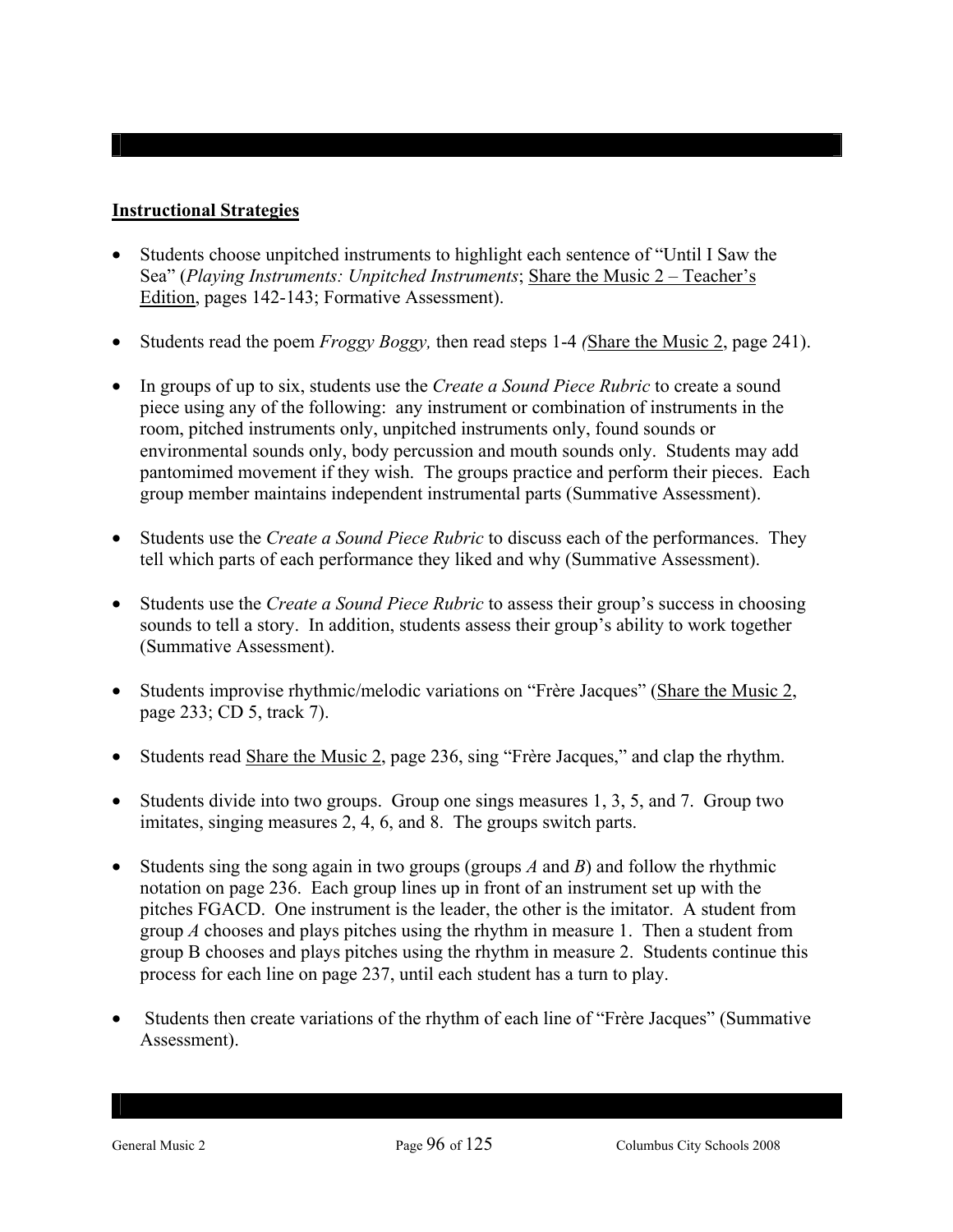## **District Adopted Textbook/Supplemental Materials**

- Share the Music 2, CDs 3, 5
- Share the Music 2 Teacher's Edition
- Share the Music  $2 Student Edition$

### **Materials/Resources**

- Pencils
- CD player
- Pitched and unpitched instruments
- *Create a Sound Piece Rubric*

## **Re-Teach**

- Students interpret the poem *If I Had a Donkey (*Share the Music 2, page 145), by expressively reading the poem aloud in these ways: all high pitches, all low pitches, fast, slowly, sadly, happily, and secretively. Students then read the poem and combine a variety of the elements they just explored.
- Students identify rhyming words and use those rhythms to play instruments (e.g., play the woodblock on "go" and "Oh, no, no;" play the guiro for "corn" and "born"). They create a performance piece: sing a "hee-haw" introduction, sing "Donkey, Donkey" (CD 3, track 24), say the poem, sing the song again, and add the ending at the bottom of page 145 (the *coda).*

### **Extension**

• Students in each group draw a pictorial representation of their sound piece by making one mark for each sound they play. They show the accents as well as the different kinds of sounds. This graphic representation, similar to a time line, can be written on a long piece of paper. Students might use a different color for each different instrument played, or they might use pictures of the story in sequence. The accented parts could be brighter or larger.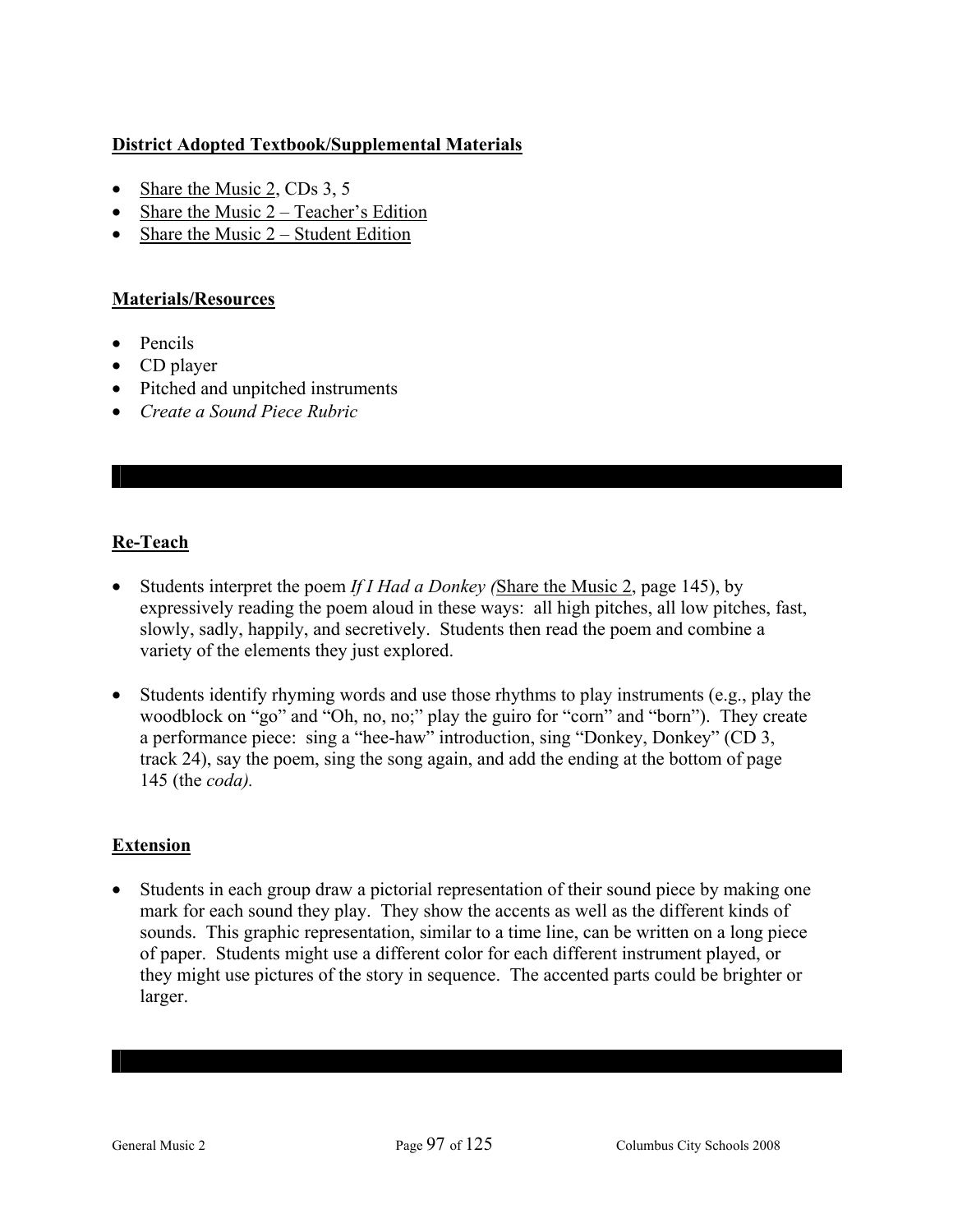## **Linked Materials**

• *Create a Sound Piece Rubric* 

### **Organizers**

 $\overline{1}$ 

| <b>Teaching Methods</b>       | <b>Bloom's Taxonomy of Cognitive</b><br><b>Objectives</b> |
|-------------------------------|-----------------------------------------------------------|
| • Cooperative Learning        |                                                           |
| • Discovery Learning          | • I Knowledge                                             |
| • Experiential Learning       | • II Comprehension                                        |
| • Hands-On Learning           | • III Application                                         |
|                               | · IV Analysis                                             |
|                               | • V Synthesis                                             |
| Grouping                      | • VI Evaluation                                           |
|                               |                                                           |
| • Large Group Instruction     | <b>Gardner's Multiple Intelligences:</b>                  |
|                               | <b>Learning Styles</b>                                    |
| <b>Assessment</b>             |                                                           |
|                               | • Bodily-Kinesthetic                                      |
| • Authentic Assessment        | • Interpersonal                                           |
| • Curriculum Based Assessment | • Linguistic                                              |
| • Informal Assessment         | • Musical                                                 |
| • Observation                 |                                                           |
|                               |                                                           |
| <b>Student Groupings</b>      | <b>Instructional Strategies</b>                           |
|                               |                                                           |
| $\bullet$ Class               | • Cooperative Learning<br>• Practice                      |
| $\bullet$ Grade               |                                                           |
| • Heterogeneous Grouping      |                                                           |
| • Large Group Instruction     |                                                           |
|                               |                                                           |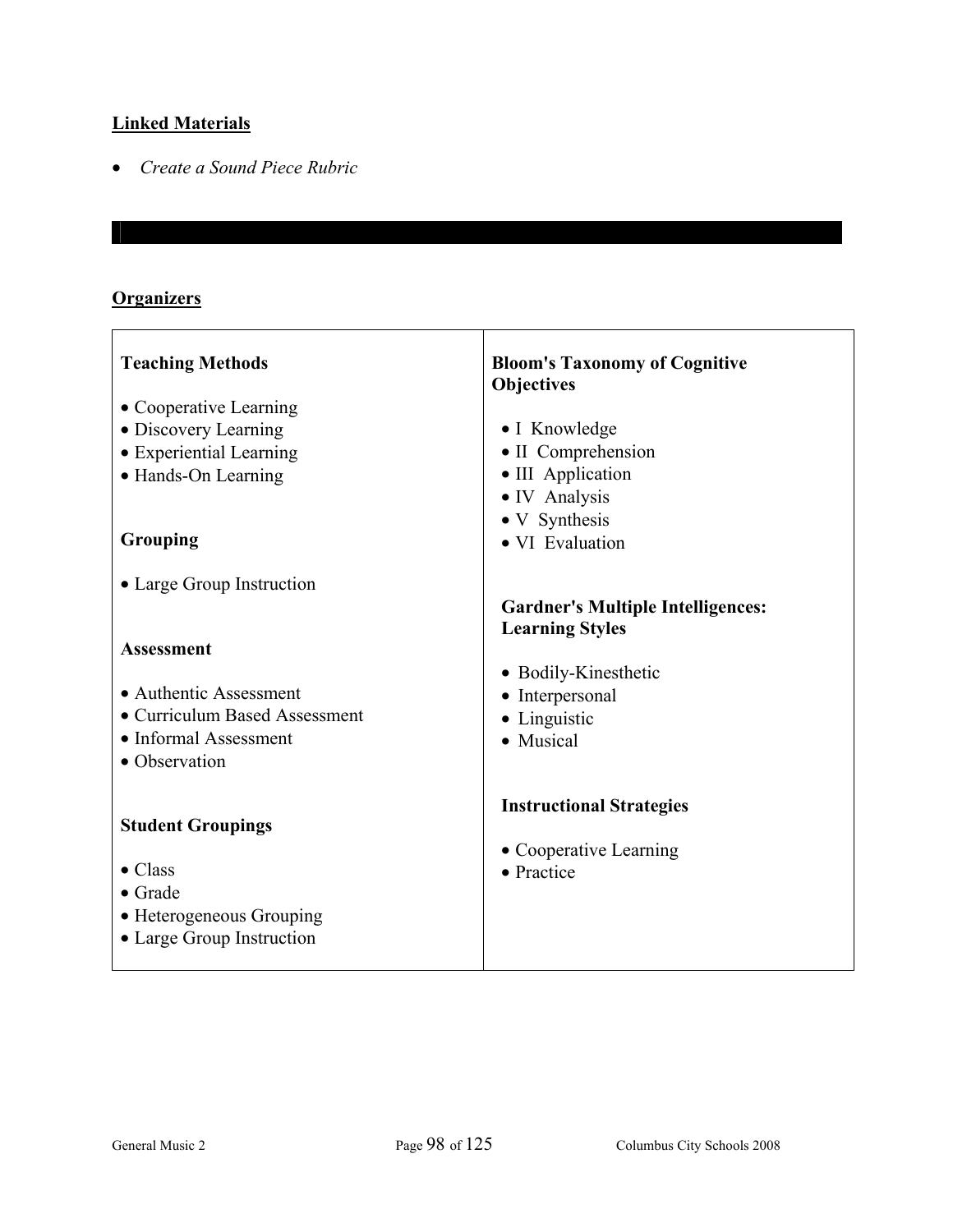# **CREATE A SOUND PIECE RUBRIC**

**NAMES:** 



|                        | $\overline{\mathbf{4}}$                                                                                                          | 3                                                                                                                                | $\overline{2}$                                                                             | $\mathbf{1}$                                                                                      |
|------------------------|----------------------------------------------------------------------------------------------------------------------------------|----------------------------------------------------------------------------------------------------------------------------------|--------------------------------------------------------------------------------------------|---------------------------------------------------------------------------------------------------|
| <b>Instrumentation</b> | Sound piece<br>included accents<br>and 2 of the<br>following:<br>instruments, body<br>percussion, or<br>environmental<br>sounds. | Sound piece<br>included accents<br>and 1 of the<br>following:<br>instruments, body<br>percussion, or<br>environmental<br>sounds. | Sound piece<br>included<br>instruments, body<br>percussion, or<br>environmental<br>sounds. | Sound piece did<br>not include<br>instruments, body<br>percussion, or<br>environmental<br>sounds. |
| <b>Creation</b>        | Each group<br>member created<br>their own<br>instrumental part.                                                                  | Over half of the<br>group members<br>created their own<br>instrumental parts.                                                    | Half of the group<br>members created<br>their own<br>instrumental parts.                   | Less than half of<br>the group members<br>created their own<br>instrumental parts.                |
| Performance            | Each group<br>member played<br>their own<br>instrumental part.                                                                   | Over half of the<br>group members<br>played their own<br>instrumental parts.                                                     | Half of the group<br>members played<br>their own<br>instrumental parts.                    | Less than half of<br>the group members<br>played their own<br>instrumental parts.                 |
| <b>Evaluation</b>      | Instrumental<br>sounds and accents<br>made the story<br>better.                                                                  | Instrumental<br>sounds and accents<br>helped to tell the<br>story.                                                               | Instrumental<br>sounds were added<br>to the story.                                         | No instrumental<br>sounds were added<br>to the story.                                             |
| <b>Group Work</b>      | Each group<br>member helped to<br>create and perform<br>the sound piece.                                                         | Most group<br>members helped to<br>create and perform<br>the sound piece.                                                        | Half of the group<br>members helped to<br>create and perform<br>the sound piece.           | Less than half of<br>the group members<br>helped to create<br>and perform the<br>sound piece.     |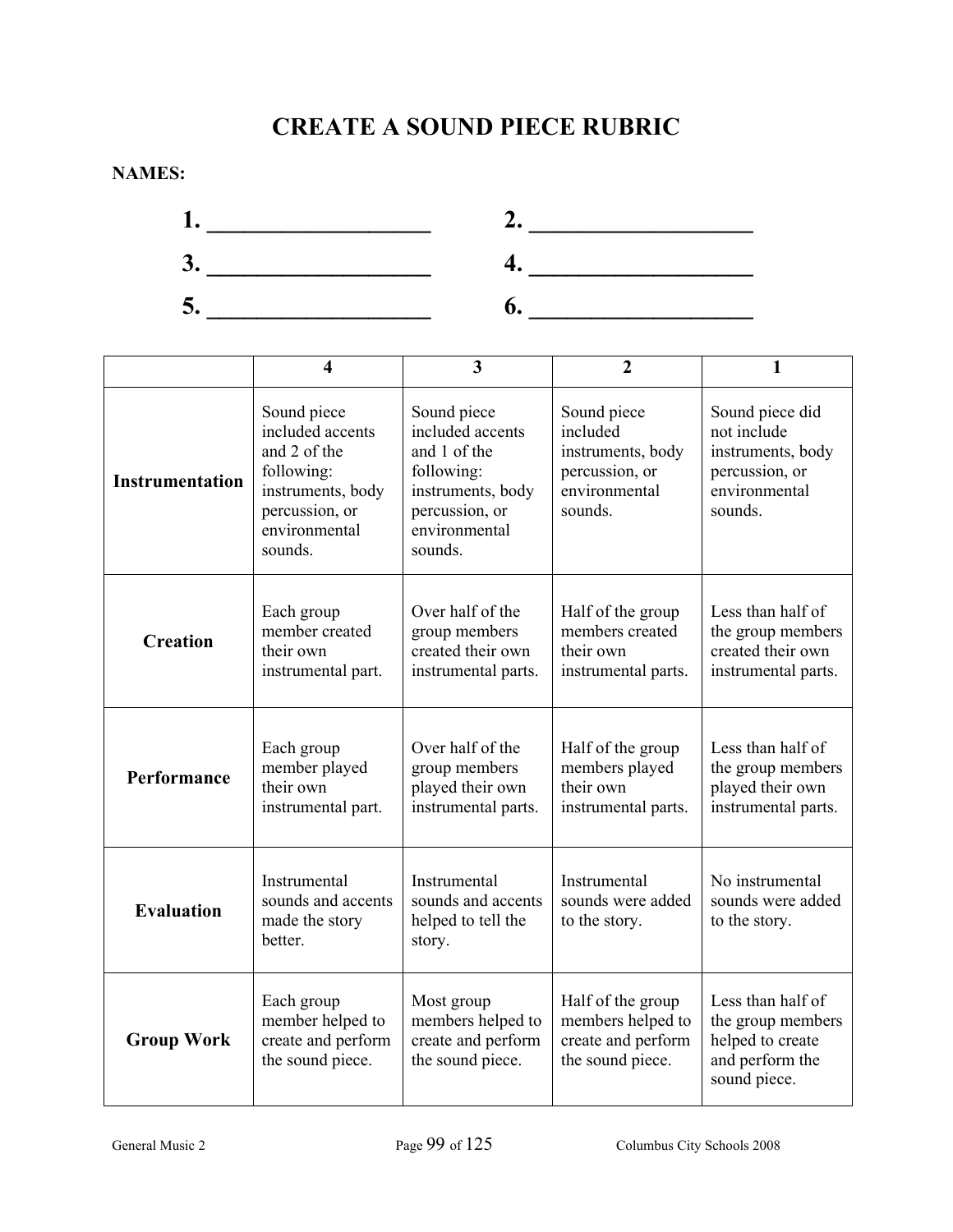# **General Music Scope and Sequence Second Grade**

| <b>Month</b> | <b>Theme</b>                          | <b>GLI</b>                                                                                                                             | <b>Standard</b><br><b>Benchmark</b><br><b>GLI</b> | <b>OGT Social Studies</b><br><b>Standards and</b><br><b>Benchmarks</b> | <b>OGT English Language</b><br><b>Arts Standards and</b><br><b>Benchmarks</b>                           |
|--------------|---------------------------------------|----------------------------------------------------------------------------------------------------------------------------------------|---------------------------------------------------|------------------------------------------------------------------------|---------------------------------------------------------------------------------------------------------|
|              |                                       |                                                                                                                                        | <b>Grading Period 4</b>                           |                                                                        |                                                                                                         |
| <b>April</b> | Singing                               | Sings independently, on pitch and<br>in rhythm, using correct posture,<br>breath support and tone.                                     | <b>GM21A1</b>                                     |                                                                        |                                                                                                         |
|              | Singing                               | Independently sings expressively,<br>using articulation, dynamics, and<br>tempi, songs representing diverse<br>genres and cultures.    | <b>GM21A2</b>                                     |                                                                        |                                                                                                         |
|              | Performing On<br>Instruments          | Performs in groups, with<br>appropriate expression, blending<br>timbres and dynamic levels.                                            | <b>GM22B2</b>                                     |                                                                        |                                                                                                         |
|              | Improvising                           | Improvises short melodies using a<br>variety of sound sources (e.g.,<br>classroom instruments, body<br>sounds, and electronic sounds). | <b>GM23A4</b>                                     |                                                                        |                                                                                                         |
|              | Reading and<br>Notating               | Reads articulation symbols: accent,<br>legato, and staccato.                                                                           | <b>GM25C1</b>                                     |                                                                        | Acquisition of Vocabulary $-B$ , D                                                                      |
|              | Reading and<br>Notating               | Identifies dal segno (D.S.).                                                                                                           | <b>GM25C4</b>                                     |                                                                        |                                                                                                         |
|              | Listening                             | Identifies, describes and responds to<br>music forms: same and different<br>phrases, AB, ABA, rondo, and<br>call/response.             | <b>GM26B1</b>                                     |                                                                        |                                                                                                         |
|              | Relationships to<br>Other Disciplines | Identifies and describes connections<br>between musical experiences and<br>those in other curricular subjects.                         | <b>GM28B1</b>                                     |                                                                        |                                                                                                         |
|              | Relation to<br>History and<br>Culture | Discusses the purpose of music<br>from selected historical periods.                                                                    | <b>GM29C2</b>                                     | People in Societies $-A$                                               | Reading Process: Concepts of Print,<br>Comprehension Strategies and Self-<br>Monitoring Strategies $-E$ |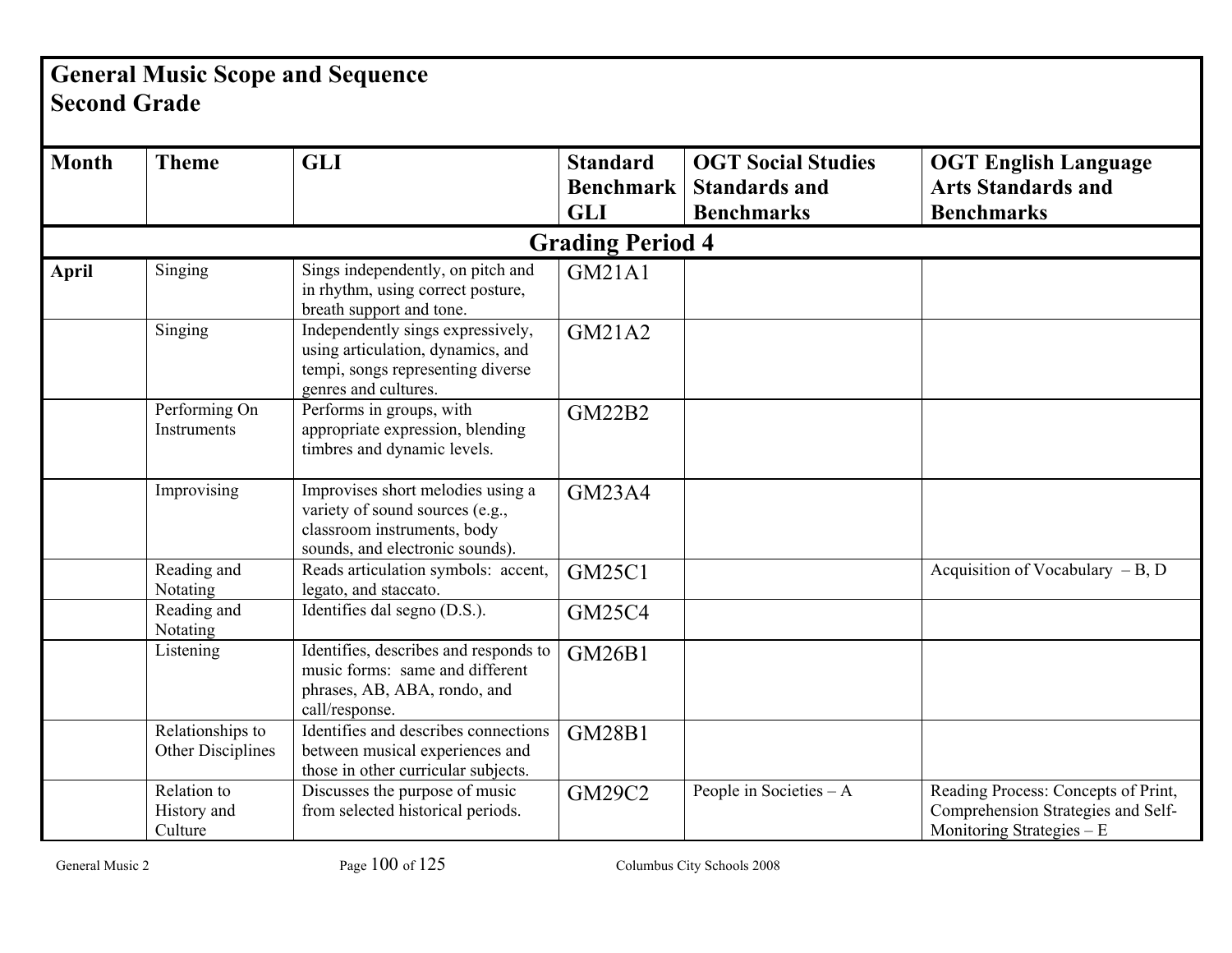|            | Relation to<br>History and<br>Culture | Describes uses of music in the<br><b>United States.</b>                                                                                                     | GM29C3        | People in Societies - A |                          |
|------------|---------------------------------------|-------------------------------------------------------------------------------------------------------------------------------------------------------------|---------------|-------------------------|--------------------------|
| <b>May</b> | Singing                               | Sings independently, on pitch and<br>in rhythm, using correct posture,<br>breath support and tone.                                                          | <b>GM21A1</b> |                         |                          |
|            | Singing                               | Independently sings expressively,<br>using articulation, dynamics, and<br>tempi, songs representing diverse<br>genres and cultures.                         | GM21A2        |                         |                          |
|            | Performing On<br>Instruments          | Performs music representing<br>diverse genres and cultures with<br>appropriate dynamics and maintains<br>steady tempo.                                      | <b>GM22A1</b> |                         |                          |
|            | Improvising                           | Improvises simple rhythmic and<br>melodic variations on familiar<br>melodies.                                                                               | <b>GM23A3</b> |                         |                          |
|            | Creating                              | Creates and notates rhythmic and<br>melodic phrases and ostinati using a<br>variety of classroom instruments,<br>body percussion, and electronic<br>sounds. | <b>GM24A2</b> |                         | Writing Conventions $-A$ |
|            | Relationships to<br>Other Disciplines | Identifies and describes connections<br>between musical experiences and<br>those in other curricular subjects.                                              | <b>GM28B1</b> |                         |                          |
|            | Relation to<br>History and<br>Culture | Sings, listens, and moves to music<br>from world cultures.                                                                                                  | <b>GM29A1</b> | Geography $- A$         |                          |
| June       |                                       | Review GLIs through songs and<br>musical activities                                                                                                         |               |                         |                          |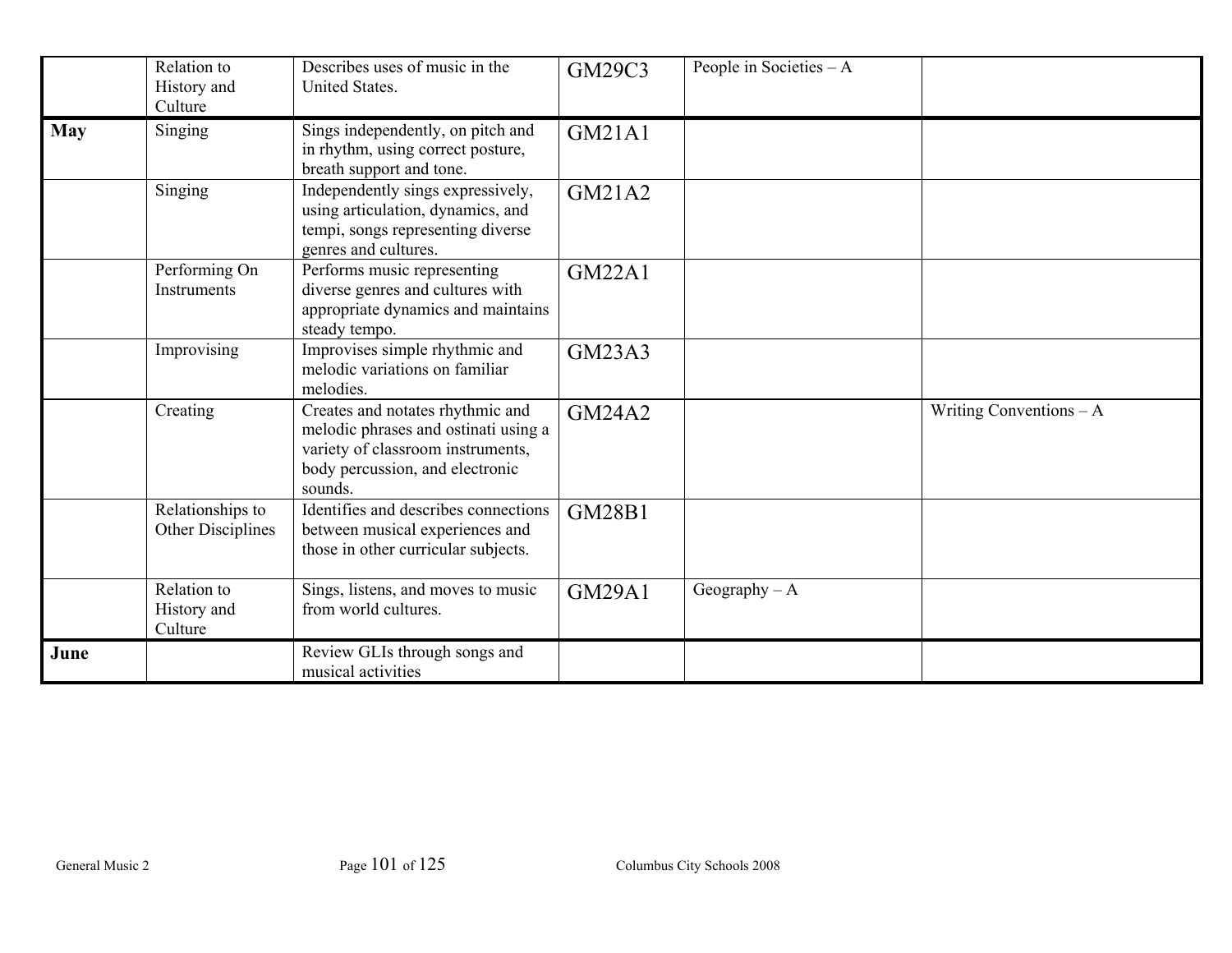



| <b>Instructional Unit</b> | Grade 2, General Music, April                                                                                                           |  |
|---------------------------|-----------------------------------------------------------------------------------------------------------------------------------------|--|
| Title:                    | <b>Dynamics and Improvisation</b>                                                                                                       |  |
| Subject:                  | General Music                                                                                                                           |  |
| <b>Grade Range:</b>       | $\overline{2}$                                                                                                                          |  |
| <b>Description:</b>       | In this lesson, students perform with appropriate dynamics on classroom<br>instruments and improvise melodies in a performing ensemble. |  |
| <b>Duration:</b>          | 40 minutes                                                                                                                              |  |
| <b>Author:</b>            | Yeh-fen Chin                                                                                                                            |  |
| <b>Publisher:</b>         | Columbus City Schools                                                                                                                   |  |
| <b>Keywords:</b>          | Dynamics; Improvisation; Performing on Instruments                                                                                      |  |

| <b>Content Standard 2:</b> | Performing on instruments, alone and with others, a varied<br>repertoire of music                                       |  |  |
|----------------------------|-------------------------------------------------------------------------------------------------------------------------|--|--|
| Benchmark B:               | Perform in groups, with appropriate expression, music<br>representing diverse genres and cultures.                      |  |  |
| $GLI$ 2:                   | Performs in groups, with appropriate expression, blending<br>timbres and dynamic levels. GM22B2                         |  |  |
| <b>Content Standard 3:</b> | Improvising melodies, variations, and accompaniments                                                                    |  |  |
| Benchmark A:               | Create and perform melodies, variations, and accompaniments.                                                            |  |  |
| $GLI$ 4:                   | Improvises short melodies using a variety of sound sources<br>(e.g., classroom instruments, body sounds, and electronic |  |  |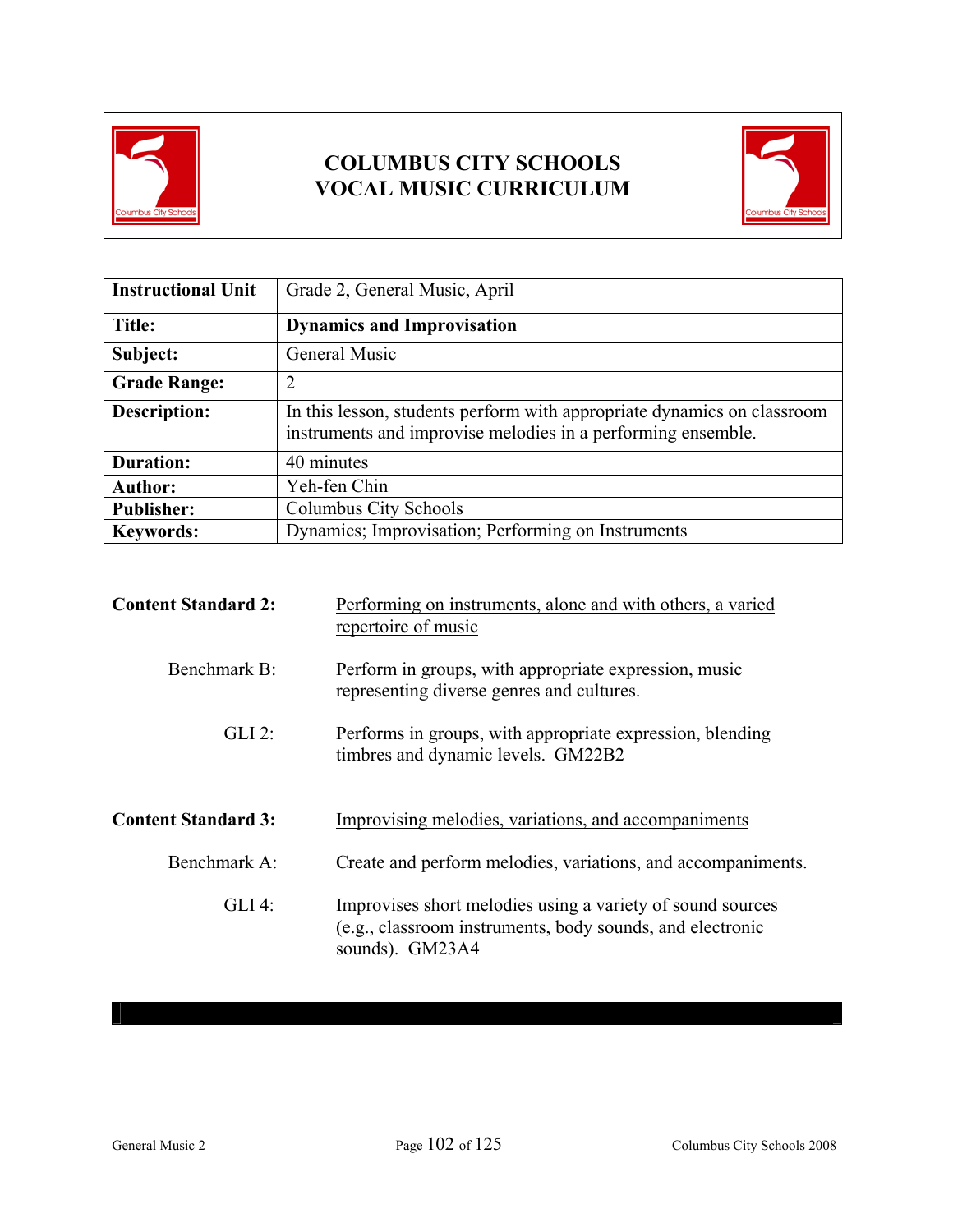### **Lesson Assessment**

- Using "Stoopin' on the Window," students perform on instruments with appropriate dynamic levels.
- Students improvise short melodies from "Stoopin' on the Window" in various groupings (e.g., instruments, body percussion).

### **Pre-Assessment**

• Students describe uses of dynamics in music and read dynamics symbols (*p* and *f*) by reviewing "Mumble, Grumble" (Share the Music 2, pages 76-77; CD 2, track 31).

### **Instructional Strategies**

- Students review "Stoopin' on the Window," find *p* and *f*, and sing the song (Share the Music 2, page 91; CD 2, track 37).
- Students play two notes together (B and D) in steady beats to accompany the song with appropriate dynamic levels (Summative Assessment).
- Teacher demonstrates body percussion to the non-pitched patterns ("a-gain, a-gain, again") softly, as marked in the song. Students use body percussion to the same patterns (Formative Assessment).
- Teacher demonstrates improvisations of short melodies to the same rhythmic patterns ("again, a-gain, a-gain") softly by using three notes (B, D, E). Students improvise short melodies on instruments using these three notes (Formative Assessment).
- Students perform in groups with appropriate dynamic levels. One group plays chord (B) and D) throughout the song using  $p$  and  $f$ . The other group performs when the short rhythmic patterns occur in the song ("a-gain, a-gain, a-gain"): some use body percussion; some improvise melodies on instruments. The groups alternate roles (Summative Assessment).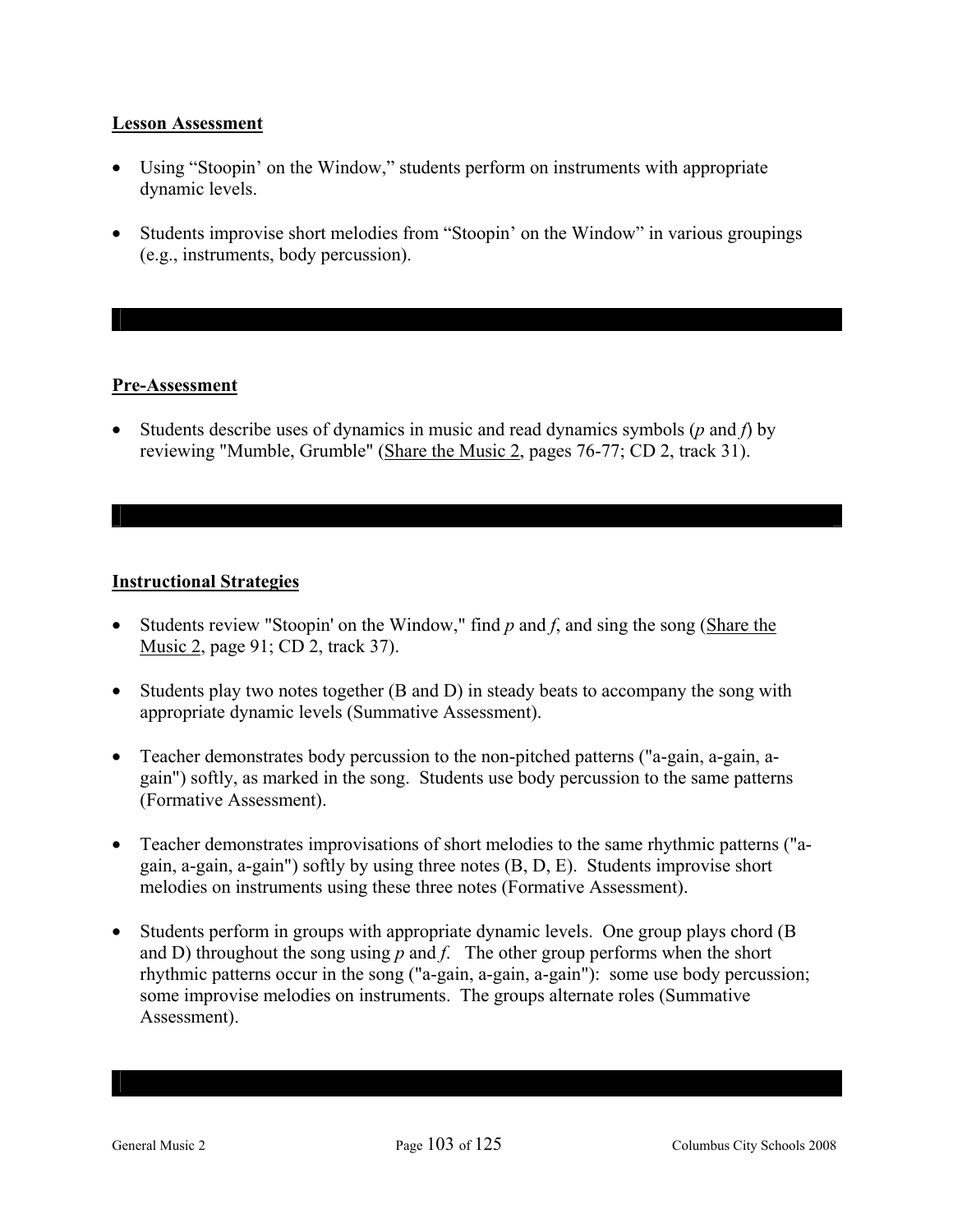## **District Adopted Textbook/Supplemental Materials**

- Share the Music 2, CD 2
- Share the Music  $2 -$  Student Edition

### **Materials/Resources**

- CD player
- Classroom instruments

### **Re-Teach**

- For the students who have trouble playing the short rhythmic patterns along with the recording, teacher slows down the tempo without the recording.
- Teacher pairs a student from the body percussion group with a student from the improvisation group (side by side) to mutually reinforce the rhythm pattern.

### **Extension**

• Students add/change dynamic levels to the song and perform in various groupings.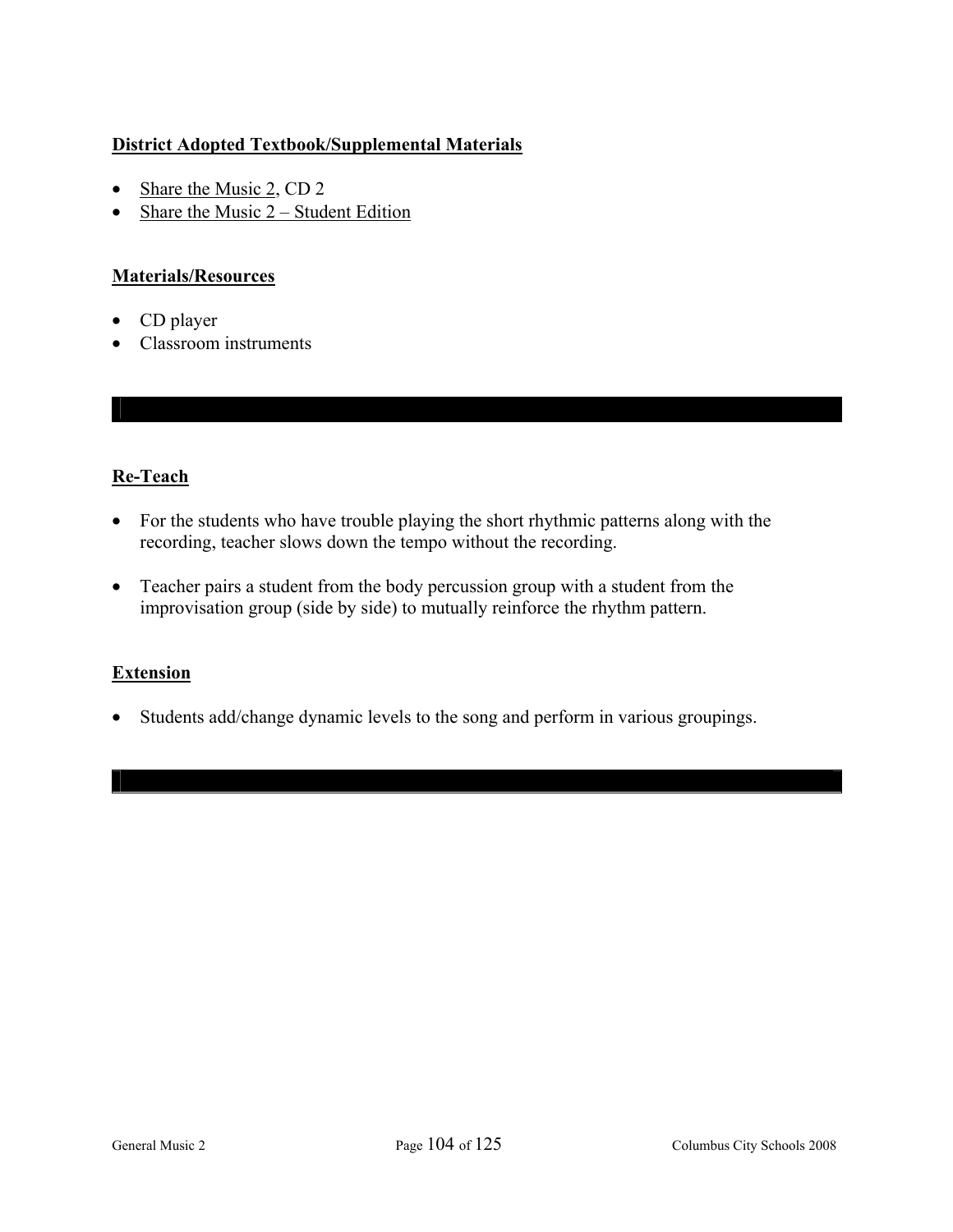### **Organizers**

| <b>Teaching Methods</b>       | <b>Bloom's Taxonomy of Cognitive</b>                         |
|-------------------------------|--------------------------------------------------------------|
| • Demonstrations              | <b>Objectives</b>                                            |
| • Discovery Learning          | • I Knowledge                                                |
| • Discussions                 | • II Comprehension                                           |
| • Experiential Learning       | • III Application                                            |
| • Hands-On Learning           | • IV Analysis                                                |
| • Multimedia Instruction      | • V Synthesis                                                |
| • Multiple Activities         | • VI Evaluation                                              |
| • Visual Instruction          |                                                              |
|                               | <b>Gardner's Multiple Intelligences:</b>                     |
| Grouping                      | <b>Learning Styles</b>                                       |
| • Heterogeneous Grouping      | • Bodily-Kinesthetic                                         |
| • Individualized Instruction  | • Interpersonal                                              |
| • Large Group Instruction     | • Intrapersonal                                              |
| • Small Group Instruction     | • Linguistic                                                 |
|                               | • Mathematical-Logical                                       |
| Assessment                    | Musical                                                      |
| • Alternative Assessment      | • Spatial                                                    |
| • Authentic Assessment        |                                                              |
| • Curriculum Based Assessment | <b>Instructional Strategies</b>                              |
| • Informal Assessment         | • Homework and Practice                                      |
| • Observation                 | • Nonlinguistic Representation                               |
|                               | • Questions, Cues, and Advanced                              |
| <b>Student Groupings</b>      | Organizers                                                   |
| $\bullet$ Class               | • Reinforcing Effort and Providing                           |
| $\bullet$ Grade               | Recognition                                                  |
| • Heterogeneous Grouping      | $SIOP - ESL$                                                 |
| · Individual                  | • Building Background                                        |
| • Individualized Instruction  | • Comprehensible Input                                       |
| • Large Group Instruction     | $\bullet$ Feedback                                           |
|                               | • Guided Practice                                            |
|                               | • Hands-On Activities                                        |
|                               |                                                              |
|                               | • Integration of Reading, Writing,<br>Speaking and Listening |
|                               | • Interaction                                                |
|                               | • Meaningful Content and Language                            |
|                               | Activities                                                   |
|                               | • Modeling                                                   |
|                               | • Scaffolding                                                |
|                               |                                                              |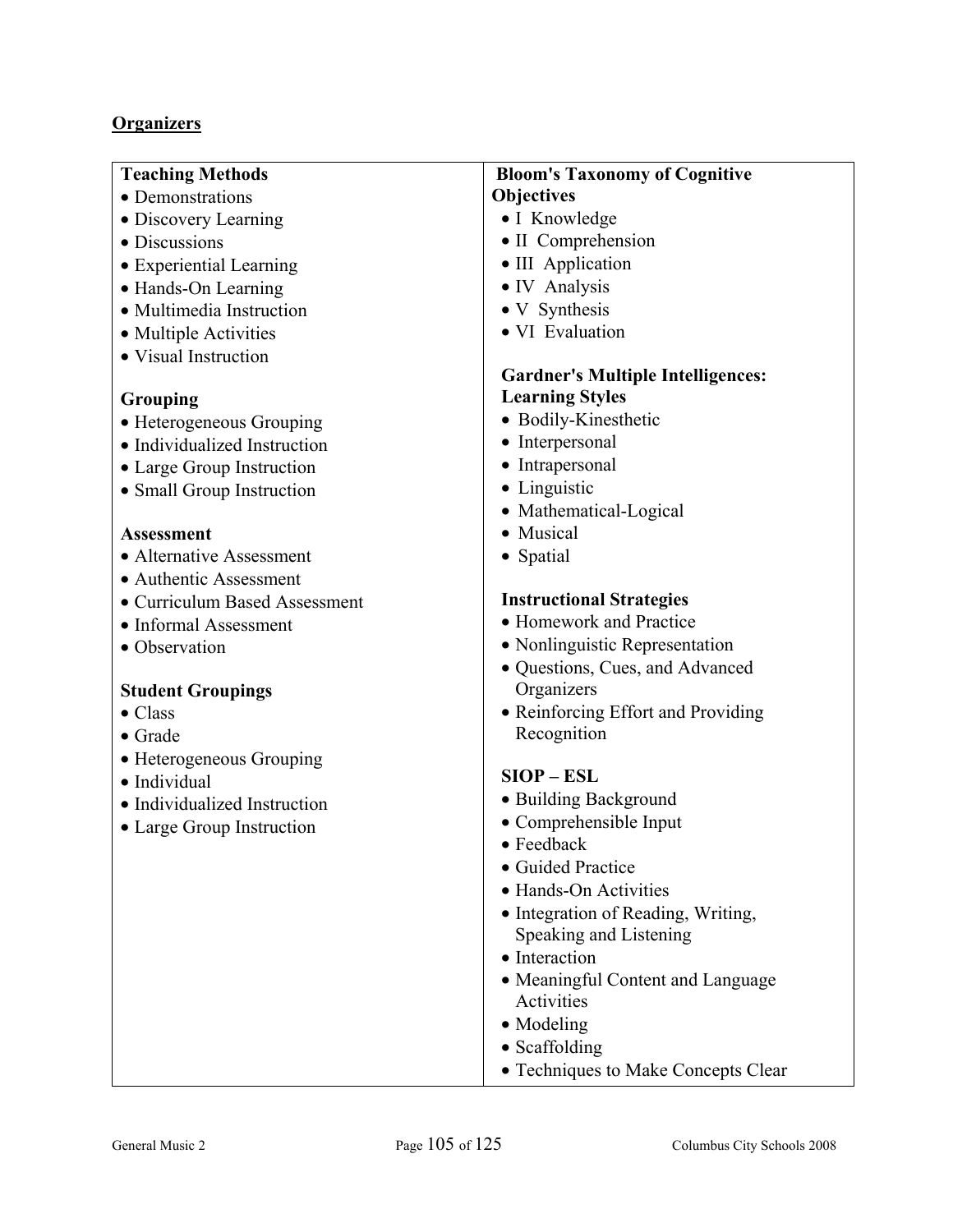

# **COLUMBUS CITY SCHOOLS VOCAL MUSIC CURRICULUM**



| <b>Instructional Unit</b> | Grade 2, General Music, April                                                                             |  |
|---------------------------|-----------------------------------------------------------------------------------------------------------|--|
| Title:                    | <b>Scat</b>                                                                                               |  |
| Subject:                  | General Music                                                                                             |  |
| <b>Grade Range:</b>       | $\overline{2}$                                                                                            |  |
| <b>Description:</b>       | In this lesson, students identify dal segno (D. S.) and describe the<br>purpose and uses of scat singing. |  |
| <b>Duration:</b>          | 40 minutes                                                                                                |  |
| <b>Author:</b>            | Yeh-fen Chin                                                                                              |  |
| <b>Publisher:</b>         | Columbus City Schools                                                                                     |  |
| <b>Keywords:</b>          | Dal segno (D. S.); Purpose of Music; Uses of Music; Scat                                                  |  |

| <b>Content Standard 5:</b> | Reading and notating music                                                                              |
|----------------------------|---------------------------------------------------------------------------------------------------------|
| Benchmark C:               | Identify and utilize symbols and traditional terms referring to<br>expression and form.                 |
| $GLI$ 4:                   | Identifies dal segno (D.S.). GM25C4                                                                     |
| <b>Content Standard 9:</b> | Understanding music in relation to history and culture                                                  |
| Benchmark C:               | Identify the uses and suitability of music in their daily<br>experiences and the experiences of others. |
| $GLI$ 2:                   | Discusses the purpose of music from selected historical<br>periods. GM29C2                              |
| GLI 3:                     | Describes uses of music in the United States. GM29C3                                                    |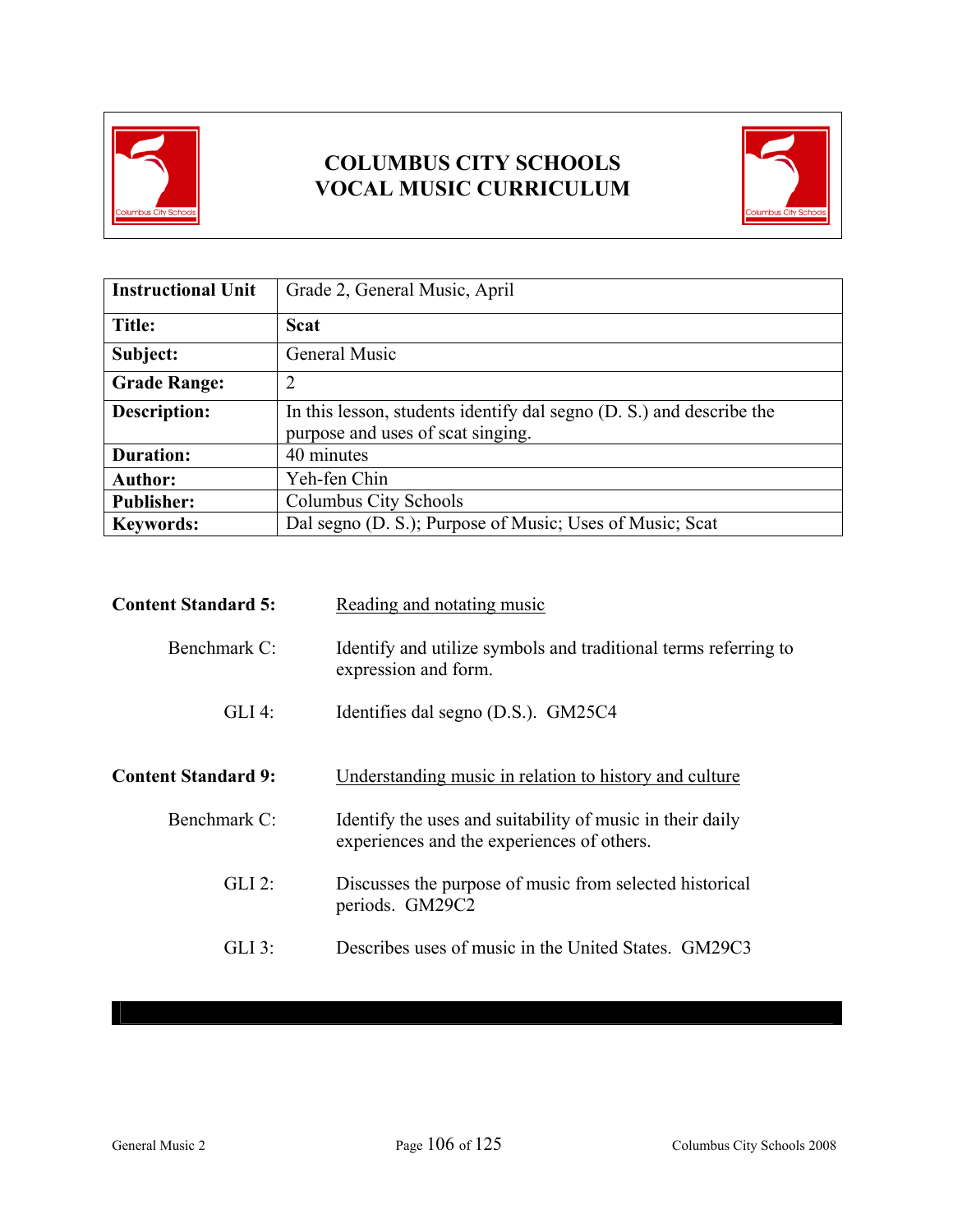#### **Lesson Assessment**

- Students identify D. S. in "Scat Song."
- Students describe the characteristics (the purpose and use) of scat singing using *Concept of Definition Map* and *Scat Singing Type Two Writing.*

#### **Pre-Assessment**

- Students name some musical markings that indicate where music is repeated, skipped, or stopped.
- Students name some jazz musicians they know and their style.

#### **Instructional Strategies**

- Students review musical markings.
- Students identify musical markings used in "Scat Song" (e.g., repeat signs, double bars, Coda) and describe their function. Teacher introduces the new marking, dal segno (D. S.). Students identify and respond correctly to the D. S. marking in the music (Summative Assessment).
- Students review concept of jazz improvisation performed on instruments. Teacher introduces jazz improvisational style done by voices using nonsense words (scat).
- Students listen to "Scat Song" and snap or clap on beats 2 and 4 (Share the Music 2, pages 4-5; CD 1, track 4).
- Teacher introduces "Scat Singing" (Share the Music 2 Teacher's Edition, page 5).
- Students listen to and sing the song. Students identify the sections of the song that include scat singing. They discuss how the vocal nonsense syllables imitate instrumental improvisation (Formative Assessment).
- Students discuss the uniqueness of scat singing using *Concept of Definition Map* (Summative Assessment).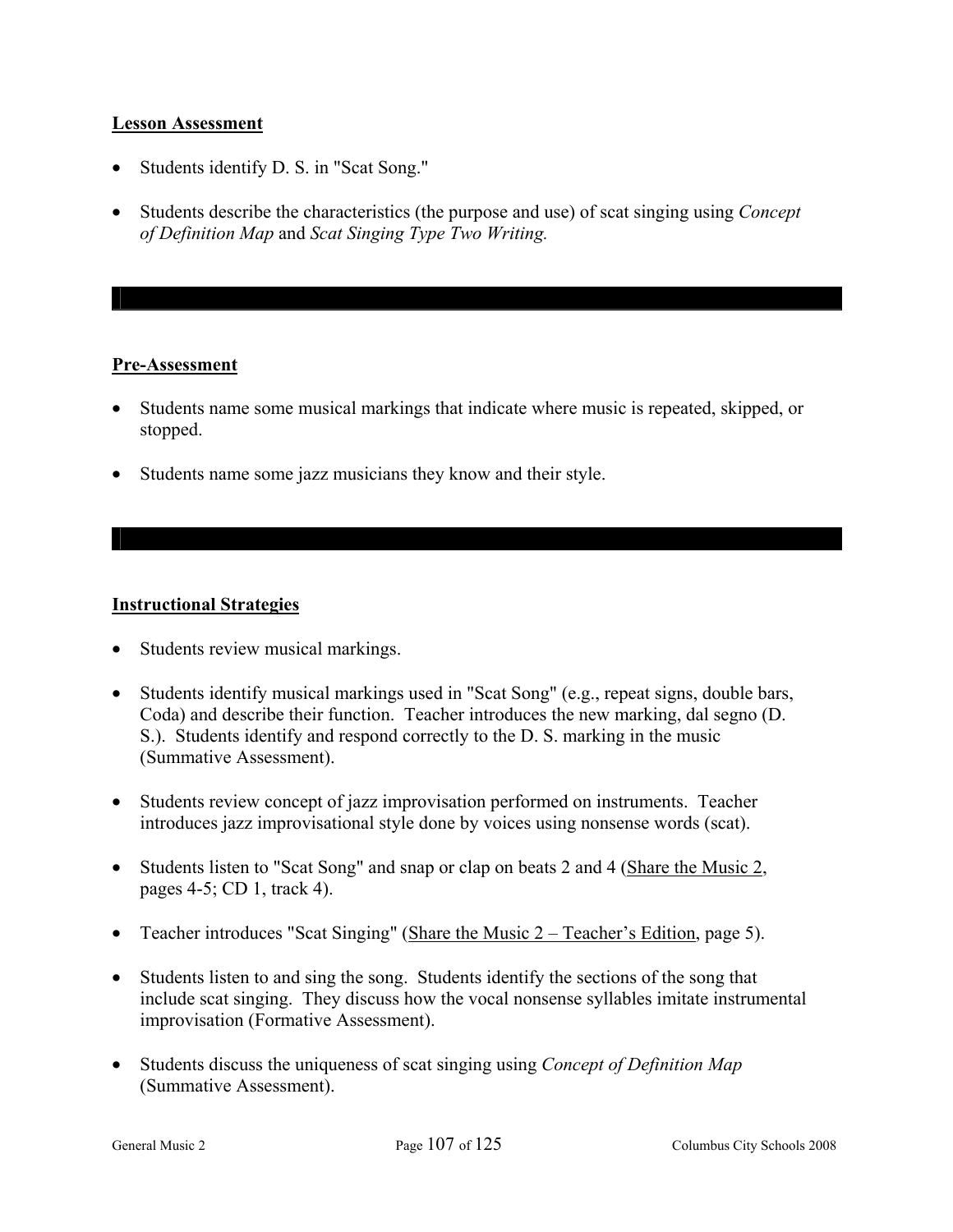• Students write about the scat singing by completing *Scat Singing Type Two Writing Worksheet* (Summative Assessment)*.*

#### **District Adopted Textbook/Supplemental Materials**

- Share the Music 2, CD 1
- Share the Music  $2 Teacher's Edition$
- Share the Music  $2 -$  Student Edition

#### **Materials/Resources**

- CD player
- Pencils
- *Concept of Definition Map*
- *Scat Singing Type Two Writing Worksheet*
- Jazz recordings with improvisation (Re-Teach)
- Jazz recordings of Ella Fitzgerald and Louis Armstrong scatting (Extension)

#### **Re-Teach**

• Teacher plays brief excerpts of instrumental jazz to help students identify some of the instruments that might be imitated when using nonsense syllables in scat singing.

#### **Extension**

• Students listen to recordings by Ella Fitzgerald and Louis Armstrong and discuss the unique ways that they scat sing. Students try to imitate their styles.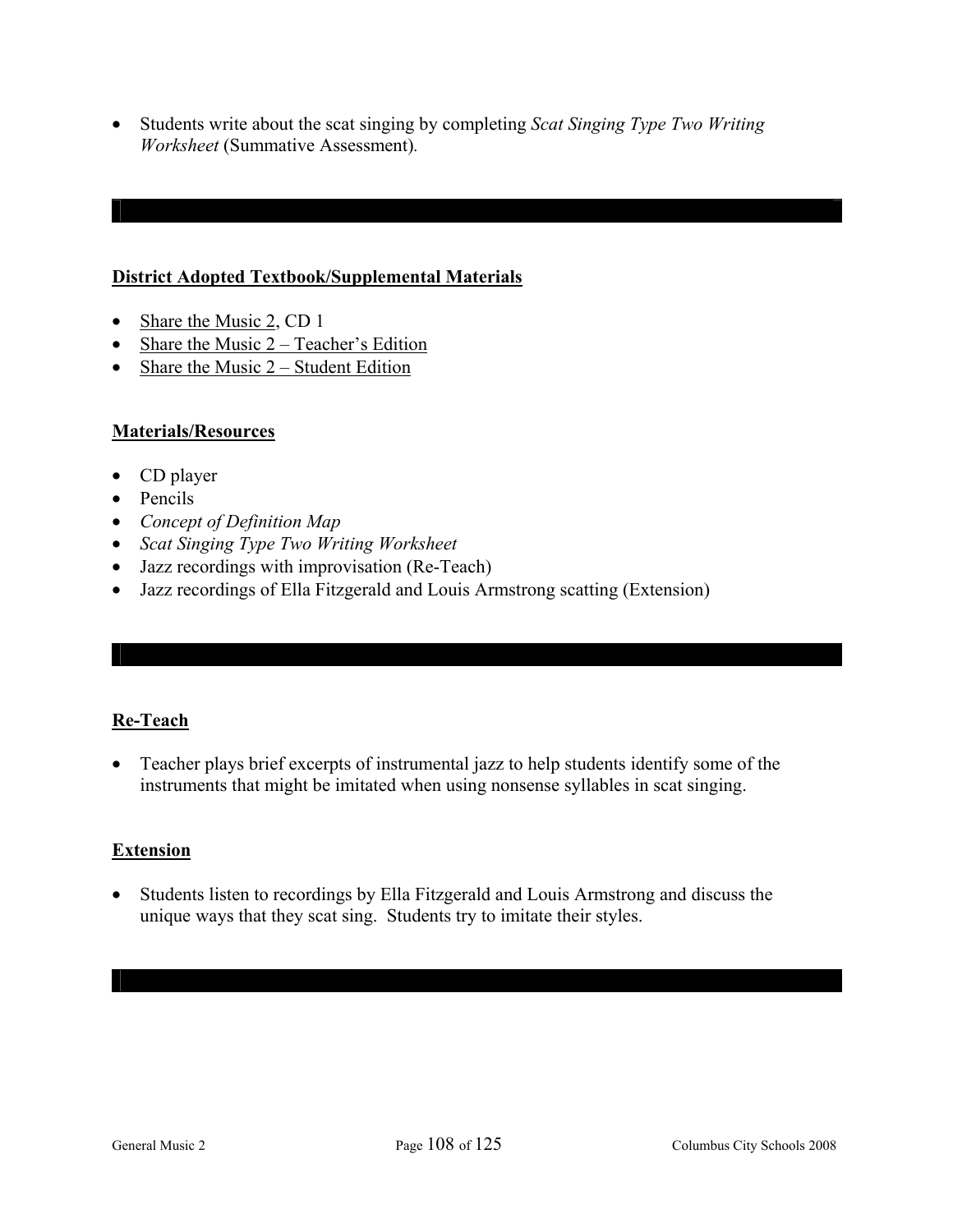#### **Linked Materials**

- *Concept of Definition Map*
- *Scat Singing Type Two Writing Worksheet*

#### **Interdisciplinary Connections**

• People in Societies  $A$  – Identify practices and products of diverse cultures.

#### **Writing Connections**

- Graphic organizer
- Type Two Writing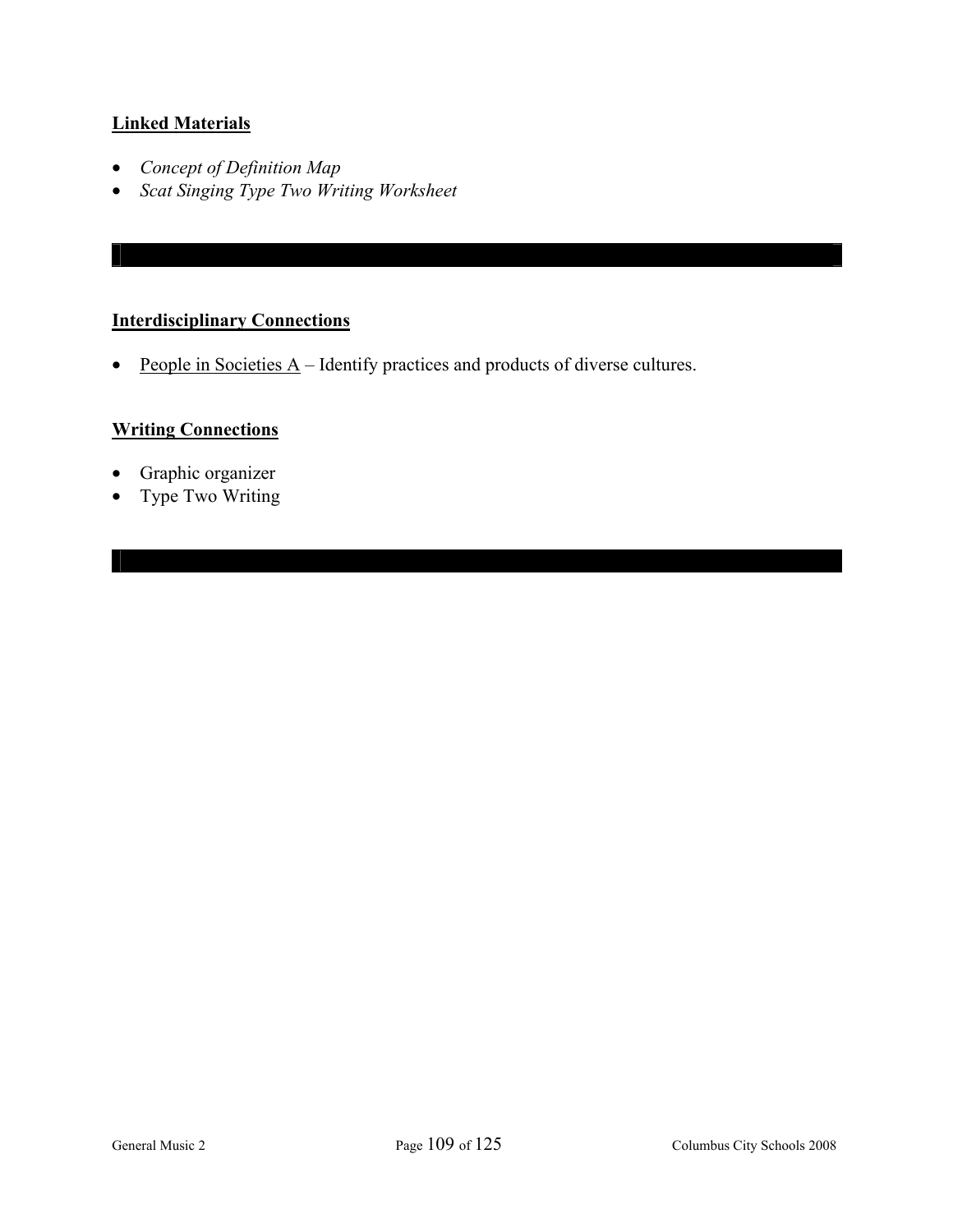# **Organizers**

| <b>Teaching Methods</b>                     | <b>Bloom's Taxonomy of Cognitive</b>              |
|---------------------------------------------|---------------------------------------------------|
| • Advanced Organizers                       | <b>Objectives</b>                                 |
| • Demonstrations                            | • I Knowledge                                     |
| • Discovery Learning                        | • II Comprehension                                |
| • Discussions                               | • III Application                                 |
| • Experiential Learning                     | • IV Analysis                                     |
| • Hands-On Learning                         | • V Synthesis                                     |
| • Integrated Learning                       | • VI Evaluation                                   |
| • Interdisciplinary                         |                                                   |
| • Multimedia Instruction                    | <b>Gardner's Multiple Intelligences:</b>          |
| • Multiple Activities                       | <b>Learning Styles</b>                            |
| • Simulations and Games                     | • Bodily-Kinesthetic                              |
| • Visual Instruction                        | • Interpersonal                                   |
|                                             | • Intrapersonal                                   |
| Grouping                                    | • Linguistic                                      |
| • Heterogeneous Grouping                    | • Mathematical-Logical                            |
| • Individualized Instruction                | • Musical                                         |
| • Large Group Instruction                   | • Spatial                                         |
| • Small Group Instruction                   |                                                   |
|                                             | <b>Instructional Strategies</b>                   |
| <b>Assessment</b>                           | • Homework and Practice                           |
| • Alternative Assessment                    | • Nonlinguistic Representation                    |
| • Authentic Assessment                      | • Questions, Cues, and Advanced                   |
| • Curriculum Based Assessment               | Organizers                                        |
| • Informal Assessment                       | • Reinforcing Effort and Providing<br>Recognition |
| • Observation                               |                                                   |
|                                             | $SIOP - ESL$                                      |
| <b>Student Groupings</b><br>$\bullet$ Class | • Building Background                             |
| $\bullet$ Grade                             | • Comprehensible Input                            |
| • Heterogeneous Grouping                    | • Feedback                                        |
| · Individual                                | • Guided Practice                                 |
| • Individualized Instruction                | • Hands-On Activities                             |
| • Large Group Instruction                   | · Integration of Reading, Writing,                |
|                                             | Speaking and Listening                            |
|                                             | • Interaction                                     |
|                                             | • Meaningful Content and Language                 |
|                                             | Activities                                        |
|                                             | • Modeling                                        |
|                                             | • Scaffolding                                     |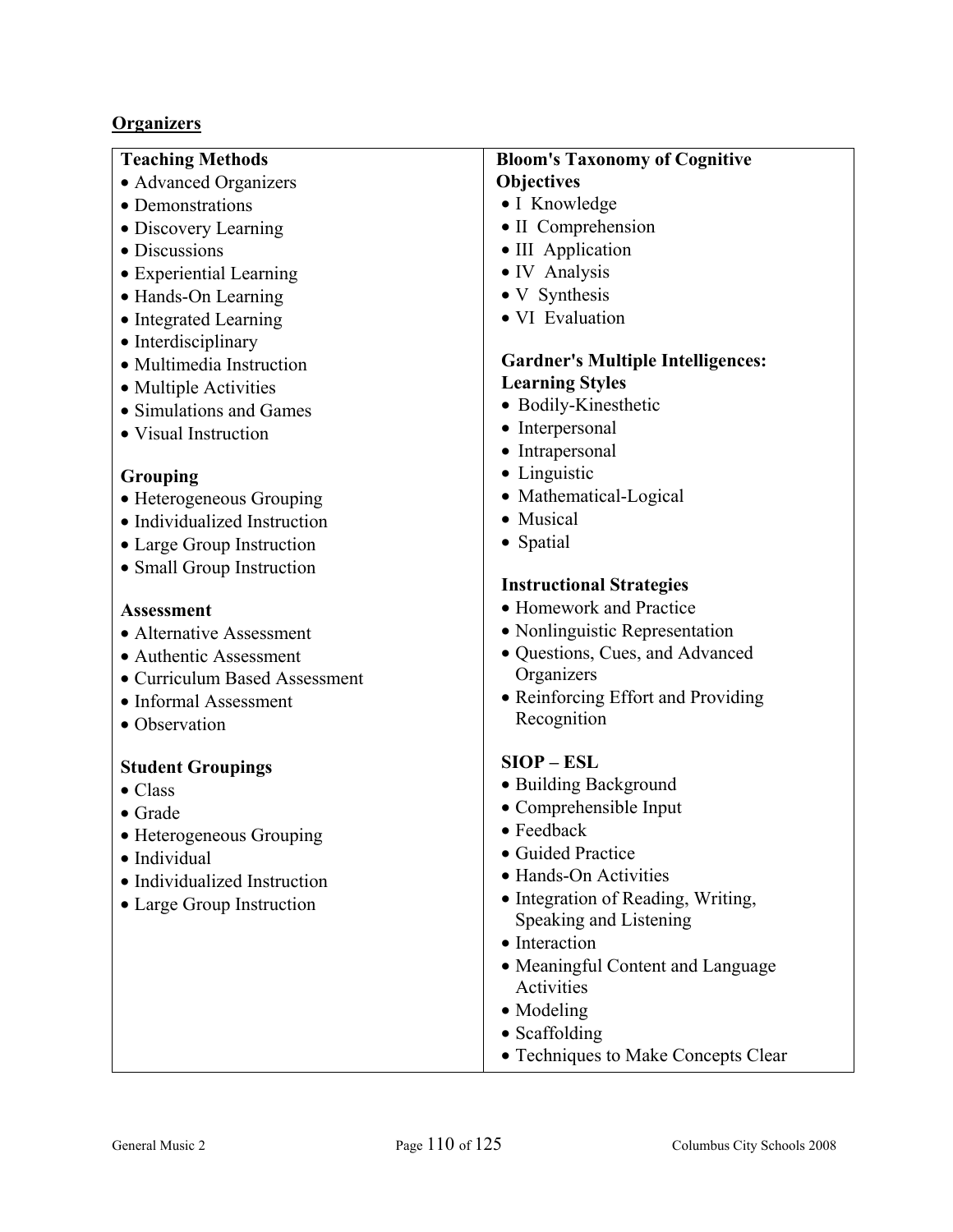# **Concept of Definition Map**



**What are some examples?** 

\* Resource: Adapted from Schwartz & Raphael (1985)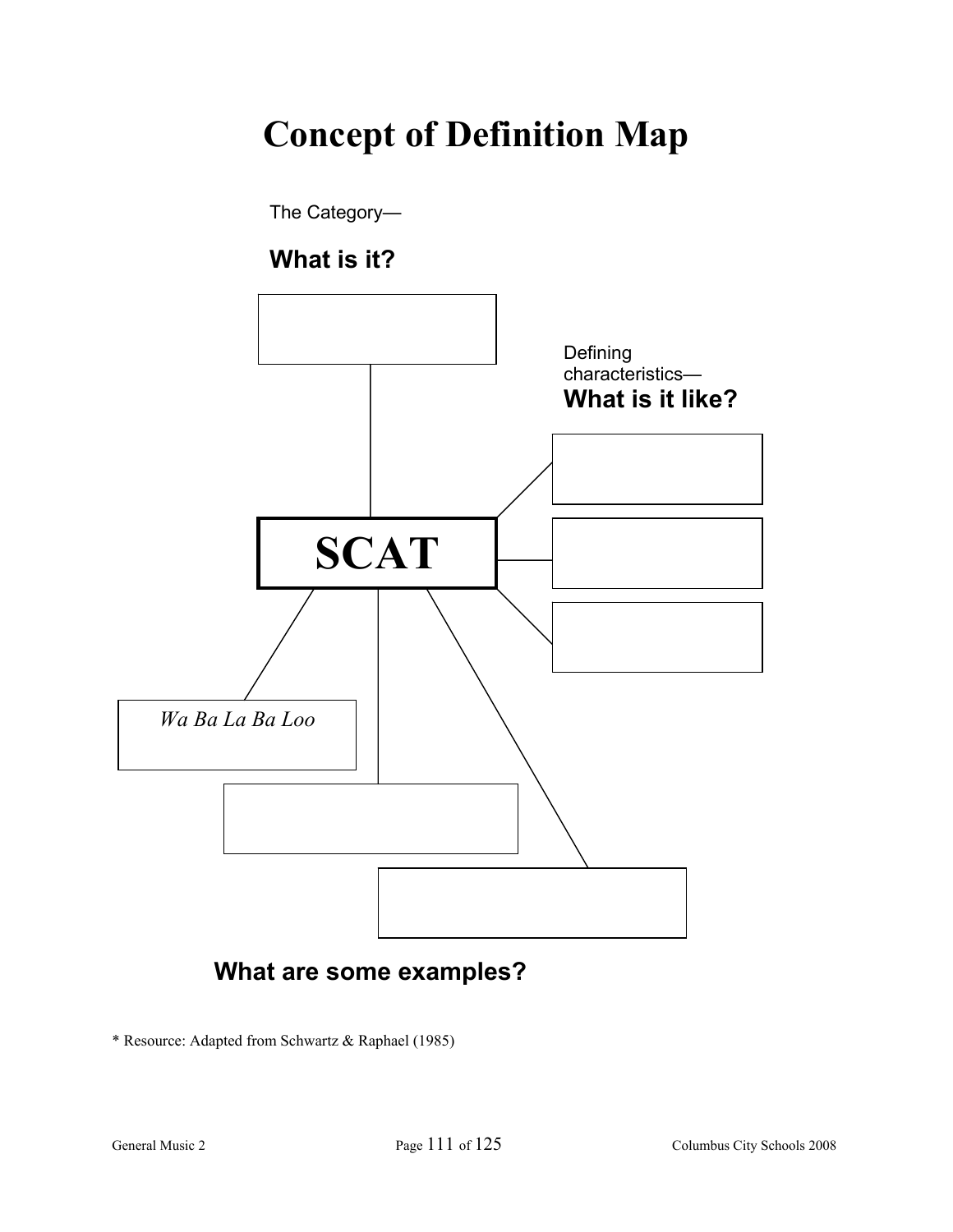# **SCAT SINGING Type Two Writing**

**Directions:** Select one of the topics to complete your Type Two Writing.

### -- What is Scat Singing?

|  |  | --What are the major characteristics of Scat Singing? |  |  |
|--|--|-------------------------------------------------------|--|--|
|--|--|-------------------------------------------------------|--|--|

| <b>Type</b> | Name: |
|-------------|-------|
|             | Date: |
|             |       |
|             |       |
|             |       |
|             |       |
|             |       |
|             |       |
|             |       |
|             |       |
|             |       |
|             |       |
|             |       |
|             |       |
|             |       |
|             |       |
|             |       |
|             |       |
|             |       |
|             |       |
|             |       |
|             |       |
|             |       |
|             |       |
|             |       |
|             |       |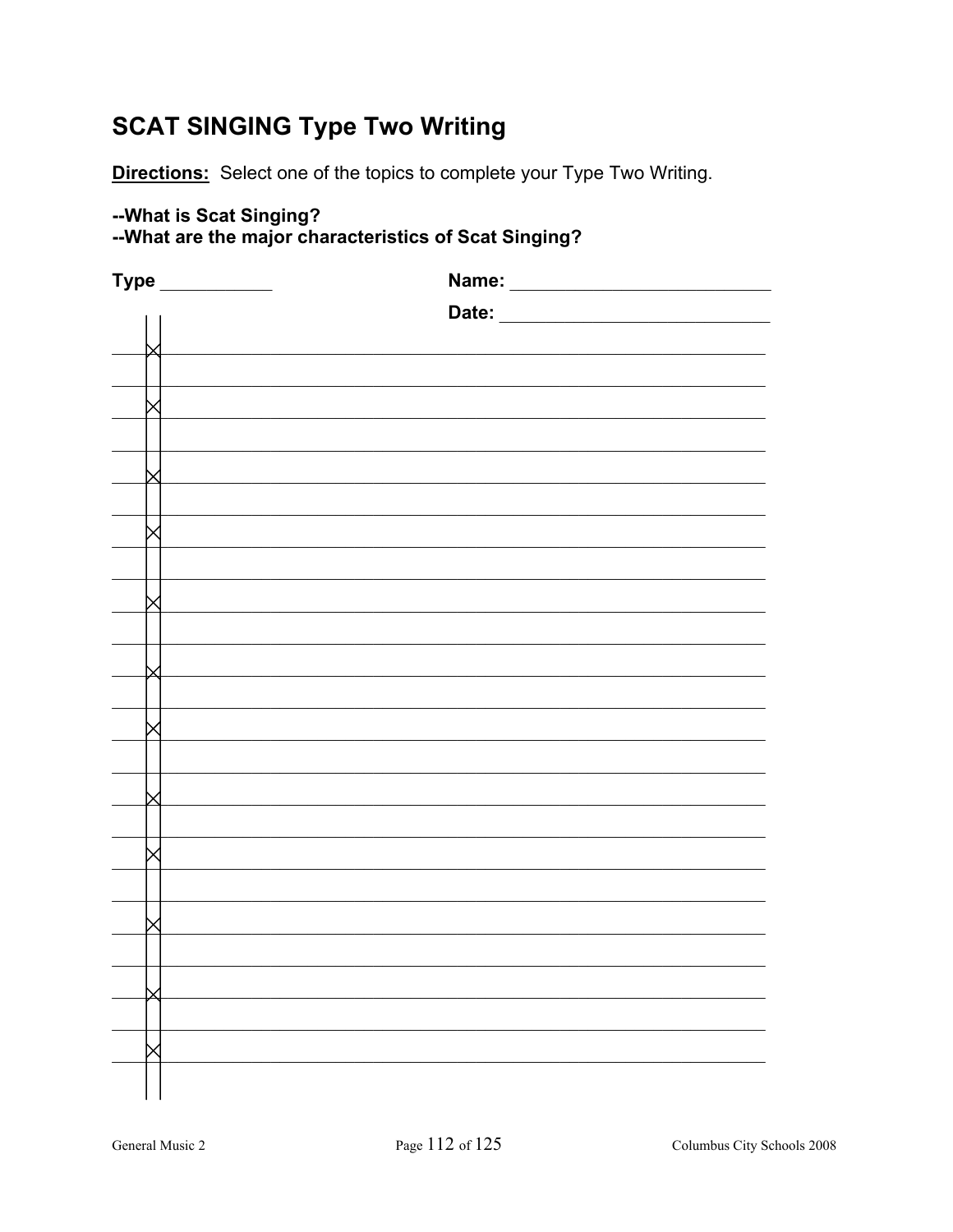

# **COLUMBUS CITY SCHOOLS VOCAL MUSIC CURRICULUM**



| <b>Instructional Unit</b> | Grade 2, General Music, May                          |
|---------------------------|------------------------------------------------------|
| Title:                    | <b>Ostinati Composition</b>                          |
| Subject:                  | General Music                                        |
| <b>Grade Range:</b>       | 2                                                    |
| <b>Description:</b>       | In this lesson, students create and notate ostinati. |
| <b>Duration:</b>          | 40 minutes                                           |
| <b>Author:</b>            | Yeh-fen Chin                                         |
| <b>Publisher:</b>         | Columbus City Schools                                |
| <b>Keywords:</b>          | Composition; Ostinati                                |

| <b>Content Standard 4:</b> | Composing and arranging music within specified guidelines                                                                                                   |
|----------------------------|-------------------------------------------------------------------------------------------------------------------------------------------------------------|
| Benchmark A:               | Create, notate, arrange and perform short pieces of music<br>using a variety of classroom instruments, body percussion<br>and electronic sounds.            |
| GL12                       | Creates and notates rhythmic and melodic phrases and<br>ostinati using a variety of classroom instruments, body<br>percussion and electronic sounds. GM24A2 |

#### **Lesson Assessment**

• Students compose and notate ostinati patterns by completing the *Ostinati Pattern Notation Chart.*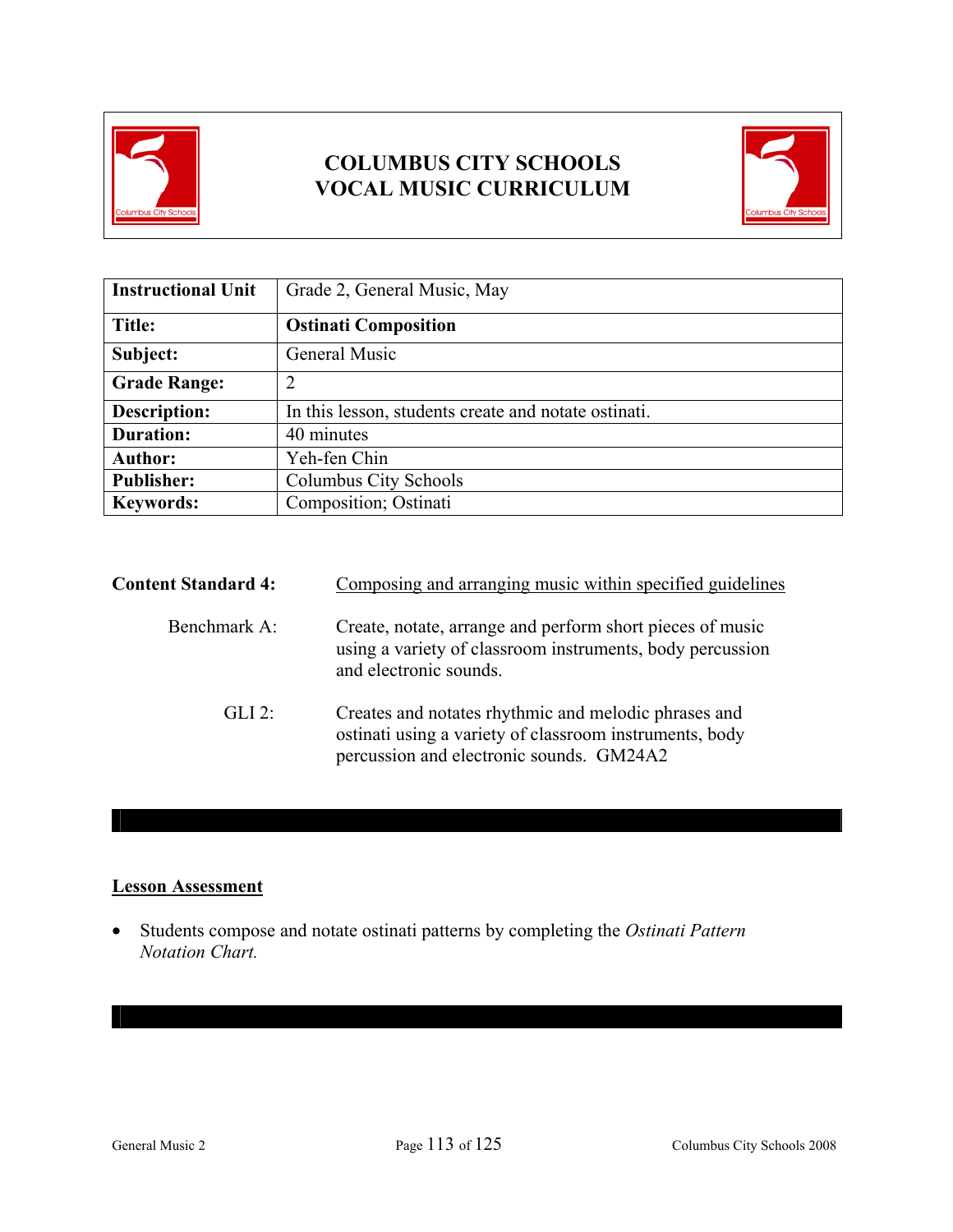#### **Pre-Assessment**

• Students identify note values (quarter notes, eighth notes, and quarter rest) by reviewing "Toaster Time" (Share the Music 2, pages 78-79; CD 2, track 20).

#### **Instructional Strategies**

- Students listen to and sing "Who Has the Penny" (Share the Music 2, page 81; CD 2, track 33). Students read/review quarter notes, eighth notes, and quarter rest.
- Students clap two rhythmic patterns on page 80, and use "pin" and "pen-ny" for quarter notes and eighth notes. Students identify the two rhythmic patterns from the song.
- Teachers introduces ostinato pattern (Share the Music 2 Teacher's Edition, page 81). Students perform ostinato pattern on classroom instruments. Students use body percussion to play the ostinato pattern (Formative Assessment). \*NOTE: Teacher posts enlarged notation for the ostinato pattern on the board.
- Students analyze the ostinato notation chart and discuss the combinations of quarter notes, eighth notes, and quarter rest (Formative Assessment).
- Teacher introduces *Ostinati Pattern Notation Chart.*
- Students create and notate their own ostinati patterns for both pitch notation and body percussion by completing the *Ostinati Pattern Notation Chart* (Summative Assessment).

#### **District Adopted Textbook/Supplemental Materials**

- Share the Music 2, CD 2
- Share the Music  $2 Teacher's Edition$
- Share the Music  $2 -$  Student Edition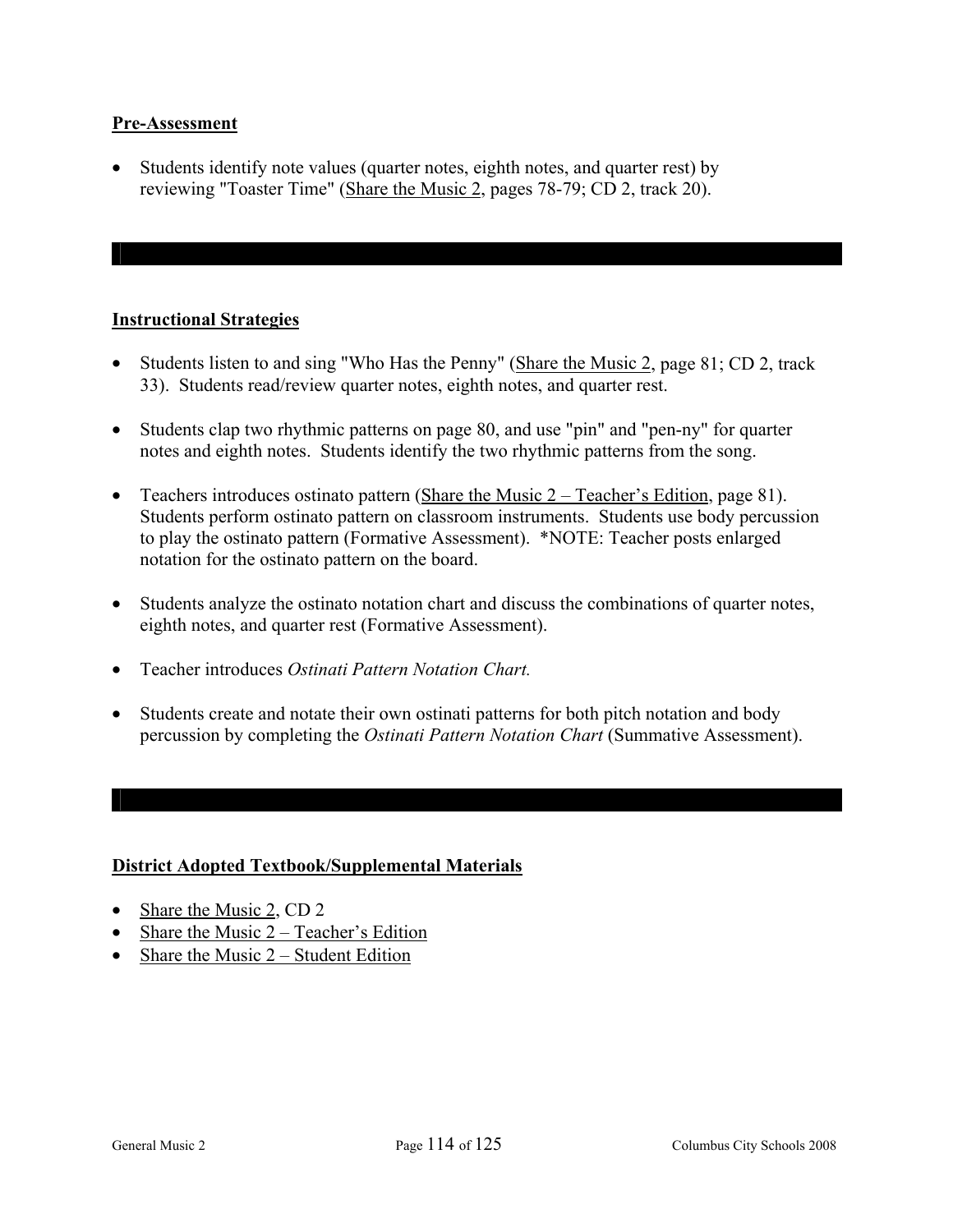#### **Materials/Resources**

- CD player
- Classroom instruments
- Enlarged ostinato notation (from Share the Music 2, T. E. page 81)
- Pencils
- *Ostinato Pattern Notation Chart*

#### **Re-Teach**

- For the students who have trouble with note values, teacher gives students one of the two rhythmic patterns shown on page 80, as a specific guideline for composition.
- Teacher uses individual note cards each containing one quarter note, two eighth notes, *or* one quarter rest, to help students count beats for ostinati patterns.

#### **Extension**

• Students perform their own ostinati in class individually and within groups.

#### **Linked Materials**

• *Ostinato Pattern Notation Chart*

#### **Interdisciplinary Connections**

• Writing Conventions  $\overline{A}$  – Print legibly using appropriate spacing.

#### **Writing Connections**

• Graphic organizer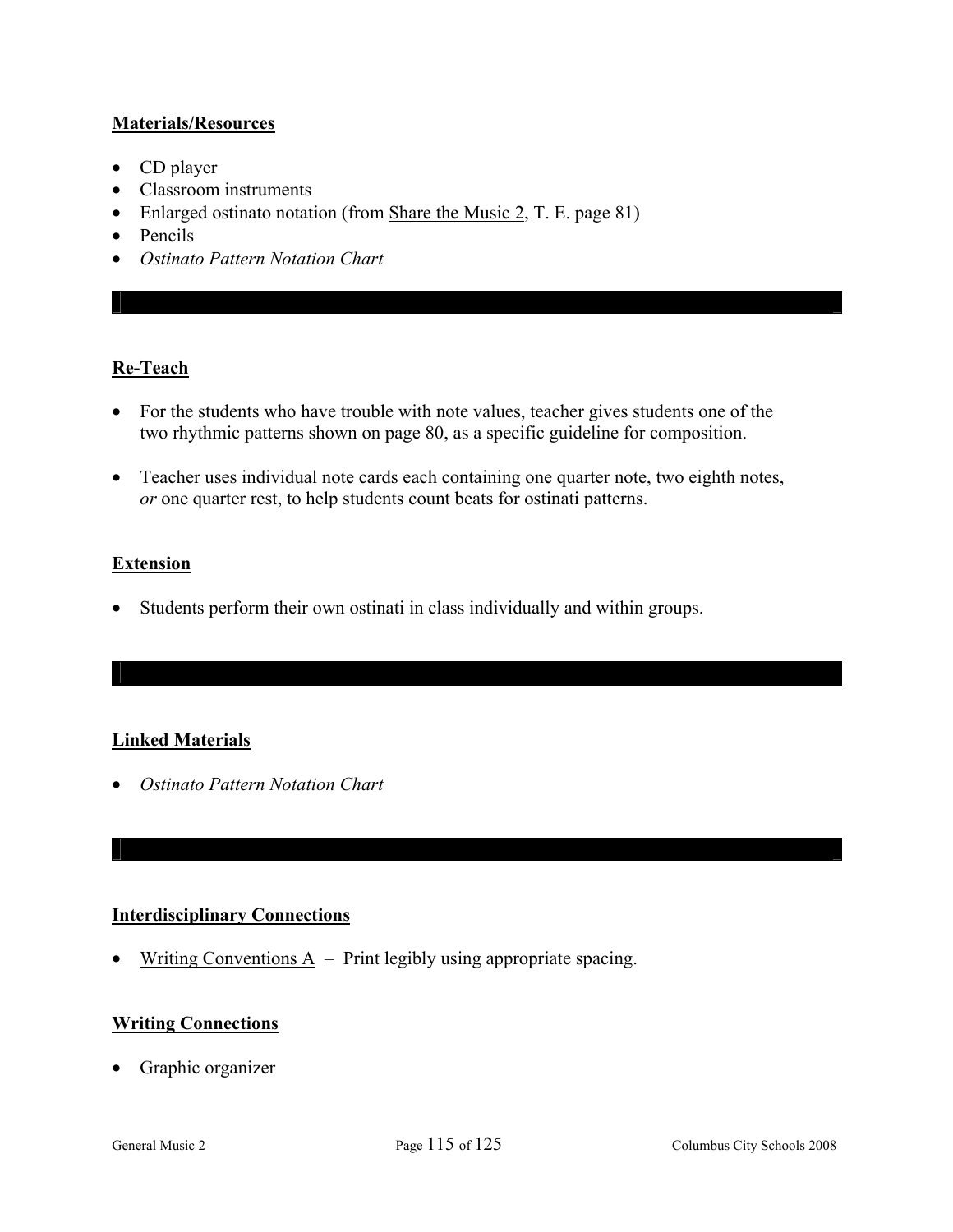#### **Organizers**

#### **Teaching Methods**

- Demonstrations
- Discovery Learning
- Discussions
- Experiential Learning
- Hands-On Learning
- Multimedia Instruction
- Multiple Activities
- Visual Instruction

#### **Grouping**

- Heterogeneous Grouping
- Individualized Instruction
- Large Group Instruction
- Small Group Instruction

#### **Assessment**

- Alternative Assessment
- Authentic Assessment
- Curriculum Based Assessment
- Informal Assessment
- Observation

#### **Student Groupings**

- Class
- Grade
- Heterogeneous Grouping
- Individual
- Individualized Instruction
- Large Group Instruction

#### **Bloom's Taxonomy of Cognitive Objectives**

- I Knowledge
- II Comprehension
- III Application
- IV Analysis
- V Synthesis
- VI Evaluation

#### **Gardner's Multiple Intelligences: Learning Styles**

- Bodily-Kinesthetic
- Interpersonal
- Intrapersonal
- Linguistic
- Mathematical-Logical
- Musical
- Spatial

#### **Instructional Strategies**

- Homework and Practice
- Nonlinguistic Representation
- Questions, Cues, and Advanced **Organizers**
- Reinforcing Effort and Providing Recognition

#### **SIOP – ESL**

- Building Background
- Comprehensible Input
- Feedback
- Guided Practice
- Hands-On Activities
- Integration of Reading, Writing, Speaking and Listening
- Interaction
- Meaningful Content and Language Activities
- Modeling
- Scaffolding
- Techniques to Make Concepts Clear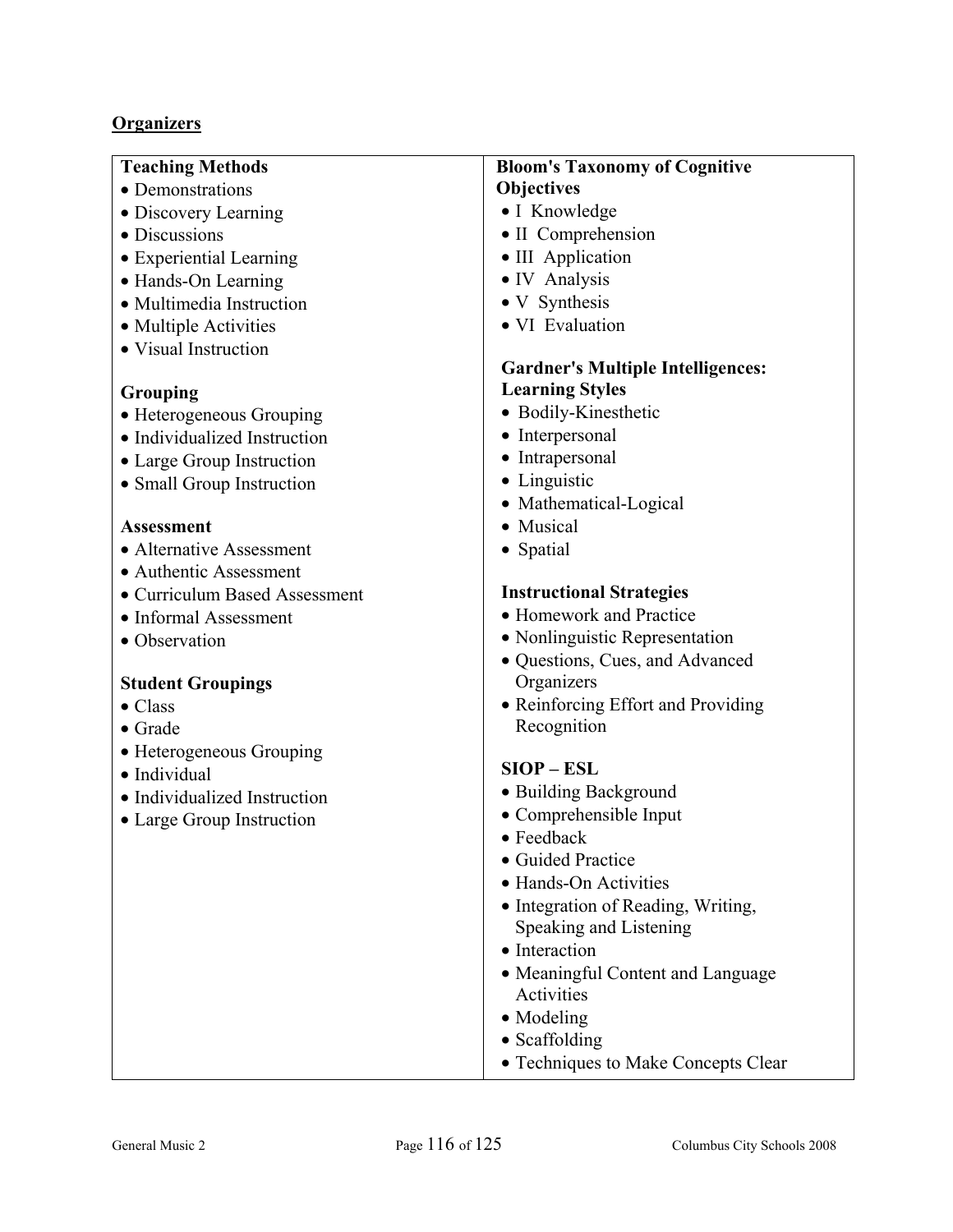# **Ostinati Pattern Notating Chart**

**Directions:** (1) Use quarter notes, eighth notes, and/or quarter rests to create your ostinato pattern in 2/4 using F and A.

(2) Remember to draw a treble clef at the beginning of the staff and a repeat sign at the end of the staff.



**Required notes (F & A):** 

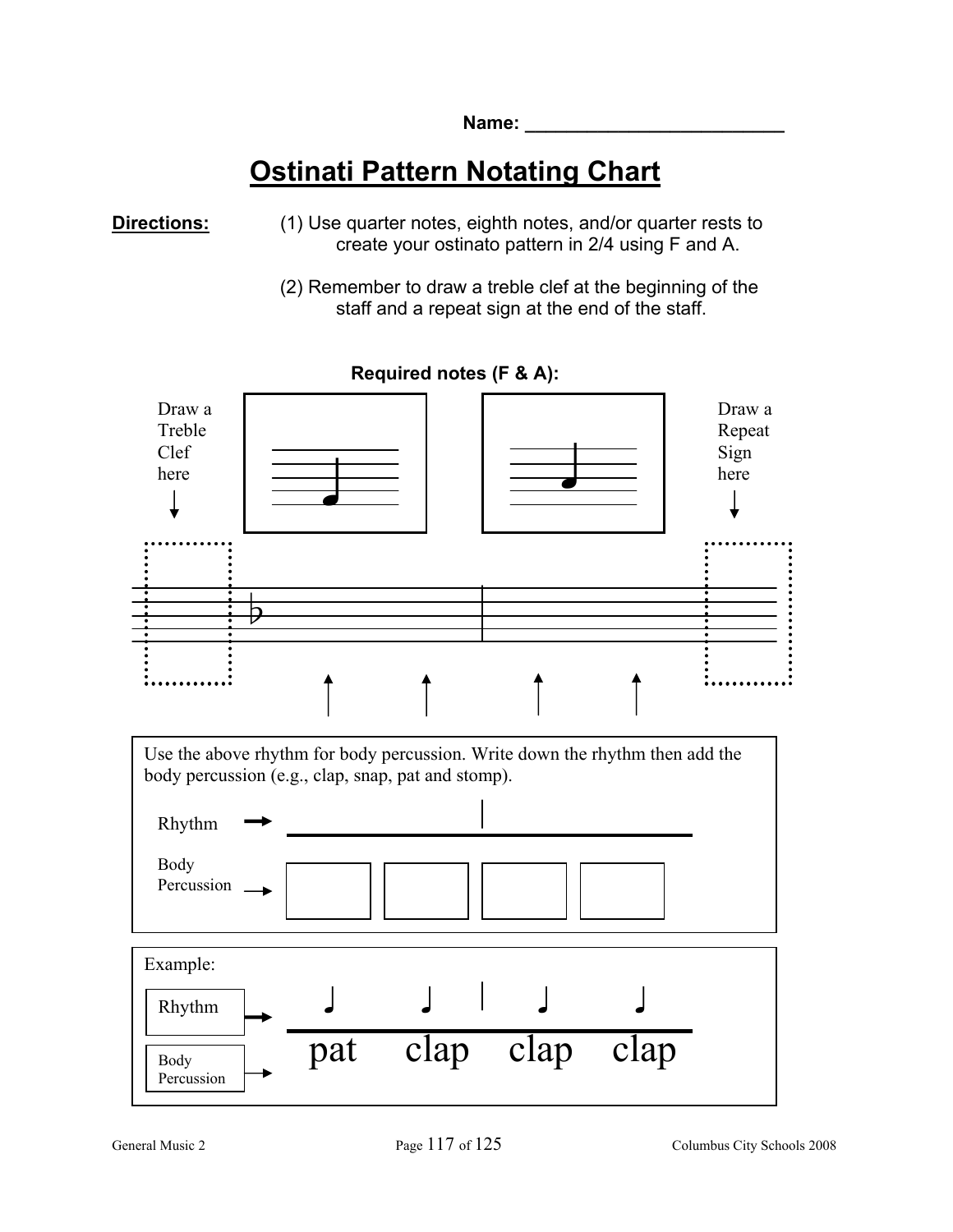# **General Music Grade 2 Standards, Benchmarks, and GLIs**

| <b>Content Standard 1:</b> | Singing, alone and with others, a varied repertoire of music                                                                                        |
|----------------------------|-----------------------------------------------------------------------------------------------------------------------------------------------------|
| Benchmark A:               | Sing independently and with appropriate expression, songs<br>representing diverse genres and cultures.                                              |
| $GLI$ 1:                   | Sings independently, on pitch and in rhythm, using correct posture,<br>breath support, and tone. GM21A1                                             |
| GLI 2:                     | Independently sings expressively, using articulation, dynamics,<br>and tempi, songs representing diverse genres and cultures.<br>GM21A2             |
| Benchmark B:               | Sing in groups, with appropriate expression, songs representing<br>diverse genres and cultures.                                                     |
| $GLI$ 1:                   | Sings in groups, with appropriate expression, ostinati, partner<br>songs and rounds representing diverse genres and cultures.<br>GM21B1             |
| <b>Content Standard 2:</b> | Performing on instruments, alone and with others, a varied<br>repertoire of music                                                                   |
| Benchmark A:               | Perform independently, with appropriate expression, music<br>representing diverse genres and cultures.                                              |
| $GLI$ 1:                   | Performs music representing diverse genres and cultures with<br>appropriate dynamics and maintains steady tempo. GM22A1                             |
| $GLI$ 2:                   | Performs bourdons, melodic ostinati, and chords on a pitched<br>classroom instrument (e.g., xylophone, autoharp, resonator bells).<br><b>GM22A2</b> |
| $GLI$ 3:                   | Performs ostinati on unpitched classroom instruments. GM22A3                                                                                        |
| GLI 4:                     | Plays short rhythmic and melodic patterns. GM22A4                                                                                                   |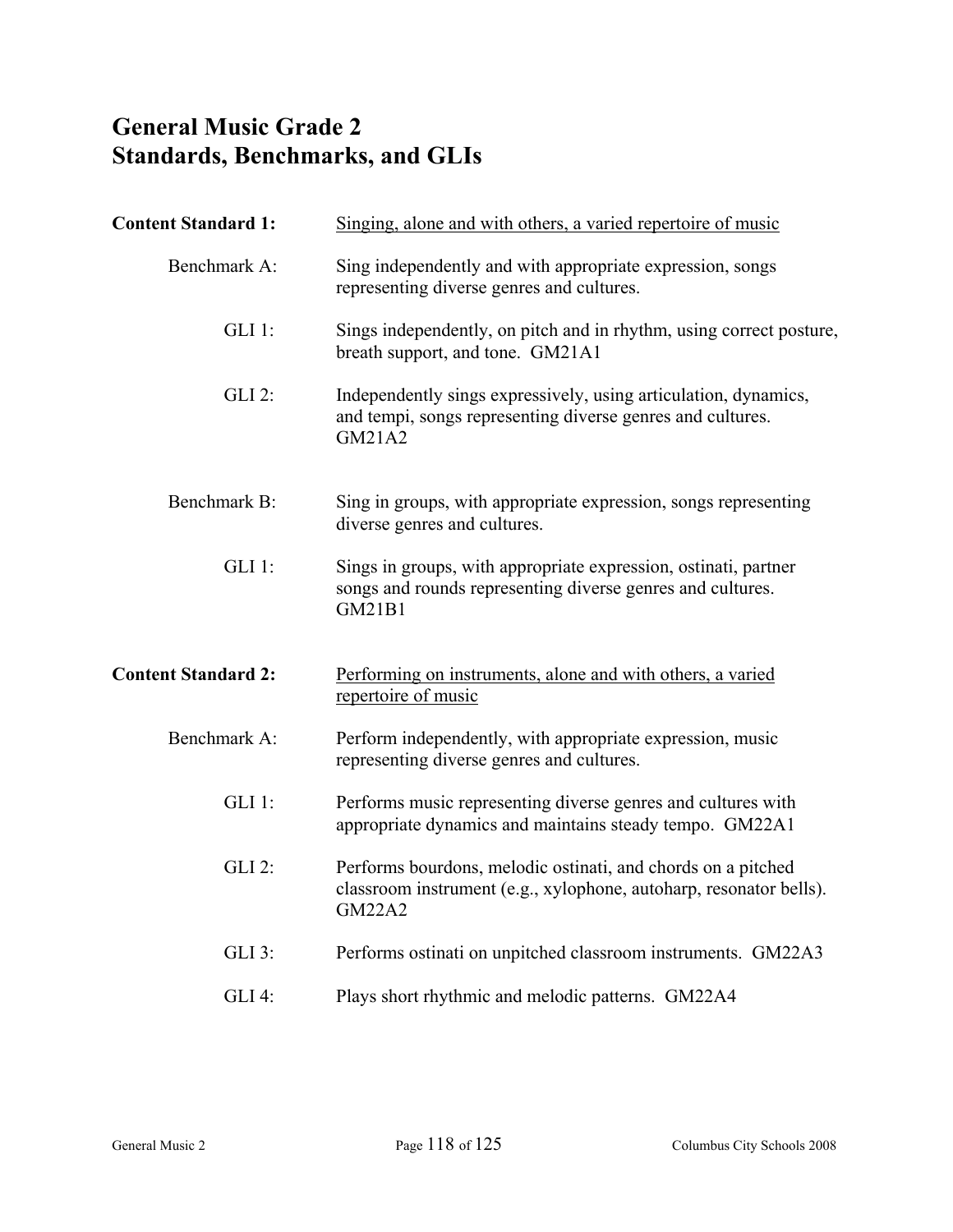| Benchmark B:<br>diverse genres and cultures.<br>$GLI$ 1:<br>diverse genres and cultures. GM22B1<br><b>GLI 2:</b><br>and dynamic levels. GM22B2<br><b>Content Standard 3:</b><br>Improvising melodies, variations, and accompaniments<br>Benchmark A:<br>$GLI$ 1:<br><b>GM23A1</b><br><b>GLI 2:</b><br>Improvises simple rhythmic and melodic accompaniments.<br><b>GM23A2</b><br>$GLI$ 3:<br>melodies. GM23A3<br><b>GLI 4:</b><br>classroom instruments, body sounds, and electronic sounds).<br><b>GM23A4</b><br><b>Content Standard 4:</b><br>Composing and arranging music within specified guidelines<br>Benchmark A:<br>sounds.<br>$GLI$ 1:<br>Creates and arranges music to accompany readings or<br>percussion, and electronic sounds. GM24A1<br>$GLI$ 2: |                                                                                                                                        |
|------------------------------------------------------------------------------------------------------------------------------------------------------------------------------------------------------------------------------------------------------------------------------------------------------------------------------------------------------------------------------------------------------------------------------------------------------------------------------------------------------------------------------------------------------------------------------------------------------------------------------------------------------------------------------------------------------------------------------------------------------------------|----------------------------------------------------------------------------------------------------------------------------------------|
|                                                                                                                                                                                                                                                                                                                                                                                                                                                                                                                                                                                                                                                                                                                                                                  | Perform in groups, with appropriate expression, music representing                                                                     |
|                                                                                                                                                                                                                                                                                                                                                                                                                                                                                                                                                                                                                                                                                                                                                                  | Maintains independent instrumental parts in music representing                                                                         |
|                                                                                                                                                                                                                                                                                                                                                                                                                                                                                                                                                                                                                                                                                                                                                                  | Performs in groups, with appropriate expression, blending timbres                                                                      |
|                                                                                                                                                                                                                                                                                                                                                                                                                                                                                                                                                                                                                                                                                                                                                                  |                                                                                                                                        |
|                                                                                                                                                                                                                                                                                                                                                                                                                                                                                                                                                                                                                                                                                                                                                                  | Create and perform melodies, variations, and accompaniments.                                                                           |
|                                                                                                                                                                                                                                                                                                                                                                                                                                                                                                                                                                                                                                                                                                                                                                  | Improvises answers to questions using rhythm and/or melody.                                                                            |
|                                                                                                                                                                                                                                                                                                                                                                                                                                                                                                                                                                                                                                                                                                                                                                  |                                                                                                                                        |
|                                                                                                                                                                                                                                                                                                                                                                                                                                                                                                                                                                                                                                                                                                                                                                  | Improvises simple rhythmic and melodic variations on familiar                                                                          |
|                                                                                                                                                                                                                                                                                                                                                                                                                                                                                                                                                                                                                                                                                                                                                                  | Improvises short melodies using a variety of sound sources (e.g.,                                                                      |
|                                                                                                                                                                                                                                                                                                                                                                                                                                                                                                                                                                                                                                                                                                                                                                  |                                                                                                                                        |
|                                                                                                                                                                                                                                                                                                                                                                                                                                                                                                                                                                                                                                                                                                                                                                  | Create, notate, arrange, and perform short pieces of music using a<br>variety of classroom instruments, body percussion and electronic |
|                                                                                                                                                                                                                                                                                                                                                                                                                                                                                                                                                                                                                                                                                                                                                                  | dramatizations using a variety of classroom instruments, body                                                                          |
| electronic sounds. GM24A2                                                                                                                                                                                                                                                                                                                                                                                                                                                                                                                                                                                                                                                                                                                                        | Creates and notates rhythmic and melodic phrases and ostinati<br>using a variety of classroom instruments, body percussion, and        |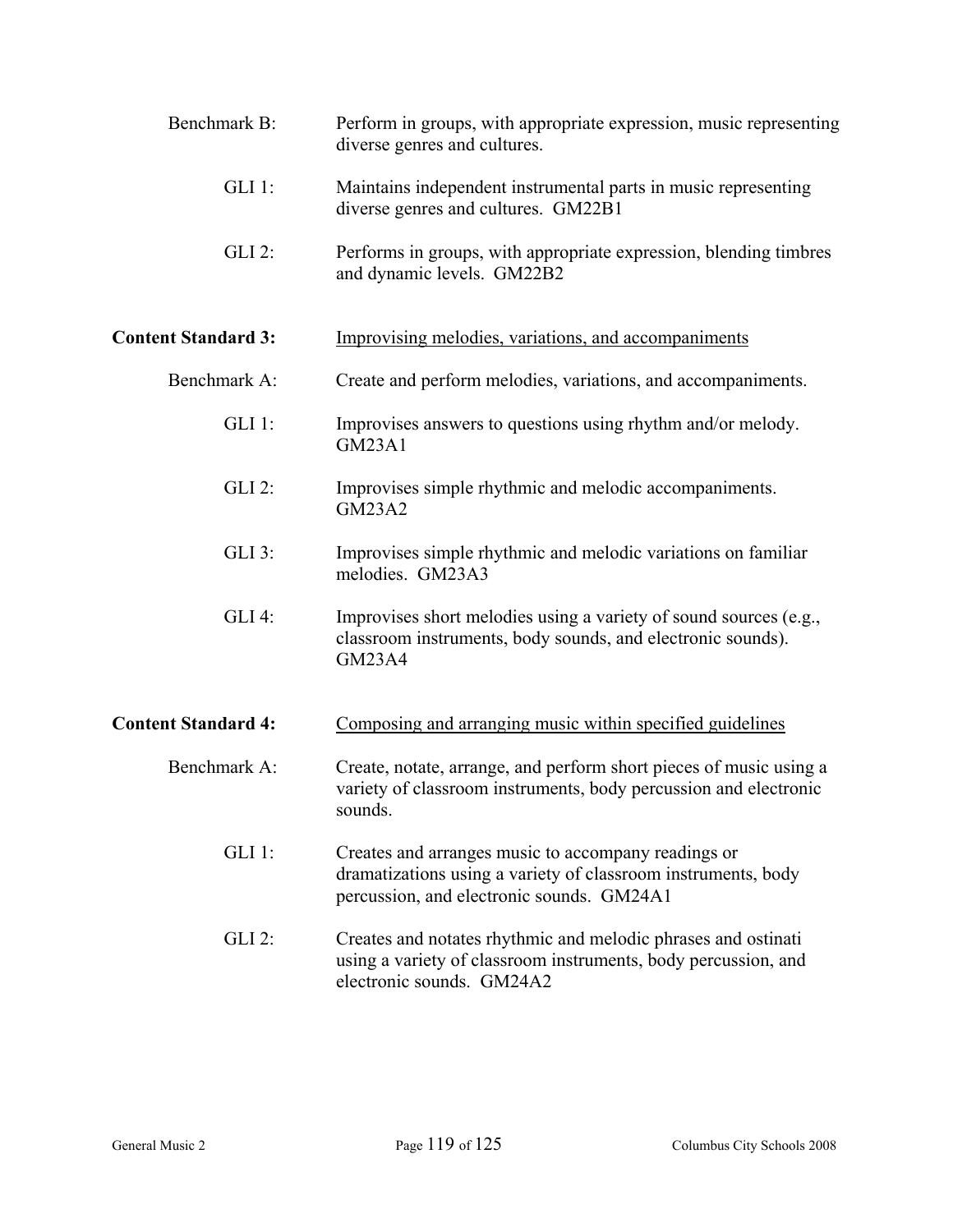| <b>Content Standard 5:</b> | Reading and notating music                                                                                                                                                 |
|----------------------------|----------------------------------------------------------------------------------------------------------------------------------------------------------------------------|
| Benchmark A:               | Identify and utilize rhythmic notation.                                                                                                                                    |
| $GLI$ 1:                   | Reads eighth, quarter, half, whole notes and quarter, half, whole<br>rests in 2/4, 3/4, and 4/4 time signatures. GM25A1                                                    |
| $GLI$ 2:                   | Writes eighth, quarter, half, whole notes and quarter, half, whole<br>rests in 2/4, 3/4, and 4/4 time signatures. GM25A2                                                   |
| Benchmark B:               | Identify and utilize treble clef pitch notation.                                                                                                                           |
| $GLI$ 1:                   | Uses a system (solfege syllables, numbers, or letters) to read<br>simple pitch notation (do, re mi, sol, la) in the treble clef in $G$ , $F$ ,<br>and C pentatonic. GM25B1 |
| <b>GLI 2:</b>              | Writes pitch notation (do, re mi, sol, la) in the treble clef in $G, F$ ,<br>and C pentatonic. GM25B2                                                                      |
| Benchmark C:               | Identify, and utilize symbols and traditional terms referring to<br>expression and form.                                                                                   |
| $GLI$ 1:                   | Reads articulation symbols: accent, legato, and staccato.<br><b>GM25C1</b>                                                                                                 |
| <b>GLI 2:</b>              | Reads dynamic symbols: pianissimo, piano, forte, and fortissimo<br>$(pp, p, f, ff)$ . GM25C2                                                                               |
| $GLI$ 3:                   | Reads form markings: repeat signs, first and second endings, D.C.,<br>and double barlines. GM25C3                                                                          |
| $GLI$ 4:                   | Identifies dal segno (D.S.). GM25C4                                                                                                                                        |
| <b>Content Standard 6:</b> | Listening to, analyzing, responding to, and describing music                                                                                                               |
| Benchmark A:               | Listen, respond to, and describe a varied repertoire of music<br>utilizing musical terminology.                                                                            |
| $GLI$ 1:                   | Recognizes, responds to, and describes even and uneven rhythm in<br>duple and triple meters. GM26A1                                                                        |
| $GLI$ 2:                   | Identifies and responds to melodic contour. GM26A2                                                                                                                         |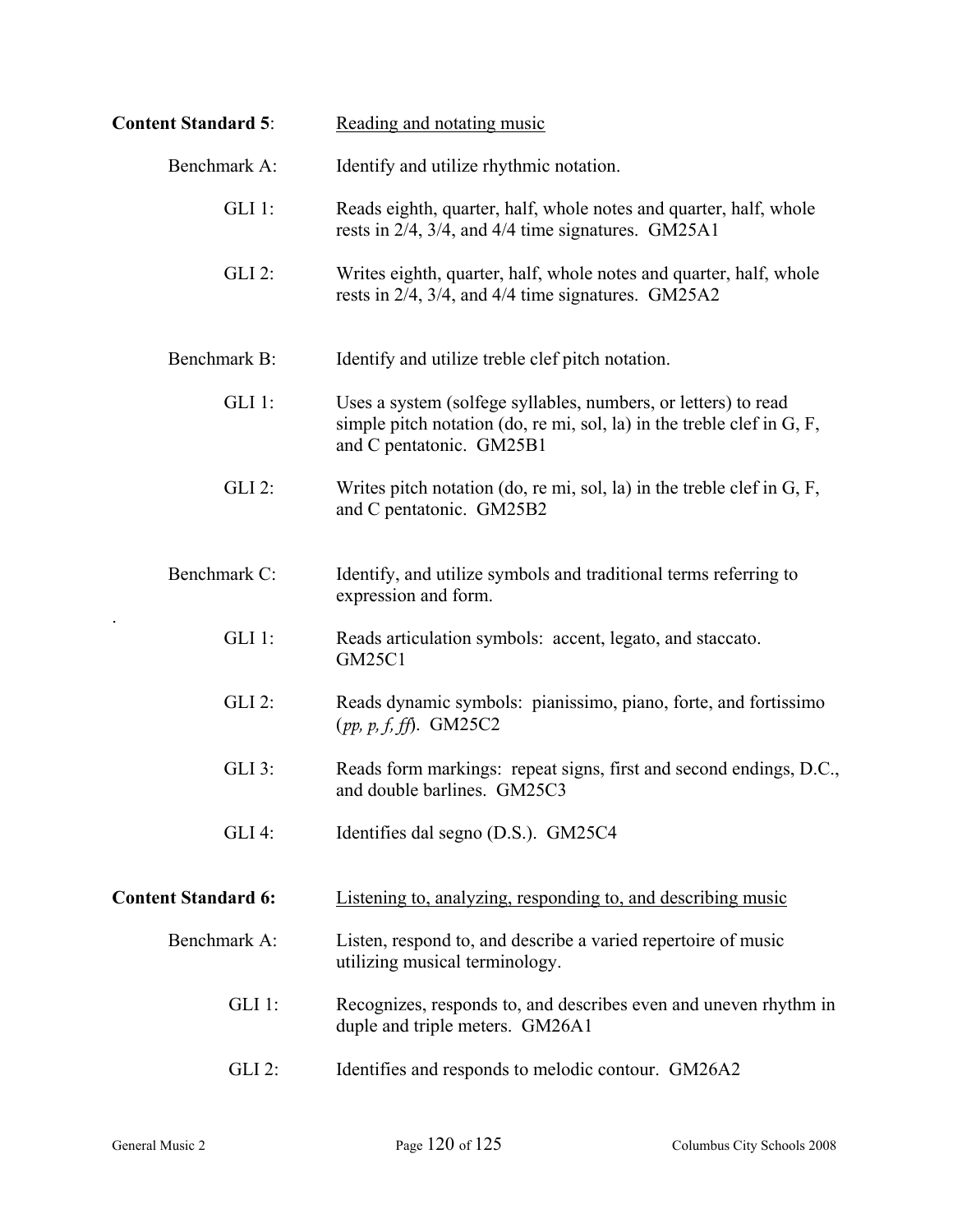| $GLI$ 3:                   | Describes dynamics in a listening example using: piano,<br>pianissimo, forte, and fortissimo. GM26A3                        |
|----------------------------|-----------------------------------------------------------------------------------------------------------------------------|
| <b>GLI 4:</b>              | Identifies tempo and tempo changes. GM26A4                                                                                  |
| Benchmark B:               | Listen to a varied repertoire of music and analyze the structure.                                                           |
| $GLI$ 1:                   | Identifies, describes and responds to music forms: same and<br>different phrases, AB, ABA, rondo, and call/response. GM26B1 |
| <b>GLI 2:</b>              | Distinguishes between melody and accompaniment. GM26B2                                                                      |
| Benchmark C:               | Identify and classify the sounds of instruments.                                                                            |
| $GLI$ 1:                   | Identifies brass and percussion instruments visually and aurally.<br><b>GM26C1</b>                                          |
| <b>GLI 2:</b>              | Identifies and classifies instruments as pitched or unpitched.<br>GM26C2                                                    |
| GLI 3:                     | Classifies unpitched instruments as woods, metals,<br>shakers/scrapers, or drums. GM26C3                                    |
| <b>Content Standard 7:</b> | <b>Evaluating music and music performances.</b>                                                                             |
| Benchmark A:               | Discuss performances and compositions.                                                                                      |
| $GLI$ 1:                   | Discusses performances of self and others. GM27A1                                                                           |
| GLI 2:                     | Reflects and discusses their own and others' compositions,<br>arrangements, and improvisations. GM27A2                      |
| Benchmark B:               | Demonstrate how music communicates meaning of lyrics, feelings,<br>moods or images.                                         |
| $GLI$ 1:                   | Identifies personal preferences for specific musical works and<br>styles. GM27B1                                            |
| $GLI$ 2:                   | Explains how the elements of music are used to communicate<br>meaning of lyrics, feelings, moods or images. GM27B2          |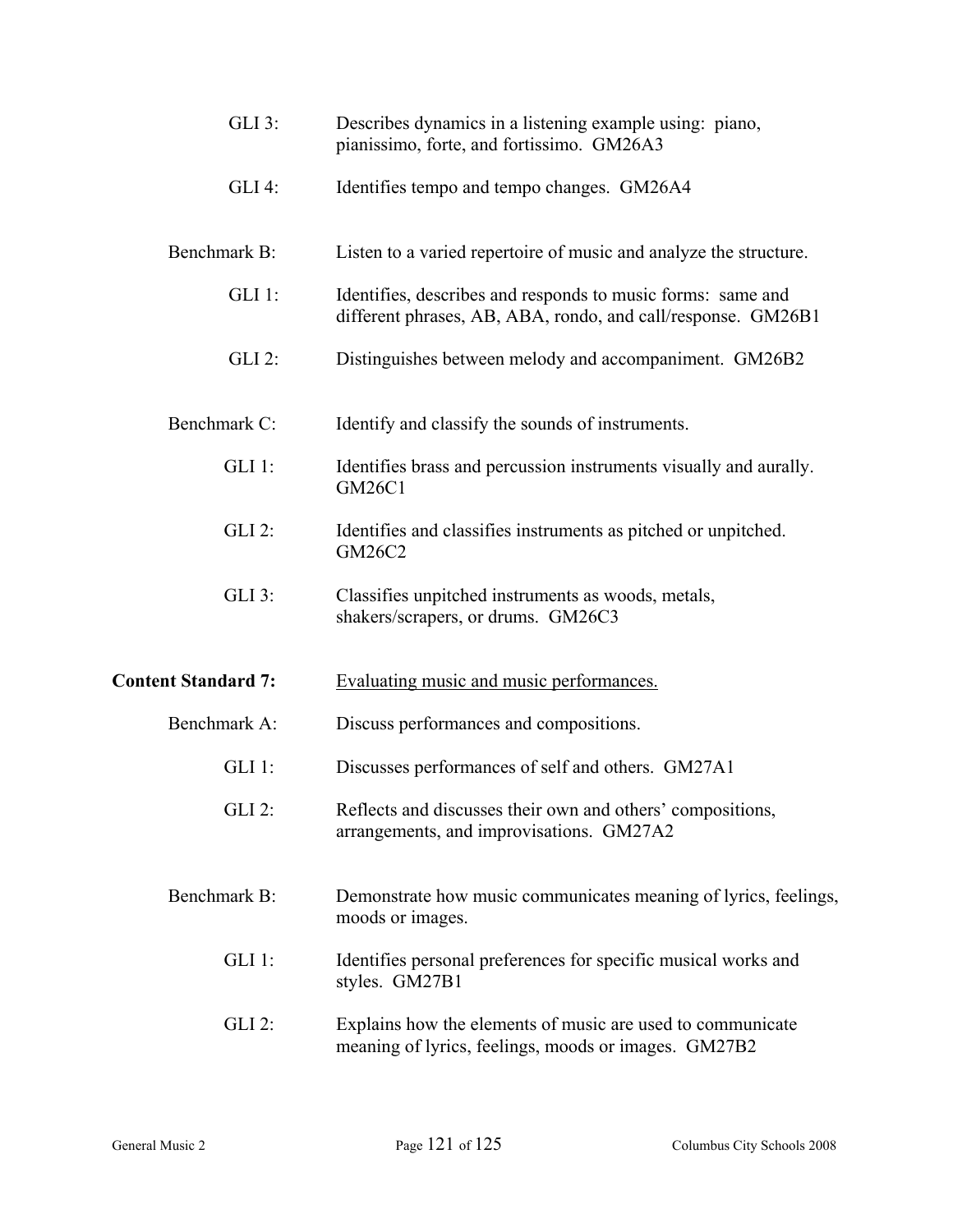| <b>Content Standard 8:</b> | Understanding relationships between music, the other arts, and<br>disciplines outside the arts                                                   |
|----------------------------|--------------------------------------------------------------------------------------------------------------------------------------------------|
| Benchmark A:               | Identifies similarities and differences in the meanings of common<br>terms used in the various arts.                                             |
| $GLI$ 1:                   | Responds to music through dance, drama, and visual art. GM28A1                                                                                   |
| <b>GLI 2:</b>              | Recognizes similarities and differences in music and other art<br>forms. GM28A2                                                                  |
| Benchmark B:               | Describe and demonstrate ways in which the principles and subject<br>matter of other disciplines are interrelated with those of music.           |
| $GLI$ 1:                   | Identifies and describes connections between musical experiences<br>and those in other curricular subjects. GM28B1                               |
| <b>Content Standard 9:</b> | Understanding music in relation to history and culture                                                                                           |
| Benchmark A:               | Identify by genre or style and respond to music from various<br>historical periods and diverse cultures.                                         |
| $GLI$ 1:                   | Sings, listens, and moves to music from world cultures. GM29A1                                                                                   |
| $GLI$ 2:                   | Describes, listens, and responds to music of different composers.<br><b>GM29A2</b>                                                               |
| Benchmark B:               | Demonstrate appropriate audience behavior.                                                                                                       |
| $GLI$ 1:                   | Attends live music performances and demonstrates audience<br>behavior appropriate for the context and style of music performed.<br><b>GM29B1</b> |
| Benchmark C:               | Identify the uses and suitability of music in their daily experiences<br>and the experiences of others.                                          |
| $GLI$ 1:                   | Describes how music is used for a variety of occasions (e.g.,<br>birthday, holiday). GM29B1                                                      |
| $GLI$ 2:                   | Discusses the purpose of music from selected historical periods.<br>GM29C2                                                                       |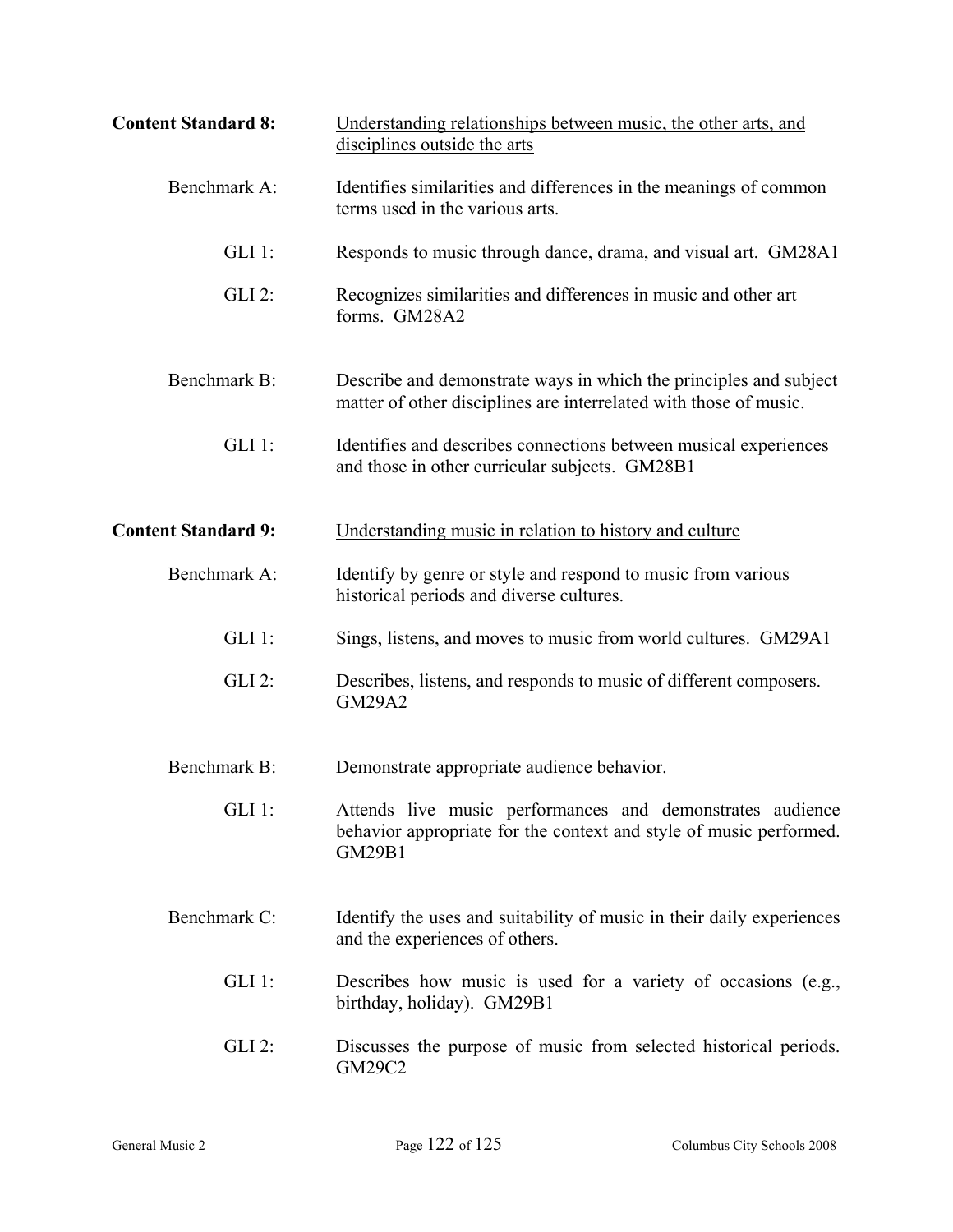- GLI 3: Describes uses of music in the United States. GM29C3
- Benchmark D: Identify and describe roles of musicians in various music settings.
	- GLI 1: Identifies the behaviors of a musician. GM29D1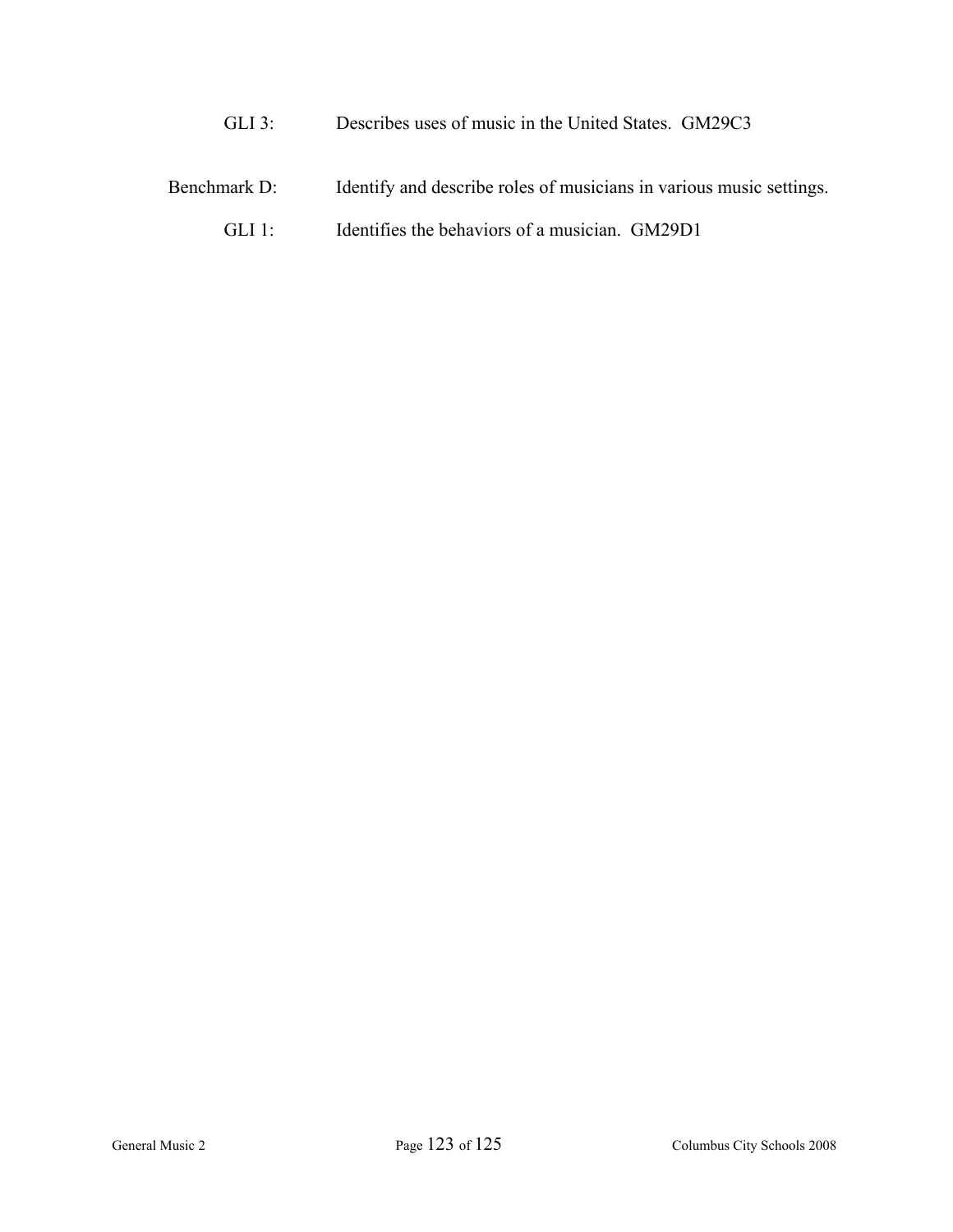# **Integration Key English Language Arts General Music Grade 2**

| <b>Standard</b>                                                                                                     | <b>Benchmark</b>                                                                                                        |
|---------------------------------------------------------------------------------------------------------------------|-------------------------------------------------------------------------------------------------------------------------|
| <b>Acquisition of Vocabulary</b>                                                                                    | B – Read accurately high-frequency sight words.                                                                         |
|                                                                                                                     | $D -$ Know the meaning of specialized vocabulary by<br>applying knowledge of word parts, relationships and<br>meanings. |
| <b>Reading Process: Concepts</b><br>of Print, Comprehension<br>Strategies and Self-<br><b>Monitoring Strategies</b> | $E$ – Demonstrate comprehension by responding to<br>questions (e.g., literal, informational and evaluative).            |
| <b>Writing Process</b>                                                                                              | A – Generate ideas for written compositions.                                                                            |
|                                                                                                                     | $C$ – Use organizers to clarify ideas for writing<br>assignments.                                                       |
| <b>Writing Applications</b>                                                                                         | A – Compare writings that convey a clear message and<br>include well-chosen details.                                    |
| <b>Writing Conventions</b>                                                                                          | $A$ – Print legibly using appropriate spacing.                                                                          |
| Communications: Oral and<br>Visual                                                                                  | $A$ – Use active listening strategies to identify the main<br>idea and to gain information from oral presentations.     |
|                                                                                                                     | D – Speak clearly and at an appropriate pace and volume.                                                                |